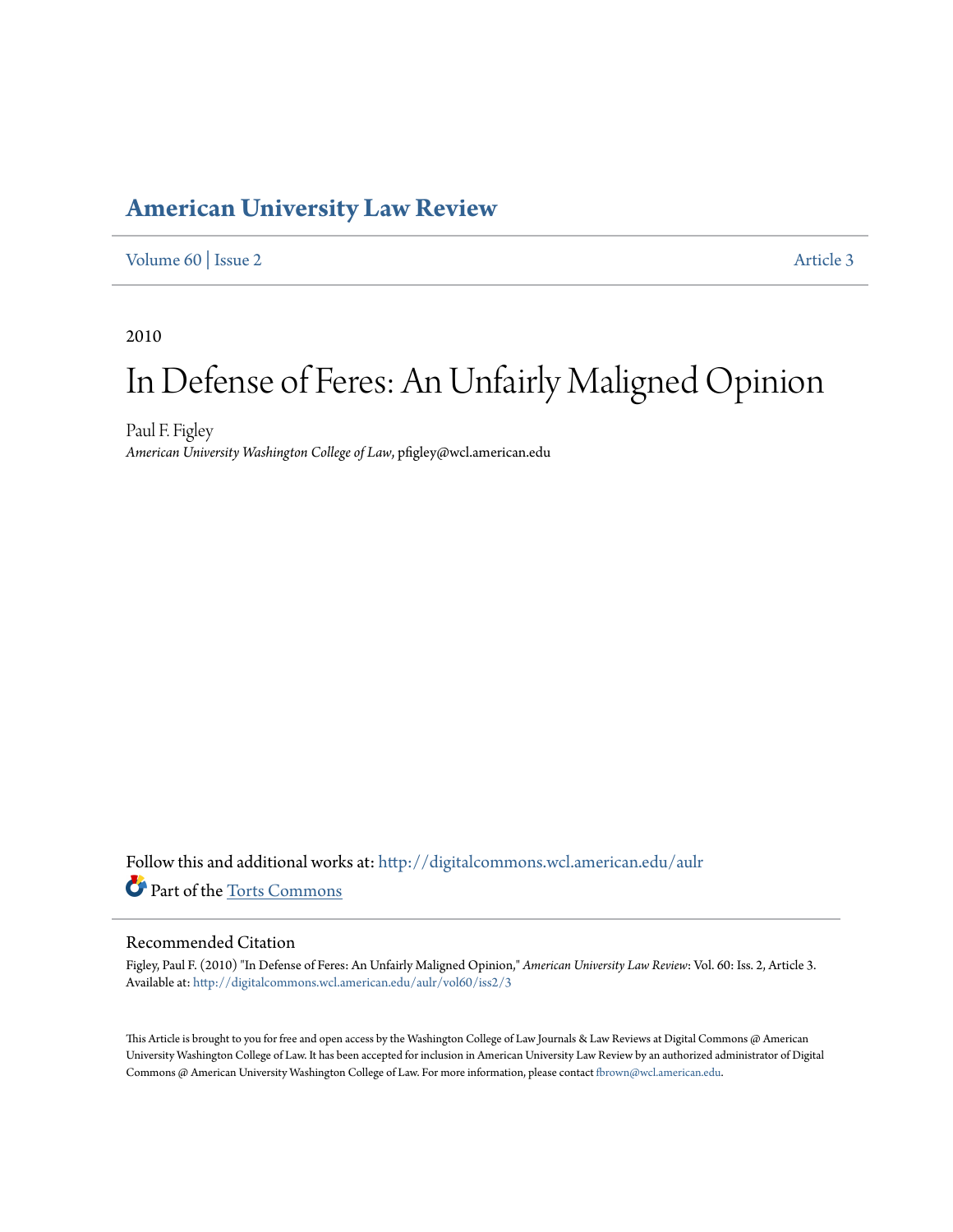# In Defense of Feres: An Unfairly Maligned Opinion

#### **Abstract**

The Supreme Court's 1950 Feres v. United States decision held that when it enacted the Federal Tort Claims Act Congress did not intend to waive sovereign immunity for injuries to members of the military arising out of activity incident to their service. The Court's decision was influenced by the long history of efforts to enact a general tort claims bill that would free Congress from the burden of processing claims against the government, as well as the case law, statutes, and procedures pertaining to service-members' injuries prior to enactment of the Federal Tort Claims Act. This Article examines those influences and the early cases that analyzed the incident to service issue under the Act, including the Court's Brooks decision that allowed service-member suits for injuries that did not arise incident to service. The Article reviews the lower courts' decisions in the three cases that were consolidated in Feres and the parties' briefing in the Supreme Court. The Article addresses arguments that have been raised against Feres' reasoning, arguments that independently attack its holding, and various characterizations of the opinion. Because of the language of the Federal Tort Claims Act, the historical backdrop to the Court's decision, and the absence of any indication that Congress intended to waive sovereign immunity for injuries suffered incident to service, Feres correctly decided that the Federal Tort Claims Act did not encompass such injuries.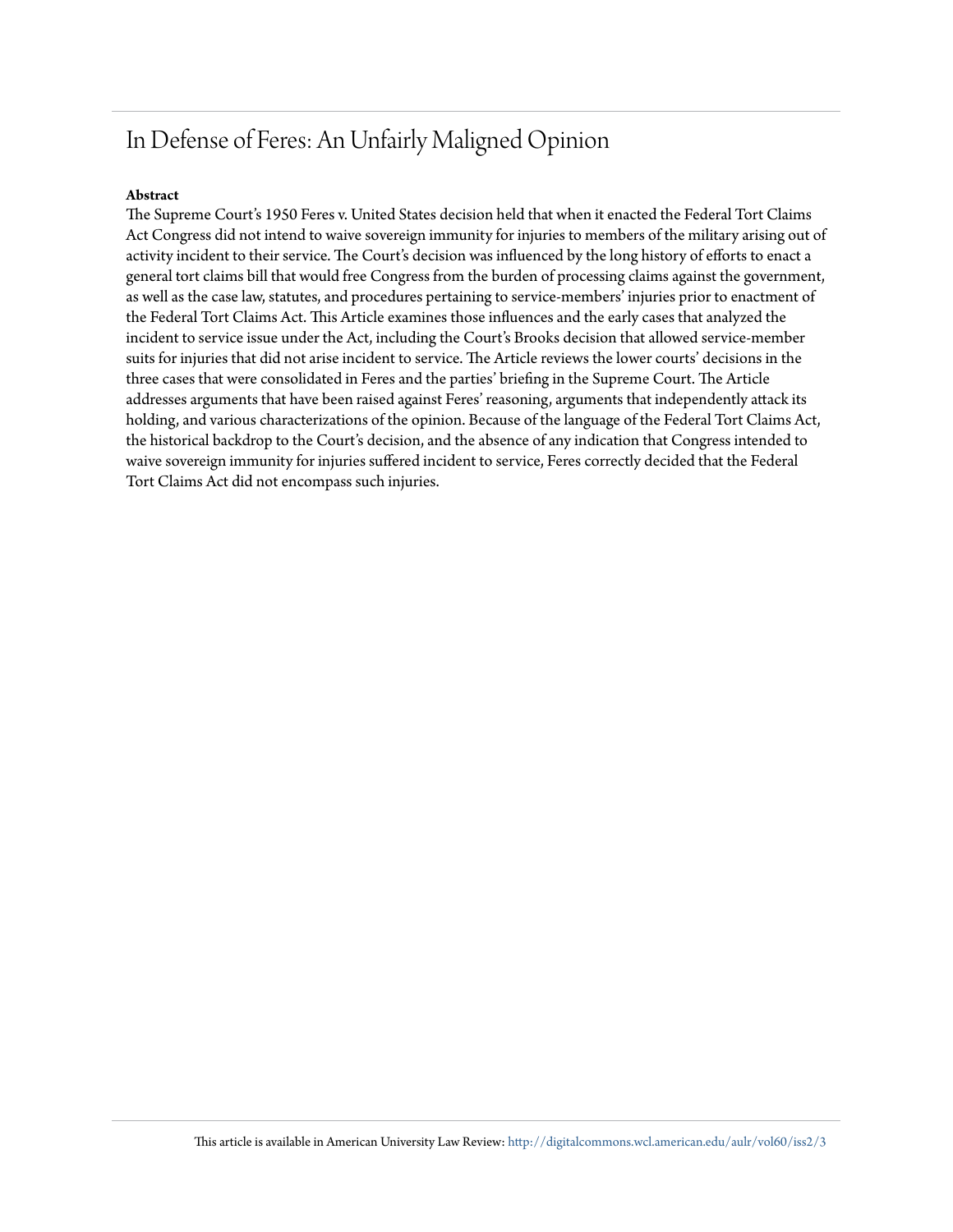-

## IN DEFENSE OF FERES: AN UNFAIRLY MALIGNED OPINION

### PAUL FIGLEY<sup>\*</sup>

### TABLE OF CONTENTS

|  |    | I. The Historical Background of the Feres Decision 397           |     |  |
|--|----|------------------------------------------------------------------|-----|--|
|  |    | A. Sovereign Immunity and Enactment of the Federal Tort          |     |  |
|  |    | Claims Act                                                       | 397 |  |
|  |    | B. Financial Remedies of Service Members Prior to the            |     |  |
|  |    |                                                                  |     |  |
|  |    |                                                                  |     |  |
|  |    | 2. Tort litigation by military personnel under pre-FTCA          |     |  |
|  |    |                                                                  |     |  |
|  |    | 3. The Military Claims Act and the Military Personnel            |     |  |
|  |    |                                                                  |     |  |
|  |    | 4. Private relief bills for injured service members & the        |     |  |
|  |    |                                                                  |     |  |
|  |    | II. Judicial Antecedents to Feres after Enactment of the Federal |     |  |
|  |    |                                                                  |     |  |
|  | A. | Judge Chesnut & Jefferson v. United States413                    |     |  |
|  |    |                                                                  |     |  |
|  |    | C. The Feres, Griggs, & Jefferson Circuit Court Decisions 423    |     |  |
|  |    |                                                                  |     |  |
|  |    |                                                                  |     |  |
|  |    |                                                                  |     |  |
|  |    |                                                                  |     |  |
|  |    |                                                                  |     |  |

Associate Director, Legal Rhetoric Program, *American University Washington College of Law*, where he teaches Legal Rhetoric & Writing and Torts. Formerly Deputy Director, Torts Branch, Civil Division, United States Department of Justice, where his responsibilities included Feres jurisprudence and the defense of many of the cases discussed in this article. The author thanks Kimberly Harding (Note & Comment Editor, *American University Law Review*, Volume 60), Adeen Postar, Michael Golub (Senior Staff Member, *American University Law Review*, Volume 59), and Susan Lewis-Somers for their research assistance, and Jay Tidmarsh for his comments and counsel.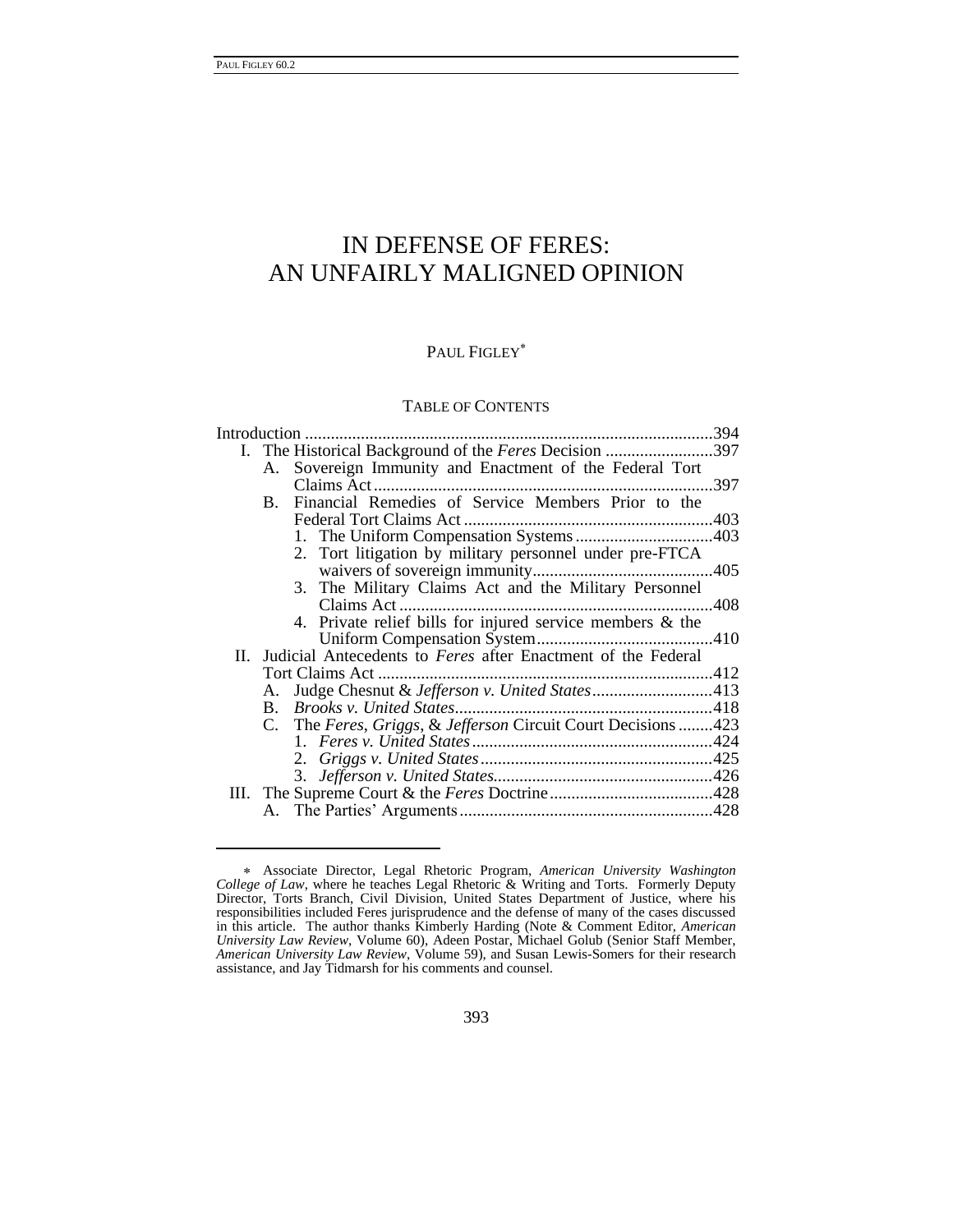| 394 |    | AMERICAN UNIVERSITY LAW REVIEW<br>[Vol. 60:393]                  |  |
|-----|----|------------------------------------------------------------------|--|
|     |    |                                                                  |  |
|     |    |                                                                  |  |
|     | В. |                                                                  |  |
|     | C. | Subsequent Supreme Court Decisions related to the Feres          |  |
|     |    |                                                                  |  |
|     |    |                                                                  |  |
|     |    | 2. Stencel Aero Engineering Corp. v. United States 438           |  |
|     |    | 3.                                                               |  |
|     |    |                                                                  |  |
|     |    |                                                                  |  |
|     |    |                                                                  |  |
|     |    | IV. Analysis of the Supreme Court's Feres Decision444            |  |
|     | A. |                                                                  |  |
|     | В. |                                                                  |  |
|     |    | 1. Direct Challenges to Feres' Line of Analysis448               |  |
|     |    | The FTCA Requires Comparable Private Person<br>a.                |  |
|     |    |                                                                  |  |
|     |    | State Law and the Federal Relationship between<br>b.             |  |
|     |    | Service Members and the United States451                         |  |
|     |    | The Military Compensation System & The Federal<br>$\mathbf{c}$ . |  |
|     |    | Other Challenges to the Feres Conclusion 457<br>2.               |  |
|     |    | Language in Earlier Tort Claims Bills 457<br>a.                  |  |
|     |    | b. Feres & the Deterrence Role of Tort Law 461                   |  |
|     |    | 1.                                                               |  |
|     |    | ii.                                                              |  |
|     |    |                                                                  |  |
|     |    |                                                                  |  |
|     |    |                                                                  |  |
|     |    |                                                                  |  |
|     |    |                                                                  |  |

#### **INTRODUCTION**

In its 1950 *Feres v. United States*<sup>1</sup> opinion, the Supreme Court considered three companion Federal Tort Claims Act ("FTCA" or "the Act")<sup>2</sup> cases involving claims of military members arising from injuries that occurred while they were on active duty. $3$  The Court concluded that Congress had not intended to include such claims in the Act's general

<sup>1.</sup> 340 U.S. 135 (1950).

<sup>2.</sup> Federal Tort Claims Act, Pub. L. No. 79-601, 60 Stat. 842 (1946) (codified in scattered sections of 28 U.S.C.) (establishing an administrative procedure for tort claims against federal agencies and granting United States district courts jurisdiction to hear such claims, subject to specific exceptions and jurisdictional exclusions).

<sup>3.</sup> Jefferson v. United States, 178 F.2d 518 (4th Cir. 1949); Griggs v. United States, 178 F.2d 1 (10th Cir. 1949); Feres v. United States, 177 F.2d 535 (2d Cir. 1949).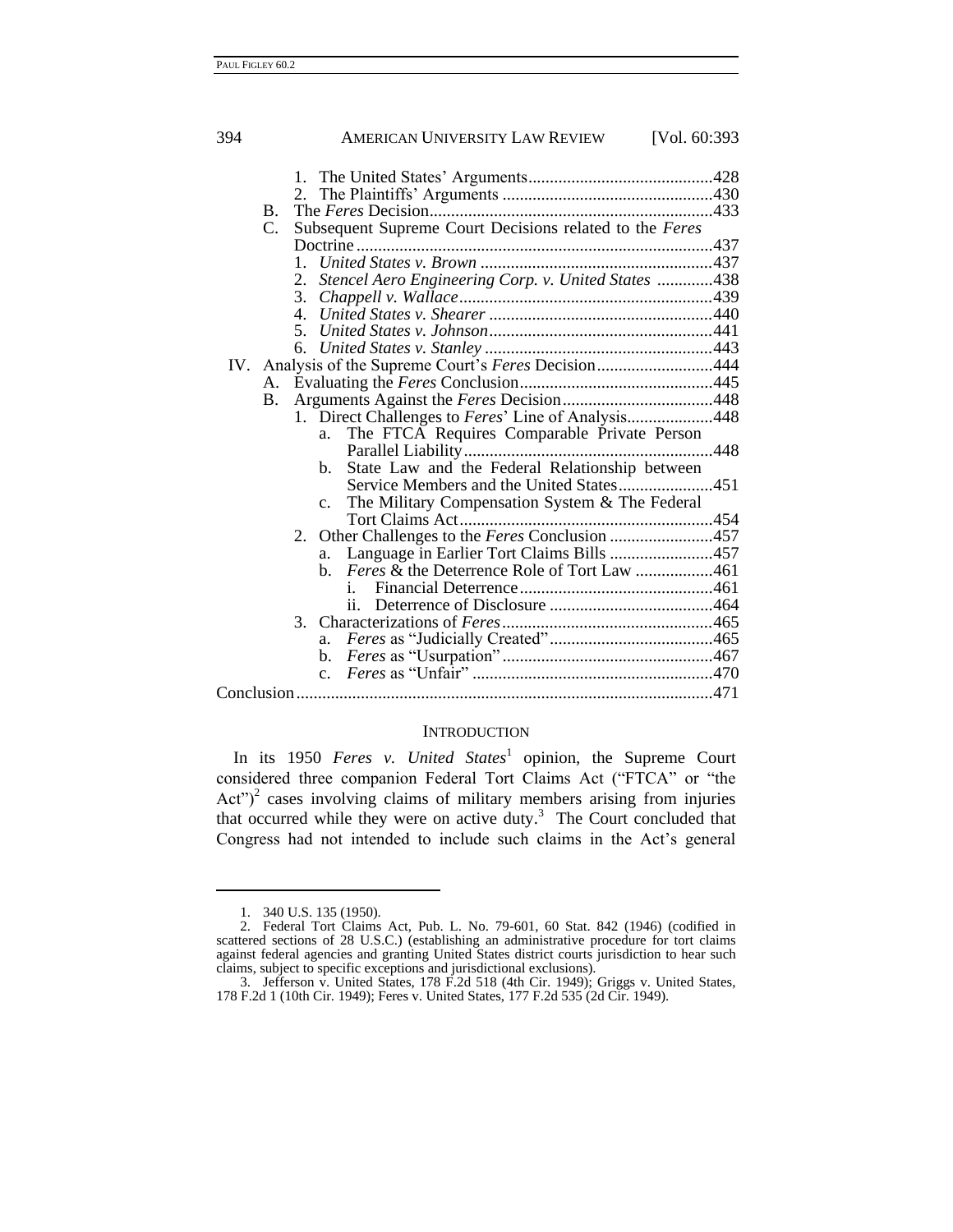waiver of sovereign immunity.<sup>4</sup> Accordingly, it held that, "the Government is not liable under the . . . Act for injuries to servicemen where the injuries arise out of or are in the course of activity incident to service."<sup>5</sup> In practice, this means that members of the military cannot sue the government in tort for injuries related to their military service.

Judges, bar associations, attorneys, and academics have severely criticized the *Feres* decision. The Court is accused of willfully ignoring a straight-forward statute<sup>6</sup> by creating an exception to the FTCA that Congress deliberately rejected.<sup>7</sup> It is charged that *Feres* "and its progeny have wrought untold injustice."<sup>8</sup> In sum, according to this school of thought, ―[g]iven the absence of historical or legal support, the *Feres* doctrine appears to be the product of little more than judicial lawmaking."<sup>9</sup>

The burden of this Article is to show that the Supreme Court correctly decided the *Feres* case in 1950. Part I reviews the historical and legal backdrop to *Feres*. It discusses the considerations and decades-long legislative efforts that led to the enactment of the FTCA. It then evaluates the four mechanisms through which service members sought financial relief for service-connected injuries prior to enactment of the FTCA. The uniform compensation system Congress established for service members and veterans provided substantial benefits. Tort litigation under pre-FTCA statutes that waived sovereign immunity, however, was unsuccessful because those statutes were held to exclude claims of service members who had a Congressionally-provided administrative remedy. The Military

<sup>4.</sup> The *Feres* opinion concludes, "We do not think that Congress, in drafting this Act, created a new cause of action dependent on local law for service-connected injuries or death due to negligence. We cannot impute to Congress such a radical departure from established law in the absence of express congressional command." 340 U.S. at 146.

<sup>5</sup>*. Id.*

<sup>6</sup>*. See, e.g.*, Costo v. United States, 248 F.3d 863, 875 (9th Cir. 2001) (Ferguson, J., dissenting) ("[T]he only conceivable reason for the Court to engage in re-writing of such a momentous statute was that it believed that Congress had not given enough protection to the government against the men and women in the armed forces.").

<sup>7</sup>*. See, e.g.*, ABA & BAR ASS'N OF D.C., REPORT TO THE HOUSE OF DELEGATES 12  $(2008)$  ("The Court—almost 60 years ago—wrote into the FTCA an additional exception that Congress could have added but deliberately did not."). The American Bar Association approved Recommendation 10(b), which urged "Congress to examine the 'incident to service' exception to the [FTCA] created by the Supreme Court in *Feres* . . . [and] provide that only the exceptions specifically provided in the Act limit active duty military members' access to the courts." 2008 ANNUAL MEETING OF THE AMERICAN BAR ASSOCIATION AND MEETING OF THE HOUSE OF DELEGATES 11 (2008), DELEGATES 11 http://www.abanet.org/leadership/2008/annual/docs/select\_committee\_report.doc.

<sup>8.</sup> Kevin J. Barry, *A Face Lift (and Much More) for an Aging Beauty: The Cox Commission Recommendations to Rejuvenate the Uniform Code of Military Justice*, 2002 MICH. ST. L. REV. 57, 119–20 (2002).

<sup>9.</sup> Jonathan Turley, Pax Militaris*: The* Feres *Doctrine and the Retention of Sovereign Immunity in the Military System of Governance*, 71 GEO. WASH. L. REV. 1, 7 (2003).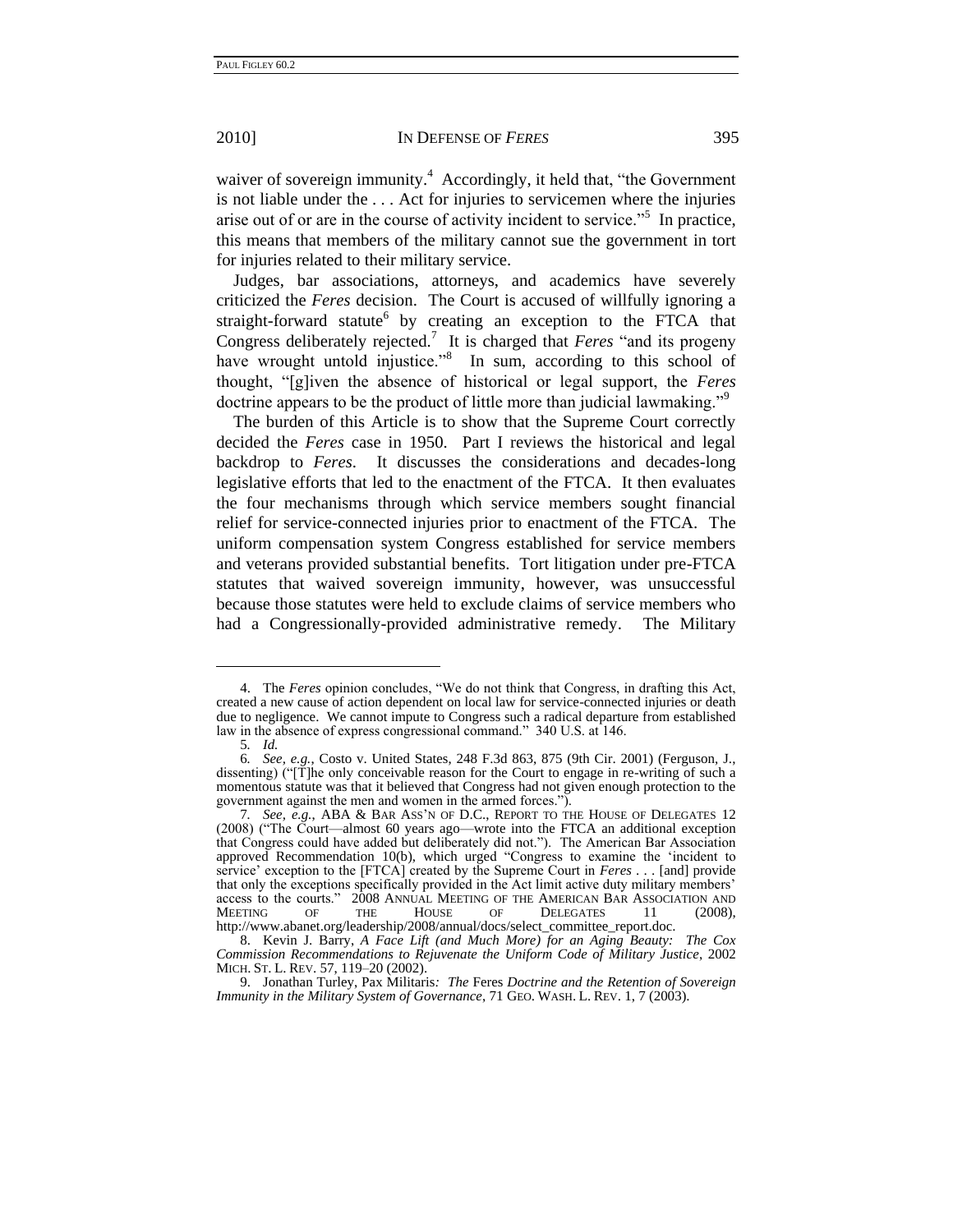Claims Act and the Military Personnel Claims Act authorized and paid administrative settlements to service members for various tort claims, but not for "injury or death occur[ring] incident to their service."<sup>10</sup> Congressionally-enacted private laws for the benefit of individual injured service members did not produce compensation because few such bills were passed by Congress, and those that did were vetoed.

Part II analyzes the key, pre-*Feres* judicial opinions that addressed whether service members could sue under the FTCA. It examines two seminal opinions by U.S. District Judge William Chesnut, the first rejecting the government's argument that the FTCA did not apply to suits arising from military service and the second granting dismissal on that basis. It analyzes the district court and Fourth Circuit opinions in the *Brooks*  litigation, and the parties' briefing of that case before the Supreme Court. It reviews the Court's 1949 *Brooks* decision which held that service members could sue under the FTCA for injuries not incurred incident-toservice.<sup>11</sup> Finally, it summarizes the three circuit court opinions<sup>12</sup> that raised the common issue the Court resolved in *Feres*: whether the FTCA provides a remedy for injuries arising incident to military service.<sup>13</sup>

Part III reviews the Supreme Court proceedings in *Feres*. It examines the government's Supreme Court briefs and those of the three plaintiffs. It summarizes the Court's *Feres* decision. To provide a background for considering the criticisms of the decision that ensued, it briefly reviews the Court's subsequent, related opinions.

Part IV considers the *Feres* opinion and the criticisms leveled against it. It evaluates the *Feres* opinion and the reasoning supporting the Court's conclusion that Congress did not intend for the FTCA to apply to injuries that arose incident to military service. It examines criticisms that directly challenge *Feres*' reasoning, including arguments that the FTCA does not require parallel private person liability, that state tort law can properly be used in service member suits despite the federal relationship between them and the government, and that the Court misjudged the importance of the military compensation system to the FTCA. It also examines two criticisms that independently attack *Feres*' holding. The first argues that earlier drafts of the FTCA included an exception for claims of service members that was not included in the Act; the second asserts that *Feres*

<sup>10.</sup> Military Personnel Claims Act of 1945, Pub. L. No. 79-67, 59 Stat. 225 (1946) (codified with some difference in language in 1946 at 31 U.S.C. § 223b, now codified at 10 U.S.C. §§ 2731–39 (2006)).

<sup>11.</sup> Brooks v. United States, 337 U.S. 49, 50–51 (1949).

<sup>12.</sup> Jefferson v. United States, 178 F.2d 518 (4th Cir 1949); Griggs v. United States, 178 F.2d 1 (10th Cir. 1949); Feres v. United States, 177 F.2d 535 (2d Cir. 1949).

<sup>13.</sup> Feres v. United States, 340 U.S. 135, 138 (1950).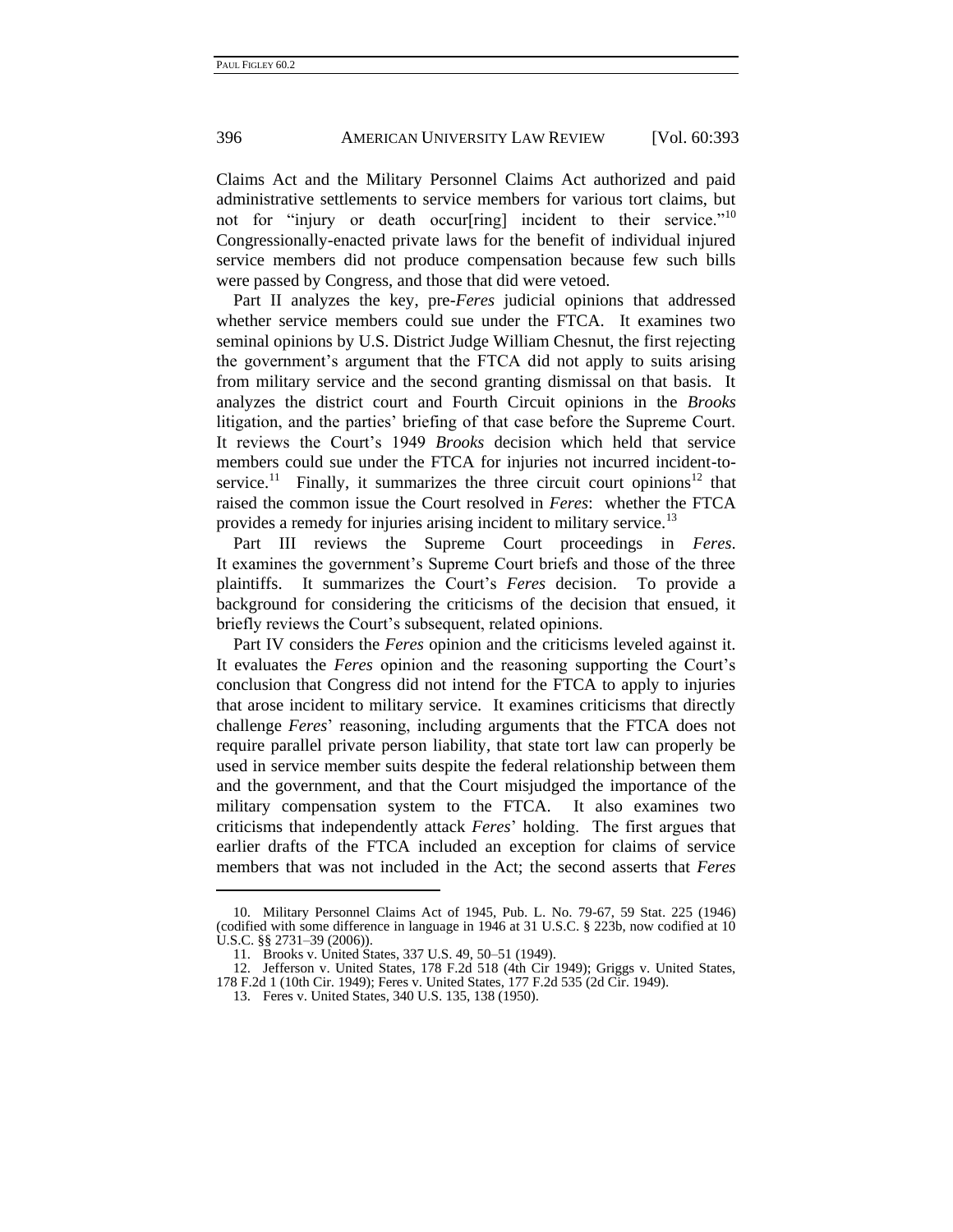<span id="page-6-0"></span>-

#### 2010] IN DEFENSE OF *FERES* 397

undermines the deterrence aspect of tort law. Finally, Part IV considers labels that have been pinned onto the *Feres* opinion—that it judicially created an extra exception to the FTCA, that it usurped the role of Congress, and that it fostered injustice.

The Article concludes with an appraisal of the logical consequences of the *Feres* holding. These include the limited authority of the *Feres* decision outside its FTCA context, the importance of the rationales of the decision in deciding whether the FTCA or other areas of the law provide a financial remedy to service-members, and whether the *Feres* holding can be altered by the judiciary.

#### I. THE HISTORICAL BACKGROUND OF THE *FERES* DECISION

#### *A. Sovereign Immunity and Enactment of the Federal Tort Claims Act*

The doctrine of sovereign immunity, as it is understood in American jurisprudence, provides that a sovereign state can be sued only to the extent that it has consented to be sued and that only its legislative branch can give such consent.<sup>14</sup> Unless Congress has enacted an applicable waiver of the United States' sovereign immunity, the federal government cannot be sued for damages.<sup>15</sup>

―A waiver of the Federal Government's sovereign immunity must be unequivocally expressed in statutory text, ... and will not be implied . . . .<sup>"16</sup> Accordingly, no one could sue the United States in tort until Congress passed a statute waiving the government's sovereign immunity for such a suit.<sup>17</sup> The Federal Tort Claims Act provided such a general waiver for tort cases when it became law in  $1946$ <sup>18</sup>

<sup>14</sup>*. See, e.g.*, United States v. Dalm, 494 U.S. 596, 610 (1990) (stating that the principle that power to consent is reserved to Congress is central to our understanding of sovereign immunity); *accord* United States v. U.S. Fid. & Guar. Co., 309 U.S. 506, 514 (1940) (―Consent alone gives jurisdiction to adjudge against a sovereign. Absent that consent, the attempted exercise of judicial power is void. . . . Public policy forbids the suit unless consent is given, as clearly as public policy makes jurisdiction exclusive by declaration of the legislative body.").

<sup>15.</sup> United States v. Testan, 424 U.S. 392, 399 (1976) ("Thus, except as Congress has consented to a cause of action against the United States, ‗there is no jurisdiction ... in any ... court to entertain suits against the United States."" (quoting United States v. Sherwood, 312 U.S. 584, 587–88 (1941))); United States v. McLemore, 45 U.S. 286, 288 (1846) ("The government is not liable to be sued, except with its own consent, given by law."); *see also* Cohens v. Virginia, 19 U.S. 264, 411–12 (1821) ("The universally received opinion is, that no suit can be commenced or prosecuted against the United States; that the judiciary act does not authorize such suits.").

<sup>16.</sup> Lane v. Pena, 518 U.S. 187, 192 (1996) (citing United States v. Nordic Vill., Inc., 503 U.S. 30, 33–34, 37 (1992); Irwin v. Dep't of Veterans Affairs, 498 U.S. 89, 95 (1990)); U.S. Fid. & Guar. Co., 309 U.S. at 514.

<sup>17.</sup> *See Lane*, 518 U.S. at 192 (stating that the ability to sue the United States relies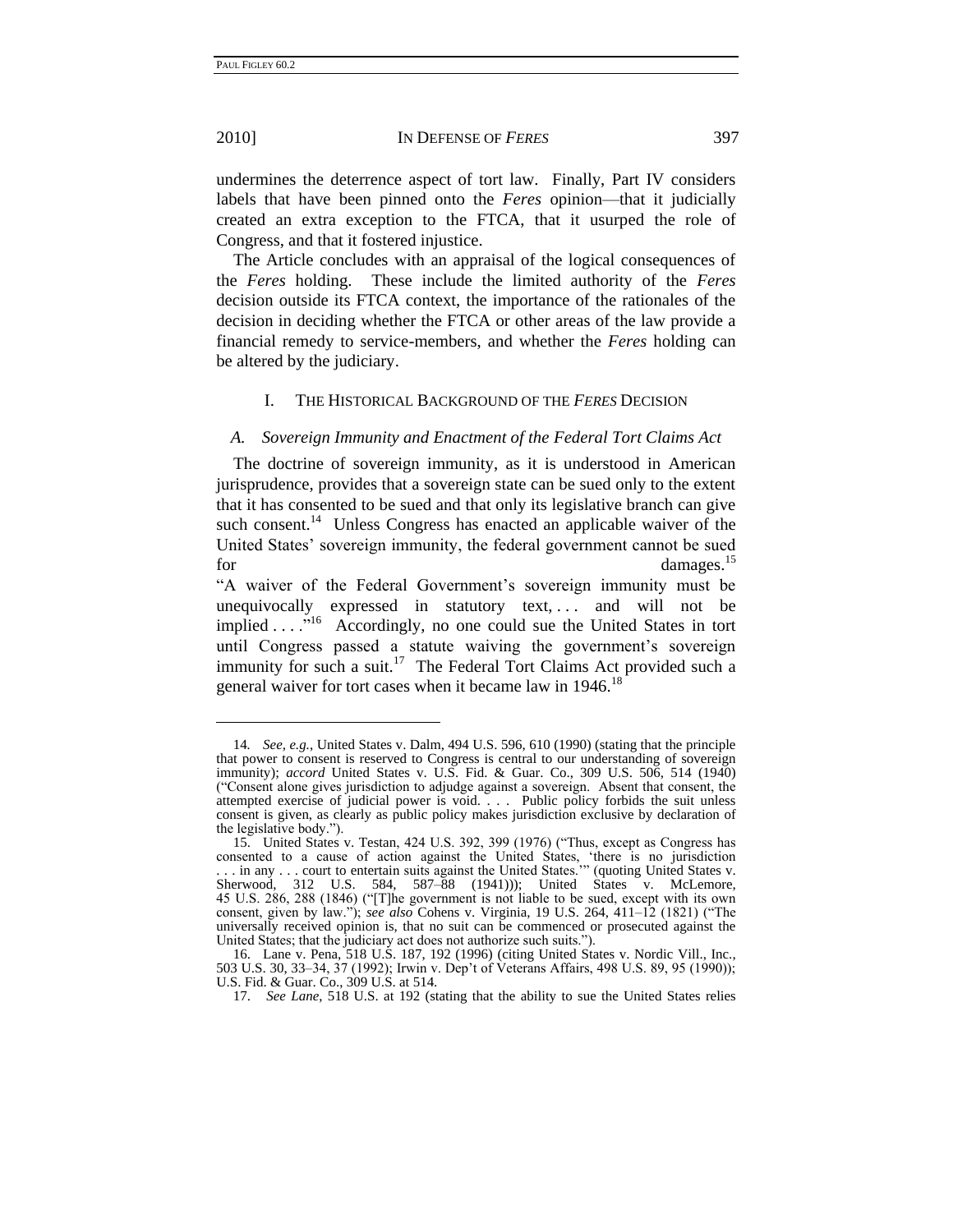American citizens have a First Amendment right to petition the government for redress of grievances.<sup>19</sup> From the beginning of the Republic, individuals have used that right to seek special private legislation granting them financial remedies for damages caused by the government, including tort damages. $20$  Also from the beginning, members of Congress recognized that legislation was a poor way to resolve private claims against the government. On February 23, 1832, John Quincy Adams wrote:

<span id="page-7-1"></span><span id="page-7-0"></span>There is a great defect in our institutions by the want of a court of Exchequer or Chamber of Accounts. [Deciding claims] is judicial business, and legislative assemblies ought to have nothing to do with it. One-half of the time of Congress is consumed by it, and there is no common rule of justice for any two of the cases decided. A deliberative assembly is the worst of all tribunals for the administration of justice.<sup>21</sup>

By the twentieth century, the legislative process had proven particularly ill-suited to resolving tort claims.<sup>22</sup> The process was subject to inordinate delays and arbitrary actions.<sup>23</sup> Congressional procedures were inadequate to the task of promptly and effectively resolving tort claims on their merits.

20*. See Hearings on H.R. 5373 and H.R. 6463 Before the H. Comm. on the Judiciary*, 77th Cong. 49–55 (1942) [hereinafter *Hearings on H.R. 5373 and H.R. 6463*]; James E. Pfander & Jonathan L. Hunt, *Public Wrongs and Private Bills: Indemnification and Government Accountability in the Early Republic*, 85 N.Y.U. L. REV. 20, 23 (forthcoming 2010), http://www.law.harvard.edu/faculty/faculty-workshops/pfander.paper.pdf

21*. Hearings on H.R. 5373 and H.R. 6463*, *supra* note [20,](#page-7-0) at 49. On December 18, 1854, Senator Broadhead of Pennsylvania similarly stated:

[O]ne third of the [Senate's] time, to say nothing of the time spent by committee is set apart for the consideration of private bills . . . . Our time is too valuable to be occupied in discussing the merits or demerits of a private bill. Frequently, we dispute about the facts of a case presented in an ex parte way, the truth of which could be better ascertained by a tribunal differently constituted.

-

23*. See id.* (stating that the Committee on Claims could meet for a century and still not adjudicate all pending claims). In 1926, Congressman Charles Underhill of Massachusetts said, "The power vested in the chairman of the Committee on Claims is tremendous and absolutely wrong. I can either refuse arbitrarily to consider your claim or I can take up each and every one of your claims to suit my convenience." and every one of your claims to suit my convenience." 67 CONG. REC. 7527 (1926), *cited in Hearings on H.R. 5373 and H.R. 6463*, *supra* note [20,](#page-7-0) at 52.

upon statutory authority).

<sup>18.</sup> Federal Tort Claims Act, Pub. L. No. 79-601, 60 Stat. 842 (1946) (codified in scattered sections of 28 U.S.C.).

<sup>19.</sup> U.S. CONST. amend. I; *see* Paul Frederic Kirgis, *Section 1500 and the Jurisdictional Pitfalls of Federal Government Litigation*, 47 AM. U. L. REV. 301, 302 (1997) (citing WILSON COWEN ET AL., THE UNITED STATES COURT OF CLAIMS, A HISTORY, PART II: ORIGIN-DEVELOPMENT-JURISDICTION, 1855–1978, at 9 (1978)).

*Id.*

<sup>22.</sup> In 1926, the House of Representatives procedure for enacting such a private bill called for the claim to be referred to the Committee on Claims. H.R. REP. NO. 69-667, at 13 (1926) (Supplementary Report of Congressman Emanuel Celler), *cited in Hearings on H.R. 5373 and H.R. 6463*, *supra* note [20,](#page-7-0) at 50–51. If the committee took favorable action, the claim would be forwarded to the House where it would be placed on the Private Calendar. *Id.* Any member could strike it from that calendar for any reason. *Id.*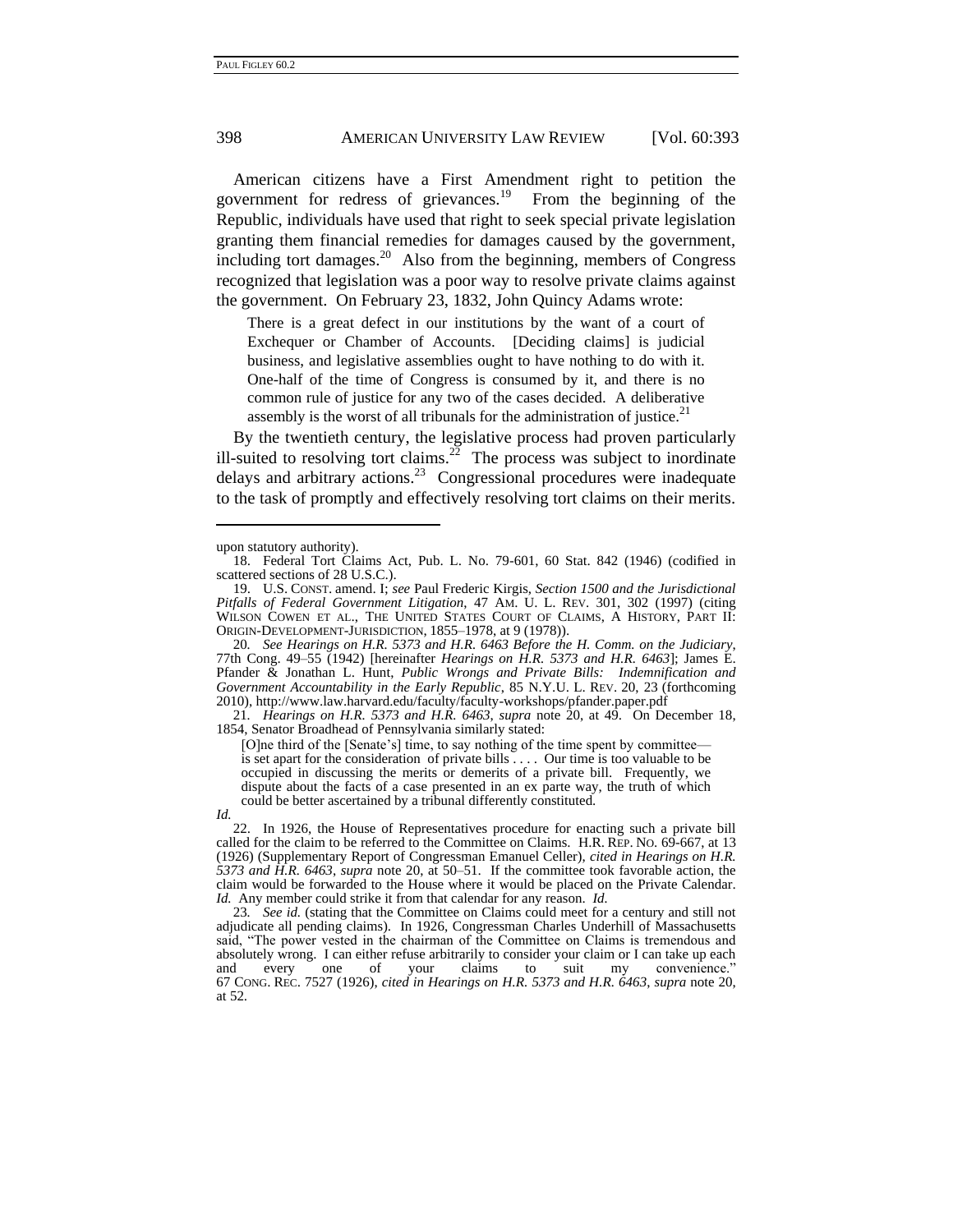In 1926 Congressman Celler explained that the "Committee on Claims" ha<sup>[d]</sup> no facilities nor ha<sup>[d]</sup> the members time or inclination to pass upon questions of negligence and contributory negligence, to sift evidence, and determine a host of matters."<sup>24</sup> Witnesses were not cross-examined.<sup>25</sup>

The process imposed substantial burdens on the time and attention of Congress.<sup>26</sup> Narrow waivers of sovereign immunity did become law, as then Assistant Attorney General Francis M. Shea explained in 1942 when he presented the Administration's detailed recommendation for what became the Federal Tort Claims Act:

[T]he ban upon suits against the Government [was] lifted in certain cases sounding in tort.... During the  $[F]$  irst World War, when the Government took over operation of the railroads and other utilities, Congress made the United States subject to the same responsibility for property damage, personal injury, and death as the private owners themselves would have been. A few years later, in 1920 and 1925, the Government consented to suits in the district courts upon admiralty and maritime torts involving Government vessels, without limitation as to amount. $^{2}$ 

<span id="page-8-0"></span>These statutes did not significantly stanch the number of private bills. In 1926, the House Committee on Claims favorably reported a general tort claims bill, largely because of the burden private claims imposed on Congress.<sup>28</sup> The committee noted that in the previous Congress (the 68th), more than two thousand private bills were introduced, but only 250 were enacted.<sup>29</sup> It explained that "[m]embership on the Committee on Claims ha[d] become a nearly intolerable burden, not only because of the number of claims submitted but because of the realization that careful judicial consideration of the claims [wa]s for the most part impossible.<sup>30</sup>

<sup>24.</sup> H.R. REP. NO. 69-667, at 14 (Supplementary Report of Congressman Emanuel Celler), *cited in Hearings on H.R. 5373 and H.R. 6463*, *supra* not[e 20,](#page-7-0) at 51. Congressman Ross Collins of Mississippi testified that, "I made up my mind that Congress was wasting its time in playing around with these comparatively minor private bills, and that the consideration given to them by the individual membership was trifling." *A General Tort Bill: Hearing Before a Subcomm. of the Comm. on Claims, Bill: Hearing Before a Subcomm. of the Comm. on Claims*, 72d Cong. 6 (1932), *cited in Hearings on H.R. 5373 and H.R. 6463*, *supra* not[e 20,](#page-7-0) at 53.

<sup>25</sup>*. Hearings on H.R. 5373 and H.R. 6463*, *supra* note [20,](#page-7-0) at 54 (statement of Congressman Robison).

<sup>26</sup>*. See, e.g.*, *Hearings on H.R. 5373 and H.R. 6463*, *supra* not[e 20,](#page-7-0) at 49–55 (collecting criticisms from various legislators that the private bill process is cumbersome, inefficient, and burdensome); S. REP. NO. 79-1400, at 30–31 (1946) (noting that thousands of private bills were introduced and hundreds were approved); H.R. REP. NO. 79-1287, at 2 (1945) (same).

<sup>27</sup>*. Hearings on H.R. 5373 and H.R. 6463*, *supra* not[e 20,](#page-7-0) at 24.

<sup>28</sup>*. See* H.R. REP. NO. 69-667, at 1–2 (stating that the purpose of the bill is to ease the burden on Congress), *cited in Hearings on H.R. 5373 and H.R. 6463*, *supra* note [20,](#page-7-0) at 50. 29*. Id.*

<sup>30</sup>*. Id.*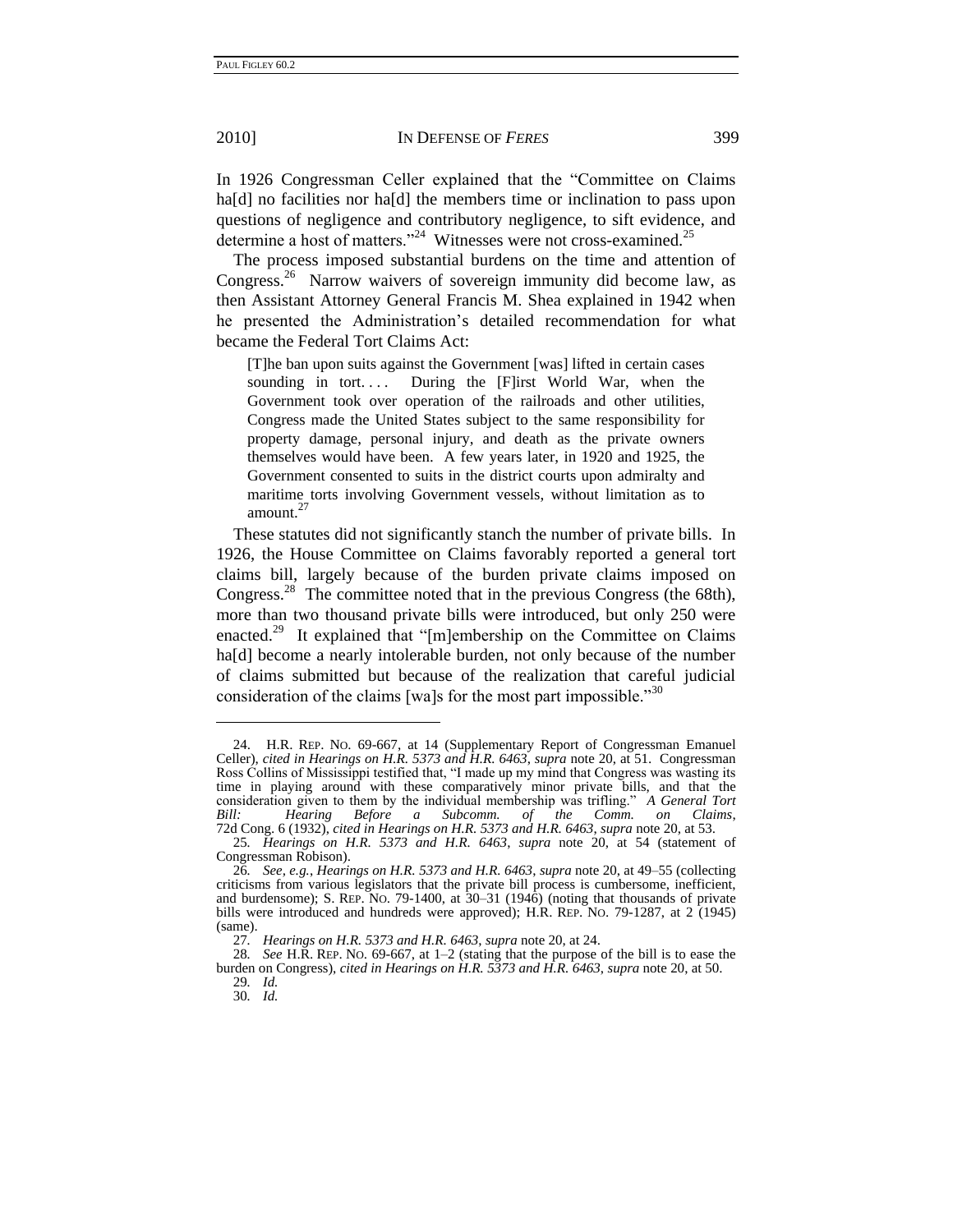In 1931, the House Committee on Claims issued a similar report on another tort claims bill, noting the continued "burden on Congress and the injustice to claimants, because of the lack of facilities for proper and adequate investigation of these claims."<sup>31</sup> The situation was no better in 1940, when Congressman Celler explained that the committee could not know the details of each of the thousands of claims it considered in every Congress.<sup>32</sup> In both the 74th and 75th Congresses, over 2,300 private claim bills were introduced, seeking more than one hundred million dollars.<sup>33</sup> In the 77th Congress, there were 1,829 private claims bills, followed by 1,644 in the 78th Congress.<sup>34</sup>

<span id="page-9-0"></span>Various legislative proposals for a broad tort claims act were debated for decades.<sup>35</sup> In 1929, both houses of Congress passed such a bill, but President Coolidge pocket vetoed it, apparently because it would have authorized the Comptroller General (an agent of Congress) to represent the United States in the Court of Claims.<sup>36</sup> In the 76th Congress, the House passed H.R. 7263, a bill similar in many respects to the FTCA, but in 1940, "the pressure of other urgent matters prevented its consideration in the Senate before the close of the session."37 On January 14, 1942, President Roosevelt sent a formal message to Congress urging the enactment of a tort claim act so that Congress and the Executive Branch could deal with larger matters and noting that in the previous three Congresses, fewer than twenty percent of the 6,300 private claim bills became law, and that private claims bills accounted for a third of the bills he had vetoed.<sup>38</sup> In the 77th Congress, the Senate passed S. 2221, a bill similar to the prior Congress' H.R.  $7263.^{39}$ 

-

37. H.R. REP. NO. 79-1287, at 2 (1945).

38. H.R. DOC. NO. 77-562, at 1 (1942). The Roosevelt Administration, through the Department of Justice, was actively involved in drafting proposals for a general tort claims act. *See, e.g.*, *Hearings on H.R. 5373 and H.R. 6463*, *supra* note [20,](#page-7-0) at 6–36 (statement of Assistant Att'y Gen. Francis M. Shea); *Hearings on H.R. 7236 Before Subcomm. No. 1 of* 

<sup>31.</sup> H.R. REP. NO. 71-2800, at 2 (1931), *quoted in Hearings on H.R. 5373 and H.R. 6463*, *supra* not[e 20,](#page-7-0) at 52.

<sup>32</sup>*. Debates on H.R. 7236*, 86 CONG. REC. 12018 (1940), *quoted in Hearings on H.R. 5373 and H.R. 6463*, *supra* not[e 20,](#page-7-0) at 54.

<sup>33.</sup> H.R. REP. NO. 79-1287, at 2 (1945).

<sup>34</sup>*. Id.*

<sup>35</sup>*. See generally Hearings on H.R. 5373 and H.R. 6463*, *supra* note [20,](#page-7-0) at 40–41 (discussing the introduction of various legislative remedies in previous decades); LESTER S.<br>JAYSON & ROBERT C. LONGSTRETH, HANDLING FEDERAL TORT CLAIMS & ROBERT C. LONGSTRETH, HANDLING FEDERAL TORT CLAIMS §§ 2.09-2.10 (2009).

<sup>36.</sup> H.R. REP. NO. 71-2800, at 1 (1931), *cited in Hearings on H.R. 5373 and H.R. 6463*, *supra* note [20,](#page-7-0) at 41 (statement of Assistant Att'y Gen. Francis M. Shea). "The Attorney General objected to the act because it placed the Comptroller General in charge of appeals to the Court of Claims from his own decisions, and the act received a pocket veto by President Coolidge.‖ *Id.*; *see also* O.R. McGuire, *Tort Claims Against the United States*, 19 GEO. L.J. 133, 134–35 (1931) (discussing the history of President Coolidge's pocket veto).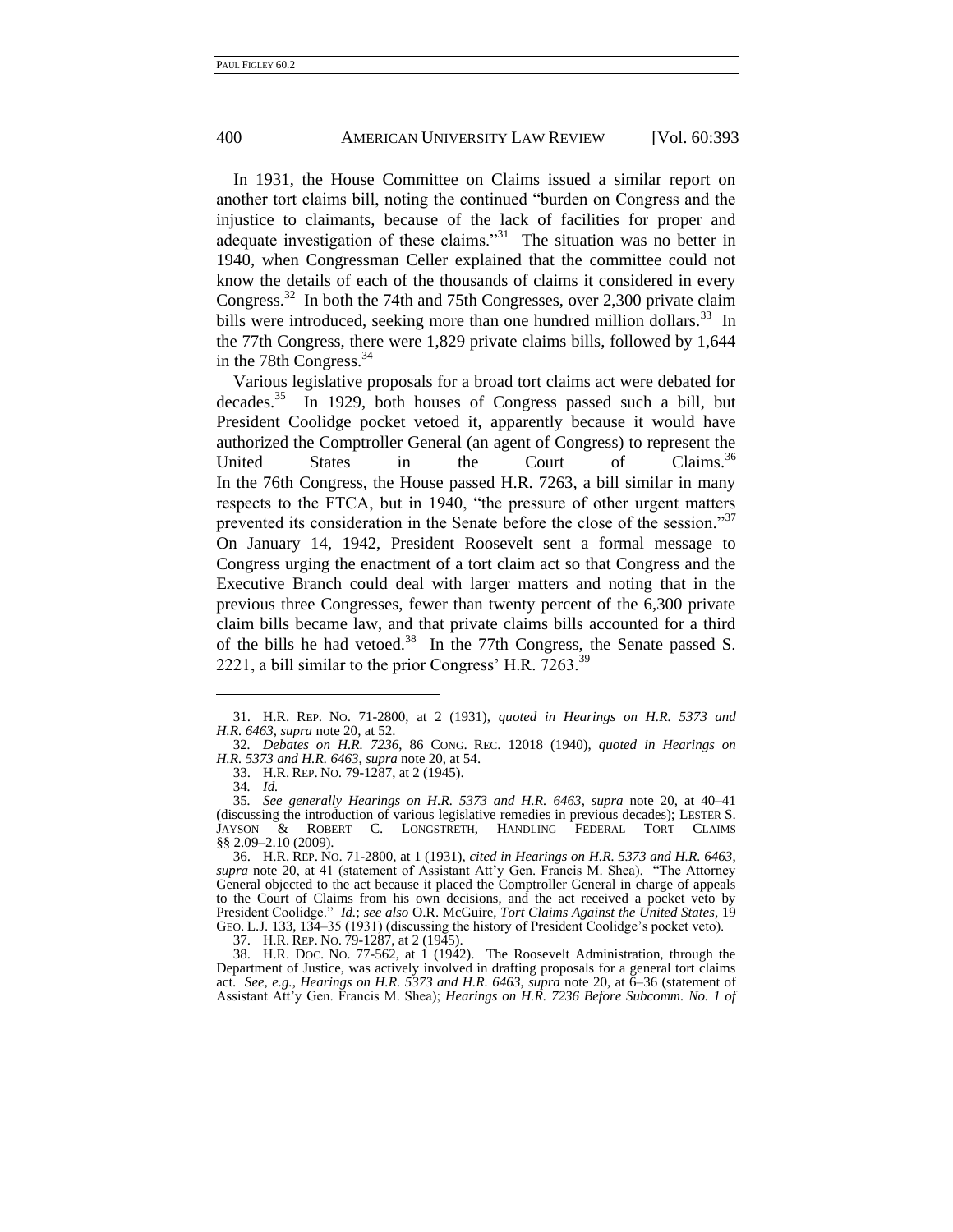The legislative and administration proposals for a general tort claims act waiving sovereign immunity for government tort claims shared a common limitation—almost all of them had a cap on damages. For example, the 1929 proposal passed by the 70th Congress had a limitation of \$50,000 for property damages and \$7,500 for personal injury or death claims.<sup>40</sup> The 1940 House bill had a cap of  $$7,500$  for all claims,<sup>41</sup> as did President Roosevelt's 1942 proposal,<sup>42</sup> and the House bill of 1942.<sup>43</sup> The 1942 Senate-passed version capped damages at \$10,000.<sup>44</sup> In the 79th Congress, when passage of a statute was at hand, the House bill capped damages at \$10,000 for "property loss or damage or personal injury or death."<sup>45</sup> At the Senate's insistence, the proposed damages cap was deleted from the statute. $46$ 

Finally, the 79th Congress enacted the Federal Tort Claims Act as Title IV of the Legislative Reorganization Act of  $1946<sup>47</sup>$  On August 2, 1946, President Truman signed the Legislative Reorganization Act, making the FTCA law.<sup>48</sup> The President's signing statement commended Congress for

- 42. H.R. DOC. NO. 77-562, at 2 (1942).
- 43*. Hearings on H.R. 5373 and H.R. 6463*, *supra* not[e 20,](#page-7-0) at 2.
- 44. S. REP. NO. 77-1196, at 2, 6.
- 45. H. REP. NO. 79-1287, at 4 (1945).
- 46. S. REP. NO. 79-1400, at 30 (1946). The report stated:

The essential difference is that the House bill puts a maximum limitation of \$10,000 on claims for which suit may be brought, whereas this title as reported by your committee contains no such limitation. The committee is of the opinion that in view of the banning of private claim bills in the Congress no such limitation should be imposed . . . .

*Id.*

-

47. Legislative Reorganization Act of 1946, Pub. L. No. 79-601, 60 Stat. 812 (codified as amended in scattered sections of 28 U.S.C.). The Legislative Reorganization Act also established the organization of congressional committees, *id.* tits. I, II; regulated lobbying, *id.* tit. III; eliminated the need for congressional approval of each new bridge, *id.* tit. V; and altered congressional pay, *id.* tit. VI.

Pertinent to the FTCA, Title I prohibited private bills in circumstances where the FTCA might provide a remedy:

No private bill . . . directing (1) the payment of money for property damages, for

personal injuries or death for which suit may be instituted under the [FTCA] . . .

shall be received or considered in either the Senate or the House of Representatives.

*Id.* § 131. The Legislative Reorganization Act also generally repealed pre-FTCA laws that authorized federal agencies to pay compensation for the torts of federal employees. *Id.* § 424(a).

48. 92 CONG. REC. 10,675 (1946) (statement by President Truman upon signing the

*the H. Comm. on the Judiciary*, 76th Cong. 15–31 (1940) (statement of Alexander Holtzoff, Special Assistant to the Att'y Gen.); JAYSON & LONGSTRETH, *supra* note [35,](#page-9-0) § 2.10 (noting that Roosevelt's Department of Justice collaborated with other governmental agencies to draft a federal tort bill).

<sup>39.</sup> H. REP. NO. 79-1287, at 2 (1945); *see also* S. REP. NO. 77-1196, at 6 (1942) (waiving sovereign immunity in part as did H.R. 7236).

<sup>40</sup>*. Hearings on H.R. 5373 and H.R. 6463*, *supra* not[e 20,](#page-7-0) at 41.

<sup>41.</sup> H.R. REP. NO. 76-2428, at 4 (1940).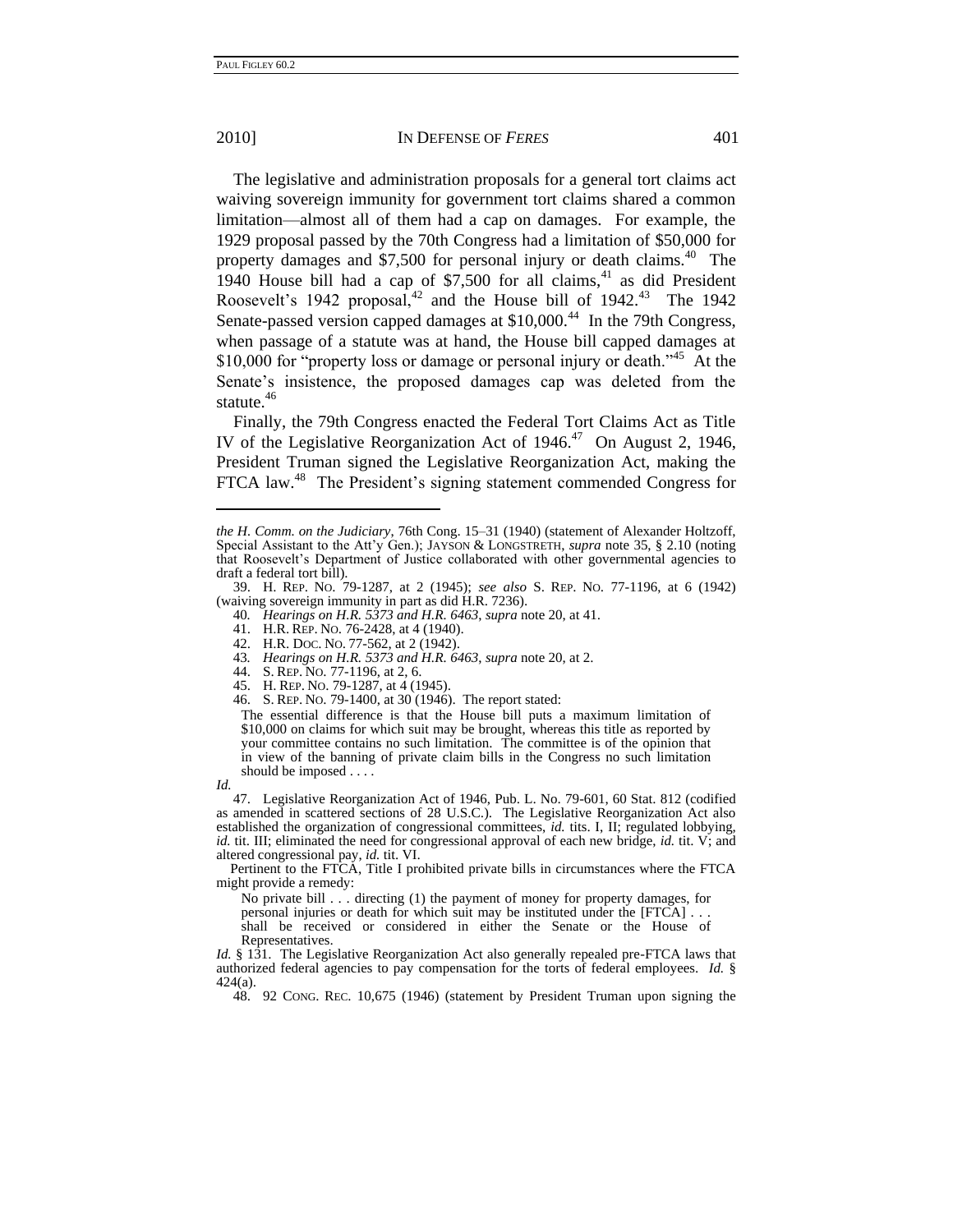improving its efficiency, expanding the staff of Congressional committees and of agencies in the Legislative Branch, and raising Congressional salaries and expense allowances.<sup>49</sup> It did not mention the Federal Tort Claims Act.<sup>50</sup>

The FTCA grants United States district courts specific, limited subject matter jurisdiction.<sup>51</sup> This jurisdictional grant was intended to limit the waiver of sovereign immunity: "The bill therefore does not . . . lift the immunity of the United States from tort actions except as jurisdiction is specifically conferred upon the district courts by this bill." $52$  Thus, claims that would not lie against a private person under state law are not cognizable under the  $Act.^{53}$  The FTCA contained a number of explicit exceptions to its waiver of sovereign immunity,  $54$  including two that obviously would block some suits by injured service members. The combatant activity exception bars "[a]ny claim arising out of the combatant activities of the military or naval forces, or the Coast Guard, during time of war."<sup>55</sup> The foreign tort exception bars "[a]ny claim arising in a foreign country."<sup>56</sup>

#### *B. Financial Remedies of Service Members Prior to the Federal Tort Claims Act*

This Section addresses avenues that members of the military might have pursued to obtain financial relief for service-connected injuries incurred prior to the effective date of the FTCA. It briefly reviews the uniform compensation systems available to service members and veterans. It examines lawsuits brought by military personnel under limited waivers of sovereign immunity enacted by Congress. It discusses the administrative remedies available under the Military Claims

Legislative Reorganization Act). President Truman's statement is available through The American Presidency Project. Statement by the President Upon Signing the Legislative Reorganization Act, THE AM. PRESIDENCY PROJECT, http://www.presidency.ucsb.edu/ws/?pid=12480 (last visited Oct. 24, 2010).

<sup>49</sup>*. 92 CONG. REC. 10,675.*

<sup>50.</sup> *Id.*

<sup>51.</sup> Federal Torts Claim Act, Pub. L. No. 79-601, § 410(a), 60 Stat. 812 (codified at 28 U.S.C. § 1346(b)(1) (2006)); The Act of June 25, 1948, 62 Stat. 862, (recodifying Title 28 of United States Code). Alterations in the language of the FTCA did not substantively alter the law. Feres v. United States, 340 U.S. 135, 140 n.9 (1950).

<sup>52.</sup> H. REP. NO. 79-1287, at 5 (1945).

<sup>53</sup>*. See* FDIC v. Meyer, 510 U.S. 471, 477–78 (1994) (recognizing the FTCA's jurisdictional requirement of comparable private person liability under state law); *infra* note[s 460](#page-57-0)[–462](#page-57-1) and accompanying text.

<sup>54</sup>*. See* 28 U.S.C. § 2680 (2006) (listing exceptions).

<sup>55</sup>*. See id.* § 2680(j).

<sup>56</sup>*. See id.* § 2680(k).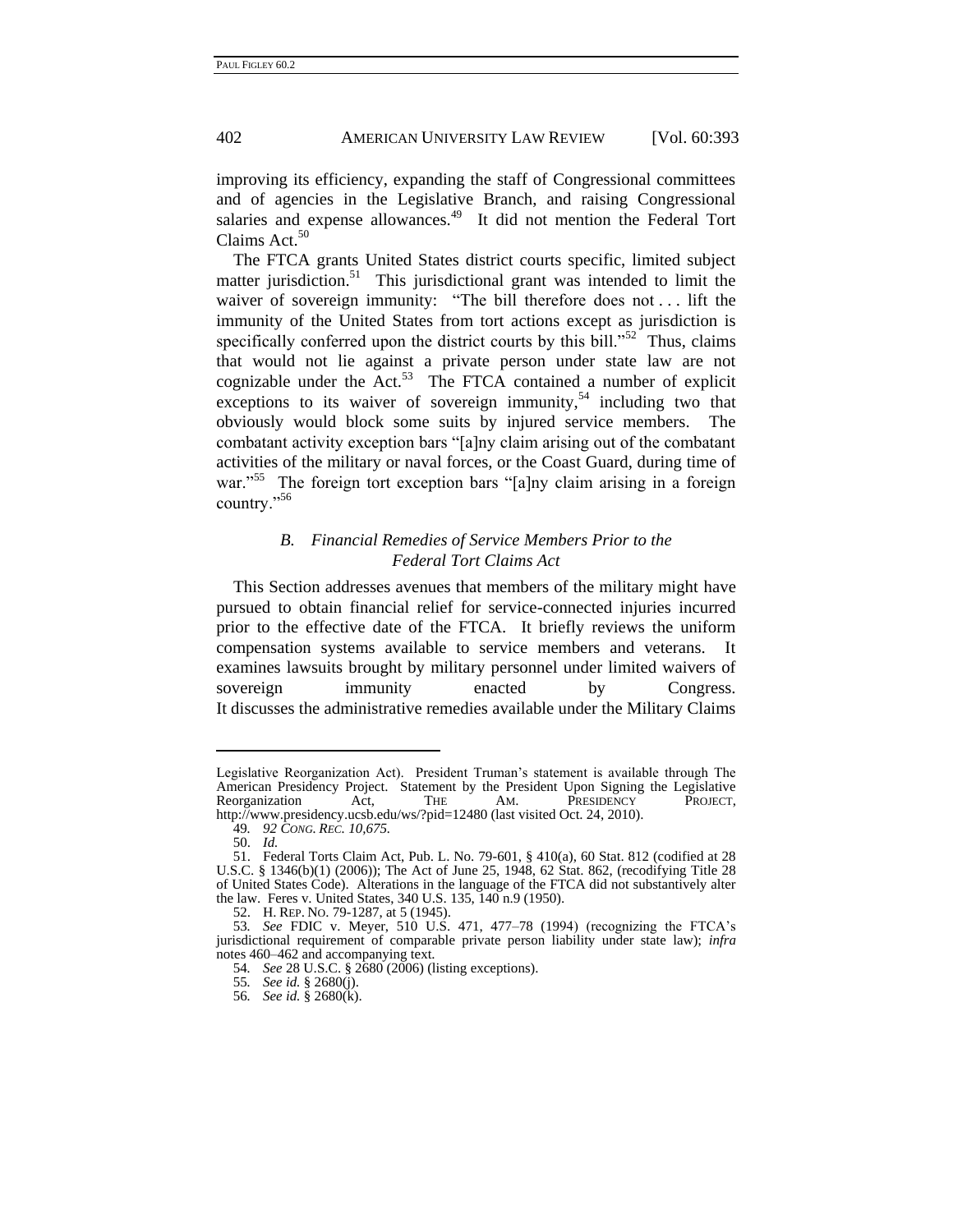-

#### 2010] IN DEFENSE OF *FERES* 403

Act and the Military Personnel Claims Act. Finally, it reviews private relief legislation designed to provide extra benefits to particular injured service members beyond those available under established compensation systems, and President Truman's and President Eisenhower's vetoes of those few private bills passed by Congress.

#### *1. The Uniform Compensation Systems*

Congress has provided pensions for military veterans since the Revolutionary War.<sup>57</sup> The World War Veterans' Act of 1924 consolidated laws that established benefits for World War I veterans and their dependents. 58 In 1933, Congress gave the President, acting through the Veterans Administration, the authority to administer by regulation the benefits programs for the veterans of World War I and their dependents.<sup>59</sup> From 1941 through 1946, Congress enacted a large number of statutes building on that system and considered many more. $60$ 

<span id="page-12-0"></span>At the time the FTCA became law, a wide range of remedies were available to service members, veterans, and their families. Monthly pensions were provided for service members with partial or total disabilities.<sup>61</sup> Pensions were provided for the widows, children, and

<sup>57</sup>*. See, e.g.*, Act of March 3, 1865, ch. 84, 13 Stat. 499 (Civil War); Act of May 13, 1846, ch. 16, 9 Stat. 9, 10 (Mexican War); Act of April 24, 1816, ch. 68, 3 Stat. 296–97 (War of 1812); Act of March 23, 1792, ch. 11, 1 Stat. 243, 244 (Revolutionary War); Act of September 29, 1789, ch. 24, 1 Stat. 95 (Revolutionary War).

<sup>58.</sup> World War Veterans Act, 68 Pub. L. No. 242, 43 Stat. 607 (1924) ("An Act to consolidate, codify, revise, and reenact the laws affecting the establishment of the United States Veterans' Bureau and the administration of the War Risk Insurance Act, as amended, and the Vocational Rehabilitation Act, as amended.").

<sup>59.</sup> Act of March 20, 1933, Pub. L. No. 73-2, 48 Stat. 8. The act also encompassed veterans of the Spanish American War, the Boxer Rebellion, and the Philippines Insurrection. *Id.* § 1.

<sup>60.</sup> For example, from October 17, 1942 to June 30, 1943, Congress introduced 2,366 general bills whose main purpose was to alter veterans' benefits and enacted twenty-two into law. 1943 ADM'R OF VETERANS' AFFS. ANN. REP. 30–41. In the period from July 1, 1945 to August 2, 1946, it considered 1,677 such bills and enacted fifty-eight into law. 1946 ADM'R OF VETERANS' AFFS. ANN. REP. 49–61; *see also* Brief for the United States at 19, Brooks v. United States, 337 U.S. 49 (1949) (Nos. 388 and 389) [hereinafter U.S. *Brooks* Br.]. The United States argued:

The most recent compilation of "Laws Relating to Veterans," [compiled by Superintendent, Document Room, House of Representatives, 1948] sets forth the text of over 490 federal statutes enacted during 1914 to 1948. Current congressional concern for providing an adequate and specialized system of compensation for serviceman's injury or death is also evidenced by the introduction during the fiscal year 1947, of approximately 2300 bills pertaining to veterans' benefits, and by the introduction of almost 100 such bills during the first 10 days of the first session of the 81st Congress.

*Id.* (footnotes omitted).

<sup>61.</sup> 38 U.S.C. § 701a (1946); Act of July 13, 1943, Pub. L. No. 78-144, 57 Stat. 554; Act of March 20, 1933, Pub. L. No. 73-2, § 1(a), 48 Stat. 8.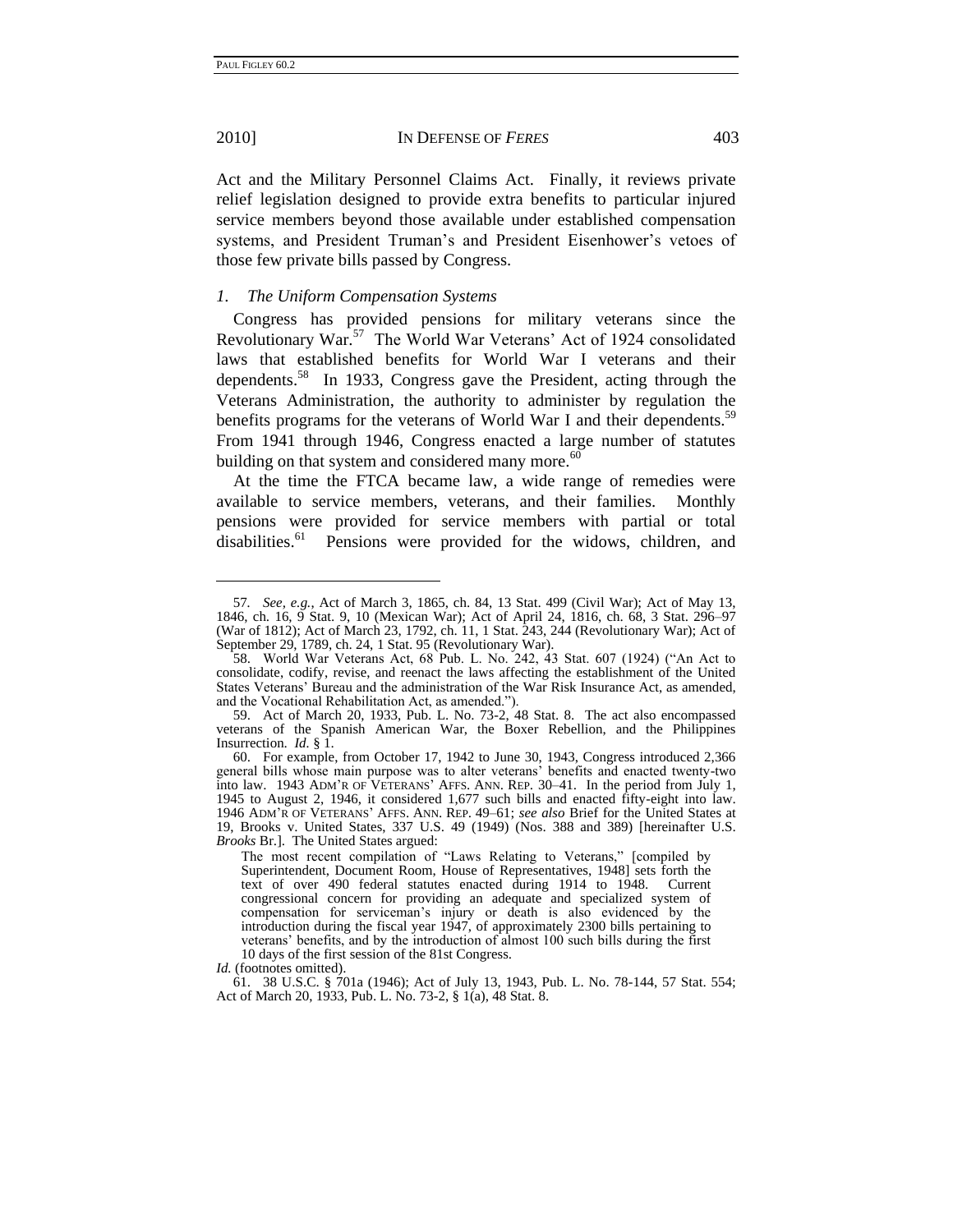dependent parents of service members who were injured or killed.<sup>62</sup> Service members who were incapacitated drew full military pay for their period of incapacitation.<sup>63</sup> Service members injured while in service received free medical care.<sup>64</sup> If a service member died in service, six months pay was paid to his or her beneficiary.<sup>65</sup> Subsidized life insurance was available to service members under the National Service Life Insurance Act.<sup>66</sup> Unlike typical workers' compensation statutes, benefits provided to service members and veterans compensated any injury, disability, or death that arose at any time during their period of service, not just those incurred while the service member was acting within the scope of employment or on active duty.<sup>67</sup> Veterans were given hiring preferences in the civil service,  $^{68}$  housing benefits,  $^{69}$  and educational benefits.  $^{70}$ 

Huge numbers of service members, veterans, and their families benefited from these programs in the 1940s. On June 30, 1947, 1,728,516 World War II veterans were receiving disability benefits.<sup>71</sup> On that date, death benefits were being paid to dependents of 223,554 World War II veterans for service-connected deaths, and dependents of another 2,053 for nonservice connected deaths.<sup>72</sup> In the fiscal year of 1947, similar payments were made to World War I veterans' dependents for 76,760 serviceconnected deaths and 154,717 non-service connected deaths.<sup>73</sup>

<sup>62.</sup> 38 U.S.C. § 701c (1946); § 1(c), 48 Stat. at 8.

<sup>63</sup>*. See* 10 U.S.C. § 847(a) (1946) (stating that incapacitation arising from alcohol or drug abuse, as opposed to injury, will not warrant payment); Act of June 16, 1942, Pub. L. No. 77-607, 56 Stat. 359, 364 (providing allowances for medically ill service members); Act of May 17, 1926, Pub. L. No. 69-230, 44 Stat. 557 (stating that service members who are absent from their duties because of venereal disease are permitted allowances).

<sup>64.</sup> 38 U.S.C. § 434 (1946); § 6, 48 Stat. 8, 9; World War Veterans' Act, Pub. L. No. 68-242, § 10, 43 Stat. 607, 610 (1924).

<sup>65.</sup> Act of December 17, 1919, Pub. L. No. 66-99, 41 Stat. 367, *amended by* Act of December 17, 1943, Pub. L. No. 78-198, 57 Stat. 599.

<sup>66.</sup> National Service Life Insurance Act, ch. 757, 54 Stat. 1008, 1009, 1012 (1940).

<sup>67.</sup> Act of September 27, 1944, Pub. L. No. 78-439, 58 Stat. 752. The statute deemed any injury or disease to "have been incurred in line of duty" if the service member was "on active duty or on authorized leave" when the injury or disease arose. *Id.*  $\S$  2. The only exceptions were injuries or disease that resulted from the service member's "own willful misconduct,‖ or arose while the service member was deserting, absent without leave, or "confined under sentence of court martial or civil court." *Id.* 

<sup>68.</sup> Act of June 27, 1944, Pub. L. No. 78-359, 58 Stat. 387, 388.

<sup>69.</sup> Servicemen's Readjustment Act, Pub. L. No. 78-346, § 501, 58 Stat. 284, 292 (1944) (codified at 38 U.S.C. § 694(a) (1946)).

<sup>70</sup>*. Id.* § 400, 58 Stat. 284, 287–91 (1994), (codified at 38 U.S.C. § 739, Part VIII (1946)).

<sup>71.</sup> 1947 ADM'R OF VETERANS' AFFS. ANN. REP. 19.

<sup>72</sup>*. Id.* at 24, 25.

<sup>73</sup>*. Id.* at 26, 27.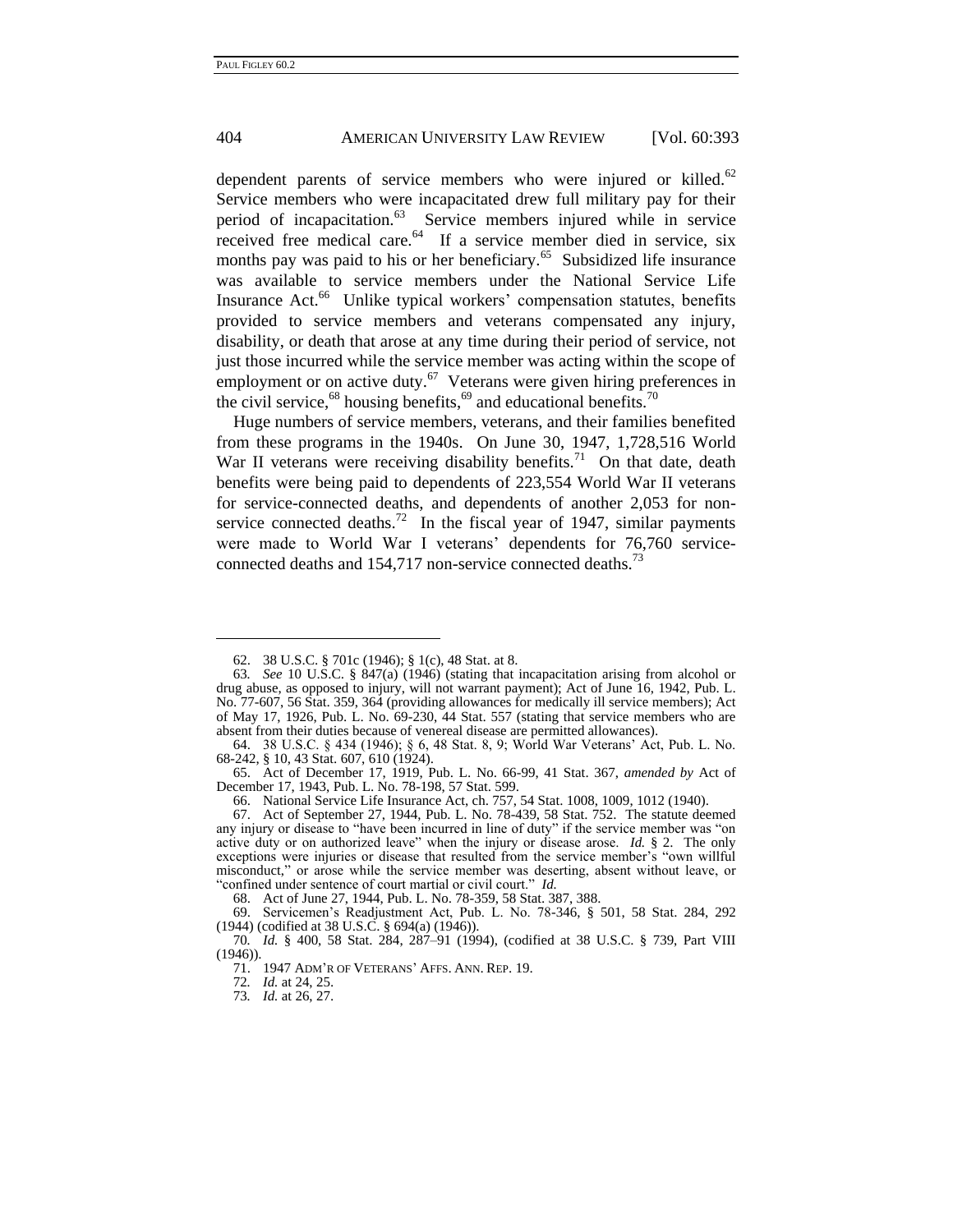#### *2. Tort litigation by military personnel under pre-FTCA waivers of sovereign immunity*

Prior to the enactment of the FTCA, Congress passed other statutes that waived the government's sovereign immunity for specific categories of torts.<sup>74</sup> These included the Suits in Admiralty  $Act^{75}$  and the Public Vessels Act, $76$  which consented to suits involving admiralty and maritime torts of government vessels, and the Railroad Control Act of  $1918<sup>77</sup>$  which consented to tort suits against the government for its operation of railroads and utilities under wartime authority. Despite language in these statutes that made the United States liable to the same extent as a private entity, the statutes were consistently interpreted to exclude claims made by members of the military for whom Congress had provided an administrative remedy.<sup>78</sup>

*Dobson v. United States*, <sup>79</sup> the leading authority on the issue, arose from the collision of the Steamship City of Rome and United States Submarine S-51, a public vessel.<sup>80</sup> Suits were brought under the Public Vessels Act by the estates of three submarine officers who died as a result of the collision.<sup>81</sup> Following judgment for the United States in the district court, the Second Circuit confronted the issue whether the Public Vessels Act

-

79. 27 F.2d 807 (2d Cir. 1928).

81*. Id.*

<sup>74</sup>*. See supra* text accompanying note [27](#page-8-0) (statement of Assistant Att'y Gen. Francis M. Shea) (explaining pre-FTCA waivers of sovereign immunity for suits in tort).

<sup>75.</sup> Act of March 9, 1920, Pub. L. No. 66-156, § 2, 41 Stat. 525 (codified at 46 U.S.C. § 30903 (2006)). The statute provided:

That in cases where if such vessel were privately owned or operated, or if such cargo were privately owned and possessed, a proceeding in admiralty could be maintained at the time of the commencement of the action herein provided for, a libel in personam may be brought against the United States . . . provided that such vessel is employed as a merchant vessel or is a tug boat . . . .

*Id.* at 525–26.

<sup>76.</sup> Act of March 3, 1925, Pub. L. No. 68-546, 43 Stat. 1112 (current version at 46 U.S.C. § 31102 (2006)). The statute provided, "[t]hat a libel in personam in admiralty may be brought against the United States, or a petition impleading the United States, for damages caused by a public vessel of the United States." *Id.* at 1112.

<sup>77.</sup> Act of March 21, 1918, Pub. L. No. 65-107, § 10, 40 Stat. 451, 456. The statute provided:

That carriers while under Federal control shall be subject to all laws and liabilities as common carriers, whether arising under State or Federal laws or at common law . . . . Actions at law or suits in equity may be brought by and against such carriers and judgments rendered as now provided by law; and in any action at law or suit in equity against the carrier, no defense shall be made thereto upon the ground that the carrier is an instrumentality or agency of the Federal Government.

*Id.*

<sup>78</sup>*. See infra* notes 79–105 and accompanying text (discussing how courts have interpreted the statutes to exclude claims of service members).

<sup>80.</sup> Haselden v. United States, 24 F.2d 529, 530 (E.D.N.Y. 1927), *aff'd sub nom.* Dobson v. United States, 27 F.2d 807 (2d Cir. 1928).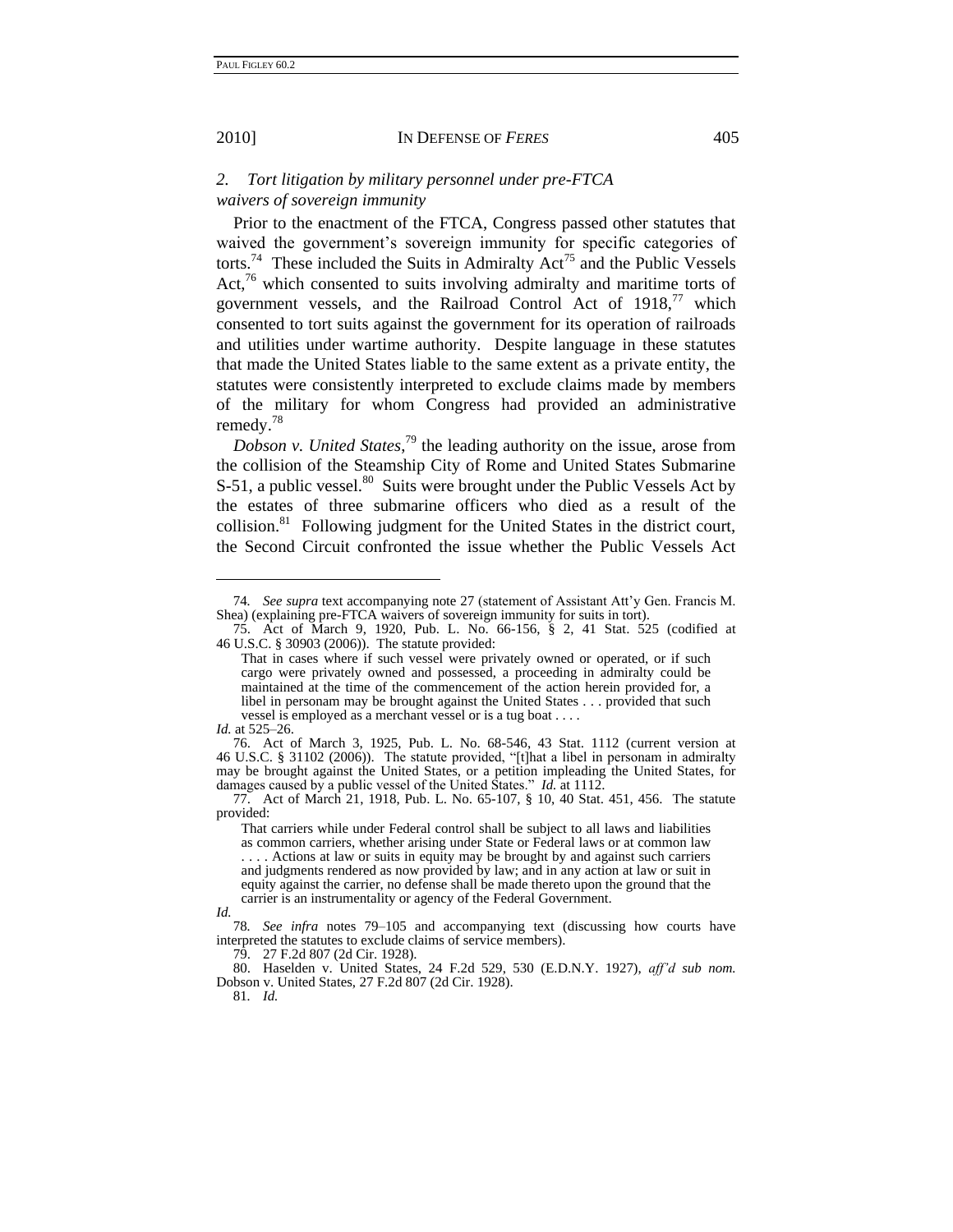provided a remedy for the officers' deaths under these circumstances.<sup>82</sup> The court accepted that the language of the Public Vessels Act, read alone, might be broad enough to allow suit by officers and crew of a public vessel.<sup>83</sup> Nevertheless, it ruled that no recovery could be had on behalf of the submarine officers from the United States, reasoning that the statute did not specify who might sue and that allowing such suits would be "so radical a departure from the government's long-standing policy with respect to the personnel of its naval forces that we cannot believe the act should be given such a meaning."<sup>84</sup> The court recognized that the elaborate pension system provided to naval personnel was less generous than the recovery available under the Public Vessels Act. The court found, however, that the statute's general language was insufficiently specific to justify upsetting long-standing and well-known policy. The court explained that "[t]he more natural meaning of the act is to refer it to damage caused by the ship to third persons who are not of her company, and generally, if not universally, the damage will be the result of a collision."<sup>85</sup>

The Second Circuit again addressed the issue of service member suits against the federal government in *Bradey v. United States*,<sup>86</sup> a Public Vessels Act suit alleging that a Navy fireman was killed in 1944 when his destroyer was negligently struck by another vessel owned by the United States.<sup>87</sup> The circuit court affirmed the district court's dismissal.<sup>88</sup> Judge Learned Hand, writing for the court, explained:

It is quite true that nothing in the text of the Public Vessels Act bars suit by a member of the armed forces, but in *Dobson* . . . we held that, because of the compensation elsewhere provided for such persons, they must be deemed excluded from its protection. That case directly rules here  $\ldots$ .  $^{89}$ 

A similar line of authority holds that the government's waiver of sovereign immunity in the Railroad Control Act did not open the United

<sup>82</sup>*. Dobson*, 27 F.2d at 808.

<sup>83</sup>*. Id.*

<sup>84</sup>*. Id.* at 808–09; *see also* O'Neal v. United States, 11 F.2d 869, 871 (E.D.N.Y. 1925) (―Congress by this enactment [of the Public Vessels Act] clearly did not intend to overturn the government's established policy, and permit its employees to bring actions for damages received on government ships in the course of their employment . . . .‖), *aff'd per curiam*, 11 F.2d 871 (2d Cir. 1926).

<sup>85</sup>*. Dobson*, 27 F.2d at 809. The court also addressed statutes that provided administrative compensation for lost property of officers and sailors. *Id.*

<sup>86.</sup> 151 F.2d 742 (2d Cir. 1945).

<sup>87</sup>*. Id.* at 742.

<sup>88</sup>*. Id.* at 743.

<sup>89</sup>*. Id.*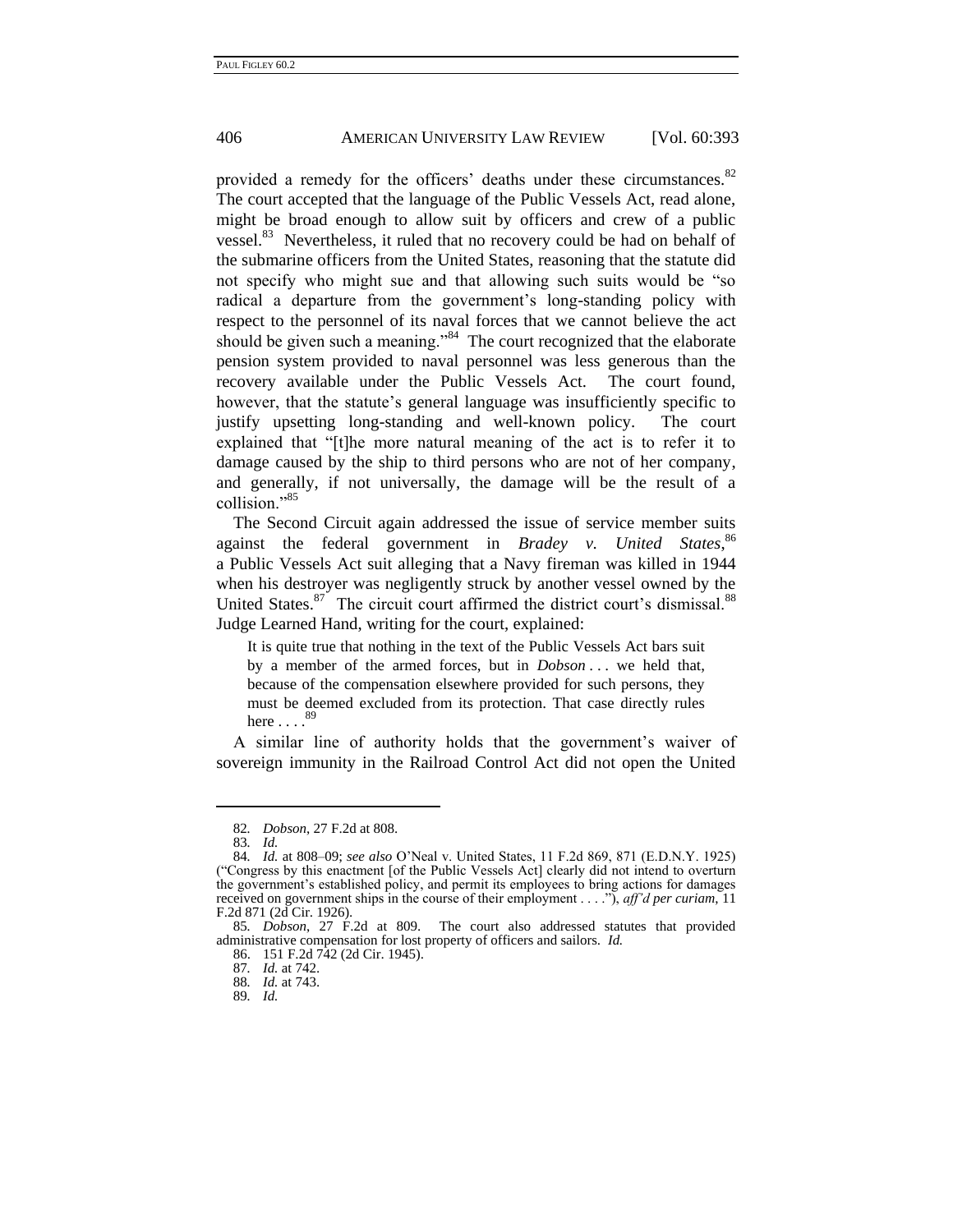States to suit by service members.<sup>90</sup> In *Moon v. Hines*,<sup>91</sup> a Reserve Officers' Training Corps soldier was injured while traveling by rail under military orders on September 30, 1918, and brought a tort action against the Director General of Railroads.<sup>92</sup> The Supreme Court of Alabama concluded that the soldier's administrative compensation provided under the War Risk Insurance  $Act^{93}$  was exclusive, barring his suit in tort.<sup>94</sup> The court reasoned that Congress had not authorized such a suit against the government arising from its transportation of a service member.<sup>95</sup> It explained that the soldier's enlistment was a contract that changed his relationship with the government, giving him a new status with different rights and duties.<sup>96</sup>

In *Seidel v. Director General of Railroads*, <sup>97</sup> a World War I sailor walking down the street to his ship lost an eye when a railroad guard's shotgun accidentally fired.<sup>98</sup> The Supreme Court of Louisiana held that the sailor's war risk insurance barred his suit in tort: "If plaintiff had this remedy by suit in damages he would have against the government two remedies: One in damages; and one under said act. The government has not so provided; but has provided only the one remedy under said act."<sup>99</sup>

In *Sandoval v. Davis*,<sup>100</sup> the district court dismissed three consolidated actions of enlisted men who were allegedly injured or killed while in the line of duty by negligent operations of railroads under federal control.<sup>101</sup> Each family had accepted compensation under the war risk insurance program.<sup>102</sup> The court concluded that a suit in tort was barred "because of the compensation provisions of the War Risk Insurance Act."<sup>103</sup> The *Sandoval* opinion spoke to its similarity to the *Moon* and *Seidel* decisions:

The conclusion in these three cases is the same. The three different courts reached this conclusion by somewhat different argument. It seems to me that the reasoning of all three opinions is sound. Congress

94*. Moon*, 87 So. at 607.

96*. Id.* at 608.

<sup>90</sup>*. See* Moon v. Hines, 87 So. 603, 607 (Ala. 1921).

<sup>91.</sup> 87 So. 603 (Ala. 1921).

<sup>92</sup>*. Id.* at 603–04.

<sup>93.</sup> The 1917 amendments to the War Risk Insurance Act provided benefits for the death or disability of all enlisted personnel and officers in the United States military. *See* Act of October 6, 1917, Pub. L. No. 65-91, § 300, 40 Stat. 398, 405.

<sup>95</sup>*. Id.* at 607–08.

<sup>97.</sup> 89 So. 308 (La. 1921).

<sup>98</sup>*. Id.* at 308.

<sup>99</sup>*. Id.* at 309.

<sup>100.</sup> 278 F. 968 (N.D. Ohio 1922), *aff'd per curiam*, 288 F. 56 (6th Cir. 1923).

<sup>101</sup>*. Id.* at 969–70, 974–75. 102*. Id.* at 970.

<sup>103</sup>*. Id.* at 972.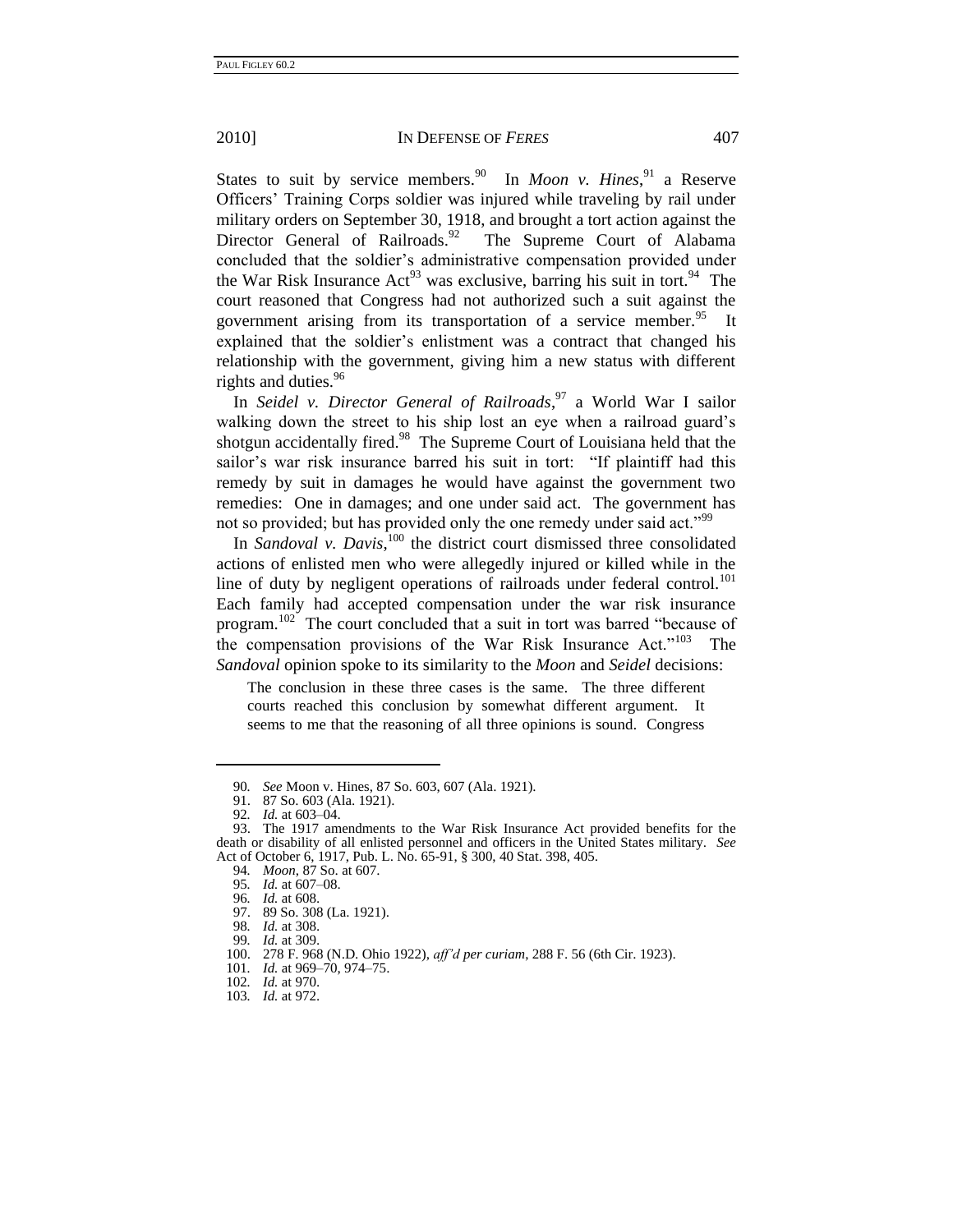did not intend to confer upon an injured or killed soldier or sailor a right to a double recovery of compensation from the United States. . . . The general creation and preservation of rights of action by section 10, Federal Control Act, and section 206, Transportation Act of 1920, must yield to the specific provisions covering the injuries of a soldier or sailor on active service in the line of his duty. The rights and remedies of a soldier or sailor in that situation are specially provided for and limited by the provisions of the War Risk Insurance Act.<sup>104</sup>

The Sixth Circuit affirmed, per curiam.<sup>105</sup>

#### *3. The Military Claims Act and the Military Personnel Claims Act*

In 1943, Congress enacted the Military Claims Act to consolidate a number of statutes that previously authorized the War Department to settle tort claims administratively.<sup>106</sup> The procedures, scope, and limitations of those statutes varied greatly.<sup>107</sup> The Military Claims Act was intended to "make possible the investigation, settlement, and payment in a uniform manner of all small claims; i.e. those not in excess of \$500, or in time of war not in excess of \$1,000, within the War Department."<sup>108</sup> The act did not authorize lawsuits, but established an administrative remedy

for damage to or loss or destruction of property, real or personal, or for personal injury or death, caused by military personnel or civilian employees of the War Department or of the Army while acting within the scope of their employment, or otherwise incident to noncombat activities of the War Department or of the Army  $\dots$ <sup>109</sup>

<sup>104</sup>*. Id.* at 974–75.

<sup>105</sup>*. Sandoval*, 288 F. at 56–57 (citing Dahn v. Davis, 258 U.S. 421 (1922)) (holding that the Federal Employees' Compensation Act was an exclusive remedy, barring suit under the Railroad Control Act).

<sup>106.</sup> Act of July 3, 1943, Pub. L. No. 78-112, 57 Stat. 372 (codified with some difference in language at 31 U.S.C. § 223b (1946), now codified at 10 U.S.C. §§ 2731-39 (2006)). The consolidated statutes included: Act of August 24, 1912, Pub. L. No. 62-338, 37 Stat. 569, 586, that authorized settlements of claims of up to \$1,000 "occasioned by heavy gun fire and target practice of troops, and for damages to vessels, wharves, and other private property, found to be due to maneuvers or other military operations for which the Government is responsible," *id.*; Act of March 3, 1885, ch. 335, 23 Stat. 350, as amended by Act of July 9, 1918, Pub. L. No. 65-193, 40 Stat. 845, 880, and by Act of March 4, 1921, Pub. L. No. 66-391, 41 Stat. 1436, allowing settlement of claims by military personnel for loss of personal property, *id.*; Act of December 28, 1922, Pub. L. No. 67-375, 42 Stat. 1066, that authorized "the head of each department . . . to . . . adjust . . . any claim . . . on account of damages to or loss of privately owned property where the amount of the claim does not exceed \$1,000, caused by the negligence of any officer or employee of the Government acting within the scope of his employment.‖ *Id.* § 2. *See generally* Martha L. Neese & Thomas J. Lyons, *The Military Claims Act: Remedy or Run Around?*, 14 AM. J. TRIAL ADVOC. 305, 307–09 (1990).

<sup>107.</sup> S. REP. NO. 78-243, at 3 (1943).

<sup>108</sup>*. Id.* at 2.

<sup>109.</sup> Act of July 3, 1943, Pub. L. No. 78-112, 57 Stat. 372, 372–73.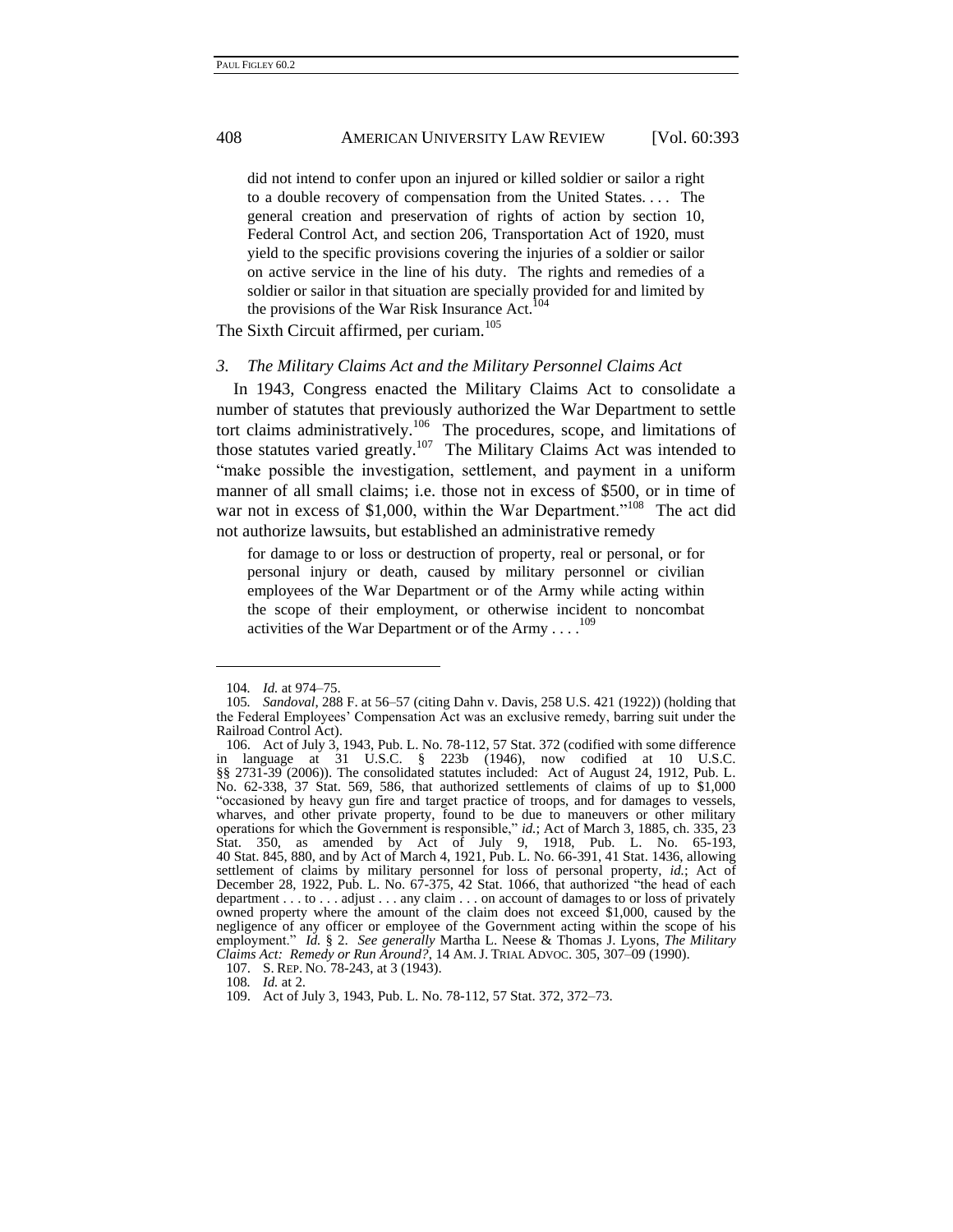The Secretary of War or his designee could settle such claims outright or, if they exceeded  $$1,000$ , report them to Congress "for its consideration."<sup>110</sup> The statute did not require the claimant to make a showing of negligence or wrongful act.<sup>111</sup> The Military Claims Act remedy was not available if the damage or injury was "caused in whole or in part by any negligence or wrongful act on the part of the claimant, his agent, or employee," or if a written claim was not presented within one year.  $12$  Nor  $\delta$  did it apply "to claims for damage to or loss or destruction of property ... or for personal injury or death of [military personnel or civilian employees of the War Department or of the Army] if such . . . injury, or death occur[red] *incident to their service*."<sup>113</sup>

The Military Claims Act was deemed inadequate because it compensated some claims of military personnel but arbitrarily excluded similar claims that did not fall within the precise language of the statutes that had been consolidated in the Act.<sup>114</sup> The Secretary of War recommended clarifying legislation specifically directed to the claims of service members and civilian employees of the War Department.<sup>115</sup> Accordingly, Congress enacted the Military Personnel Claims Act of 1945.<sup>116</sup>

A key change made by the newer act allowed military members and civilian employees to recover on claims for loss or damage to property even if that loss or damage was incurred incident-to-service.<sup>117</sup> The incident-to-service bar however, was retained for claims alleging personal injury or death.<sup>118</sup> The Military Claims Act and the Military Personnel Claims Act were codified together in the 1946 edition of the United States  $Code.<sup>119</sup>$ 

-

117*. See* 59 Stat. at 225–26.

<sup>110</sup>*. Id.*

<sup>111</sup>*. Id.*

<sup>112</sup>*. Id.*

<sup>113</sup>*. Id.* (emphasis added).

<sup>114</sup>*. See* H.R. REP. No. 79–237, at 1–2 (1945) ("The present statutes . . . do not grant equal justice in that the claim of one member of the Army may be approved while a similar claim by another member who lost property in the same incident is . . . barred by some technical limitation of the law.").

<sup>115</sup>*. Id.* at 2–4 (attaching Letter from Robert Patterson, Acting Sec'y of War (Feb. 2, 1945)).

<sup>116.</sup> Act of May 29, 1946, Pub. L. No. 79-67, 59 Stat. 225 (codified with some difference in language at 31 U.S.C. § 223b (1946), now codified at 10 U.S.C. §§ 2731–39 (2006)).

<sup>118</sup>*. Id.* ("The provisions of this Act shall not be applicable to claims . . . for personal injury or death of military personnel or civilian employees of the War Department or of the Army if such injury or death occurs *incident to their service*." (emphasis added)).

<sup>119.</sup> 31 U.S.C. § 223b. In 1945 the Secretary of the Navy received comparable authority. Act of December 28, 1945, Pub. L. No. 79-277, 59 Stat. 662 (codified with some difference in language at 31 U.S.C. § 223(d) (1946), now codified at 10 U.S.C. §§ 2731-39 (2006)). The compensation provided for injury or death not "incident to service" was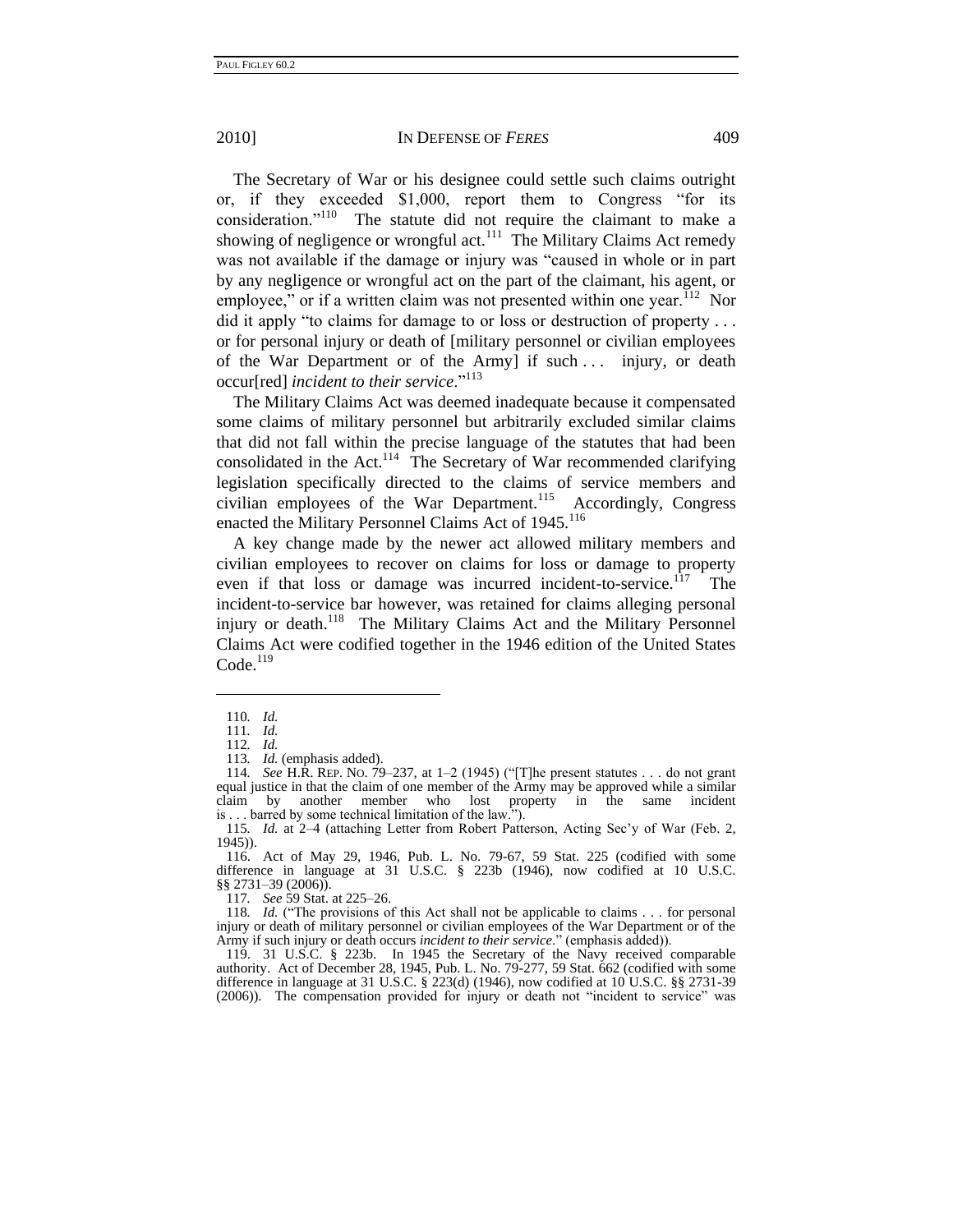#### *4. Private relief bills for injured service members & the Uniform Compensation System*

Like other citizens, members of the military can seek private legislation to compensate them for injuries caused by the government.<sup>120</sup> In the years before the FTCA was enacted, private bills were not viable avenues to increased compensation for injured military service members, perhaps because of the general awareness that systems were in place to provide appropriate relief<sup>121</sup> and out of concern for uniformity.<sup>122</sup> In fact, from 1942 through 1947, no private bills granting monetary benefits to World War II veterans or their dependents became law.<sup>123</sup>

<span id="page-19-0"></span>The 79th Congress did act favorably on a private bill that would have awarded \$500 in money damages to Ensign Joseph Lanser for injuries he incurred in a Navy bus accident on August 26, 1944, while serving in the military.<sup>124</sup> However, on August 2, 1946, the same day he signed the FTCA into law, President Truman vetoed the Lanser private bill to preserve the established uniform system for the compensation of those injured while in military service.<sup>125</sup> The President was typically succinct in explaining why he decided to veto the serviceman's remedy:

Ensign Lanser was on active duty with the Navy at the time of the accident. He was hospitalized in a naval hospital and is entitled to the same rights and benefits extended to all other members of the armed forces who sustained personal injuries while in an active duty status. No reason is evident why special treatment should be accorded this officer. $126$ 

In 1948, President Truman again cited the importance of treating injured service members uniformly when he vetoed a \$4,244 private bill for the relief of the estate of Lee Jones Cardy, a Navy chief pharmacist mate who was killed in a vehicle accident caused by government negligence near San

126*. Id.* at 1.

limited to reasonable medical and burial expenses. 31 U.S.C. § 223b (1946). 120*. See supra* note[s 17](#page-6-0)[–21](#page-7-1) and accompanying text.

<sup>121</sup>*. See* Feres v. United States, 340 U.S. 135, 140 (1950); Jefferson v. United States, 77 F. Supp. 706, 712 (D. Md. 1948) *aff'd*, 178 F.2d 518 (4th Cir. 1949), *aff'd sub nom.* Feres v. United States, 340 U.S. 135 (1950).

<sup>122</sup>*. See infra* text accompanying notes [124–](#page-19-0)33 (comments of Presidents Truman and Eisenhower).

<sup>123.</sup> 1947 ADM'R OF VETERANS' AFFS. ANN. REP. 146; 1946 ADM'R OF VETERANS' AFFS. ANN. REP. 108; 1945 ADM'R OF VETERANS' AFFS. ANN. REP. 69; 1944 ADM'R OF VETERANS' AFFS. ANN. REP. 68; 1943 ADM'R OF VETERANS' AFFS. ANN. REP. 66; 1942 ADM'R OF VETERANS' AFFS. ANN. REP. 67. Indeed, as of 1947 only two private bills granting financial relief to World War I veterans had become law. *See* 1947 ADM'R OF VETERANS' AFFS. ANN. REP. 146.

<sup>124.</sup> H.R. DOC. NO. 79–767, at 1–2 (1946)(returning H.R. 4660, a bill for the relief of Mrs. Georgia Lanser and Ensign Joseph Lanser, without his approval). 125*. Id.*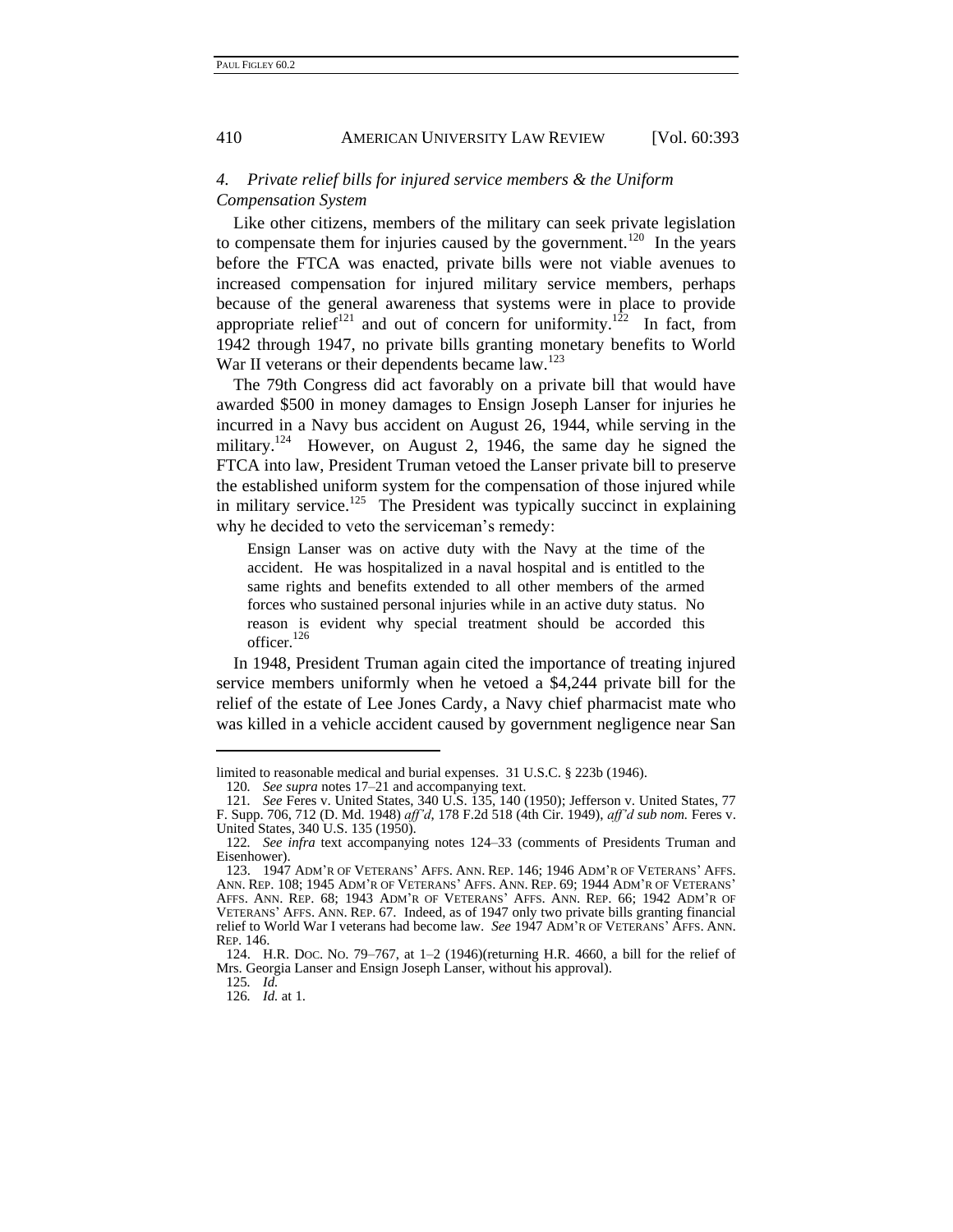Diego on November 17, 1944.<sup>127</sup> The President explained that "[a]pproval of this measure . . . would be discriminatory in character in that it would grant to the estate a special benefit denied to the estates of other members of the armed forces where the facts are similar."<sup>128</sup> He noted in detail the benefits Chief Cardy's family would receive under laws administered by the Veterans' Administration and the military services, $129$  and found that payment of those benefits distinguished this private bill from those of civilians who had no administrative remedy.<sup>130</sup>

President Eisenhower voiced similar concerns when he vetoed private relief legislation intended to override final Veterans' Administration decisions denying benefits. $131$  In vetoing a bill that would have deemed a World War II veteran's eye injury to be service-connected, the President stated:

I consider it unwise to set aside the principles and rules of administration prescribed in the general laws governing veterans' benefit programs. Uniformity and equality of treatment to all who are similarly situated must be the steadfast rule if the Federal programs for veterans and their dependents are to be operated successfully.

-

http://www.census.gov/hhes/www/income/histinc/p53ar.html.

130. S. DOC. NO. 80-179, at 3. President Truman likewise vetoed a private bill that would have paid a lump sum of \$10,000 to pilot Ernest Jenkins who was injured in a 1942 Georgia airplane crash while on active duty with the Civil Air Patrol. Harry S Truman, S. DOC. NO. 81-120, at 1–3 (1949)(returning bill S. 377, an Act for the Relief of Ernest J. Jenkins, without his approval). The President stated:

[I]t is clear that to single [Jenkins] out for special treatment in this fashion would discriminate against and deny equal justice to others who may have suffered equally or worse.

131. H.R. DOC. NO. 83–426, at 1–3 (1954) (returning bill H.R. 3109, 83d Cong. (1954) an Act for the relief of Theodore W. Carlson, without his approval).

132*. Id.* at 2.

<sup>127.</sup> Harry S Truman, S. DOC. NO. 80–179, at 1–3 (1948) (returning, without his approval, bill S. 252 for the relief of the estate of Lee Jones Cardy).

<sup>128</sup>*. Id.* at 2–3.

<sup>129</sup>*. Id.* at 2. These included: Navy-paid death gratuity payment equal to six months pay (\$756); Army-paid burial expenses (\$227.93); Veterans' Administration monthly payments for death compensation to Mr. Cardy's widow (\$78/month); Veterans' Administration monthly payments for death compensation to Mr. Cardy's mother (\$54/month); and Government life insurance monthly installments (\$36.20) from Mr. Cardy's \$10,000 policy. *Id.* The 1947 median income for a male U.S. Worker was \$2,324. U.S. Census Bureau, Current Population Survey, 1988 to 2003 Annual Social and Economic Supplements,

The records of the Civil Air Patrol indicate that over 50 of its members lost their lives and somewhat less than 100 were injured on its missions in World War II. Benefits are still being paid under the civilian war-benefits program to the dependents of 33 members who were killed and to 4 members who were injured.

*Id.* at 2.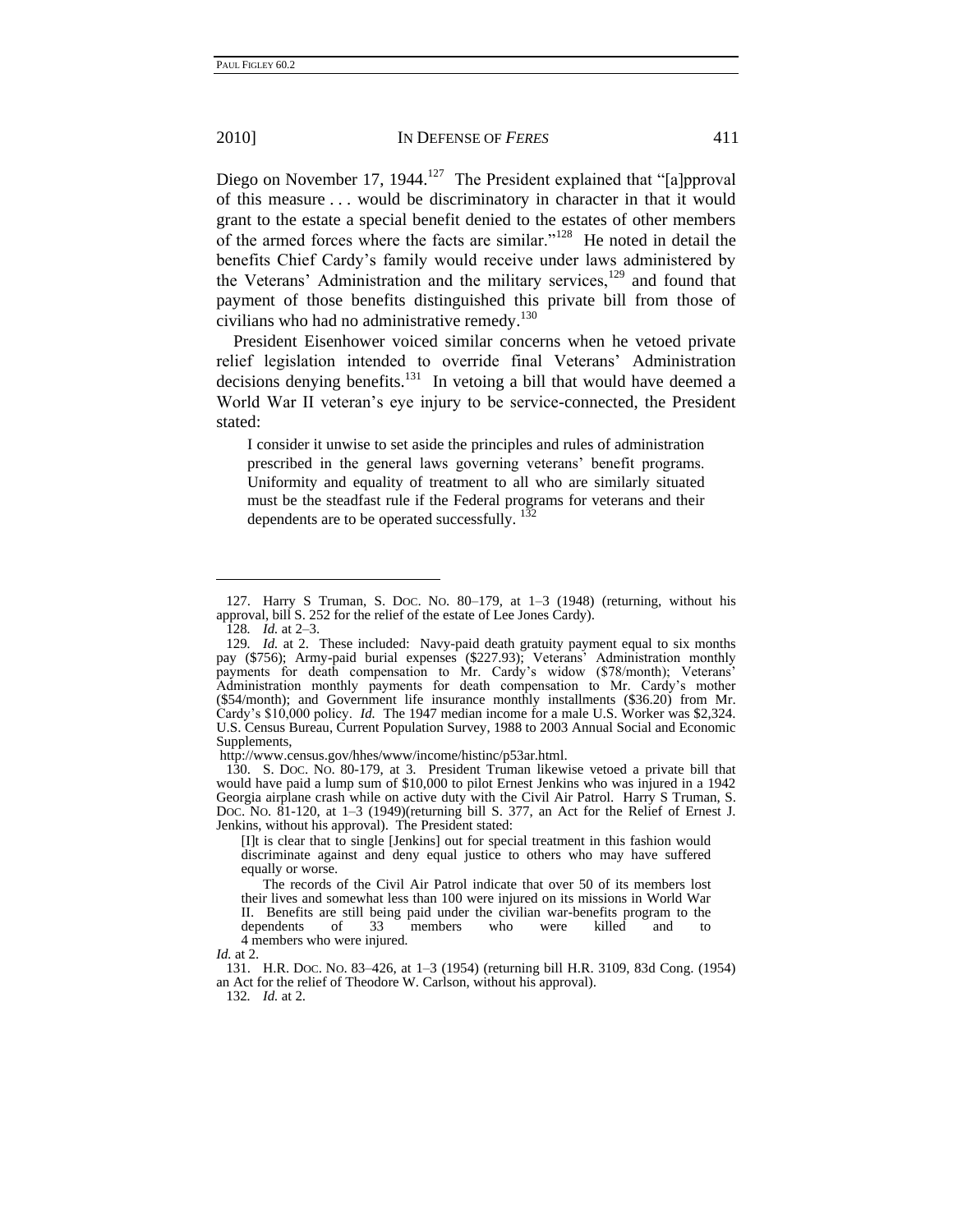He used identical language when he vetoed a bill that decreed a soldier who committed suicide in 1943 while in a Mississippi guardhouse "shall be held and considered to have [died] in line of duty. $n^{133}$ 

#### II. JUDICIAL ANTECEDENTS TO *FERES* AFTER ENACTMENT OF THE FEDERAL TORT CLAIMS ACT

This part examines the key, pre-*Feres* judicial decisions that addressed whether, and to what extent, the FTCA provided a remedy to members of the military. It begins by examining the two seminal district court opinions in *Jefferson v. United States*<sup>134</sup> that influenced much of the subsequent jurisprudence.<sup>135</sup> It discusses the *Brooks v. United States*<sup>136</sup> litigation that culminated in the Supreme Court's decision, reached a year before *Feres*, which held that the FTCA authorized suits by service members for injuries that did not arise incident to military service.<sup>137</sup> It ends by describing the *Jefferson*, *Griggs*, and *Feres* circuit court decisions that were jointly heard by the Supreme Court in *Feres*. 138

#### *A. Judge Chesnut &* Jefferson v. United States

In the *Jefferson* litigation, United States District Judge William Chesnut of the District of Maryland issued a pair of influential opinions that laid the groundwork for the *Feres* debate.<sup>139</sup> The *Jefferson* cases arose from an army surgeon's negligence in leaving a thirty-inch by eighteen-inch towel in the body cavity of his patient, Army flight chief Arthur Jefferson, an active duty soldier.<sup>140</sup> The United States moved to dismiss, arguing that Congress had not intended for the FTCA to authorize suits by service members for the negligence of other service members.<sup>141</sup> It reasoned that the veterans' benefits programs provided an exclusive remedy, citing Public Vessel Act cases which held that military members could not sue the government in tort although that statute waived sovereign immunity for

<sup>133.</sup> H.R. DOC. NO. 83-432, at 1–2 (1954) (returning bill H.R. 6242, 83d Cong. (1954) an Act for the relief of Mrs. Josette L. St. Marie, without his approval).

<sup>134</sup>*.* 77 F. Supp. 706 (D. Md. 1948), *aff'd*, 178 F.2d 518 (4th Cir. 1949), *aff'd sub nom.* Feres v. United States, 340 U.S. 135 (1950); *Jefferson v. United States*, 74 F. Supp. 209 (D. Md. 1947).

<sup>135</sup>*. Supra* note 135.

<sup>136.</sup> 337 U.S. 49 (1949).

<sup>137</sup>*. Id.* at 54.

<sup>138.</sup> Jefferson v. United States, 178 F.2d 518 (4th Cir. 1949), *aff'd sub nom.* Feres v. United States, 340 U.S. 135 (1950); Griggs v. United States, 178 F.2d 1 (10th Cir. 1949), *rev'd sub nom.* Feres v. United States, 340 U.S. 135 (1950); Feres v. United States, 177 F.2d 535 (2d Cir. 1949), *aff'd*, 340 U.S. 135 (1950).

<sup>139</sup>*. See Jefferson*, 77 F. Supp. at 708; *Jefferson*, 74 F. Supp. at 210.

<sup>140</sup>*. Jefferson*, 77 F. Supp. at 708.

<sup>141</sup>*. Id.* at 711.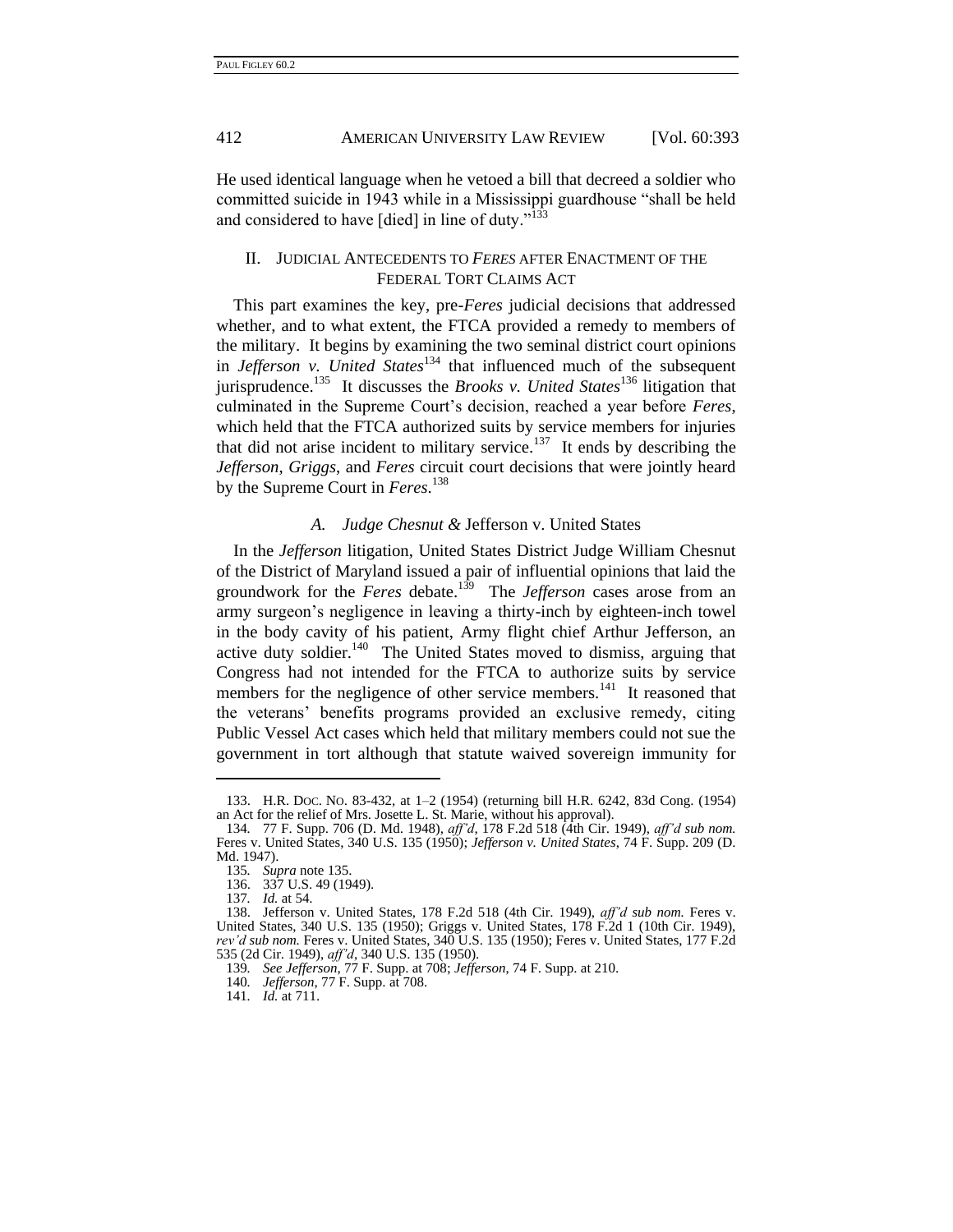-

#### 2010] IN DEFENSE OF *FERES* 413

injuries caused by a United States public vessel.<sup>142</sup> The government also argued that the relationship between it and its service members was of a special nature unlike typical master-servant or employer-employee relations. Therefore, it concluded, Congress did not intend the FTCA to apply to claims arising from the mutual duties and obligations running between military members and the government which are governed by federal law<sup>143</sup> when the FTCA applies the tort law applicable to private persons under the state law "of the place where the act or omission occurred."<sup>144</sup>

In a carefully written opinion of October 23, 1947, Judge Chesnut denied the United States' motion to dismiss without prejudice.<sup>145</sup> While acknowledging the "plausibility and force"<sup>146</sup> of the argument that Congress did not intend for the FTCA to authorize all suits by members of the military because it had created "an elaborate system of disability and pension allowances"<sup>147</sup> for them, he noted that the Act specifically included members of the military in its definitions of "Employee of the Government' [and] '[a]cting within the scope of ... employment,"<sup>148</sup> thereby bringing their torts within the Act's general waiver of sovereign

<sup>142</sup>*. Jefferson*, 74 F. Supp. at 210–11 (citing Bradey v. United States, 151 F.2d 742 (2d Cir. 1945); Dobson v. United States, 27 F.2d 807 (2d Cir. 1928)).

<sup>143</sup>*. Jefferson*, 74 F. Supp. at 211 (citing United States v. Standard Oil Co., 332 U.S. 301 (1947)). In *Standard Oil*, the government sought to recover the amount of pay and medical expenses it had expended for a soldier injured by a negligently driven Standard Oil truck. 332 U.S. at 302. The Court declined to decide the case under state law, reasoning that:

Perhaps no relation between the Government and a citizen is more distinctively federal in character than that between it and members of its armed forces. To whatever extent state law may apply to govern the relations between soldiers or others in the armed forces and persons outside them or nonfederal governmental agencies, the scope, nature, legal incidents and consequences of the relation between persons in service and the Government are fundamentally derived from federal sources and governed by federal authority.

*Id.* at 305–06. It explained that state law is inappropriate for deciding such issues. *Id.* at  $309-10$  ("Not only is the government-soldier relation distinctively and exclusively a creation of federal law, but we know of no good reason why the Government's right to be indemnified in these circumstances . . . should vary in accordance with the different rulings of the several states . . . ."). The Court held that the United States could not recover because it is for Congress to decide whether the United States can bring suit to recover losses it sustains for injury to its soldiers, and Congress had not created such a cause of action. *Id.* at 315–17.

<sup>144</sup>*. Jefferson*, 74 F. Supp. at 211 (quoting Federal Tort Claims Act, Pub. L. No. 79-601 § 402(b), 60 Stat. 842 (1946) (codified at 28 U.S.C. § 1346(b) (2006))). The government also argued that under general Military Law, a government is not liable to a soldier of the militia injured by the negligence of fellow soldiers. *Id.* at 214.

<sup>145</sup>*. Id.* at 209–10, 216.

<sup>146</sup>*. Id.* at 211.

<sup>147</sup>*. Id.* at 210.

<sup>148</sup>*. Id.* at 211 (citing Federal Tort Claims Act § 402(b)–(c) (codified at 28 U.S.C. § 2671 (2006))).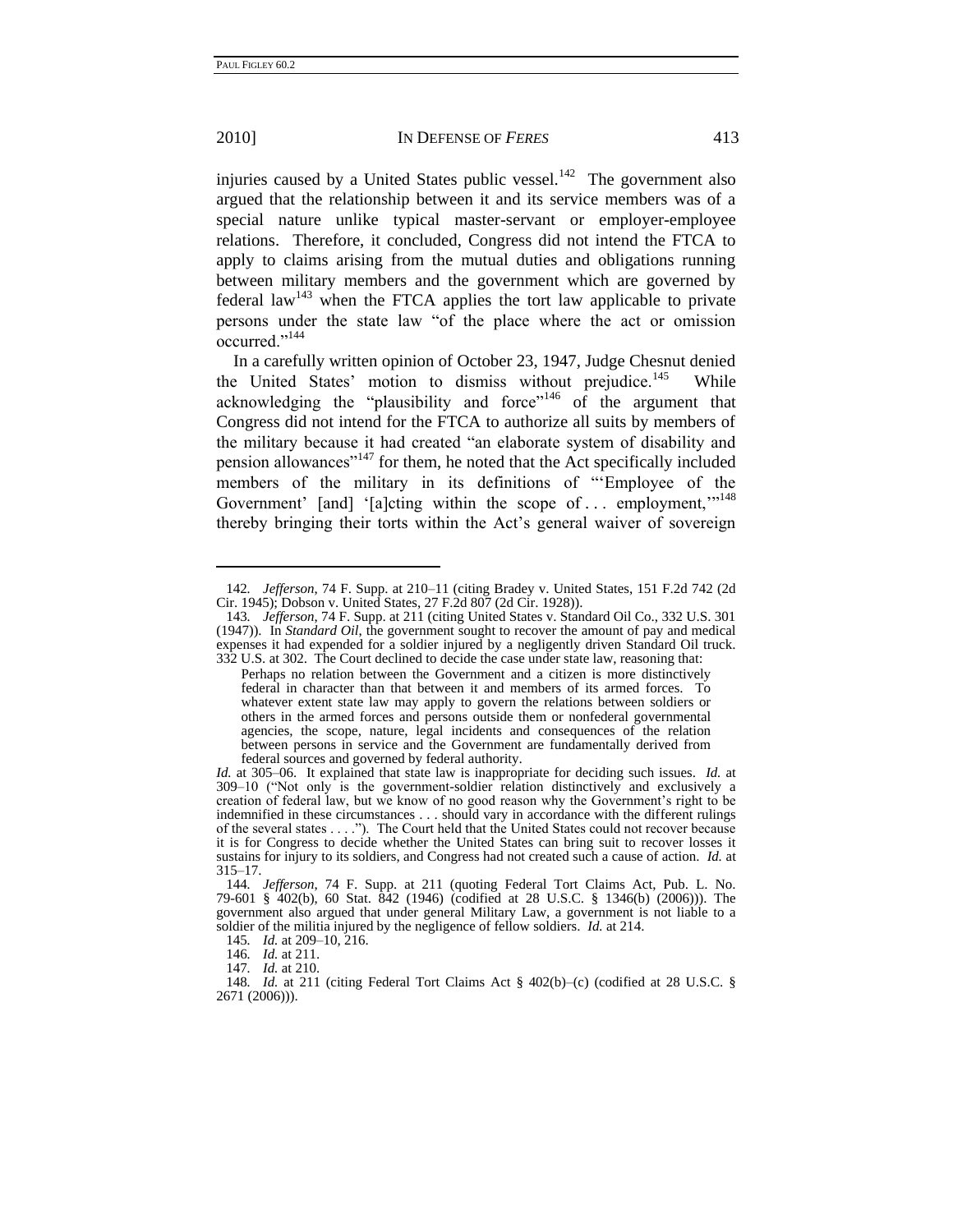immunity.<sup>149</sup> He also noted that the Act included twelve enumerated exceptions to the general waiver, but not one explicitly for claims by service members although prior legislative proposals had included an exception for "claims for which compensation was provided by the ... World War Veterans' Act of 1924."<sup>150</sup> He expressed concern that the Public Vessels Act cases were distinguishable because that act had very general language about who could bring suit<sup>151</sup> compared to the FTCA's explicit jurisdictional grant<sup>152</sup> and its clear intent to allow suits against the government for "the negligent acts of military personnel."<sup>153</sup> Recognizing that the military stands in a special, federal relationship to the government,<sup>154</sup> he acknowledged that there may be merit to the argument that allowing the *Jefferson* suit might create a "heretofore non-existent  $tort, \ldots$  not within the intention of Congress" under circumstances where a private person would not be liable under state law as required by the FTCA's jurisdictional grant.<sup>155</sup> Nonetheless, he was not persuaded, concluding that the motion to dismiss should be denied without prejudice, but suggesting that, "[p]erhaps the proper application of the Act will become clearer on further argument and consideration and the possible narrowing of issues by the developed facts of the particular case."<sup>156</sup>

On May 7, 1948, following a trial on the merits, Judge Chesnut revisited the government's motion to dismiss and issued a second opinion.<sup>157</sup> The judge made findings of fact that during a cholecystostomy operation on July 3, 1945, while Mr. Jefferson was on active duty,  $158$  his military surgeon negligently left in his body cavity a towel thirty inches long and eighteen inches wide, marked "Medical Department U.S. Army."<sup>159</sup> The towel was removed when it was discovered during an operation on March 13, 1946.<sup>160</sup> Mr. Jefferson suffered a serious hernia which made it doubtful that he could return to his occupation as a mechanic.<sup>161</sup> After his discharge,

<sup>149</sup>*. Id.* at 211.

<sup>150</sup>*. Id.* at 211–12 (citing 86 CONG. REC. 12015–32 (1940)).

<sup>151</sup>*. Id.* at 212–13.

<sup>152</sup>*. Id.* at 213 (citing Federal Tort Claims Act § 410(a) (codified at 28 U.S.C. § 1346(b) (2006))).

<sup>153</sup>*. Id.* at 214.

<sup>154</sup>*. Id.* at 215 (citing United States v. Standard Oil Co., 332 U.S. 301, 310–11 (1947)).

<sup>155</sup>*. Id.* at 215.

<sup>156</sup>*. Id.* at 216.

<sup>157</sup>*. Jefferson*, 77 F. Supp. 706, 706, 711 (D. Md. 1948), *aff'd*, 178 F.2d 518 (4th Cir. 1949), *aff'd sub nom.* Feres v. United States, 340 U.S. 135 (1950).

<sup>158</sup>*. Id.* at 708. Mr. Jefferson had enlisted in the Army on October 22, 1942, when he was forty-five years old, and received his honorable discharge on January 9, 1946. *Id.*

<sup>159</sup>*. Id.* at 708–09. 160*. Id.*

<sup>161</sup>*. Id.* at 709.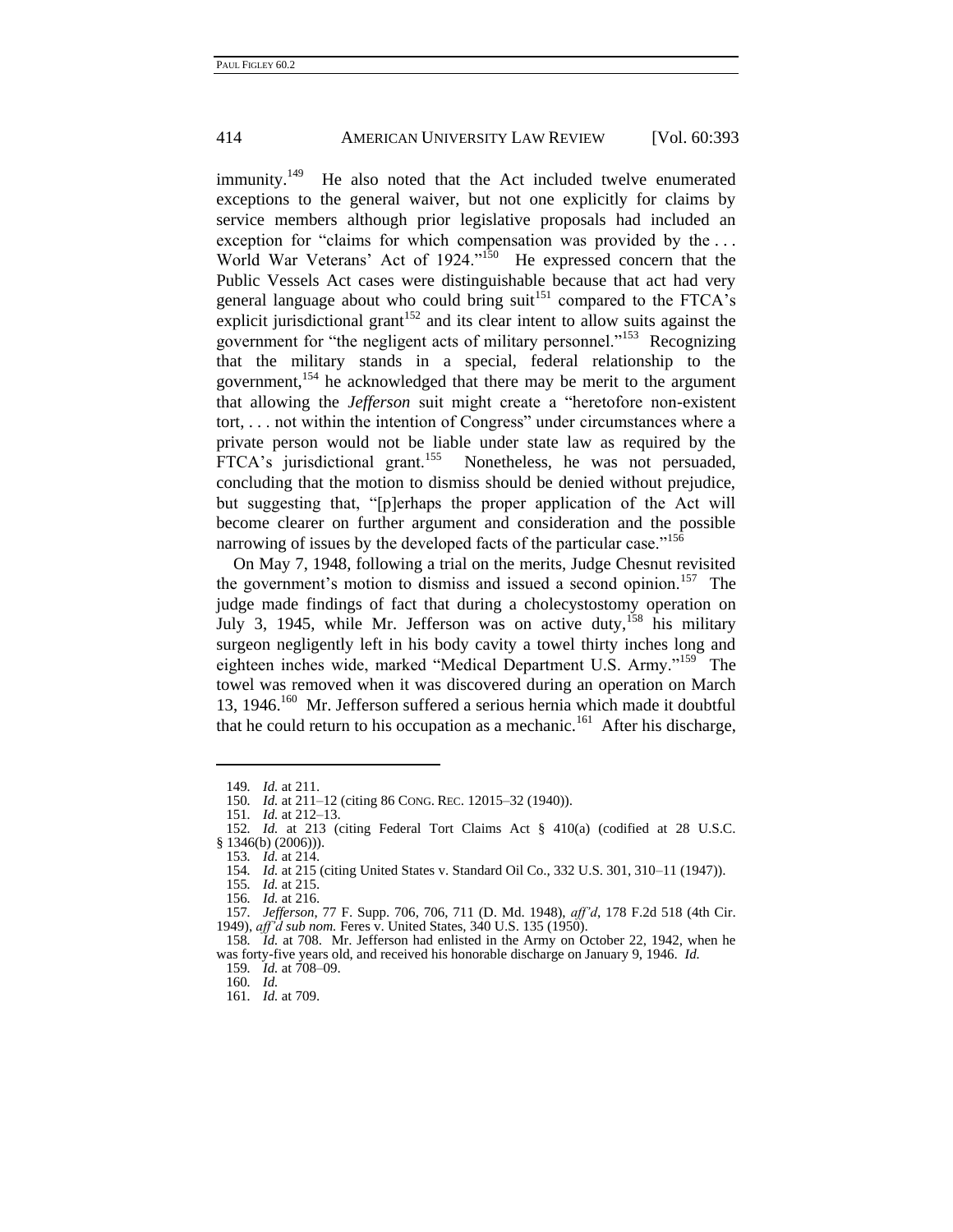Mr. Jefferson applied for service-connected disability payments and, at the time of trial, was receiving 100% disability from the Veterans' Administration of \$138 per month, for a prospective lifetime award of \$31,947.<sup>162</sup> The court found that had he been able to return to his prior employment, "[t]he commuted value of this earning capacity for [his] estimated life expectancy of 22 years would be about  $$45,000$ .<sup>163</sup> Judge Chesnut concluded that if Jefferson had a valid claim under the FTCA and his administrative awards were deducted from his damages, "a sum of  $$7,500$  would be an appropriate verdict."<sup>164</sup>

After setting forth his findings of fact, Judge Chesnut revisited the question raised in the government's motion to dismiss.<sup>165</sup> He cogently stated the issue:

The problem of statutory construction now presented is whether the comprehensive phrase "any claim against the United States, for money only"... without words of limitation as to classes of persons who may make the claim, should be narrowed by construction to exclude claims made by members of the Armed Forces of the United States for serviceconnected injuries sustained while in such service, in view of the special relationship long existing between the United States and members of its military forces, and the large body of federal legislation upon the subject. These include elaborate provisions for pay and allowances and retirement benefits . . . .<sup>166</sup>

He recognized that the problem was especially difficult because the FTCA contained a number of explicit exceptions but none that barred all service-connected claims by service members, although a prior draft of the Act had included an exception "for the same general purpose."<sup>167</sup> Nonetheless, he concluded that the FTCA did not encompass such claims.<sup>168</sup>

In explaining this decision, Judge Chestnut noted the principle of statutory construction that a statute should not be read literally when, ―from the whole subject matter of the particular Act and its setting in the whole governmental scheme, the court can see that the literal import of the phrase used is contrary to established policy and would not accord with the real intention of Congress in passing the Act." $169$  He recognized the "close"

<sup>162</sup>*. Id.* at 710.

<sup>163</sup>*. Id.*

<sup>164</sup>*. Id.* at 710–11.

<sup>165</sup>*. Id.* at 711. 166*. Id.*

<sup>167</sup>*. Id.* at 712.

<sup>168</sup>*. Id.*

<sup>169</sup>*. Id.* at 712 (citing United States v. Arizona, 295 U.S. 174 (1935); Ozawa v. United States, 260 U.S. 178 (1922); United States v. Sweet, 245 U.S. 563 (1918)).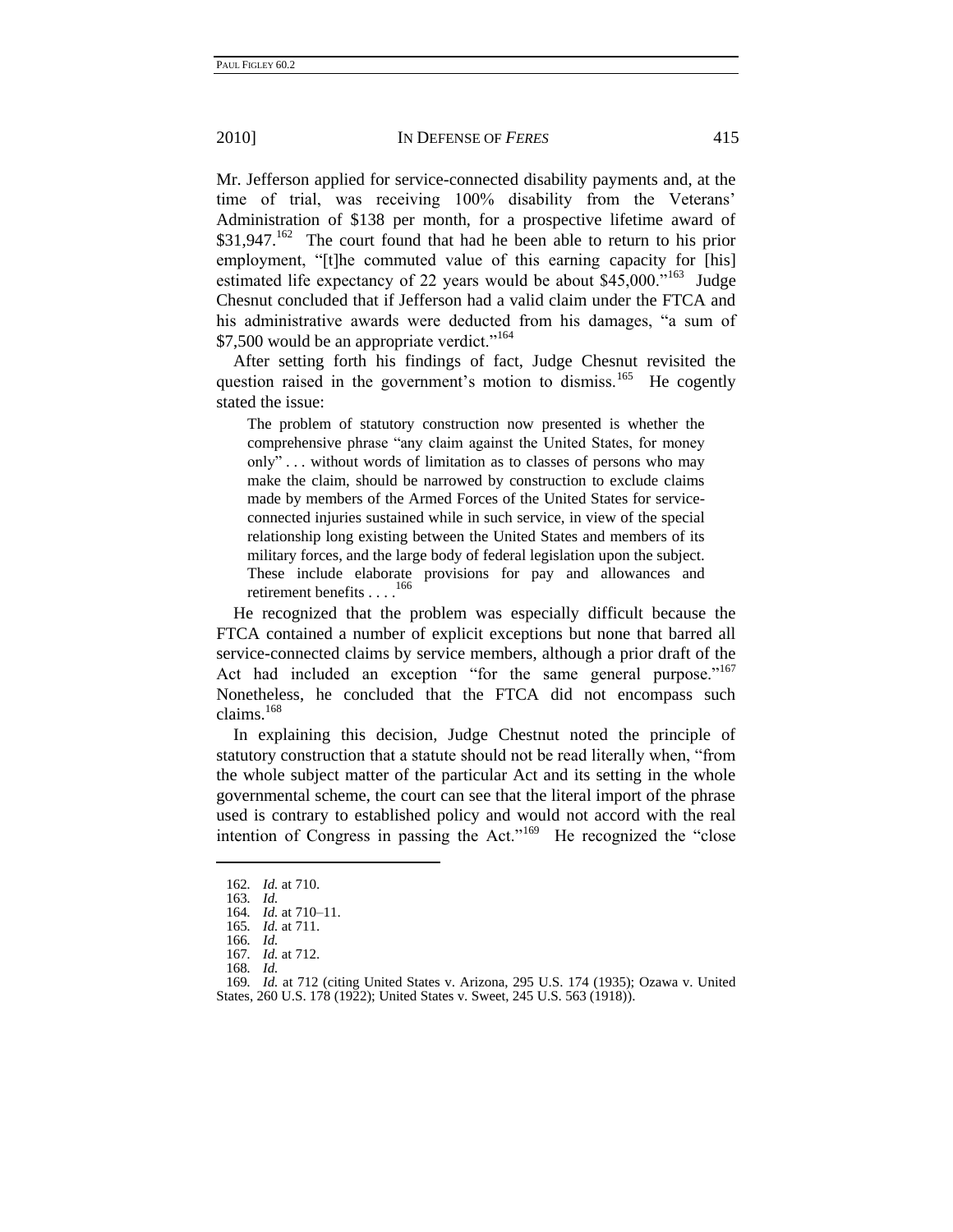precedent" of the Second Circuit Public Vessels  $Act^{170}$  cases that barred claims of service members despite statutory language that generally allowed suit "against the United States . . . for damages caused by a public vessel of the United States.'<sup>171</sup> He cited *Burkhardt v. United States*<sup>172</sup> for the proposition that the literal language of one phrase of the FTCA is "not" applicable in view of other provisions of the Act." $173$ 

The judge explained that "the main purpose" of the FTCA was to waive sovereign immunity for "the ordinary run of tort claims arising in the United States,"<sup>174</sup> but that the FTCA was only one part (Title IV) of the more comprehensive Legislative Reorganization Act of 1946.<sup>175</sup> Title I of that Act prohibited private relief bills for claims that might be brought under the FTCA.<sup>176</sup> He noted that Congress enacted this provision because it was overburdened by the deluge of such private bills and "that an important if not the main motivation of Congress in enacting the Tort Act was to transfer such claims to the courts."<sup>177</sup> He further noted that private bills to benefit service members for service-connected injuries were uncommon because of the many administrative remedies Congress had provided to them.<sup>178</sup> Accordingly, he found it "probable" that damages claims of soldiers for service-connected injuries "were not within the contemplation of Congress" when it enacted the  $FTCA$ .<sup>179</sup>

Judge Chesnut concluded that claims of military members arising from their military duty did not fall within the FTCA's jurisdictional language that defined the government's tort liability by the standard of a private person under the law of the state where the tort took place, because "such injuries did not constitute common law or statutory torts under the laws of the several States," and no "State legislation could properly have affected the relations of the United States to members of its armed forces which, of

<sup>170</sup>*. Id.* (citing Public Vessels Act, 46 U.S.C.A. §§ 781–90 (1946) (now codified at 46 U.S.C. §§ 31101–13 (2006))).

<sup>171</sup>*. Id.* (citing Bradey v. United States, 151 F.2d 742 (2d Cir. 1945); Dobson v. United States, 27 F.2d 807 (2d Cir. 1928); O'Neal v. United States, 11 F.2d 869 (2d Cir. 1926)).

<sup>172. 165</sup> F.2d 869 (4th Cir. 1947).

<sup>173</sup>*. Id.* at 712 (citing *Burkhardt*, 165 F.2d 869). *Burkhardt* held that despite language of the FTCA limiting liability to "*circumstances* where the United States, if a private person, would be liable [to the claimant] in accordance with the law of the place," state statutes of limitations defenses are inapplicable because the FTCA included statutes of limitations. 165 F.2d at 871, 874 (citing FTCA § 410(a)).

<sup>174</sup>*. Jefferson*, 77 F. Supp. at 712; *see also id.* at 713 (citing S. REP. NO. 79-1400 (1946)); H.R. REP. NO. 79-2614 (1946).

<sup>175</sup>*. Id.* at 712.

<sup>176</sup>*. Id.* (citing Legislative Reorganization Act, Pub. L. No. 79-601, § 131, 60 Stat. 812, 831 (1946)).

<sup>177</sup>*. Id.*

<sup>178</sup>*. Id.*

<sup>179</sup>*. Id.* at 712–13.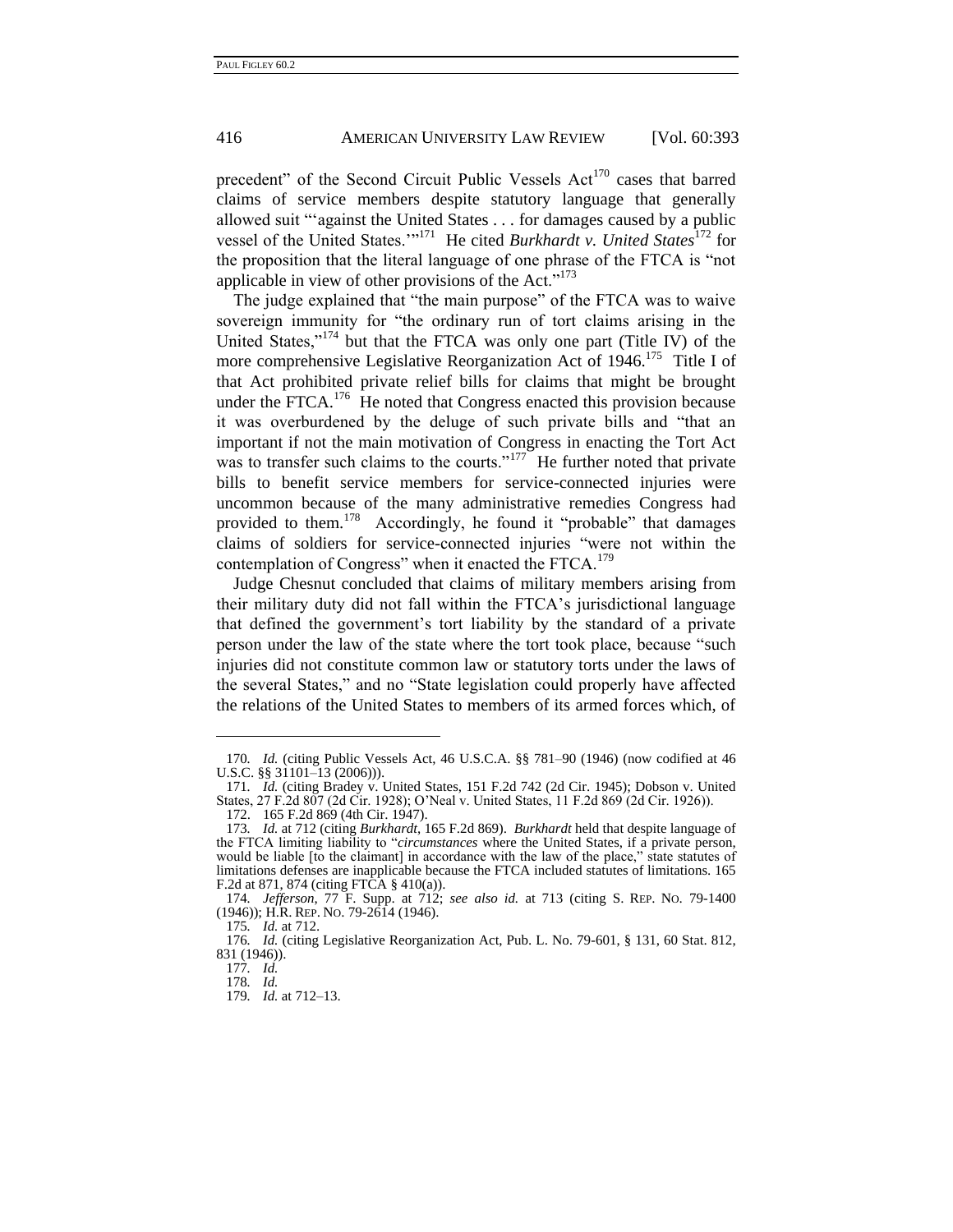course, depended purely on federal law."<sup>180</sup> He found support for this conclusion in *United States v. Standard Oil Co.*, <sup>181</sup> which held that the government had no right to subrogation for injuries to its military members because Congress had not created one "in federal law, and . . . it would be incongruous to give such a right of action in view of the variable State laws which might apply to any particular soldier dependent upon where he happened to be at the time."<sup>182</sup> He quoted *Standard Oil*'s summary of the "distinctively federal" nature of the United States' relationship to its military members.<sup>183</sup> He concluded that the FTCA's private person under state law standard for assigning tort liability is "inapt" for the military plaintiff.<sup>184</sup>

#### *B.* Brooks v. United States

The *Feres* decision was foreshadowed by the *Brooks v. United States*<sup>185</sup> case, which the Supreme Court decided on May 16, 1949.<sup>186</sup> In *Brooks*, two brothers on furlough from the Army<sup>187</sup> were driving with their father in a private car on a public highway when a civilian federal employee driving an Army truck negligently struck them.<sup>188</sup> Following a trial on the merits, District Judge Cavanah entered a judgment of \$4,000 for the personal injuries of Welker Brooks,<sup>189</sup> and one of \$25,000 for the wrongful death of Arthur Brooks.<sup>190</sup> On January 7, 1948, Judge Cavanah denied the government's motion to dismiss; rejecting its argument that suit was barred because the Brooks brothers had received veterans' benefits.<sup>191</sup> He gave two reasons: First, unlike the North Carolina workers' compensation statute, no federal statute declared veterans' benefits to be an exclusive

<sup>180</sup>*. Id.* at 713.

<sup>181.</sup> 332 U.S. 301 (1947).

<sup>182.</sup> *Jefferson*, 77 F. Supp. at 713 ("[W]e know of no good reason why the Government's right to be indemnified in these circumstances, or the lack of such a right, should vary in accordance with the different rulings of the several states, simply because the soldier marches or today perhaps as often flies across state lines." (quoting *Standard Oil Co.*, 332 U.S. at 310)).

<sup>183</sup>*. Id.* (quoting *Standard Oil*, 332 U.S. at 305).

<sup>184.</sup> *Id.* at 714 ("It is hardly conceivable to analogize the liability of the United States to that of a private individual in respect to service-connected disabilities in view of the government-soldier particular relationship.").

<sup>185.</sup> 337 U.S. 49 (1949).

<sup>186</sup>*. Id.* at 49.

<sup>187.</sup> United States v. Brooks, 169 F.2d 840, 841 (4th Cir. 1948), *rev'd*, 337 U.S. 49 (1949). The Fourth Circuit issued its opinion on August 26, 1948. *Id.* at 840.

<sup>188.</sup> 337 U.S. at 50.

<sup>189</sup>*. Id.*; United States v. Brooks, 176 F.2d 482, 483 (4th Cir. 1949).

<sup>190</sup>*. Brooks*, 176 F.2d at 484. The father, James Brooks, received a judgment of \$5,000 for his personal injuries. *Brooks*, 337 U.S. at 51 n.1; Transcript of Record at 27, *Brooks*, 337 U.S. 49 (Nos. 388 and 389).

<sup>191.</sup> Transcript of Record at 19, *supra* note 191.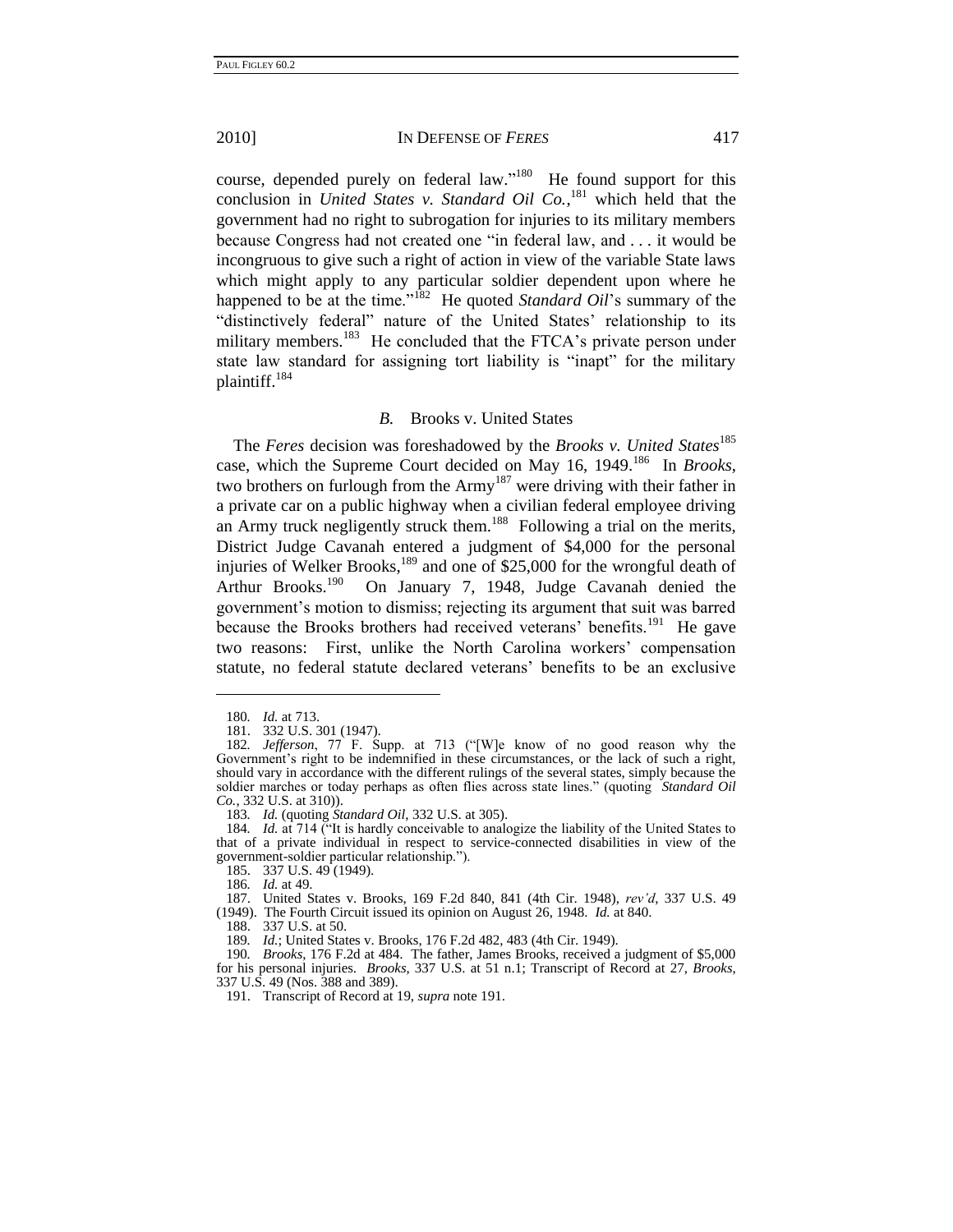remedy.<sup>192</sup> Second, because the FTCA made the government liable in the same manner as a private person and the then-recent Ninth Circuit *Standard Oil* decision allowed a service member to recover both administratively from the veterans' benefit program and in tort from a tortfeasor without subrogation by the government, "it would follow that the government may make veterans' payments to the plaintiff and at the same time be liable to him as a tortfeasor." $193$ 

On appeal, the Fourth Circuit reversed in a split decision.<sup>194</sup> Writing for the majority, Judge Dobie adopted much of Judge Chesnut's analysis in *Jefferson*, but went beyond it to conclude that all claims of military members were excluded from the FTCA, not just those that arose from their military service.<sup>195</sup> The court noted the comprehensive nature of the compensation system for service members and veterans,<sup>196</sup> the unique relationship between service members and the federal government,  $197$  and the incongruity of barring suit by service members injured in combat or foreign lands but allowing claims arising from non-combat domestic activities:

Thus, under the [combatant activity] exception, a soldier killed or injured in the important and perilous combat activities of war would be denied a recovery; while there would be a perfect claim for the soldier killed or injured in non-combat activities. Under the [foreign tort] exception, for a soldier injured or killed while stationed in Canada, no recovery; for a soldier injured or killed at Plattsburg, New York, just a few miles from the Canadian border, again a recovery. It is difficult for us to think that Congress intended such results to flow from the Federal Tort Claims Act. $^{198}$ 

Judge Dobie relied on the *Dobson* and *Bradey* Public Vessels Act decisions<sup>199</sup> and the *Sandoval* Railroad Control Act opinion, all of which

<sup>192</sup>*. Id.* at 26.

<sup>193</sup>*. Id.* (citing Standard Oil Co. v. United States, 153 F.2d 958 (9th Cir. 1946), *aff'd*, 332 U.S. 301 (1947)).

<sup>194.</sup> United States v. Brooks, 169 F.2d 840 (4th Cir. 1948), *rev'd*, 337 U.S. 49 (1949).

<sup>195</sup>*. Id.* at 842–45 (citing *Jefferson*, 77 F. Supp. 706, 711–14 (D. Md. 1948), *aff'd*, 178 F.2d 518 (4th Cir. 1949), *aff'd sub nom.* Feres v. United States, 340 U.S. 135 (1950)) ("We are quite unable to find in the Act anything which would justify us in holding that Congress intended to include death of, or injury to, a soldier, which was not service-caused (the instant case) and to exclude service-caused injury or death (the Jefferson case).")).

<sup>196</sup>*. Id.* at 842–43.

<sup>197</sup>*. Id.* at 842.

<sup>198</sup>*. Id.* at 844.

<sup>199</sup>*. Id.* at 843–44 (quoting Bradey v. United States, 151 F.2d 742, 743 (2d. Cir. 1945); Dobson v. United States,  $27$  F.2d  $807$ ,  $808$ ,  $809$  (2d. Cir. 1928)) ("If it had been the purpose to change that policy as respects officers and seamen of the navy injured . . . by the fault of one another, because that is what in the end it comes to, we cannot think it would have been left to such general language  $\dots$ .").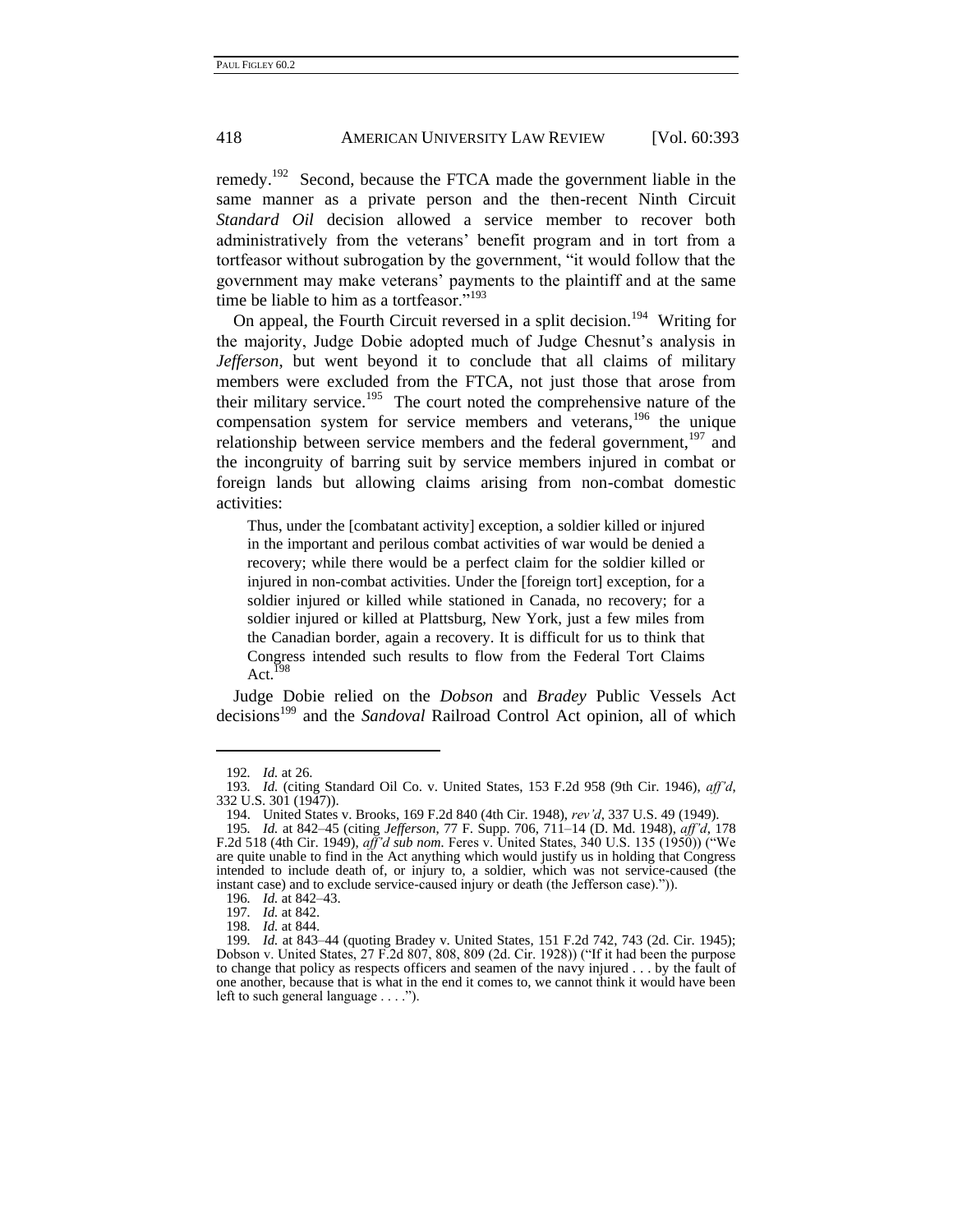held that general waivers of sovereign immunity do not allow suits by service members when Congress has provided them with an administrative remedy. $200$ 

In dissent, Chief Judge Parker argued it was unreasonable to think that Congress would overlook the potential tort "claims of soldiers  $\dots$  at a time when soldiers and their rights were so prominently in the public mind. $201$ He reasoned that the FTCA included twelve exceptions, but not one for claims of military members,<sup>202</sup> although a prior version of the Act had included an exception barring "[a]ny claim for which compensation is provided by the Federal Employees' Compensation Act, as amended, or by the World War Veterans' Act of 1924, as amended."<sup>203</sup> He rejected the argument that allowing suits for claims "not arising out of service" would disrupt military discipline. $204$  He pointedly noted that the Brooks' claims did not involve injuries arising from their military service as had those in *Jefferson*, and "[e]ntirely different considerations might operate to deny recovery in such case, as [was] suggested in the opinion of Judge Chesnut."205

Facing this body of law, counsel for the Brooks crafted petitions for certiorari to avoid the key adverse authority by emphasizing that the brothers' activities at the time of the accident were entirely divorced from their military service. They framed the "Questions Involved" as:

Did Congress intend that members of the armed services should have no rights of action under the Federal Tort Claims Act?

More particularly, if a member of the armed services is injured under circumstances wholly unconnected with military affairs and not in any way growing out of any armed service status or relationship, and if the situation is one which may readily occur and does occur with respect to persons not in the armed service and is a situation in which other persons, in general, do clearly have rights of action under the Federal Tort Claims Act—did Congress nevertheless intend that in such situation the claimant, merely because of the circumstance that he belongs to the armed service, shall have no right of action? $2^{206}$ 

<sup>200</sup>*. Id.* at 844 (citing Sandoval v. Davis, 288 F. 56 (6th Cir. 1923)).

<sup>201</sup>*. Id.* at 847 (Parker, C.J., dissenting).

<sup>202</sup>*. Id.* at 848.

<sup>203</sup>*. Id.* at 849 (noting that the missing exception "was omitted, with apparent deliberation" (citing Federal Tort Claims Act, H.R. 181, 79th Cong. (1945)); S. REP. No. 79-1400, at 30 (1946)).

<sup>204</sup>*. Id.* at 850.

<sup>205</sup>*. Id.*

<sup>206.</sup> Petition for Writs of Certiorari at 3, Brooks v. United States, 337 U.S. 49 (1949) (Nos. 388 and 389).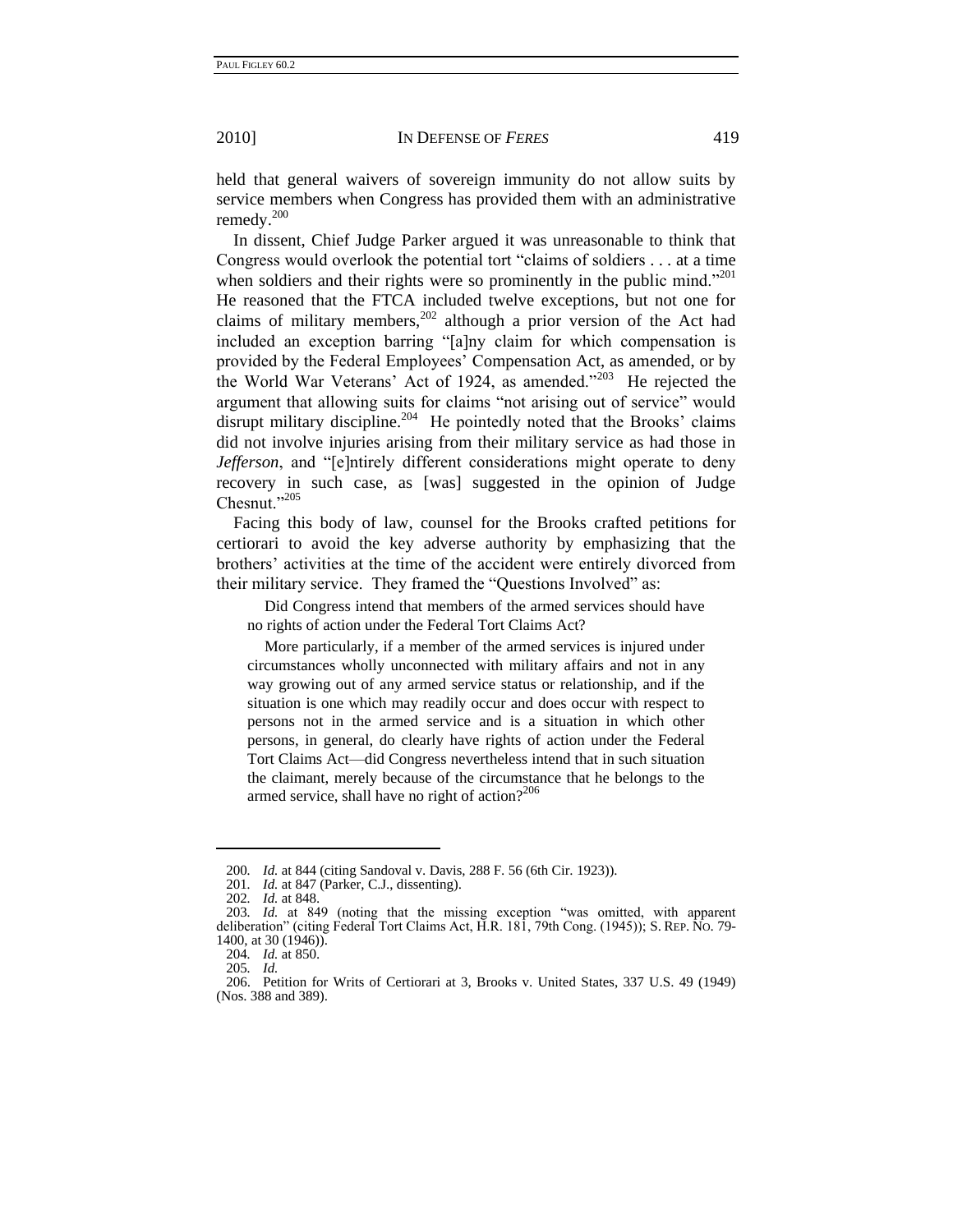They argued that, "Welker B. Brooks and Arthur L. Brooks were soldiers. *But their being soldiers had nothing whatever to do* with their respective injury and death" or the brothers' presence "*on the highway*."<sup>207</sup> They distinguished *Dobson*, *Bradey*, and *Sandoval* because, unlike the Brooks' situation, "the injuries involved in [those] . . . cases were 'servicecaused,' that is, occurred because the injured men were members of the armed forces and incurred their injuries during the course of activities necessitated by or incident to their military service.<sup> $208$ </sup> They distinguished *Jefferson* on the same grounds, arguing Jefferson "was on the operating table . . . *only because of his being a soldier*. The army surgeon was operating on him *only because of the military and army relationship* between the two of them."<sup>209</sup> The Supreme Court granted the Brooks' petitions for certiorari on January 3, 1949.<sup>210</sup>

The United States began its argument with the cases that excluded claims of service members from general waivers of the government's tort sovereign immunity.<sup>211</sup> In response to the plaintiffs' argument that the brothers' injuries were not connected to their military service, the government maintained that the cases barring tort suits of service members turned on the existence of the comprehensive compensation system rather than the manner in which the injury was incurred.<sup>212</sup> The government went on to argue that Congress had provided an "adequate and comprehensive statutory system for handling death or injury claims of members of the armed forces,"<sup>213</sup> and that Congress did not intend for the FTCA to provide duplicate compensation.<sup>214</sup> It explained that while a primary purpose of the Legislative Reform Act of 1946 and the FTCA was to increase legislative efficiency by removing Congress' responsibility for deciding private bills involving torts by assigning that job to the courts,  $^{215}$  the number of private

<sup>207.</sup> Brief in Support of Petition for Writs of Certiorari at 16, *Brooks*, 337 U.S. 49 (Nos. 388 and 389).

<sup>208</sup>*. Id.* at 21.

<sup>209</sup>*. Id.* at 22.

<sup>210.</sup> Brooks v. United States, 335 U.S. 901 (1949). The Brooks' petitions were filed on October 30, 1948, in both the personal injury case and the wrongful death case. Petition for Writs of Certiorari, *Brooks*, 337 U.S. 49 (Nos. 388 and 389). Accordingly, two orders were entered when the petitions were granted. *Brooks*, 335 U.S. 901.

<sup>211.</sup> U.S. *Brooks* Br., *supra* not[e 60](#page-12-0) at 6, 10–18. Thus, the government cited *Dobson*, *id.* at 12–13; *Bradey*, *id.* at 13–14; cases construing the Railroad Control Act of 1918, *id.* at 14– 16; and the New York Tort Claims Act, *id.* at 16.

<sup>212.</sup> *See id.* at 49 ("The rationale of those cases was not, as contended by petitioner, the fact that the injuries were service-caused, but rather that there was in existence a comprehensive statutory system for making payment on such claims.").

<sup>213</sup>*. See id.* at 6–7; *see also id.* at 17–30.

<sup>214</sup>*. See id.* at 8–10, 30–49.

<sup>215</sup>*. See id.* at 30–33.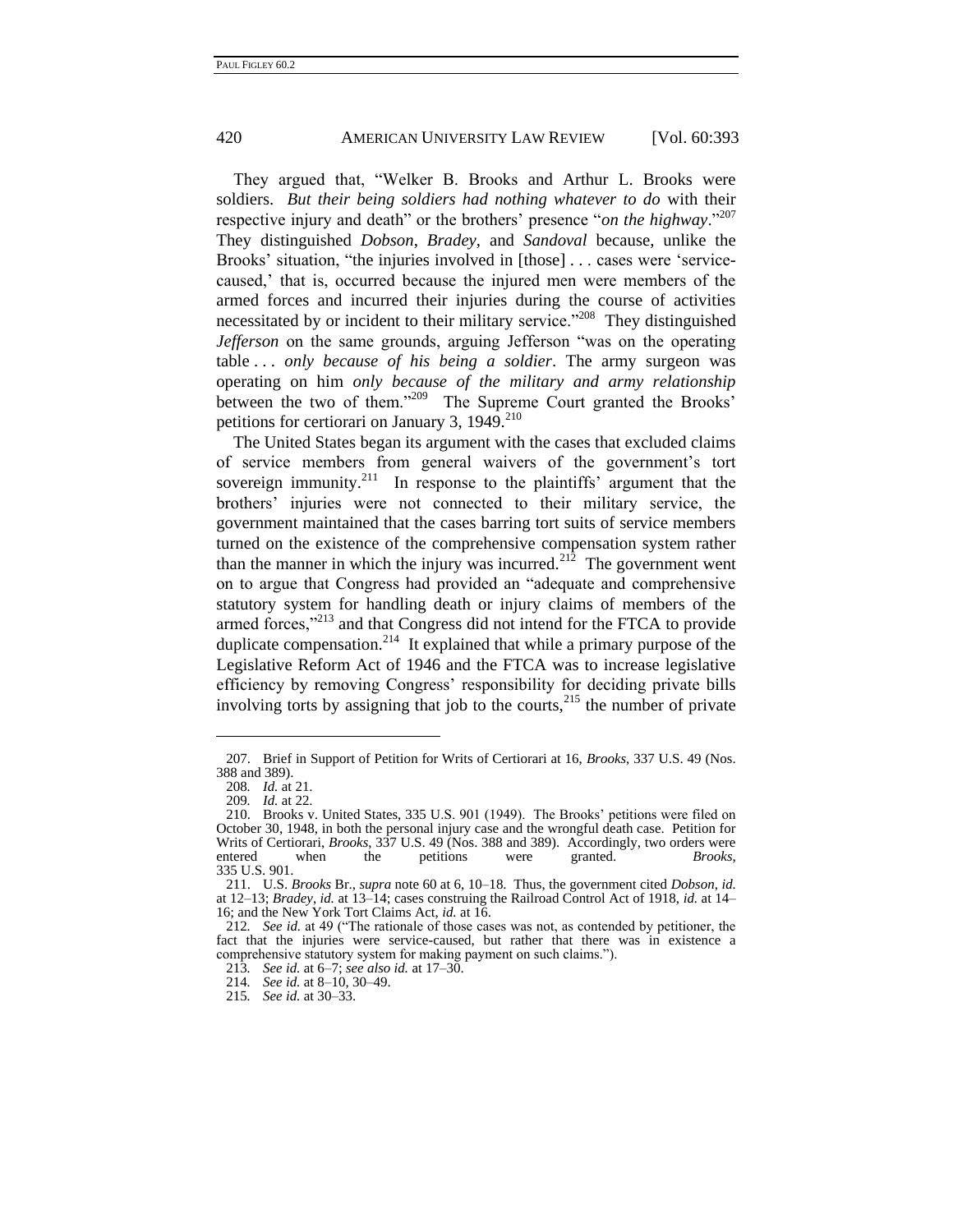bills seeking money for injured or killed service members was insignificant.<sup>216</sup> It reasoned that because the FTCA was enacted to allow the courts to decide claims that would previously have been submitted to Congress as private bills by those who had no administrative remedy, "it is reasonable to assume that Congress did not intend the Act [to] encompass an entirely new and distinct group of claims arising out of the death or injury to soldiers for which it had already adequately provided."<sup>217</sup> The government also argued that the plaintiffs' acceptance of statutory benefits barred any recovery under the FTCA.<sup>218</sup>

The Supreme Court framed the question before it as "whether members" of the United States armed forces can recover under [the FTCA] for injuries not incident to their service."<sup>219</sup> To answer that question, the Court examined as best it could what Congress had intended when it enacted the FTCA.<sup>220</sup> The Court concluded that the FTCA did waive sovereign immunity for such claims.<sup>221</sup> Justices Frankfurter and Douglass dissented "substantially for the reasons set forth by Judge Dobie." $^{222}$ 

In reaching its decision, the Court recognized that neither the veterans' laws nor the FTCA explicitly stated that the remedies they provided were exclusive of other remedies, and that Congress had not required an election of remedies.<sup>223</sup> It noted the FTCA's exceptions for combatant activities and foreign torts, and the absence of an exception for claims that might be compensated under the World War Veterans' Act of 1924 that had been included in prior legislative drafts.<sup>224</sup> Together, these suggested to the Court that Congress did have service members in mind when it enacted the  $FTCA.<sup>225</sup>$ 

On the other hand, the Court acknowledged the potential legitimacy of the government's argument that Congress did not intend to waive immunity for claims by service members for ―[a] battle commander's poor judgment, an army surgeon's slip of hand,

<sup>216</sup>*. See id.* at 33–35.

<sup>217</sup>*. Id.* at 36.

<sup>218</sup>*. See id.* at 50–52.

<sup>219.</sup> Brooks v. United States, 337 U.S. 49, 50 (1949).

<sup>220</sup>*. See id.* at 51 (arguing that the overseas and combatant activities exceptions made it plain that Congress had service members in mind when the statute was passed in 1946); *id.* at 52 (stating that consequences may provide insight for determining congressional purpose); *id.* at 53 (seeing no indication that Congress meant the United States to pay twice for the same injury).

<sup>221</sup>*. See id.* at 54.

<sup>222</sup>*. Id.* (Frankfurter & Douglas, JJ., dissenting) (citing United States v. Brooks, 169 F.2d 840 (2d. Cir. 1948), *rev'd*, 337 U.S. 49 (1949)).

<sup>223</sup>*. See id.* at 53.

<sup>224</sup>*. See id.* at 51–52.

<sup>225</sup>*. See id.* at 52.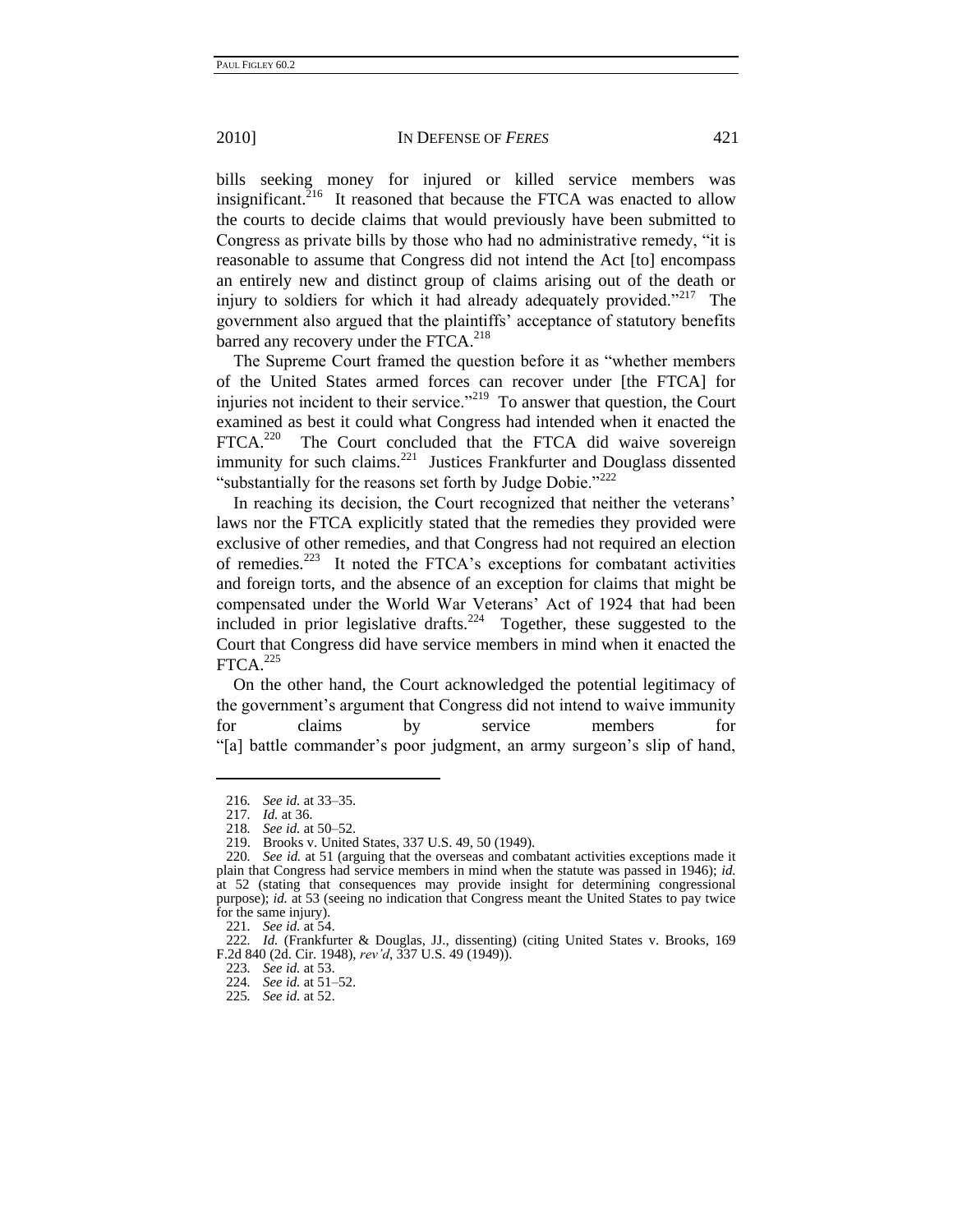[or] a defective jeep which causes injury."<sup>226</sup> While recognizing the substantial authority that might support the government's argument in suits involving military situations, $227$  the Court concluded that the *Brooks* facts did not raise the issue because the brothers' injuries were not related to their military service:

But we are dealing with an accident which had nothing to do with the Brooks' army careers, injuries not caused by their service except in the sense that all human events depend upon what has already transpired. Were the accident incident to the Brooks' service, a wholly different case would be presented. We express no opinion as to it, but we may note that only in its context do [*Dobson*, *Bradey*, and *Jefferson*] have any relevance. See the similar distinction in 31 U.S.C. § 223b [the Military Claims Act and the Military Personnel Claims Act]. . . . The Government's fears may have [a] point in reflecting congressional purpose to leave injuries incident-to-service where they were, despite literal language and other considerations to the contrary. The result may be so outlandish that even the factors we have mentioned would not permit recovery. But that is not the case before us.  $228$ 

Accordingly, the Court left for another day the question whether the FTCA allows suit by service members for claims arising incident to military service.<sup>229</sup> Three cases squarely raising that question were in the judicial pipeline.

#### *C. The* Feres*,* Griggs*, &* Jefferson *Circuit Court Decisions*

In 1949, three circuit courts rendered decisions squarely dealing with the issue of whether the FTCA waived sovereign immunity for claims arising from injuries incurred incident to military service.<sup>230</sup> These cases were decided together in the Court's *Feres* opinion.<sup>231</sup>

<sup>226</sup>*. Id.*

<sup>227</sup>*. Id.* (citing Bradey v. United States, 151 F.2d 742 (2d Cir. 1945); Dobson v. United States, 27 F.2d 807 (2d Cir. 1928); Jefferson v. United States, 77 F. Supp. 706 (D. Md. 1948), *aff'd*, 178 F.2d 518 (4th Cir. 1949), *aff'd sub nom.* Feres v. United States, 340 U.S. 135 (1950)).

<sup>228</sup>*. Id.* at 52–53 (citation omitted).

<sup>229</sup>*. Id.* at 53. The Court remanded the case for determination whether the judgment should be reduced for previously paid administrative remedies, and whether that issue had been preserved for appeal. *Id.* at 54.

<sup>230.</sup> Jefferson v. United States, 178 F.2d 518 (4th Cir. 1949), *aff'd sub nom.* Feres v. United States, 340 U.S. 135 (1950); Griggs v. United States, 178 F.2d 1 (10th Cir. 1949), *rev'd sub nom.* Feres v. United States, 340 U.S. 135 (1950); Feres v. United States, 177 F.2d 535 (2d Cir. 1949), *aff'd*, 340 U.S. 135 (1950).

<sup>231</sup>*. Feres*, 340 U.S. at 136–37.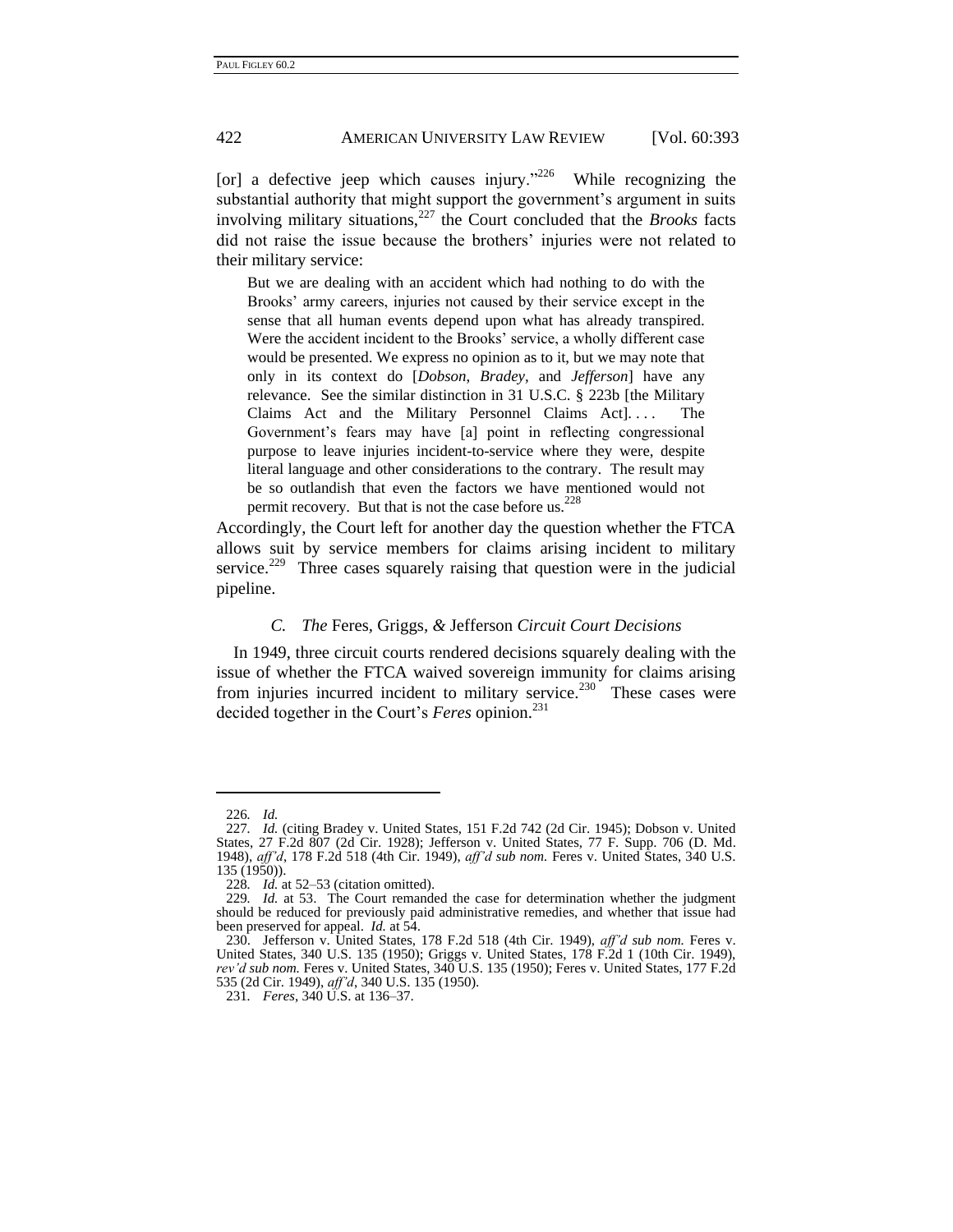#### *1.* Feres v. United States

The *Feres* litigation alleged that a barracks fire and the death of U.S. Army Lieutenant Rudolph Feres were caused by government negligence in maintaining a defective heating plant and failing to guard against fire.<sup>232</sup> Lieutenant Feres was quartered under orders in the barracks in Pine Camp, New York, a federal military post.<sup>233</sup> The district court dismissed the case, relying on the Fourth Circuit's *Brooks* decision.<sup>234</sup> On November 4, 1949, in an opinion by Judge Augustus Hand, the Second Circuit unanimously affirmed.<sup>235</sup>

The Second Circuit concluded that its *Dobson* and *Bradey* precedents, as followed by Judge Chesnut in *Jefferson*, correctly stated the established rule that service members cannot sue the government in tort for incident-toservice injuries.<sup>236</sup> Accordingly, "[i]f more than the pension system had been contemplated to recompense soldiers engaged in military service we think that Congress would not have left such relief to be implied from the general terms of the Tort Claims Act, but would have specifically provided for it."<sup>237</sup> The court saw the Supreme Court's *Brooks* decision to have recognized an "exception to this interpretation [for] ... situations where military personnel were not on active duty."<sup>238</sup>

The court directly addressed the FTCA's twelve exceptions, noting that, "they relate to the cause of injury rather than to the character of a claimant who may seek to recover damages for his injuries." $239$  The court recognized that even though the exceptions "relieve the government in certain situations from liability to all persons including civilians, they do not mention soldiers specifically" and "[t]here would seem to have been no reason for mentioning soldiers when the latter had not been treated as having claims for injuries incident to their service. $240$  The court gave short shrift to the argument that Congress intended to allow FTCA suits for incident-to-service injuries because it had omitted from the FTCA a proposed thirteenth exception for, "[a]ny claim for which compensation is

<sup>232.</sup> 177 F.2d at 536.

<sup>233</sup>*. Id.*

<sup>234</sup>*. See id.* (citing United States v. Brooks, 169 F.2d 840 (4th Cir. 1948), *rev'd*, 337 U.S. 49 (1949)).

<sup>235</sup>*. Id.* at 535.

<sup>236</sup>*. Id.* at 537 (citing Bradey v. United States, 151 F.2d 742 (2d Cir. 1945); Dobson v. United States, 27 F.2d 807 (2d Cir. 1928); *Jefferson*, 77 F. Supp. 706 (D. Md. 1948), *aff'd*, 178 F.2d 518 (4th Cir. 1949), *aff'd sub nom.* Feres v. United States, 340 U.S. 135 (1950)).

<sup>237</sup>*. Id.* at 537.

<sup>238</sup>*. Id.* 239*. Id.* 

<sup>240</sup>*. Id.* (citing 31 U.S.C.A. § 223b (1946)).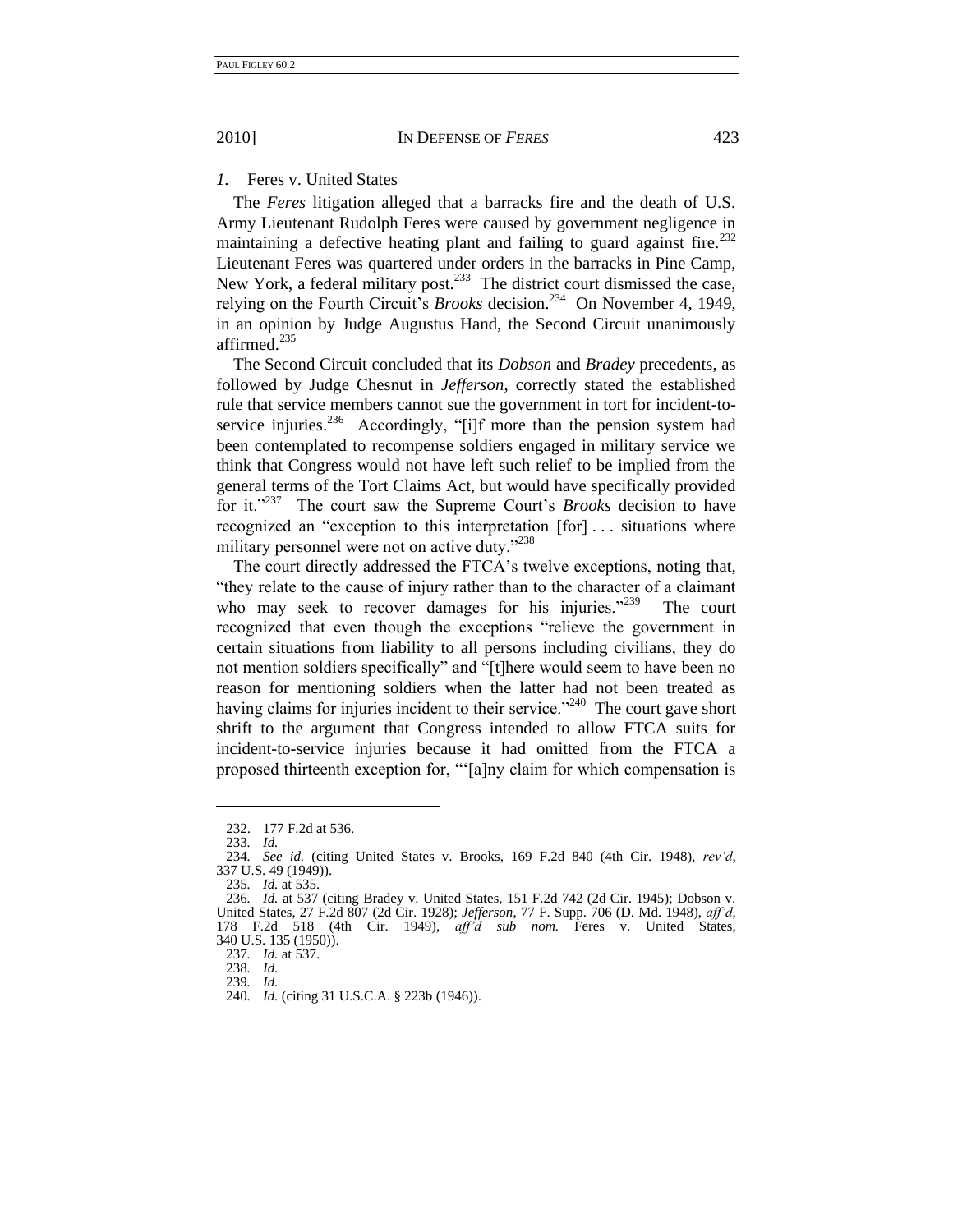provided by [Federal Employees Compensation Act (FECA)], as amended, or by the World War Veterans Act of 1924, as amended. $^{224}$ Judge Augustus Hand reasoned that FECA, as amended, provided that an employee receiving benefits under that act, "shall not receive from the United States any salary, pay, or remuneration whatsoever except in return for services actually performed, and except pensions for [military] service.">>242 Likewise, "the World War Veterans' Act of 1924, as amended, provided that 'no other pension laws or laws providing for gratuities or payments in the event of death in the service' . . . shall be applicable to disabilities or deaths made compensable under the Act."<sup>243</sup> Accordingly, the proposed thirteenth exception was likely judged "unnecessary."<sup>244</sup> Consequently, the court affirmed dismissal of the suit.<sup>245</sup>

#### *2.* Griggs v. United States

Griggs v. United States<sup>246</sup> alleged that Lt. Colonel Dudley Griggs underwent surgery at an Army hospital at Scott Air Base, Illinois, and died as a result of medical malpractice by members of the Army Medical Corps.<sup>247</sup> Lt. Colonel Griggs was on active duty and was admitted to the hospital under orders.<sup>248</sup> The district court granted the government's motion to dismiss on grounds that the complaint failed to state a claim for relief under the FTCA.<sup>249</sup> On November 16, 1949, a divided Tenth Circuit panel reversed that holding.<sup>250</sup>

Judge Murrah, writing for the majority, acknowledged that in *Jefferson*, Judge Chesnut had concluded that the broad benefits Congress provided to veterans indicate that "the obvious purpose of Congress was to exclude" from FTCA coverage those claims that arise from the "unique Government-soldier relationship."<sup>251</sup> However, he then noted that the Supreme Court in *Brooks* "was not moved by such considerations."<sup>252</sup> The opinion reasoned that a claim for injury to a service member was valid under the FTCA "unless it [fell] within one of the twelve exceptions

<sup>241</sup>*. Id.* (citing H.R. 181, 79th Cong. (1945)).

<sup>242</sup>*. Id.* (quoting 5 U.S.C.A. § 757 (1946)).

<sup>243</sup>*. Id.* at 537–38 (quoting 38 U.S.C.A. § 422 (1946)).

<sup>244</sup>*. Id.* at 538.

<sup>245</sup>*. Id.*

<sup>246.</sup> 178 F.2d 1 (10th Cir. 1949) *rev'd sub nom.* Feres v. United States, 340 U.S. 135 (1950).

<sup>247</sup>*. Id.* at 2.

<sup>248</sup>*. Id.*

<sup>249</sup>*. Id.*

<sup>250</sup>*. Id.* at 3. 251*. Id.* at 2.

<sup>252</sup>*. Id.*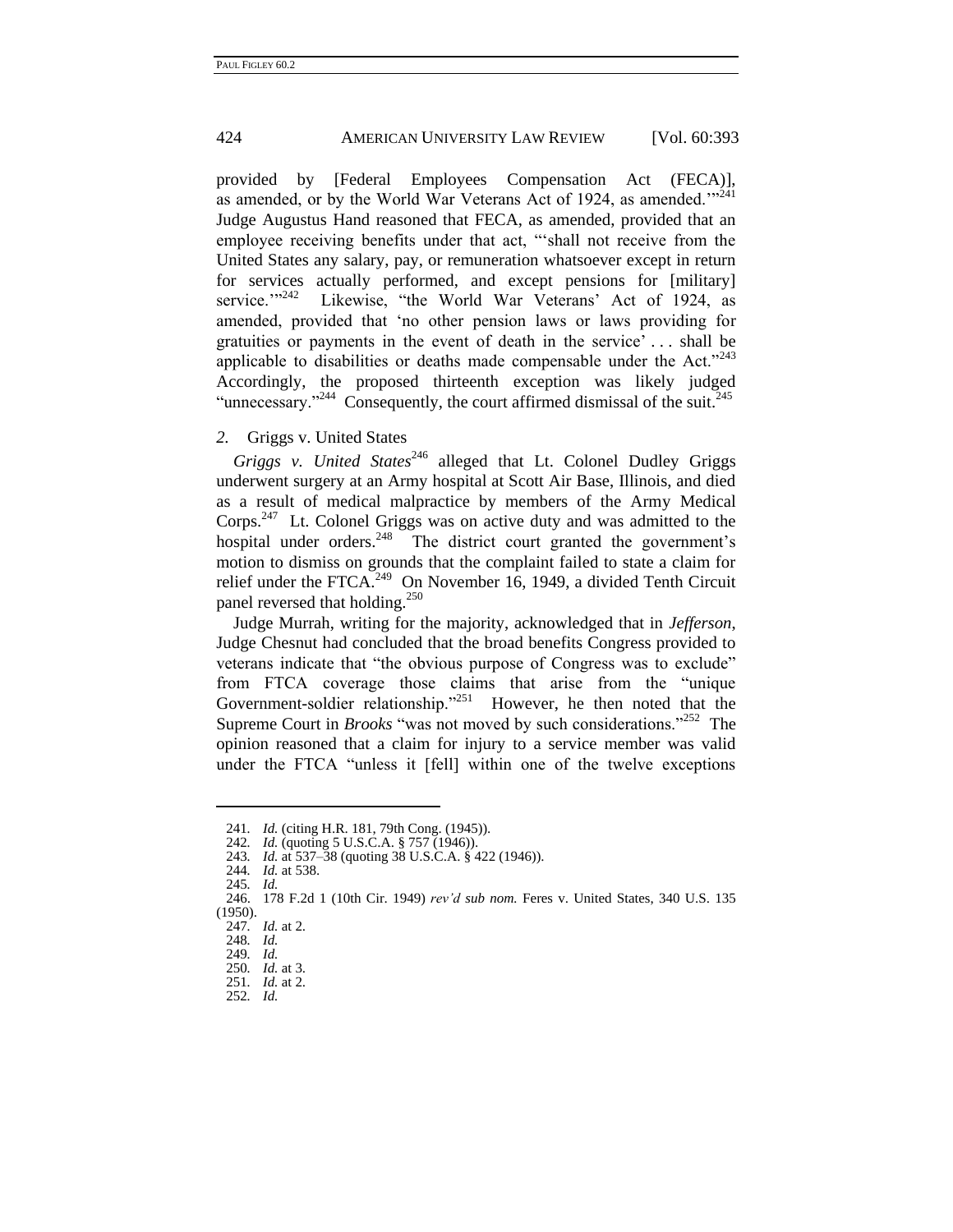specifically provided therein; or, unless from the context of the Act it [was] manifestly plain that despite the literal import of the legislative words, Congress intended to exclude from coverage civil actions on claims arising out of a Government-soldier relationship."<sup>253</sup> Judge Murrah found nothing in the legislative history "justifying judicial limitation upon the claims of servicemen."<sup>254</sup> He observed that although Congress had included express exceptions for military claims in eighteen proposed tort claims bills, "it conspicuously omitted" from the FTCA an exception for "claims growing out of a government-soldier relationship."<sup>255</sup> He concluded that Congress had deliberately decided not to exclude such claims from the Act.<sup>256</sup> The opinion did not mention or address *Bradey* and *Dobson*. 257 In dissent, Judge Huxman "adopt[ed] the reasoning of [Judge Chesnut in] the Jefferson case."258

#### *3.* Jefferson v. United States

On December 19, 1949, a unanimous panel of the Fourth Circuit affirmed Judge Chesnut's decision that because Arthur Jefferson's injuries arose from his military service, the FTCA did not provide a tort remedy for the medical malpractice that left a towel in his body cavity.<sup>259</sup> The panel consisted of Judge Soper who authored the panel's opinion,<sup>260</sup> Judge Dobie who had written the Fourth Circuit majority opinion in *Brooks*<sup>261</sup> and Chief Judge Parker who had dissented in *Brooks*. 262

The opinion noted that while the *Jefferson* litigation was proceeding before Judge Chesnut, the Supreme Court had decided in *Brooks* that service members could sue under the FTCA "for injuries not incident to their service, but left open the question whether the statute also cover[ed] claims by service men for injuries incident to their service."<sup>263</sup> It remarked that the Second and Tenth Circuits had come to opposite conclusions on that question in *Feres* and *Griggs*. 264 The court characterized the choice as "between a literal interpretation of the Act and a construction which

<sup>253</sup>*. Id.* at 2, 3.

*Id.* at 3.

<sup>255</sup>*. Id.*

<sup>256</sup>*. Id.*  257*. See id.* at 1–3.

<sup>258</sup>*. See id.* at 3 (Huxman, J., dissenting).

<sup>259.</sup> Jefferson v. United States, 178 F.2d 518, 519–20 (4th Cir. 1949), *aff'd sub nom.* Feres v. United States, 340 U.S. 135 (1950).

<sup>260</sup>*. Id.* at 518.

<sup>261</sup>*. Id.*; United States v. Brooks, 169 F.2d 840, 841 (4th Cir. 1948), *rev'd*, 337 U.S. 49 (1949).

<sup>262</sup>*. Jefferson*, 178 F.2d at 518; *Brooks*, 169 F.2d at 846.

<sup>263</sup>*. Jefferson*, 178 F.2d at 519.

<sup>264</sup>*. Id.*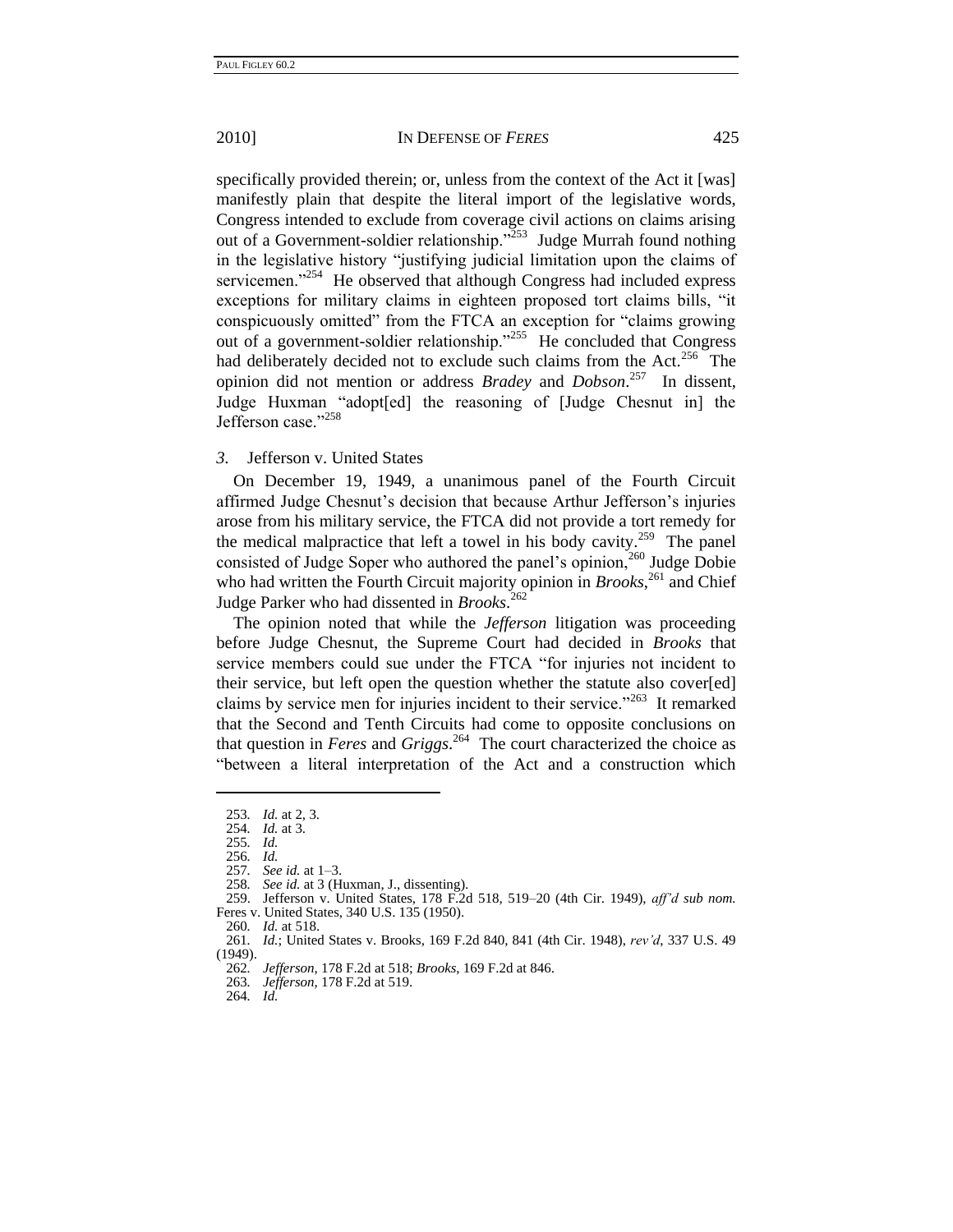recognize[d] the peculiar relationship that exist[ed] between a member of the armed services and superior military authority.<sup> $265$ </sup> It recognized that Congress enacted the FTCA to provide a remedy for "persons injured through the negligence of [government] employees" in the courts rather than through the inefficient private bill process "which burdened the legislative branch  $\dots$  and caused delay.<sup>266</sup> But the court saw limits on the scope of that remedy:

It seems unreasonable, however, to conclude that Congress, while accomplishing these desirable purposes, intended at the same time to subject every injury sustained by a member of the armed forces in the execution of military orders to the examination of a court of justice . . . . If this were so, the civil courts would be required to pass upon the propriety of military decisions and actions and essential military discipline would be impaired by subjecting the command to the public criticism and rebuke of any member of the armed forces who chose to bring a suit against the United States.<sup>267</sup>

In concluding that the FTCA did not provide a remedy for in-service injuries, the court attached no importance to the fact that proposed exceptions for claims of military personnel were dropped before final passage of the Act.<sup>268</sup> It supported its conclusion by noting the "distinctively federal character of the government-soldier relationship,"<sup>269</sup> and the unreasonableness of supposing "in the absence of an express declaration on the point, that Congress intended to adopt so radical a departure from its historic policy as to subject internal relationships within the military establishment to the law of negligence as laid down by the courts of the several states."<sup>270</sup> It recognized that Mr. Jefferson and other service members had a wide range of allowances and retirement benefits, providing them with generous remedies outside the tort arena.<sup>271</sup> Finally, it cited the Second Circuit's *Dobson* and *Bradey* decisions, which held in analogous circumstances that the Public Vessels Act waiver of sovereign immunity allowing persons to sue "the United States in personam for damages caused by the negligent

<sup>265</sup>*. Id.* at 519–20.

<sup>266</sup>*. Id.* at 520.

<sup>267</sup>*. Id.*

<sup>268</sup>*. Id.* (citing Orders of Ry. Conductors v. Swan, 329 U.S. 520, 529 (1946); Jewell Ridge Coal Corp. v. Local 6167 United Mine Workers, 325 U.S. 161, 168 (1945) (stating that a court should not give too much weight to the language contained in discarded measures or to the statements of legislatures in the course of debate when interpreting a statute)).

<sup>269</sup>*. Id.* (citing United States v. Standard Oil Co. 332 U.S. 301, 305 (1947)).

<sup>270</sup>*. Id.*

<sup>271</sup>*. See id.* (citing *Jefferson*, 77 F. Supp. 706, 711 (D. Md. 1948), *aff'd*, 178 F.2d 518 (4th Cir. 1949), *aff'd sub nom.* Feres v. United States, 340 U.S. 135 (1950)).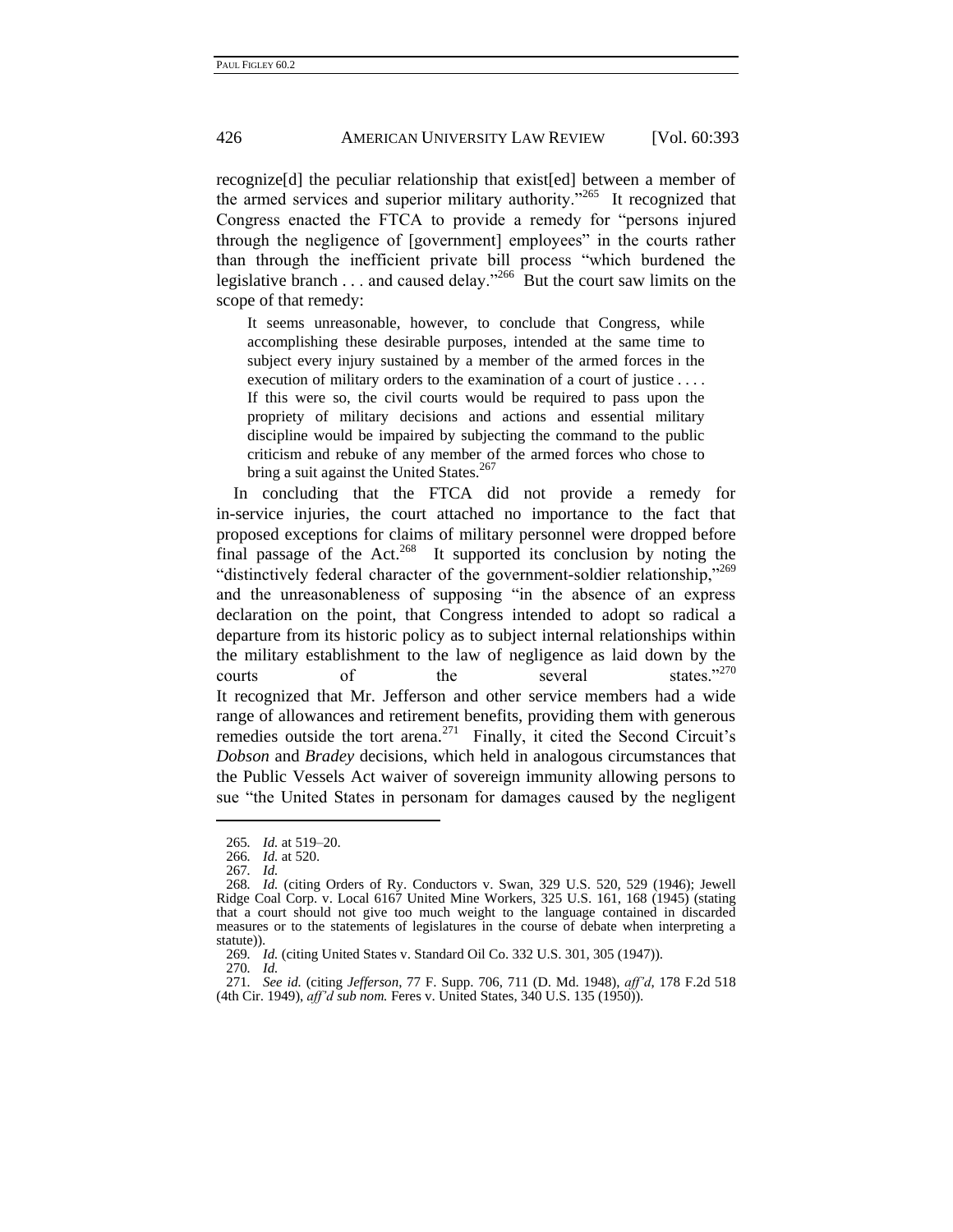handling of a public vessel refers to damages suffered by third persons but not by members of the ship's company." $272$  It affirmed Judge Chesnut's dismissal of the action. $273$ 

## III. THE SUPREME COURT & THE *FERES* DOCTRINE

This Part reviews the parties' arguments to the Supreme Court, summarizes the Court's *Feres* opinion, and briefly reviews the Court's other opinions related to the *Feres* doctrine.

#### <span id="page-36-0"></span>*A. The Parties' Arguments*

#### *1. The United States' Arguments*

The United States presented its principal arguments to the Supreme Court in its *Griggs* petitioner's brief.<sup> $274$ </sup> The government began by arguing that *Brooks* had impliedly recognized that injuries suffered incident-toservice fell outside the *Brooks* holding that service members could sue under the FTCA. $^{275}$  It reasoned that drawing a distinction between injuries incurred on furlough and those incurred while receiving medical care under orders was mandated by the need to avoid subjecting claims arising from military orders to varying state law rules or judicial review which would undermine military discipline.<sup>276</sup> It noted that this distinction explained why Judge Parker concluded that the Brooks brothers could sue under the FTCA, but Arthur Jefferson could not.<sup>277</sup> The government cited as direct precedent involving "the identical problem presented  $\ldots$  here,"<sup>278</sup> the *Dobson* and *Bradey* Public Vessel Act decisions and the Railroad Control Act cases that barred suit for incident-to-service injuries under those waivers of sovereign immunity.<sup>279</sup> It noted that in *Brooks*, the Court had recognized that *Dobson* and *Bradey* "would have relevance if the accident had occurred incident to the soldier's military service."<sup>280</sup>

<sup>272</sup>*. Id.* (citing Bradey v. United States, 151 F.2d 742 (2d Cir. 1945); Dobson v. United States, 27 F.2d 807 (2d Cir. 1928)).

<sup>273</sup>*. Id.*

<sup>274</sup>*. See* Brief for the United States, United States v. Griggs, 340 U.S. 135 (1950) (No. 31) [hereinafter U.S. *Griggs* Br.]; Brief for the United States at 3, Feres v. United States, 340 U.S. 135 (1950) (No. 9) [hereinafter U.S. *Feres* Br.]; Brief for the United States at 4, Jefferson v. United States, 340 U.S. 135 (1950) (No. 29) [hereinafter U.S. *Jefferson* Br.].

<sup>275</sup>*. See* U.S. *Griggs* Br., *supra* note 275, at 9–13.

<sup>276</sup>*. See id.* at 13.

<sup>277</sup>*. See id.* at 12–13.

<sup>278</sup>*. Id.* at 18.

<sup>279</sup>*. See id.* at 14–19.

<sup>280</sup>*. See id.* at 14 (citing United States v. Brooks, 337 U.S. 49, 52 (1949)).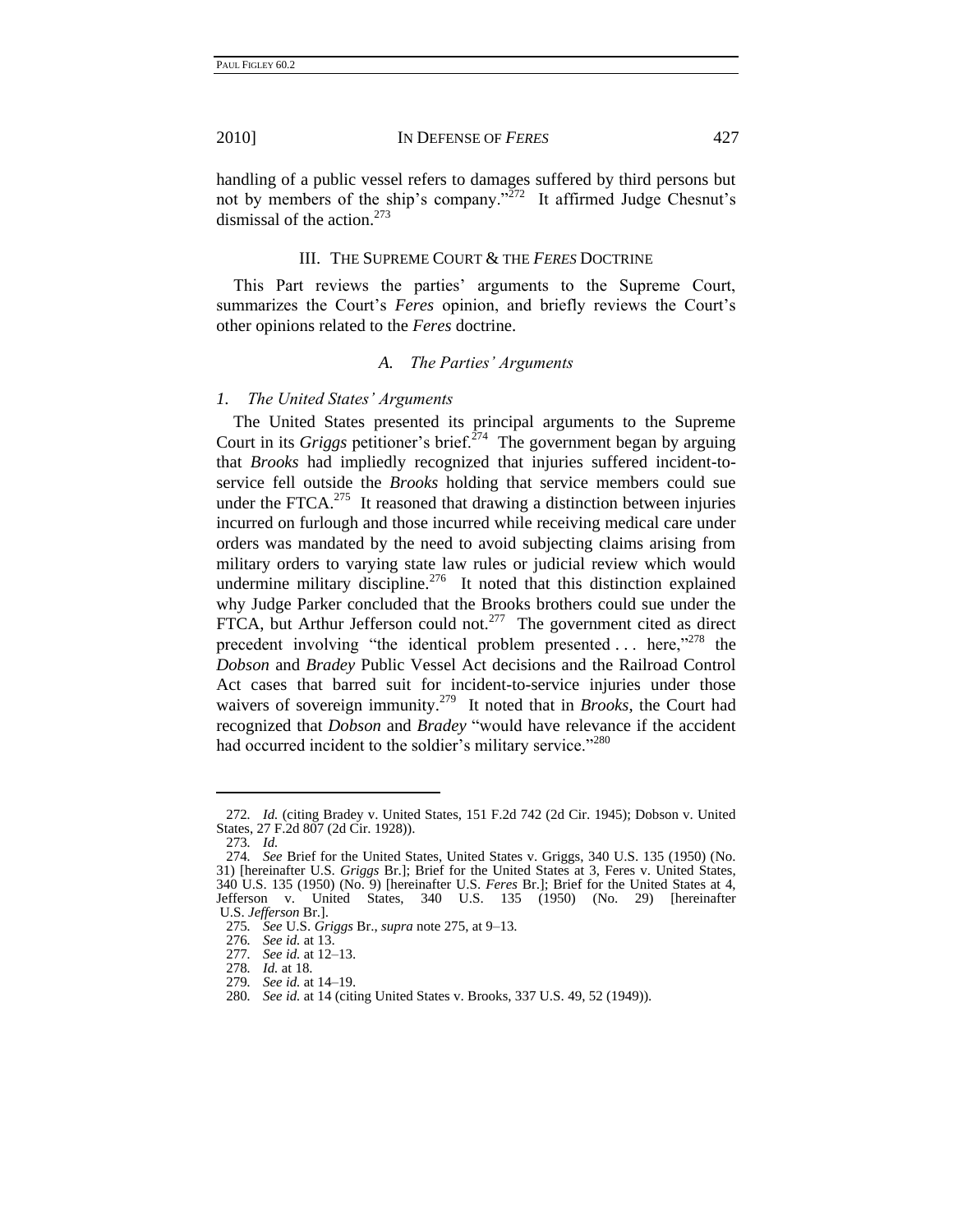The United States then argued that Congress had not intended for the FTCA to apply to incident-to-service claims of military members. $^{281}$ Starting from the Court's *Brooks* admonition that the consequences of an interpretation allowing such suits "may provide insight for determination of congressional purpose,"<sup>282</sup> it reasoned that the unique, completely federal relationship between government and soldier recognized by the Court in *Standard Oil Co.*<sup>283</sup> was incompatible with the FTCA's requirement that tort liability of the government be assessed under state law.<sup>284</sup> It noted the impropriety of subjecting that relationship to "dissimilar and frequently irreconcilable state statutes and decisions.<sup> $285$ </sup> It argued that because the FTCA waived sovereign immunity only under circumstances where a private person would be liable under state law, and because state law did not allow one service member to sue another for negligence, the United States could not be liable on a *respondeat superior* basis for that negligence.<sup>286</sup> It reasoned that if military members could bring suit for service-connected injuries, "it is obvious that the military decisions, orders, and conduct which constituted the basis for the [claim] . . . would be thrown open to judicial examination,"<sup>287</sup> undermining military discipline.<sup>288</sup> It argued that the Legislative Reorganization Act's repeal<sup>289</sup> of portions of the Military Claims  $Act^{290}$  did not authorize suit for incident-to-service injuries because only provisions allowing recovery were repealed and the "Military Claims Act . . . does not include claims by servicemen for injury or death sustained by them incident to their military service.<sup> $291$ </sup> The government concluded by noting that the military and veterans' benefits laws provided ready compensation for injured service members and their families.<sup>292</sup>

<sup>281</sup>*. See id.* at 19–28.

<sup>282</sup>*. Id.* at 20 (quoting *Brooks*, 337 U.S. at 52).

<sup>283.</sup> United States v. Standard Oil Co., 332 U.S. 301, 305–06 (1947) (holding that the United States could not seek indemnity under state law for payments it made on behalf of an injured soldier because the relationship between the Government and service members was governed entirely by federal law).

<sup>284.</sup> U.S. *Griggs* Br., *supra* note [274,](#page-36-0) at 21–26.

<sup>285</sup>*. Id.* at 21.

<sup>286</sup>*. See id.* at 33–37.

<sup>287</sup>*. Id.* at 27; *see id.* at 26–28 (citing United States v. Brooks, 169 F.2d 840, 845 (4th Cir. 1948), *rev'd*, 337 U.S. 49 (1949)).

<sup>288</sup>*. See id.* at 35–36; *see also id.* at 24–28.

<sup>289.</sup> The Legislative Reorganization Act of 1946 repealed those statutes that allowed agencies to make compensatory payments to persons injured by government negligence. Pub. L. No. 79–601, § 424a, 60 Stat. 812, 846 (1946).

<sup>290</sup>*. See* U.S. *Griggs* Br., *supra* note [274,](#page-36-0) at 29. When the brief mentions the Military Claims Act, it cites 31 U.S.C. § 223b and apparently refers to both the Military Claims Act and the Military Personnel Claims Act. *Id.* at 29–30.

<sup>291</sup>*. See id.* at 30.

<sup>292</sup>*. See id.* at 37–39 (noting that Mrs. Griggs could expect to receive over \$22,000 in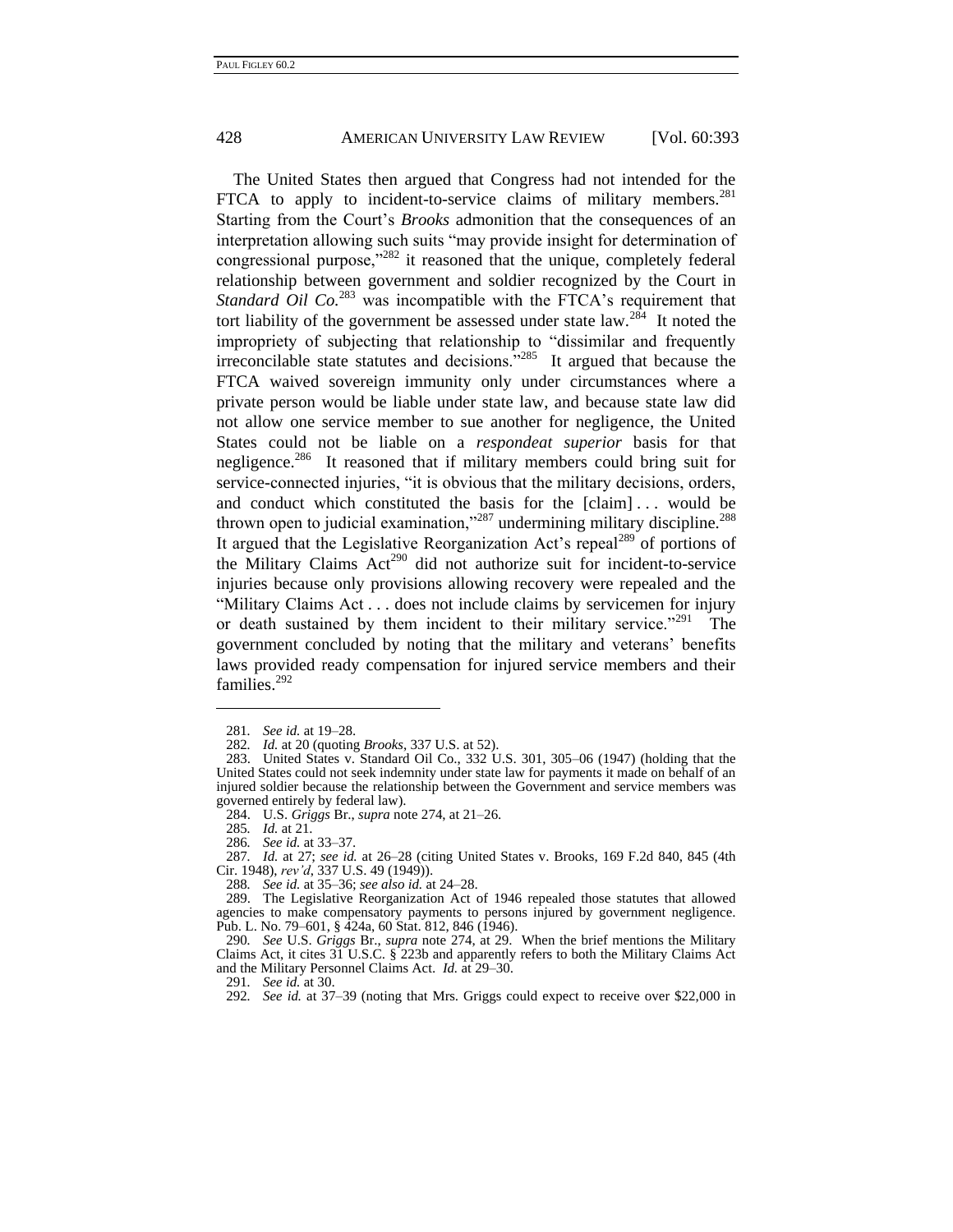2010] IN DEFENSE OF *FERES* 429

#### *2. The Plaintiffs' Arguments*

<span id="page-38-0"></span>The *Griggs*, *Jefferson*, and *Feres* plaintiffs all argued that the *Brooks* holding authorized their suits because there was no basis for distinguishing soldiers on furlough from those asleep in barracks or receiving care in hospitals.<sup>293</sup> The plaintiffs argued that the FTCA's language was plain on its face and allowed their suits.<sup>294</sup> They argued that under canons of construction, the FTCA should be interpreted to allow incident-to-service claims, pointing to the FTCA's exceptions for discretionary functions, $295$ combatant activities,  $296$  and foreign torts,  $297$  and the deletion from the FTCA of a comparable exception for service members' claims that had been in prior drafts: "[T]he deliberate rejection of this proposed exception demonstrate[s] that Congress did not intend to exclude members of the armed forces suffering injuries or death in the United States, and not in combat, regardless of any other rights . . . conferred under the World War Veterans' Act of 1924 as amended. $2^{298}$  Their overarching argument was that "[n]either the act as written, its legislative history or avowed purpose permitted the [c]ourt below to read into the act an exception that was not there. $1299$ 

Responding to the government's arguments, the plaintiffs urged that *Dobson*, *Bradey*, and similar cases arose under statutes that were narrower

295*. See* Pet'r *Jefferson* Br., *supra* note [293,](#page-38-0) at 13.

296. Pet'r *Feres* Br., *supra* not[e 293,](#page-38-0) at 6; Resp't *Griggs* Br., *supra* not[e 293,](#page-38-0) at 16; Pet'r *Jefferson* Br., *supra* not[e 293,](#page-38-0) at 15.

compensation from her various federal benefits, but that the Illinois wrongful death statute limited damages to \$15,000); *see also* U.S. *Jefferson* Br., *supra* not[e 274,](#page-36-0) at 3–4 (noting that Jefferson could expect to receive approximately \$35,500 in benefits, roughly \$7,500 less than the judgment value of his case). The United States also incorporated by reference, arguments raised in its *Brooks* brief. *See* U.S. *Griggs* Br., *supra* not[e 274,](#page-36-0) at 30 n.9.

<sup>293.</sup> Brief for Respondent at 6–7, 10–11, United States v. Griggs, 340 U.S. 135 (1950) (No. 31) [hereinafter Resp't *Griggs* Br.]; Brief For Petitioner at 14–17, Feres v. United States, 340 U.S. 135 (1950) (No. 9) [hereinafter Pet'r *Feres* Br.]; Brief for Petitioner at 4–7, Jefferson v. United States, 340 U.S. 135 (1950) (No. 29) [hereinafter Pet'r *Jefferson* Br.] (―Whether injured on furlough or in an army hospital, each is on active duty and subject to military control though not engaged in the performance of their *normal* duties, each is entitled to the same special statutory benefits  $\ldots$  ") (emphasis in original).

<sup>294</sup>*. See* Pet'r *Feres* Br., *supra* not[e 293,](#page-38-0) at 5–7; Resp't *Griggs* Br., *supra* note [293,](#page-38-0) at 7– 8; Pet'r *Jefferson* Br., *supra* not[e 293,](#page-38-0) at 10; *see also id.*, at 7 (stating that the Act was just as clear as it was in the *Brooks* case).

<sup>297.</sup> Pet'r *Feres* Br., *supra* not[e 293,](#page-38-0) at 6; Resp't *Griggs* Br., *supra* note [293,](#page-38-0) at 16.

<sup>298.</sup> Resp't *Griggs* Br., *supra* note [293,](#page-38-0) at 8–11 (citing United States v. Brooks, 337 U.S. 49, 51 (1949)) (noting that sixteen of the eighteen bills introduced between 1925 and 1935 for tort claims acts had proposed the exclusion of claims for service members); Pet'r *Feres* Br., *supra* not[e 293,](#page-38-0) at 7–8.

<sup>299.</sup> Pet'r *Feres* Br., *supra* not[e 293,](#page-38-0) at 5. Feres also argued that because the FTCA was complementary to the provision of the Legislative Reorganization Act banning private bills on tort claims, "it seem[ed] evident . . . that Congress wanted to rid itself of the great number of private bills for relief of military personnel and their families presented at every session." *Id.* at 12.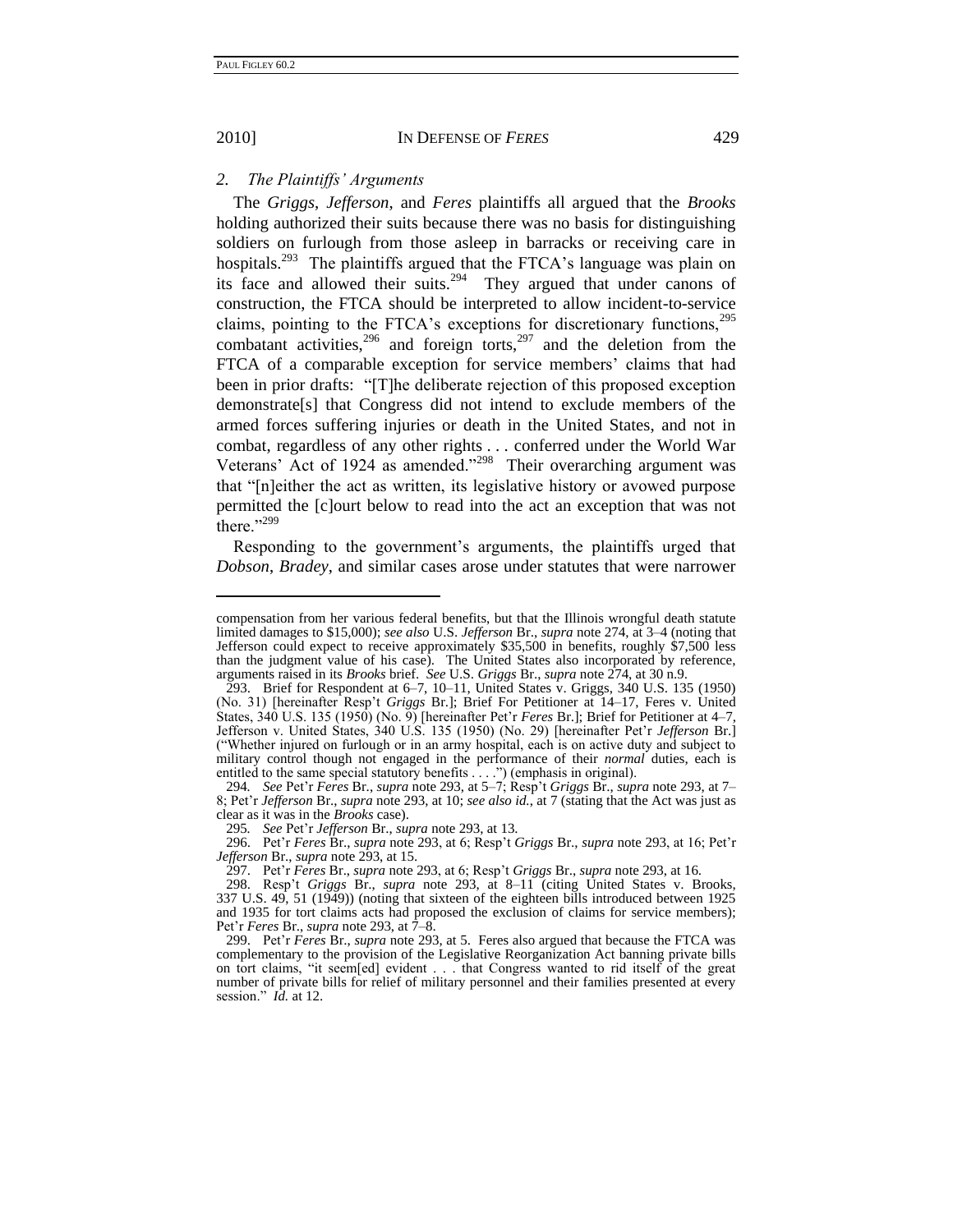in scope and purpose than the FTCA,<sup>300</sup> and that when Congress deleted the proposed World War Veterans Act exception, it "repudiated and made inapplicable to the [FTCA] the doctrine of the *Dodson* [sic] . . . [and] *Bradey* case[s]."<sup>301</sup> They raised the same point in response to the defense's argument that applying state law to tort claims by service members was incompatible with the federal nature of that relationship and not something Congress had contemplated.<sup>302</sup> They further argued that Congress had appropriately chosen to "make the laws of the different states the test of liability" for service members, as it had for other federal matters such as tax law and bankruptcy law, $303$  and that the FTCA's exceptions and various state law defenses adequately protected the government's interests.<sup>304</sup> Griggs argued that Congress' failure to include exclusionary "service caused claims" language in the FTCA as it had in the Military Claims Act, "indicate<sup>[d]</sup> that Congress did not choose to exclude such claims from [the FTCA]."<sup>305</sup> Jefferson and Feres argued that the Military Claims Act and the Military Personnel Claims Act had no bearing here because they provided compensation without regard to fault and the FTCA required a negligent or wrongful act.<sup>306</sup>

<span id="page-39-0"></span>The plaintiffs argued that the military and veterans compensation statutes did not say they were exclusive,  $307$  their benefits were "not . . . all-inclusive [or] complete,<sup>7308</sup> and the Court's *Brooks* decision had held that those benefits did not cut off service members' rights under the FTCA.<sup>309</sup> The plaintiffs disputed that allowing FTCA suits would disrupt military discipline, reasoning that "military personnel likely would be better disciplined . . . [with] knowledge that the Government had accorded them

<sup>300.</sup> Pet'r *Feres* Br., *supra* note [293,](#page-38-0) at 18 (―The decisions in the *Dobson* and *Bradey* cases are founded upon acts whose legislative history and purpose are not parallel to the [FTCA].‖); Pet'r *Jefferson* Br., *supra* note [293,](#page-38-0) at 10–11 (arguing that the Legislative Reorganization Act of 1946 and the FTCA had a "double purpose" of removing "the anachronistic doctrine of sovereign immunity to actions in tort . . . and . . . reliev[ing] Congress of the burden of . . . private bills<sup>35</sup> that demonstrate a different policy than the *maritime* statutes addressed by *Dobson* and *Bradey*).

<sup>301.</sup> Resp't *Griggs* Br., *supra* not[e 293,](#page-38-0) at 14.

<sup>302</sup>*. See id.* at 16.

<sup>303</sup>*. See id.* at 16–17.

<sup>304</sup>*. See* Pet'r *Jefferson* Br., *supra* note [293,](#page-38-0) at 16–17.

<sup>305</sup>*. See* Resp't *Griggs* Br., *supra* note [293,](#page-38-0) at 19.

<sup>306.</sup> Reply Brief for Petitioner at 4–5, Feres v. United States, 340 U.S. 135 (1950) (No. 9) [hereinafter Pet'r *Feres* Reply Br.]; Pet'r *Jefferson* Br., *supra* not[e 293,](#page-38-0) at 12.

<sup>307.</sup> *See* Pet'r *Jefferson* Br., *supra* note [293,](#page-38-0) at 11 ("Unlike Workmen's Compensation statutes, there is nothing in the veterans' or servicemen's benefit statutes providing for exclusiveness of remedy.").

<sup>308.</sup> Pet'r *Feres* Br., *supra* not[e 293,](#page-38-0) at 19.

<sup>309</sup>*. Id.* at 20–21; Pet'r *Jefferson* Br., *supra* note [293,](#page-38-0) at 11; Resp't *Griggs* Br., *supra* not[e 293,](#page-38-0) at 10–11.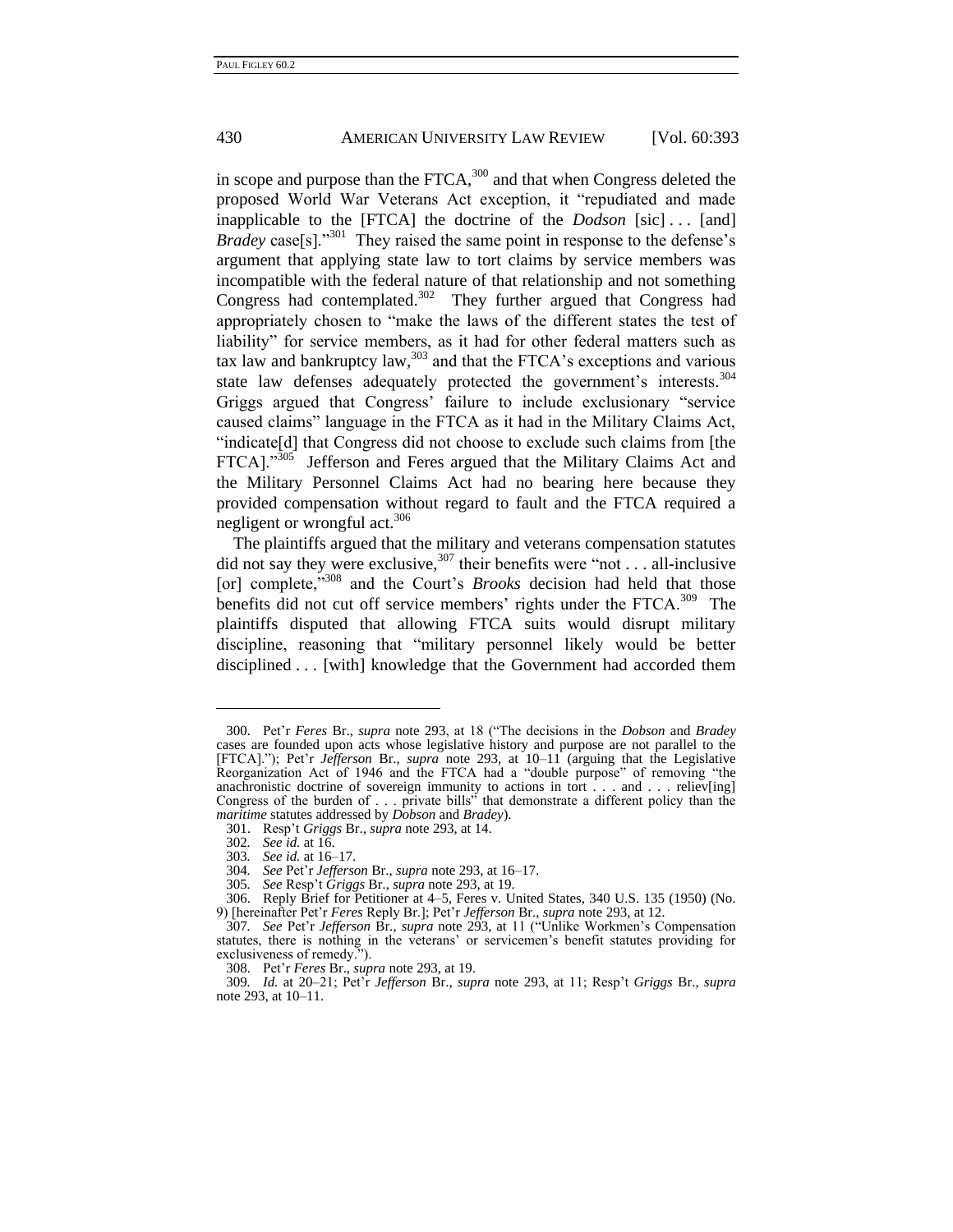the right to recover for injuries negligently inflicted upon them,"<sup>310</sup> that giving new rights and benefits to America's World War II military personnel resulted in "the best disciplined [forces] this country has ever produced,"<sup>311</sup> and that military discipline was adequately protected by the Articles of War and courts martial.<sup>312</sup> Jefferson contested that civilian judges would have to evaluate military decisions, reasoning that "no military decision was involved in the performance of surgery. $1313$ 

Responding to the argument that no American law allowed one member of the armed forces to sue another, Griggs generally conceded the point, but attributed it to a soldier's immunity akin to intra-family immunity.<sup>314</sup> Griggs then reasoned that the government was liable on a *respondeat superior* basis under the Restatement of Agency for such torts because, "although a servant acting in the course of his employment might not be liable to his wife or child by reason of his immunity, the master may nevertheless be held liable."<sup>315</sup> Jefferson argued that military personnel were generally liable for torts at common law, noting a 1616 English case where one active duty soldier sued another.<sup>316</sup> Feres argued that "American Common Law did not refuse to recognize the right of a soldier to maintain an action against another soldier for acts arising while on duty,"<sup>317</sup> but he cited only encyclopedia passages that did not address suits by service members for negligence.  $31\overline{8}$ 

<sup>310.</sup> Pet'r *Jefferson* Br., *supra* not[e 293,](#page-38-0) at 16; *accord* Resp't *Griggs* Br., *supra* not[e 293,](#page-38-0) at 19. Feres' attorneys took a different tack, arguing that military discipline considerations are not relevant to a soldier's widow who should be able to sue just as a convict's family could sue even though the convict is barred. Pet'r *Feres* Br., *supra* note [293,](#page-38-0) at 18–19 (citations omitted).

<sup>311.</sup> Pet'r *Jefferson* Br., *supra* not[e 293,](#page-38-0) at 16.

<sup>312</sup>*. Id.*

<sup>313</sup>*. Id.* (citation omitted).

<sup>314.</sup> Resp't *Griggs* Br., *supra* not[e 293,](#page-38-0) at 21.

<sup>315.</sup> *Id.* at  $21-\overline{22}$  ("A master or other principal is not liable for acts of a[n] . . . agent which the agent is privileged to do although the principal himself would not be so privileged, but he may be liable for an act as to which the agent has a personal immunity from suit." (quoting RESTATEMENT OF THE LAW OF AGENCY  $\S 217(2)$  (1933)). The brief then quotes a comment to section 217: "Thus if a servant while acting within the scope of employment negligently injures his wife, the master is subject to liability." *Id.* at 22 (quoting RESTATEMENT OF THE LAW OF AGENCY § 217 cmt. b (1933).

<sup>316</sup>*. See* Pet'r *Jefferson* Br., *supra* note [293,](#page-38-0) at 12–13 (citing Weaver v. Ward, (1616) 80 Eng. Rep. 284 (K.B.); Hobart 134).

<sup>317.</sup> Pet'r *Feres* Reply Br., *supra* not[e 306,](#page-39-0) at 5.

<sup>318.</sup> *Id.* (citing and quoting 36 AM. JUR. Military § 119 (1941) ("An officer will, however, be liable to the soldiers under him for acting in an illegal and unauthorized manner toward them."); 6 C.J.S. Army & Navy  $\S 36$  (1937) ("An officer is not answerable for an injury done within the scope of his authority, unless influenced by malice, corruption, or cruelty  $\dots$ .")).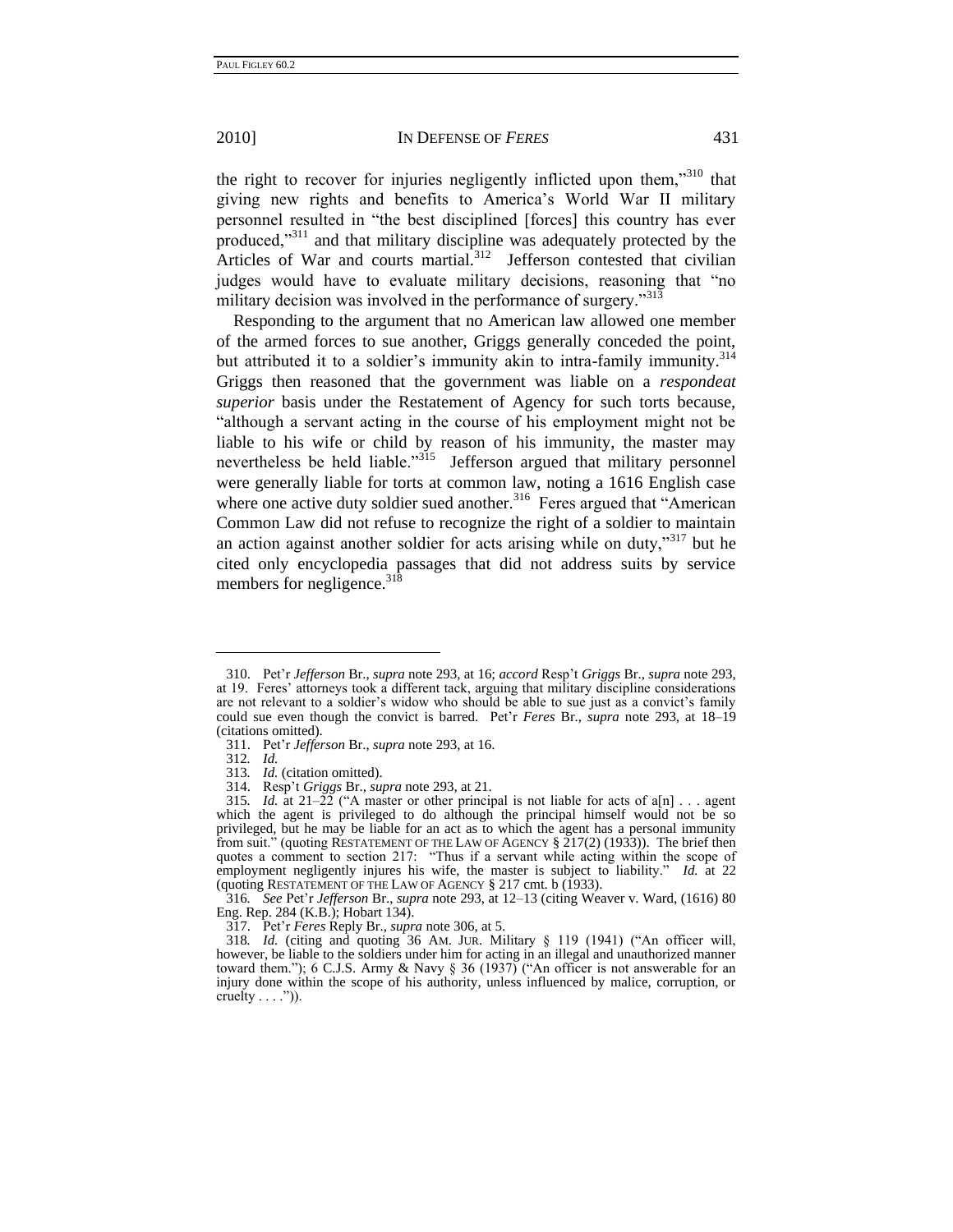## *B. The* Feres *Decision*

The common fact in *Feres*, *Griggs*, and *Jefferson* was that "each claimant, while on active duty and not on furlough, sustained injury due to negligence of others in the armed forces."<sup>319</sup> Justice Jackson, writing for the Court, squarely understood the issue to be one of "statutory" construction"——whether the Tort Claims Act extend[ed] its remedy to one sustaining 'incident to the service' what under other circumstances would be an actionable wrong." $320$  No legislative history addressed this issue. $321$ This made the task of statutory interpretation difficult, a point the Court readily acknowledged.<sup>322</sup>

The Court recognized arguments that favored liability, including: the FTCA granted district courts jurisdiction over negligence claims against the United States; $323$  the FTCA contemplated liability for the torts of service members acting within the line of  $\frac{1}{2}$  duty;<sup>324</sup> the FTCA did not include an exception barring suits by service members, although prior bills had; $325$ and, finally, *Brooks* allowed FTCA suits by service members and "it is argued that much of its reasoning is as apt to impose liability in favor of a man on duty as in favor of one on leave."<sup>326</sup>

The Court determined that the FTCA "should be construed to fit, so far as will comport with its words, into the entire statutory system of remedies against the Government to make a workable, consistent and equitable whole. $1327$  It examined the history that led to passage of the FTCA, noting the expansion of the federal government and the corresponding increase in the number of "remediless wrongs" caused by government negligence, the growing number of private bills seeking compensation, the inadequacy and capriciousness of the Congressional claims process, and Congress' prior legislation allowing certain types of claims. $328$  It stated:

<sup>319.</sup> Feres v. United States, 340 U.S. 135, 138 (1950).

<sup>320</sup>*. Id.*

<sup>321</sup>*. See id.*

<sup>322</sup>*. See id.* (stating that because no committee reports or floor debates disclosed what effect the statute was designed to have on the problem or even that Congress had the problem in mind, no conclusion was above challenge).

<sup>323</sup>*. See id.* (citing 28 U.S.C. § 1346(b) (Supp. V 1946)).

<sup>324</sup>*. See id.* (citing 28 U.S.C. § 2671 (Supp. V 1946)).

<sup>325</sup>*. See id.* at 138–39 (citing Brooks v. United States, 337 U.S. 49, 51 (1949)) (stating that all but two of the eighteen tort claims bills introduced in Congress between 1925 and 1935 expressly denied recovery to members of the armed forces but that the present Tort Claims Act made no exception).

<sup>326</sup>*. Id.* at 139. The Court rejected this argument because "[t]he actual holding in the *Brooks* case [could] support liability here only by ignoring the vital distinction there stated. The injury to Brooks did not arise out of or in the course of military duty." *Id.* at 146.

<sup>327</sup>*. Id.* at 139.

<sup>328</sup>*. Id.* at 139–40.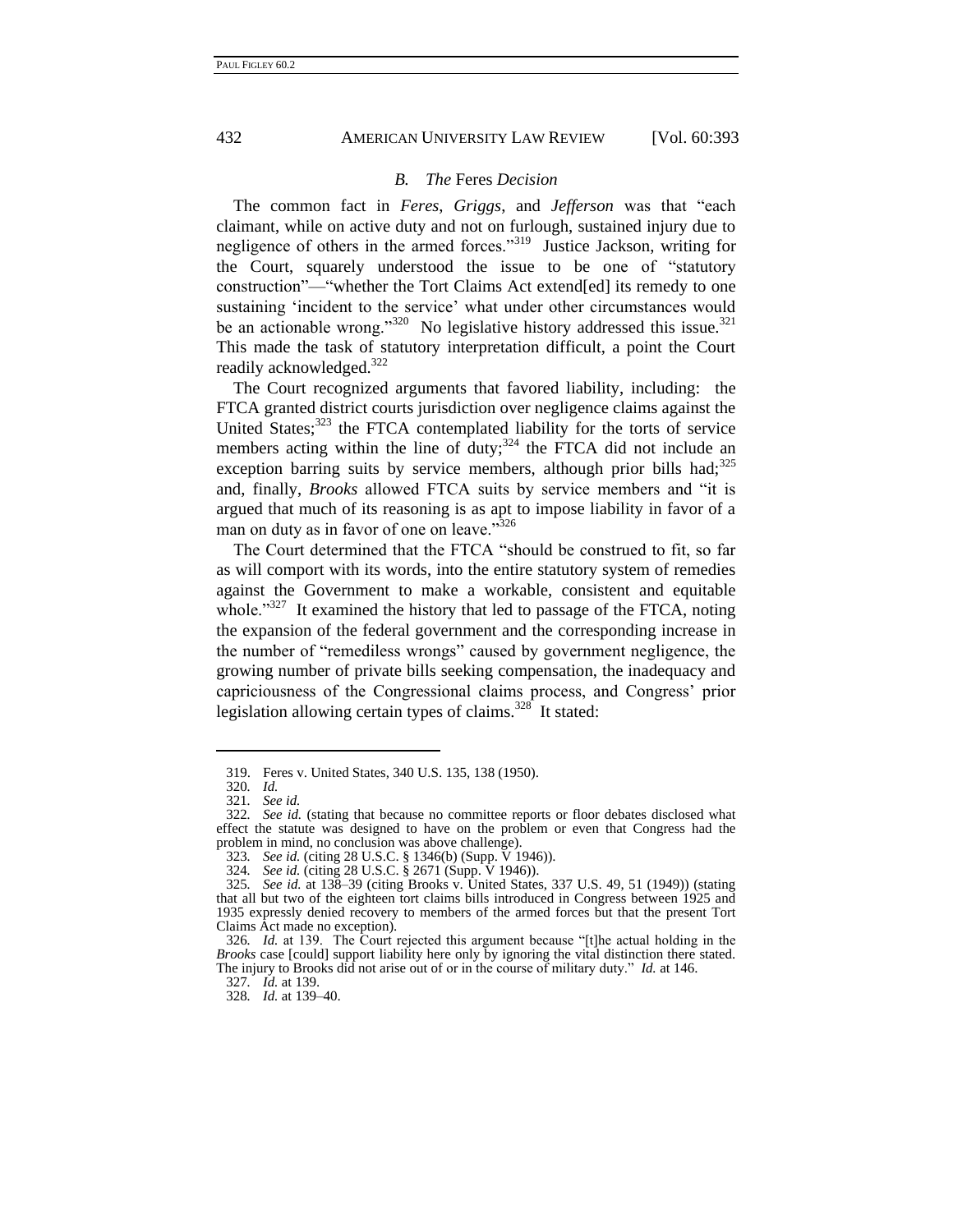At last, in connection with the Reorganization Act, [Congress] waived immunity and transferred the burden of examining tort claims to the courts. The primary purpose of the Act was to extend a remedy to those who had been without; if it incidentally benefited those already well provided for, it appears to have been unintentional. Congress was suffering from no plague of private bills on the behalf of military and naval personnel, because a comprehensive system of relief had been authorized for them and their dependents by statute. $329$ 

The Court acknowledged that the FTCA granted jurisdiction to decide tort cases, but noted, "it remain[ed] for courts, in exercise of their jurisdiction, to determine whether any claim [was] recognizable in law. $^{3330}$ It found that the FTCA's text provided "the test of allowable claims, which is, ‗The United States shall be liable . . . in the same manner and to the same extent as a private individual under like circumstances . . . ,' with certain exceptions not material here. $^{331}$  It concluded that the plaintiffs' claims did not meet this test because the "plaintiffs [could] point to no liability of a 'private individual' even remotely analogous to that which they [were] asserting against the United States.<sup>332</sup> No American precedent had allowed service members to sue the government or their officers for negligence, and no private person had power comparable to the federal government's over its service members. $333$  The Court recognized that "if we consider relevant only a part of the circumstances and ignore the status of both the wronged and the wrongdoer in these cases we find analogous private liability," but liability under the FTCA "is that created by 'all the circumstances,' not that which a few of the circumstances might create."<sup>334</sup> It concluded that no parallel private liability existed and "no new one has been created by . . . this Act." $335$ 

The opinion considered the "law of the place" requirement of  $\S$  1346(b), through which the FTCA adopts the substantive tort law of the state where the tortious act took place.<sup>336</sup> It noted that service members had no say over where they were posted, that workers' compensation laws in "most" states ha[d] abolished the common-law action for damages between employer and employee and superseded it with workman's compensation statutes which provide<sup>[d]</sup>, in most instances, the sole basis of liability," and

<sup>329</sup>*. Id.* at 140.

<sup>330.</sup> *Id.* at 140–41 ("Looking to the detail of the Act . . ."); see also FDIC v. Meyer, 510 U.S. 471, 477 (1994); *infra* note 462.

<sup>331</sup>*. Feres*, 340 U.S. at 141 (quoting 28 U.S.C. § 2674 (Supp. V 1946)).

<sup>332</sup>*. Id.*

<sup>333</sup>*. See id.* at 141–42.

<sup>334</sup>*. Id.* at 142. 335*. Id.*

<sup>336</sup>*. See id.* (citing 28 U.S.C. § 1346(b) (Supp. V 1946)).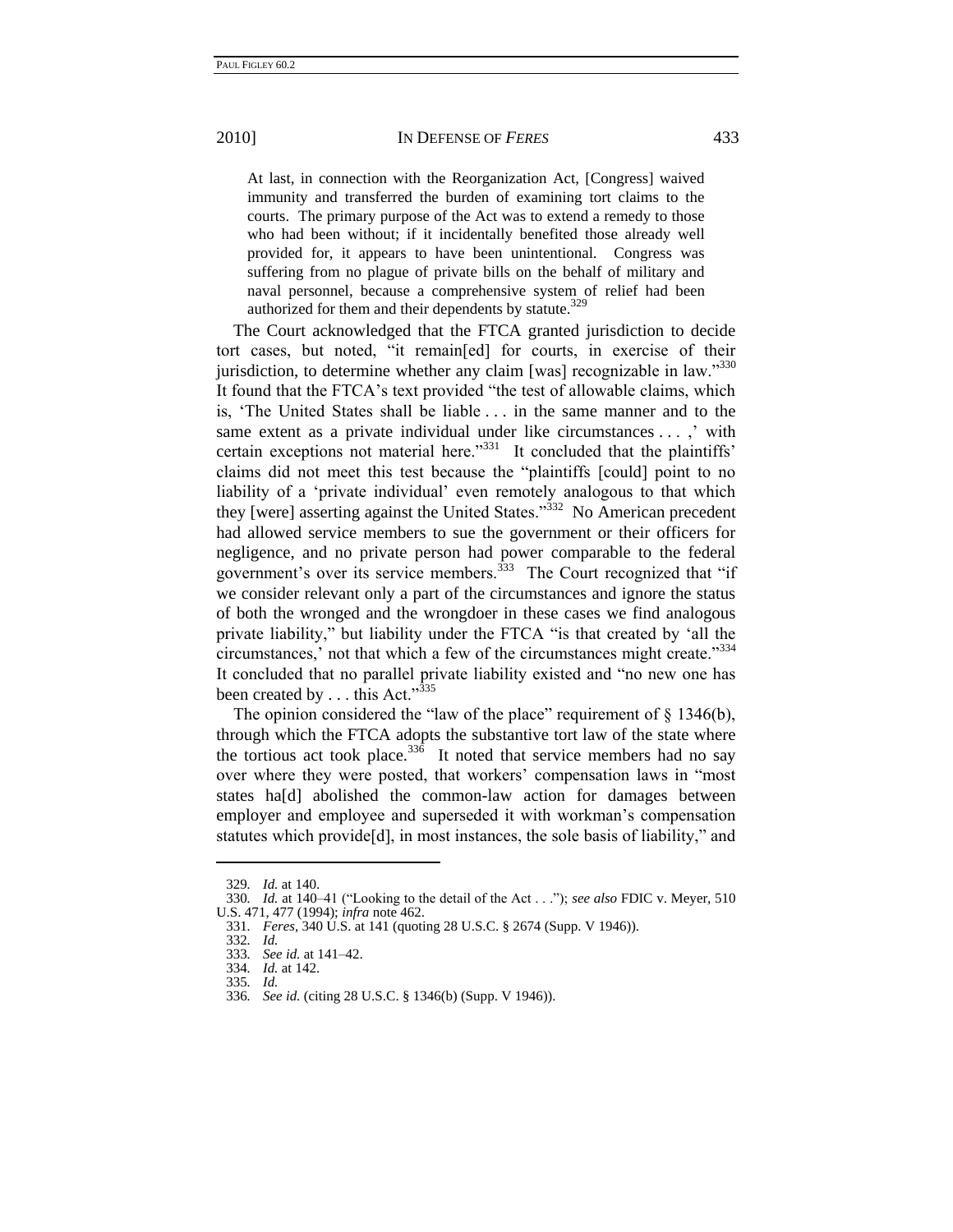that state tort law varied widely as to liability, defenses, and damages.<sup>337</sup> The Court concluded, "[i]t would hardly be a rational plan of providing for those disabled in service by others in service to leave them dependent upon geographic considerations over which they have no control and to laws which fluctuate in existence and value."<sup>338</sup>

The Court spoke to the "distinctively federal"<sup>339</sup> relationship between the government and its service members, citing its three-year-old *Standard Oil Co.*<sup>340</sup> decision that barred the government from recovering the damages it incurred providing care to an injured soldier:

The considerations which [led] to [the *Standard Oil Co.*] decision apply with even greater force to this case: "... To whatever extent state law may apply to govern the relations between soldiers or others in the armed forces and persons outside them or nonfederal governmental agencies, the scope, nature, legal incidents and consequences of the relation between persons in service and the Government are fundamentally derived from federal sources and governed by federal authority."<sup>341</sup>

It observed that no federal law would allow a suit on these claims.  $342$ "The Military Personnel Claims Act ... permitted recovery in some circumstances, but it specifically excluded claims of military personnel  $\lq$ incident to their service. $\lq$ <sup>343</sup>

The Court turned to the "simple, certain, and uniform" compensation system Congress had created "for injuries or death of those in armed services."<sup>344</sup> After noting that the compensation system "requires no litigation," and its "recoveries compare extremely favorably with those provided by most workman's compensation statutes," it recounted the substantial benefits given to Arthur Jefferson and Lt. Col. Griggs' estate.<sup>345</sup> The Court found significance in Congress' failure to address the intersection of the uniform compensation system and the  $FTCA<sup>346</sup>$ :

<sup>337</sup>*. See id.* at 142–43.

<sup>338</sup>*. Id.* at 143.

<sup>339</sup>*. Id.* (internal quotation marks omitted).

<sup>340.</sup> United States v. Standard Oil Co., 332 U.S. 301 (1947). *See generally supra* notes [165–](#page-24-0)67 and accompanying text.

<sup>341</sup>*. Feres*, 340 U.S. at 143–44 (quoting *Standard Oil Co.*, 332 U.S. at 305–06 (citing Tarble's Case, 80 U.S. (13 Wall.) 397 (1871); Kurtz v. Moffitt, 115 U.S. 487 (1885))).

<sup>342</sup>*. Id.* at 144 (citing 31 U.S.C. § 223b (1946).

<sup>343</sup>*. Id.*

<sup>344</sup>*. Id.*

<sup>345</sup>*. Id.* at 145. The Court noted that Jefferson had received \$3,645.50 at the time of trial, and could expect to receive another \$31,947, and that Mrs. Griggs could expect to receive over \$22,000, which was \$7,000 more than the maximum permitted for wrongful death in Illinois. *Id.*

<sup>346</sup>*. See id.* at 144. The Court set out four different possibilities: ―We might say that the claimant may (a) enjoy both types of recovery, or (b) elect which to pursue, thereby waiving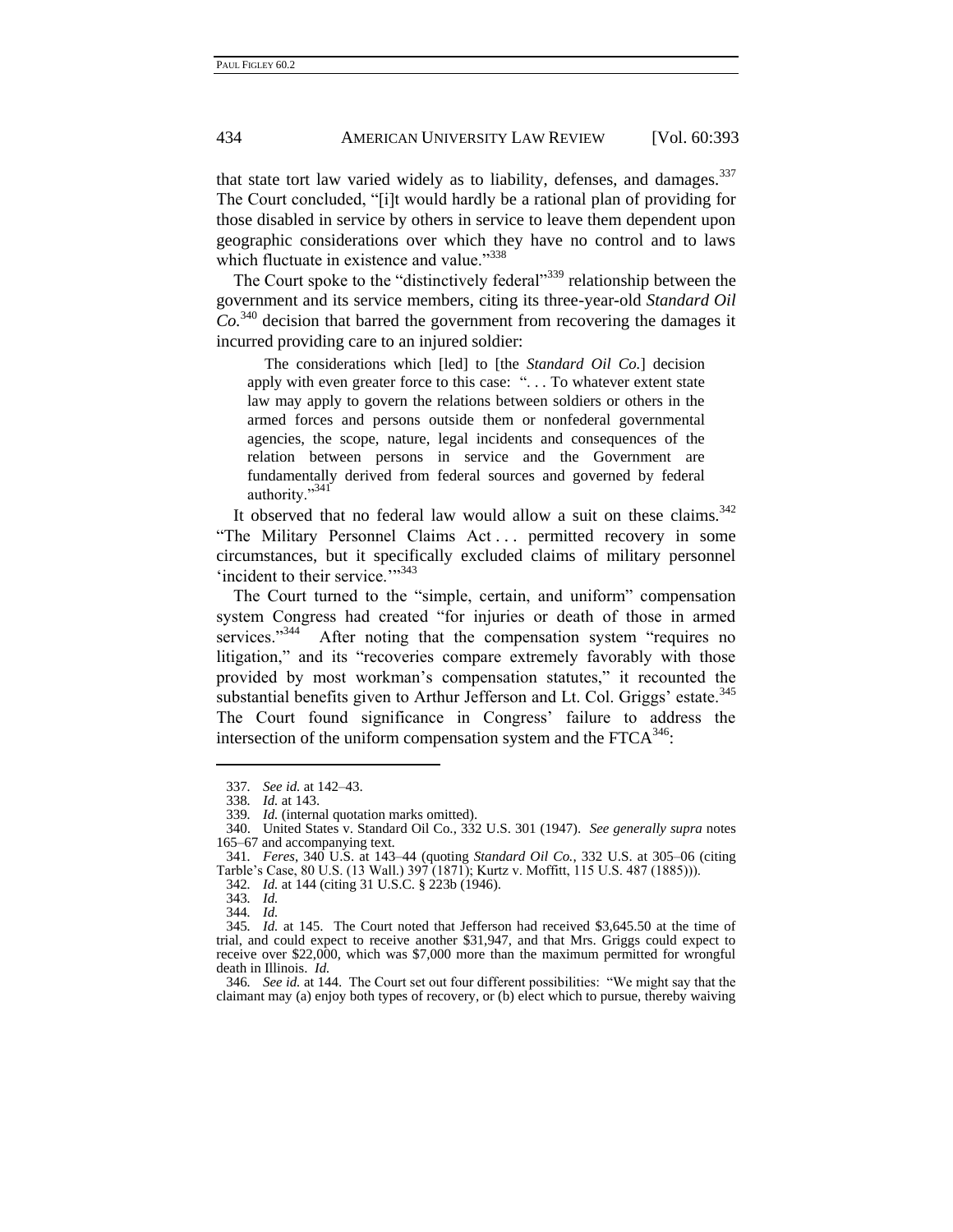#### 2010] IN DEFENSE OF *FERES* 435

If Congress had contemplated that this Tort Act would be held to apply in cases of this kind, it is difficult to see why it should have omitted any provision to adjust these two types of remedy to each other. The absence of any such adjustment is persuasive that there was no awareness that the Act might be interpreted to permit recovery for injuries incident to military service.<sup>347</sup>

The Court held without dissent that the FTCA did not provide a remedy for "injuries to servicemen where the injuries [arose] out of or [were] in the course of activity incident to service.<sup>3348</sup> It noted that federal law defined the relationship between service members and the government, concluding that Congress had not authorized a new cause of action under varying state law for injuries or death of service members.<sup>349</sup> The Court stated, "[w]e cannot impute to Congress such a radical departure from established law in the absence of express congressional command. $^{350}$ 

(3) Whether the injury arose during a military activity. *See Costo*, 248 F.3d at 864, 868 (sailors drowned while participating in Navy-led recreational rafting trip); Galligan v. City of Phila., 156 F. Supp. 2d 467, 473–74 (E.D. Pa. 2001) (West Point cadet injured while attending an Army-Navy football game).

the other, or (c) pursue both, crediting the larger liability with the proceeds of the smaller, or (d) that the compensation and pension remedy excludes the tort remedy.<sup>"</sup> *Id.* 347*. Id.*

<sup>348</sup>*. Id.* at 146 (Justice Douglas did not join the Court's opinion but did concur in the result). Courts consider a variety of factors in determining whether a claim arose incident to service, with no single factor being dispositive. *See, e.g.*, Costo v. United States, 248 F.3d 863, 867 (9th Cir. 2001); Richards v. United States, 176 F.3d 652, 655 (3d Cir. 1999). These factors include the following:

<sup>(1)</sup> Whether the injury arose while a service member was on active duty. *See* Kohn v. United States, 680 F.2d 922, 923–25 (2d Cir. 1982) (soldier shot by fellow soldier); Chambers v. United States, 357 F.2d 224, 226–27 (8th Cir. 1966) (airman drowned in base swimming pool).

<sup>(2)</sup> Whether the injury arose on a military situs. *See* Morey v. United States, 903 F.2d 880, 881–82 (1st Cir. 1990) (sailor fell off pier where his ship was docked); Millang v. United States, 817 F.2d 533, 534–35 (9th Cir. 1987) (per curiam) (off-duty marine run over by on-duty military police officer on military installation). *But see* Dreier v. United States, 106 F.3d 844, 852 (9th Cir. 1996) (ruling that the situs of the injury was not determinative).

<sup>(4)</sup> Whether the service member was taking advantage of a privilege or enjoying a benefit conferred as a result of military service. *See* Rayner v. United States, 760 F.2d 1217, 1219 (11th Cir. 1985) (per curiam) (soldier injured during elective surgery at military hospital); Herreman v. United States, 476 F.2d 234, 235 (7th Cir. 1973) (National Guardsman passenger on military flight).

<sup>(5)</sup> Whether the injury arose while the service member was subject to military discipline or control. *See* Pringle v. United States, 208 F.3d 1220, 1222, 1226–27 (10th Cir. 2000) (per curiam) (soldier injured when ejected from on-base social club under the operational control of base commander); Stewart v. United States, 90 F.3d 102, 104–05 (4th Cir. 1996) (soldier injured in on-post automobile accident while returning to quarters after mandatory physical training).

<sup>349</sup>*. Feres*, 340 U.S. at 146. 350*. Id.*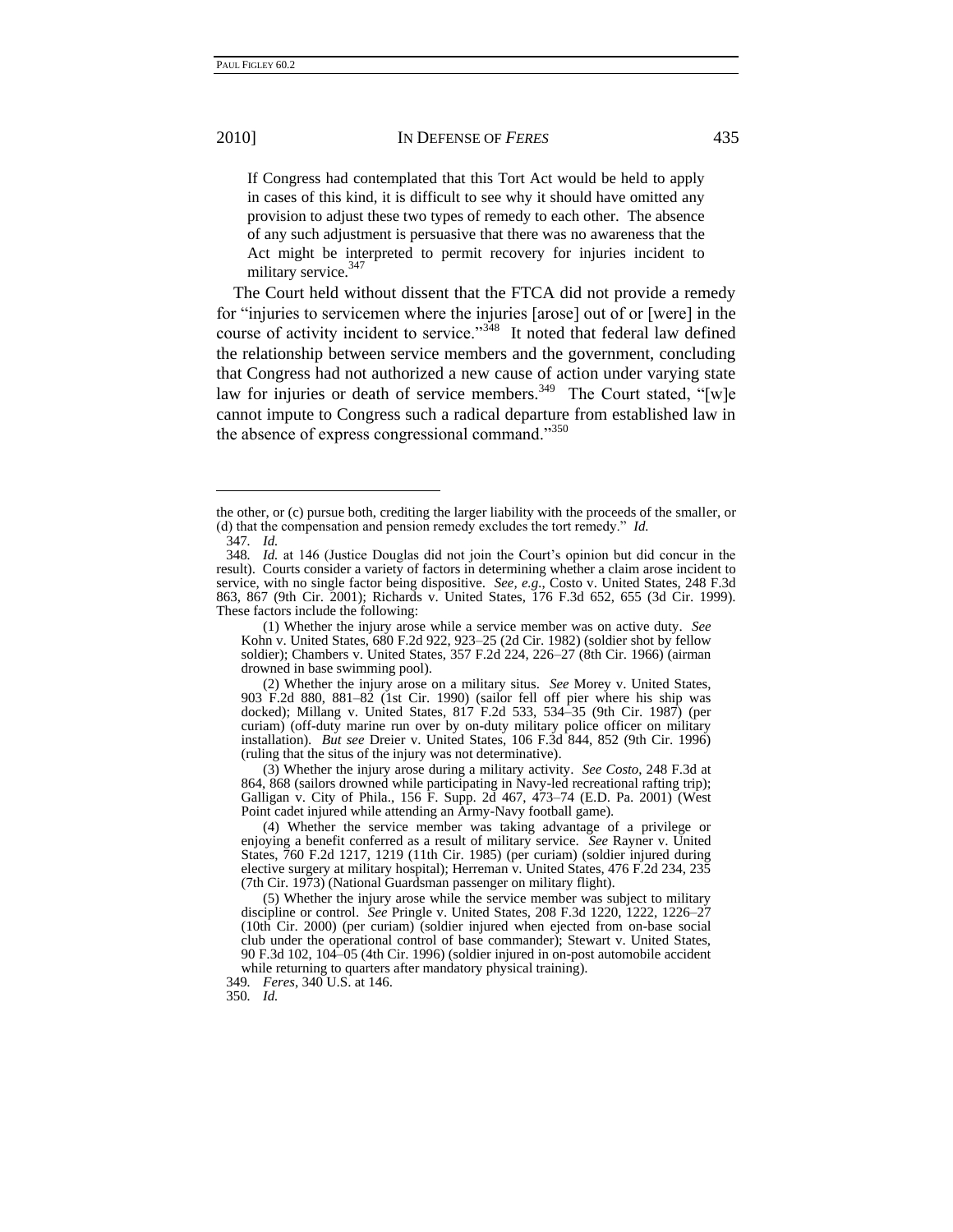## *C. Subsequent Supreme Court Decisions related to the* Feres *Doctrine*

This section briefly summarizes the Supreme Court's decisions that deal with the *Feres* doctrine and the related body of law declining to recognize constitutional torts arising from military relationships. This short review is provided to facilitate discussion of the criticisms that have been directed at the *Feres* decision.

## *1.* United States v. Brown

In *United States v. Brown*, <sup>351</sup> the Supreme Court held that *Feres* does not bar claims of veterans that arise after they have left military service.<sup>352</sup> Noting that the veteran was injured in a Veterans' Administration hospital seven years after his discharge, the Court explained that "[t]he injury  $\dots$ was not incurred while [Brown] was on active duty or subject to military discipline. The injury occurred after his discharge, while he enjoyed a civilian status."<sup>353</sup> The Court concluded that this injury did not arise incident-to-service and was not barred by *Feres*. 354 In reaching such a conclusion, the Court explained its *Feres* decision, stating:

The peculiar and special relationship of the soldier to his superiors, the effects of the maintenance of such suits on discipline, and the extreme results that might obtain if suits under the Tort Claims Act were allowed for negligent orders given or negligent acts committed in the course of military duty, led the Court to read that Act as excluding claims of that character.<sup>35</sup>

Justices Reed and Minton joined in Justice Black's dissent.<sup>356</sup>

#### *2.* Stencel Aero Engineering Corp. v. United States

In *Stencel Aero Engineering Corp. v. United States*, <sup>357</sup> the Court considered a third-party indemnity action against the United States brought by the manufacturer of an aircraft ejection system that injured a National Guard pilot.<sup>358</sup> The issue was complicated by the holding in *United States v. Yellow Cab Co.*<sup>359</sup> that the FTCA allows third party actions against the

<sup>351.</sup> 348 U.S. 110 (1954).

<sup>352</sup>*. Id.* at 113.

<sup>353</sup>*. Id.* at 112. 354*. Id.* at 113.

<sup>355</sup>*. Id.* at 112.

<sup>356.</sup> *Id.* at 113 (Black, J., dissenting). Justice Black argued, "[w]e have previously held, I think correctly, that a soldier injured in a hospital cannot also sue for damages under the Tort Claims Act. . . . To permit a veteran to recover damages . . . seems like an unjustifiable discrimination which the Act does not require." *Id.* at 114.

<sup>357.</sup> 431 U.S. 666 (1977).

<sup>358</sup>*. Id.* at 667.

<sup>359.</sup> 340 U.S. 543 (1951).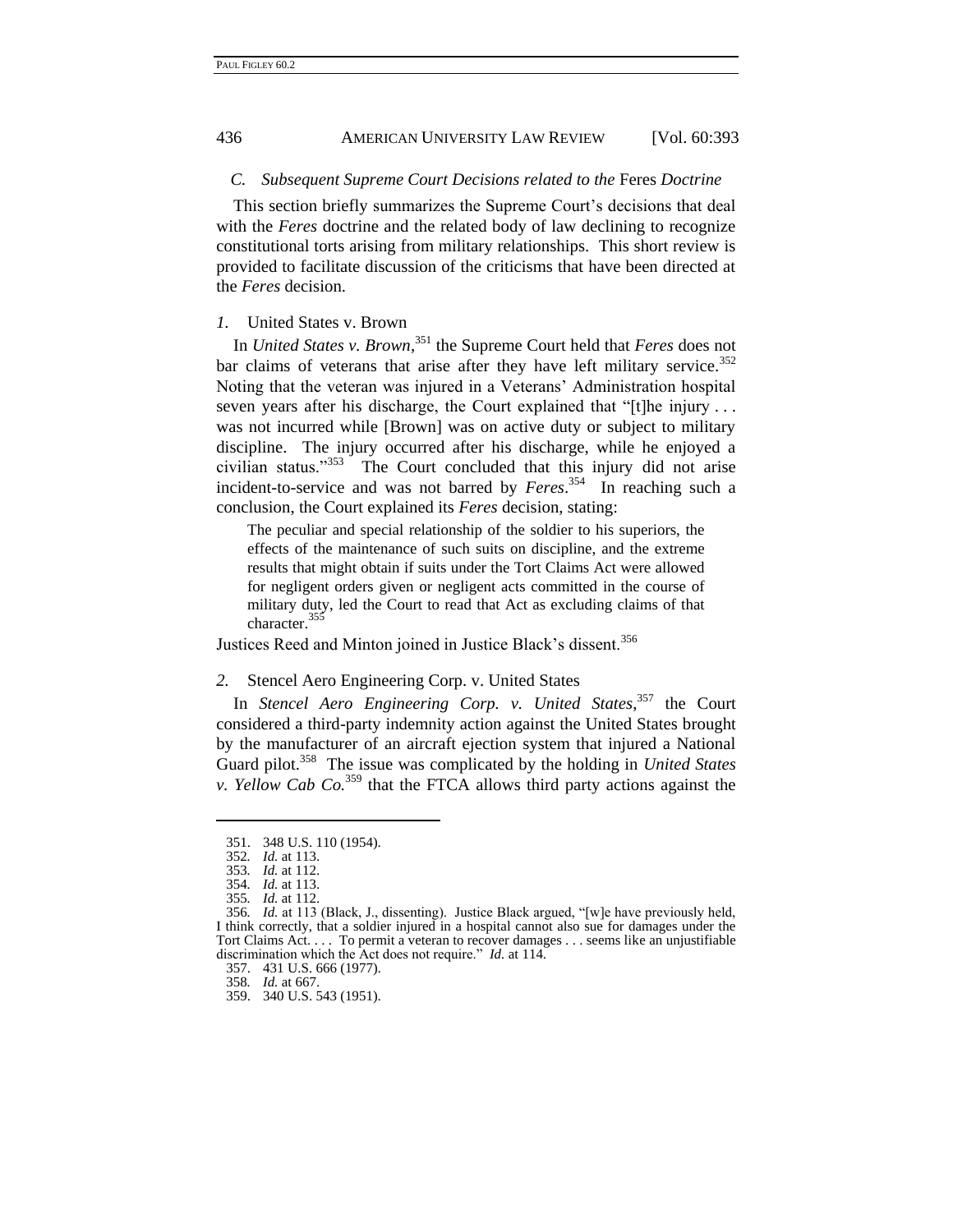United States for indemnity and contribution.<sup>360</sup> Because of the tension between *Yellow Cab* and *Feres*, the Court found it "necessary ... to examine the rationale of *Feres* to determine . . . if . . . [*Stencel Aero Engineering Corp.*'s] claim would circumvent the purposes of the Act."<sup>361</sup> The Court recounted *Feres*' point that the government's relationship to its service members "is unlike any relationship between private individuals," creating "at least a surface anomaly in applying" the FTCA's private person liability requirement.<sup>362</sup> It identified three rationales or factors for *Feres*' conclusion that Congress had not intended to allow incident-toservice claims:

First, the relationship between the Government and members of its Armed Forces is "distinctively federal in character".... Second, the Veterans' Benefits Act establishes, as a substitute for tort liability, a statutory "no fault" compensation scheme which provides generous pensions to injured servicemen, without regard to any negligence attributable to the Government....  $[T]$ hird $[,$ ... the peculiar and special relationship of the soldier to his superiors, the effects of the maintenance of such suits on discipline, and the extreme results that might obtain if suits under the Tort Claims Act were allowed for negligent orders given or negligent acts committed in the course of 363 military duty  $\ldots$ 

It then addressed each rationale.<sup>364</sup> It concluded that "[t]he factors considered by the *Feres* court are largely applicable in this type of case as well," and that suit was barred.<sup>365</sup>

<span id="page-46-0"></span>Justice Marshall filed a dissent, in which Justice Brennan concurred, stating: "I cannot agree that that narrow, judicially created exception to the waiver of sovereign immunity contained in the Act should be extended to any category of litigation other than suits against the Government by active-duty servicemen based on injuries incurred while on duty."<sup>366</sup>

<sup>360</sup>*. Stencel Aero Eng'g Corp.*, 431 U.S. at 669–70 (citing *Yellow Cab*, 340 U.S. 543, and explaining its holding).

<sup>361</sup>*. Id.* at 670.

<sup>362</sup>*. Id.* at 670–71 (citing 28 U.S.C. § 2674 (1976); Feres v. United States, 340 U.S. 135, 141–42 (1950)).

<sup>363</sup>*. Id.* at 671–72 (alteration in original) (citations omitted).

<sup>1</sup>d. at 672–73 (finding that the government-federal contractor relationship is federal, the military compensation system "provides an upper limit" to the government's potential liability, and trial of the contractor's suit would have the same effect on military discipline as a suit by the airman, involving second-guessing orders and testimony by service members about one another's decisions).

<sup>365</sup>*. Id.* at 674.

<sup>366</sup>*. Id.* at 674 (Marshall, J., dissenting).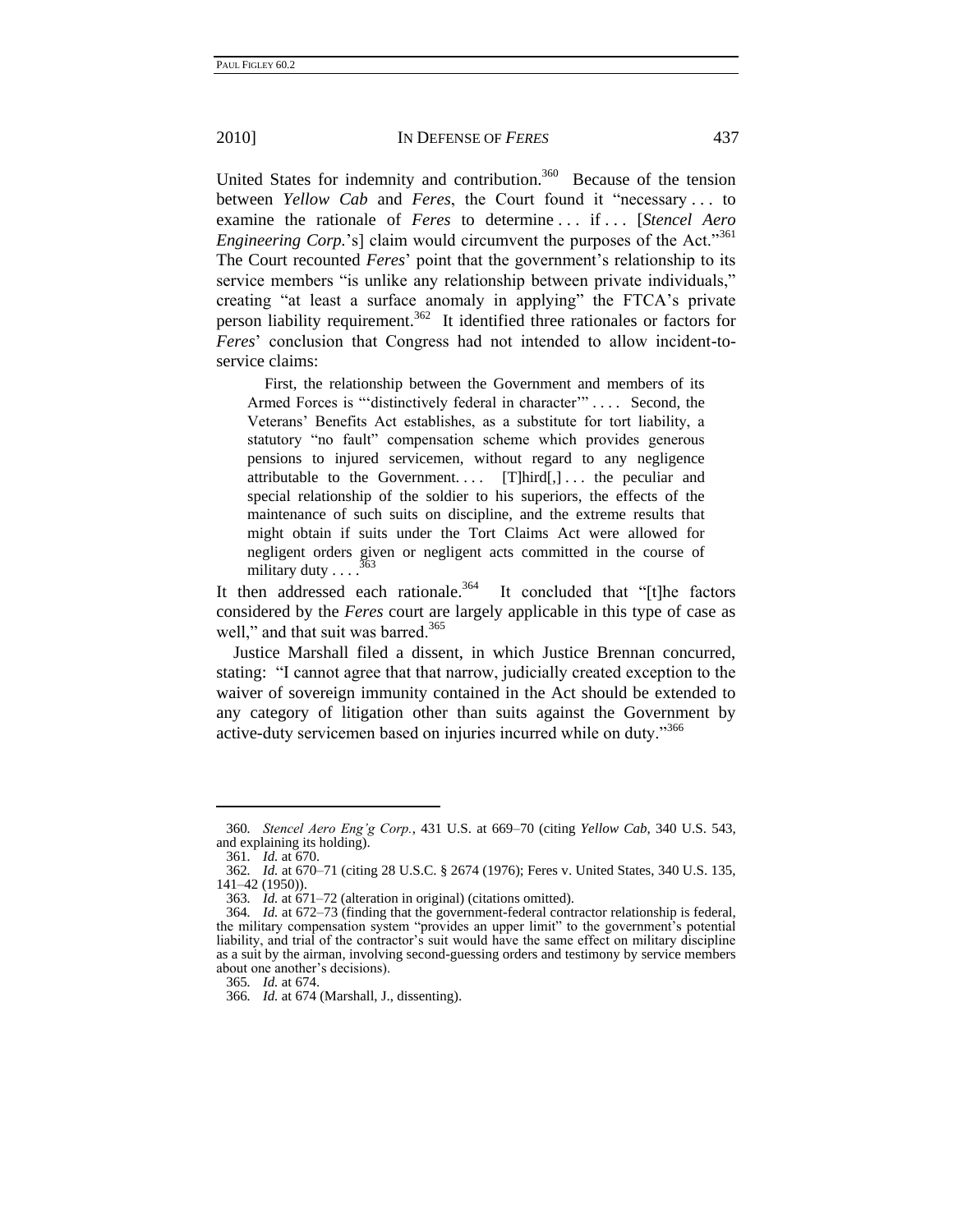#### *3.* Chappell v. Wallace

<span id="page-47-0"></span>In *Chappell v. Wallace*,<sup>367</sup> the Supreme Court unanimously held that no cause of action existed under the Constitution for tort suits by service members against other service members.<sup>368</sup> Five sailors alleged that seven of their superior officers had discriminated against them because of their race.<sup>369</sup> The Court reasoned that a Constitutional cause of action will not be recognized when "'special factors counseling hesitation' are present,"<sup>370</sup> and that "[t]he 'special factors' that bear on the propriety of respondents' *Bivens* action also formed the basis of this Court's decision in *Feres*."<sup>371</sup> These factors or rationales included "the unique relationship between the Government and military personnel," the uniform compensation system, and the disruption such suits would have on military discipline.<sup>372</sup> The Court declined to recognize a Constitutional cause of action under these circumstances because "special factors counseling hesitation' [were] present" in that Congress had appropriately regulated the military and the rights of service members,  $373$  and "'courts are ill-equipped to determine the impact upon discipline that any particular intrusion upon military authority might have.">374

## *4.* United States v. Shearer

In *United States v. Shearer*, <sup>375</sup> the Supreme Court expanded the *Feres* doctrine to encompass situations other than claims that met the traditional incident-to-service test,<sup>376</sup> holding that *Feres* barred an FTCA suit against the government for the off-base, off-duty murder of one service member by

<sup>367.</sup> 462 U.S. 296 (1983).

<sup>368</sup>*. Id.* at 305.

<sup>369</sup>*. Id.* at 297.

<sup>370</sup>*. Id.* at 298 (citing Bush v. Lucas, 462 U.S. 367, 378 (1983); Carlson v. Green, 446 U.S. 14, 18 (1980); Bivens v. Six Unknown Named Agents of Fed. Bureau of Narcotics, 403 U.S. 388, 396 (1971)).

<sup>371</sup>*. Id.* 

<sup>372</sup>*. Id.* at 299. The Court stated:

As the Court has since recognized, "[i]n the last analysis, *Feres* seems best explained by the 'peculiar and special relationship of the soldier to his superiors, [and] the effects on the maintenance of such suits on discipline . . . .<sup>'"</sup> *United States v. Muniz*, 374 U.S. 150, 162 (1963), quoting *United States v. Brown*, 348 U.S. 110, 112 (1954). . . . Although this case concerns the limitations on the type of non-statutory damages remedy recognized in *Bivens*, rather than Congress' intent in enacting the [FTCA], the Court's analysis in *Feres* guides our analysis in this case.

*Id.* (alterations in original) (citations omitted).

<sup>373</sup>*. Id.* at 298, 302–04.

<sup>374</sup>*. Id.* at 305 (quoting Earl Warren, *The Bill of Rights and the Military*, 37 N.Y.U. L. REV. 181, 187 (1962)).

<sup>375.</sup> 473 U.S. 52 (1985).

<sup>376</sup>*. See supra* note[s 365](#page-46-0)[–369](#page-47-0) (discussing incident-to-service test).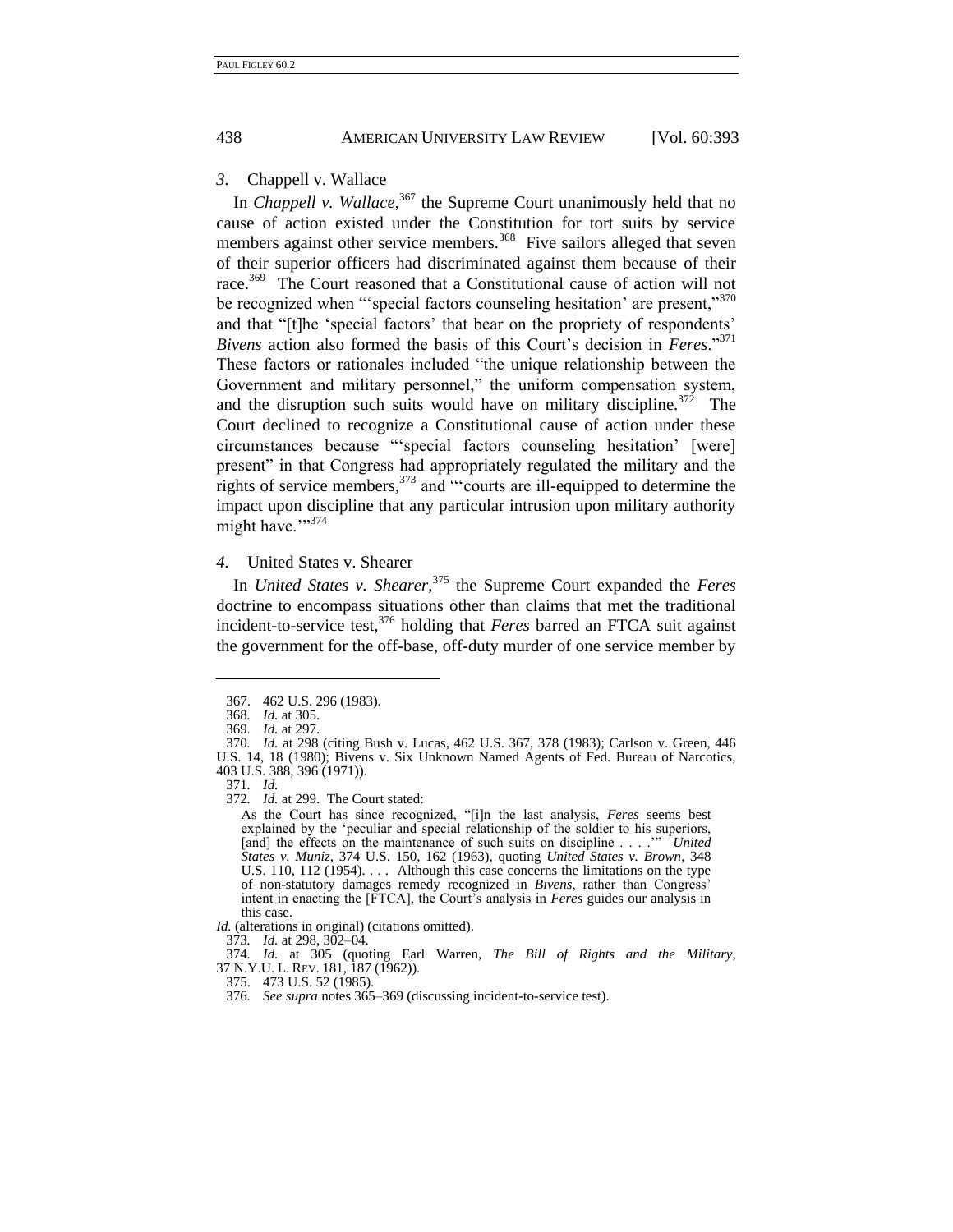another, even though the government knew that the murderer had been convicted of a prior manslaughter overseas. $377$  The plaintiff alleged government negligence because "although the Army knew that [the murderer] was dangerous, it 'negligently and carelessly failed to exert a reasonably sufficient control over' him and 'failed to warn other persons that he was at large.""378

The Court reasoned that the crux of the *Feres* doctrine is the "peculiar and special relationship of the soldier to his superiors, the effects of the maintenance of such suits on discipline, and the extreme results that might obtain if suits . . . were allowed for negligent orders given or negligent acts committed in the course of military duty."<sup>379</sup> It concluded that the plaintiff's allegation of negligent personnel practices relating to the murderer and the Army's failure to warn others about him "[struck] at the core of these concerns."<sup>380</sup> Any suit would "call[] into question basic choices about the discipline, supervision, and control of a serviceman," and require "commanding officers ... to convince a civilian court of the wisdom of a wide range of ['complex, subtle, and professional'] military and disciplinary decisions."<sup>381</sup> The Court ruled that these claims, like those in *Feres* and *Stencel*, "were the *type* of claims that, if generally permitted, would involve the judiciary in sensitive military affairs at the expense of military discipline and effectiveness."<sup>382</sup> It held that such claims were outside what Congress had authorized when it enacted the FTCA.<sup>383</sup> The eight justices deciding the case concurred in the Court's analysis of the *Feres* issue.<sup>384</sup>

## *5.* United States v. Johnson

In *United States v. Johnson*, <sup>385</sup> the Supreme Court held that the *Feres* doctrine barred a tort suit by members of the Coast Guard injured in a

<sup>377</sup>*. Shearer*, 473 U.S. at 53–54, 59. *Shearer* also addressed the FTCA's assault and battery exception. *Id.* at 54–57 (discussing 28 U.S.C. § 2680(h) (1982)). That discussion is not relevant to this paper.

<sup>378</sup>*. Id.* at 54.

<sup>379</sup>*. Id.* at 57 (internal quotation marks omitted) (citing United States v. Muniz, 374 U.S. 150, 162 (1963) (quoting United States v. Brown, 348 U.S. 110, 112 (1954))).

<sup>380.</sup> *Id.* at 58. The Court added in a footnote that, "[a]lthough no longer controlling, other factors mentioned in *Feres* are present here. It would be anomalous for the Government's duty to supervise servicemen to depend on the local law of the various states, and the record shows that Private Shearer's dependents are entitled to statutory veterans' benefits." *Id.* at 58 n.4 (citations omitted).

<sup>381</sup>*. Id.* at 58 (citations omitted).

<sup>382</sup>*. Id.* at 59.

<sup>383</sup>*. See id.*

<sup>384</sup>*. See id.* at 59–60 (Justices Brennan, Blackmun, and Stevens concurred in Part II-B regarding the *Feres* opinion, and Justice Marshall also concurred separately in Part II-B). 385. 481 U.S. 681 (1987).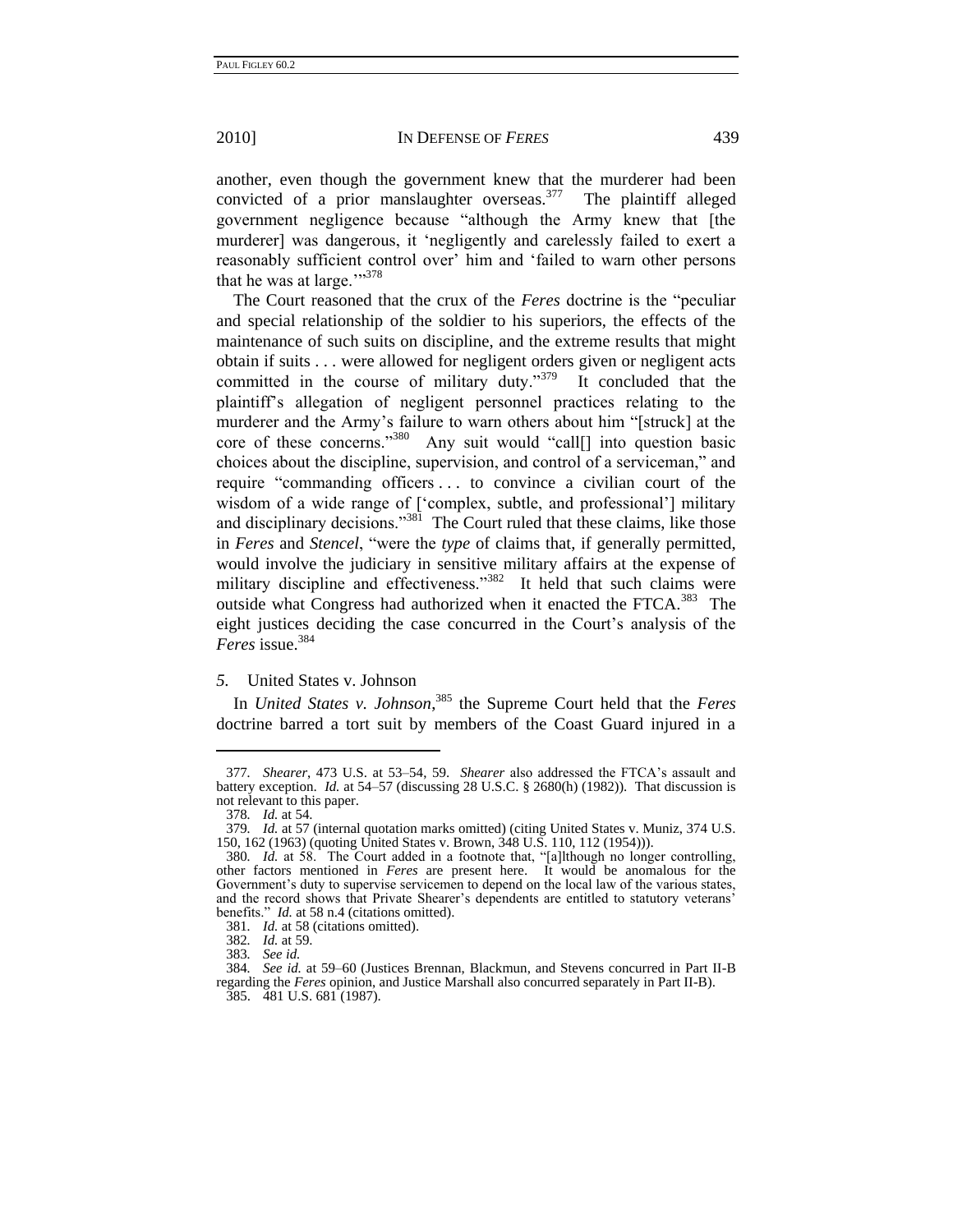helicopter crash during a rescue mission although the tortfeasor, an FAA air traffic controller, was not a member of the military.<sup>386</sup> Rejecting an Eleventh Circuit test that provided "when negligence is alleged on the part of a Federal Government employee who is not a member of the military, . . . the propriety of a suit should be determined by examining the rationales that underlie the *Feres* doctrine,"<sup>387</sup> the Court reaffirmed its *Feres* holding that the FTCA does not encompass claims "for injuries that [arose] out of or [were] in the course of activity incident to service."<sup>388</sup> It also rejected the argument that the civilian nature of the tortfeasor was relevant to that inquiry.<sup>389</sup> The Court found that the three broad rationales for the *Feres* doctrine applied to the *Johnson* facts<sup>390</sup>: the distinctively federal nature of the military relationship between service members and the government;<sup>391</sup> the congressionally-established system of "generous statutory disability and death benefits"; $392$  and the disruption of military discipline and "commitment essential to effective service" that would flow from allowing tort suits by service members.<sup>393</sup> It noted that Johnson had been on a rescue mission as part of his military service and in his military status, that his wife had received administrative compensation, and that any suit would likely raise military discipline issues.<sup>394</sup> Accordingly, the case came "within the heart of the *Feres* doctrine as it consistently ha[d] been articulated."<sup>395</sup>

Justices Brennan, Marshall, and Stevens joined in Justice Scalia's dissent.<sup>396</sup> Justice Scalia argued that, with the exception of the military discipline concern first noted in *Brown*, the Court had disavowed the rationales it had identified in support of the *Feres* decision, and that they did not justify the result.<sup>397</sup> He argued that the "parallel private liability" rationale failed because it would render superfluous some explicit exceptions to the FTCA that involve purely federal activities, such as postal matters and combatant activities, and because the Court had subsequently

<u>.</u>

393*. Id.* at 690–91 (citing United States v. Shearer, 473 U.S. 52 (1985)).

<sup>386</sup>*. Id.* at 682–83, 692.

<sup>387</sup>*. Id.* at 684.

<sup>388.</sup> *Id.* at 686 (citation omitted) (internal quotation marks omitted) ("This Court has never deviated from this characterization of the *Feres* bar.").

<sup>389</sup>*. Id.* at 686–88.

<sup>390</sup>*. Id.* at 688.

<sup>391</sup>*. Id.* at 689 (citing Feres v. United States, 340 U.S. 135 (1950) (quoting United States v. Standard Oil Co., 332 U.S. 301, 305 (1947))).

<sup>392</sup>*. Id.* (citing UNIFORMED SERVICES ALMANAC (L. Sharff & S. Gordon eds., 1985)).

<sup>394</sup>*. Id.* at 691–92.

<sup>395</sup>*. Id.* at 692.

<sup>396</sup>*. Id.* at 692 (Scalia, J., dissenting).

<sup>397</sup>*. Id.* at 693–95.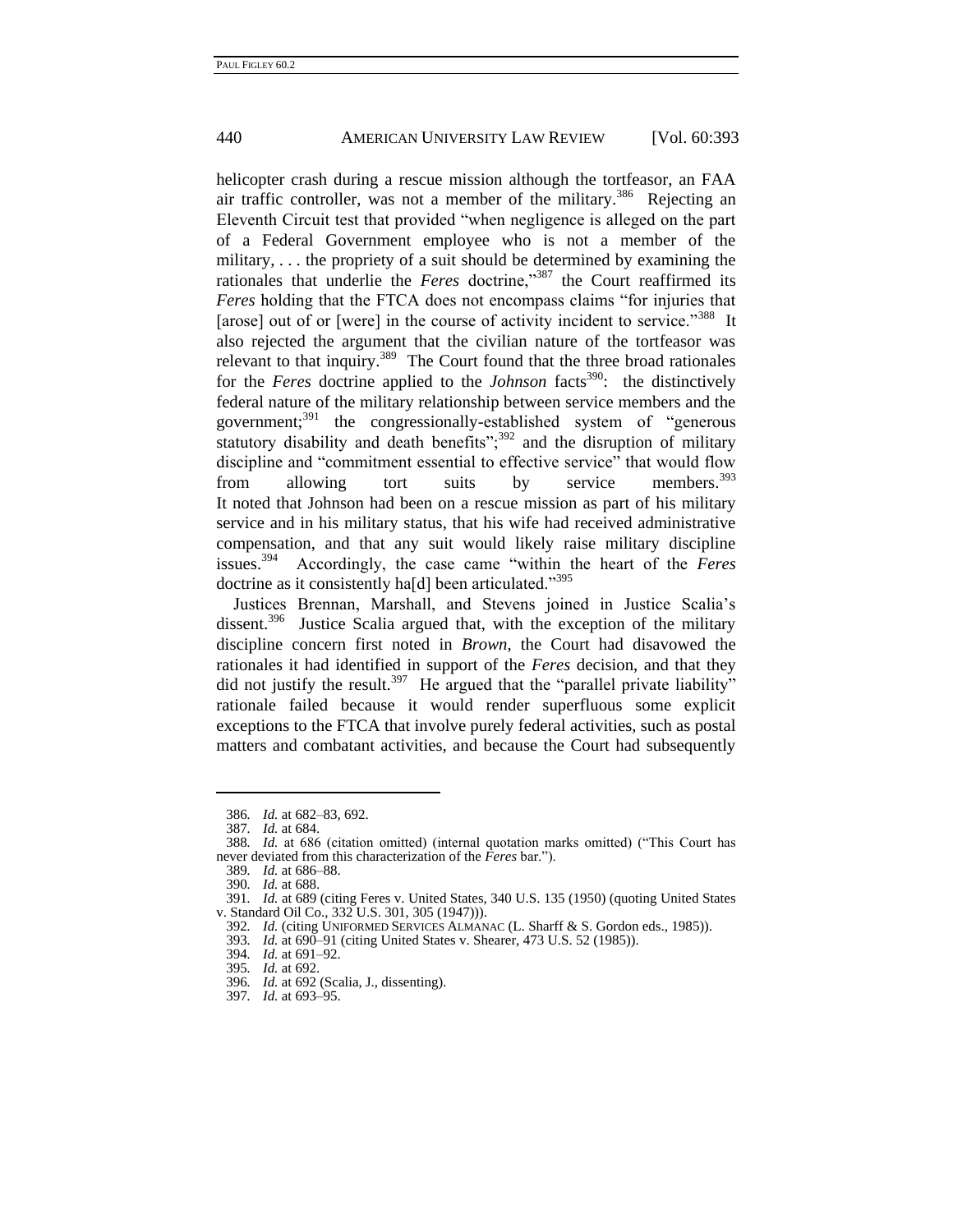rejected the "parallel private liability" requirement.<sup>398</sup> He also criticized the second rationale, that claims arising within the distinctively federal military relationship should not be judged by state tort law.<sup>399</sup> Justice Scalia reasoned it was more unfair to deny service members any recovery than it was to subject them to varying state laws; the purported "need for uniformity" was belied by allowing civilians, prisoners,  $400$  and "servicemen . . . [injured] not incident to service" to sue; and "it [was] difficult to explain why uniformity . . . [was] indispensable for the military, but not for the many other federal departments and agencies."<sup>401</sup> He argued that the third rationale—the existence of a uniform compensation system was undermined because the Court had allowed FTCA suits by veterans and service members for injuries that were not incurred incident to service even though both veterans and service members receive administrative compensation.<sup>402</sup> He further noted that the Court had recognized that neither the Veterans Benefit Act nor the FTCA provided that remedies under the veterans' statute were exclusive. $403$  Finally, Justice Scalia argued that *Feres*' attempt "to make 'the entire statutory system of remedies against the Government . . . a workable, consistent and equitable whole," had failed, $404$  and that "'[t]here [was] no justification for this Court to read exemptions into the Act beyond those provided by Congress."<sup>405</sup>

*6.* United States v. Stanley

In *United States v. Stanley*, <sup>406</sup> a former soldier alleged that his constitutional rights were violated when he unwittingly participated in an LSD drug testing program during his military service. $407$  The Court reaffirmed its conclusion in *Chappell* that no constitutional tort remedy was available when a service member's injury arose out of or in the course of activity incident-to-service, and clarified that the holding applied even

<sup>398</sup>*. Id.* (citing Rayonier, Inc. v. United States, 352 U.S. 315, 319 (1957); Indian Towing Co. v. United States, 350 U.S. 61, 66–69 (1955)).

<sup>399</sup>*. Id.* at 695–96.

<sup>400.</sup> *Id.* at 695-96 ("We have abandoned this peculiar rule of solicitude in allowing federal prisoners (who have no more control over their geographical location than servicemen) to recover under the FTCA for injuries caused by the negligence of prison authorities." (citing United States v. Muniz, 374 U.S. 150, 162 (1963))).

<sup>401</sup>*. Id.* (quoting Stencel Aero Eng'g Corp. v. United States, 431 U.S. 666, 675 (1977) (Marshall, J., dissenting)).

<sup>402</sup>*. Id.* at 697–98 (citing Brooks v. United States, 337 U.S. 49, 53 (1949); United States v. Brown, 348 U.S. 110, 111 (1951)).

<sup>403</sup>*. Id.* at 697 (citing *Brooks*, 337 U.S. at 53).

<sup>404</sup>*. Id.* at 701 (quoting Feres v. United States, 340 U.S. 135, 139 (1950)).

<sup>405</sup>*. Id.* at 702 (quoting Rayonier, Inc. v. United States, 352 U.S. 315, 320 (1957)).

<sup>406.</sup> 483 U.S. 669 (1987).

<sup>407</sup>*. Id.* at 671–72.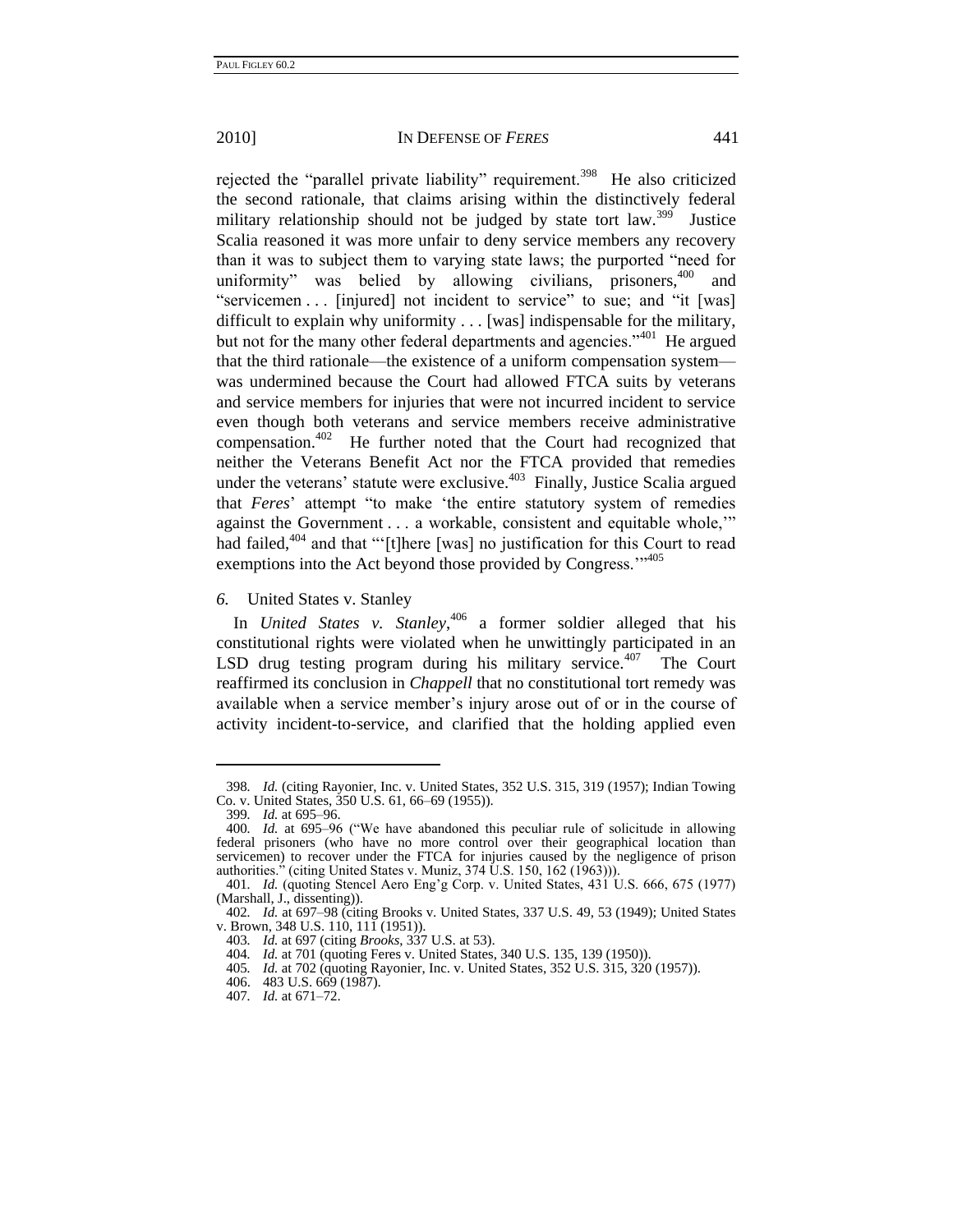though suit had been brought against government employees other than the plaintiff's superior officers.<sup>408</sup> The same "special factors counseling hesitation [in *Chappell*]'—'the unique disciplinary structure of the Military Establishment and Congress' activity in the field," counseled hesitation in *Stanley*.<sup>409</sup> The Court found "no reason" to adopt a different test for service members' claims for constitutional torts than for FTCA suits.<sup>410</sup> The Court held that Stanley had no constitutional cause of action because his claim arose incident to his military service. $411$  The majority opinion, written by Justice Scalia, did not address Stanley's FTCA claims against the United States, other than to reject them on procedural grounds as not within the interlocutory order that was appealed to the circuit court. $412$ 

Justice O'Connor concurred in part and dissented in part.<sup>413</sup> While agreeing that service members had no remedy for constitutional torts that arise incident to military service, she would have recognized a constitutional cause of action where "conduct of the type alleged in [*Stanley* was] so far beyond the bounds of human decency that as a matter of law it simply cannot be considered a part of the military mission."<sup>414</sup>

Justice Brennan wrote a separate dissent, joined by Justice Marshall and in part by Justice Stevens.<sup>415</sup> Justice Brennan argued that the majority had inappropriately granted absolute immunity to the civilian officials who had violated Stanley's rights,<sup>416</sup> and improperly expanded the holding of Wallace v. Chappell.<sup>417</sup> He urged, in the absence of a command relationship or clear showing that military discipline would be

<sup>408</sup>*. Id.* at 680–81 (citations omitted).

<sup>409</sup>*. Id.* at 683–84 (quoting Chappell v. Wallace, 462 U.S. 296, 304 (1983)).

<sup>410</sup>*. Id.* at 681–83. The Court stated:

A test for liability that depends on the extent to which particular suits would call into question military discipline and decisionmaking would itself require judicial inquiry into, and hence intrusion upon, military matters. Whether a case implicates those concerns would often be problematic, raising the prospect of compelled depositions and trial testimony by military officers concerning the details of their military commands. Even putting aside the risk of erroneous judicial conclusions (which would becloud military decisionmaking), the mere process of arriving at correct conclusions would disrupt the military regime. The "incident to service" test, by contrast, provides a line that is relatively clear and that can be discerned with less extensive inquiry into military matters.

*Id.* at 682–83.

<sup>411</sup>*. Id.* at 680.

<sup>412</sup>*. Id.* at 676–78. Both dissents concurred in this result. *Id.* at 686 n.1 (Brennan, J., concurring in part and dissenting in part); *id.* at 708 (O'Connor, J., concurring in part and dissenting in part).

<sup>413</sup>*. Id.* at 708 (O'Connor, J., concurring in part and dissenting in part).

<sup>414</sup>*. Id.* at 708–10.

<sup>415</sup>*. Id.* at 686 (Brennan, J., concurring in part and dissenting in part).

<sup>416</sup>*. Id.* at 693–98.

<sup>417</sup>*. Id.* at 700–02.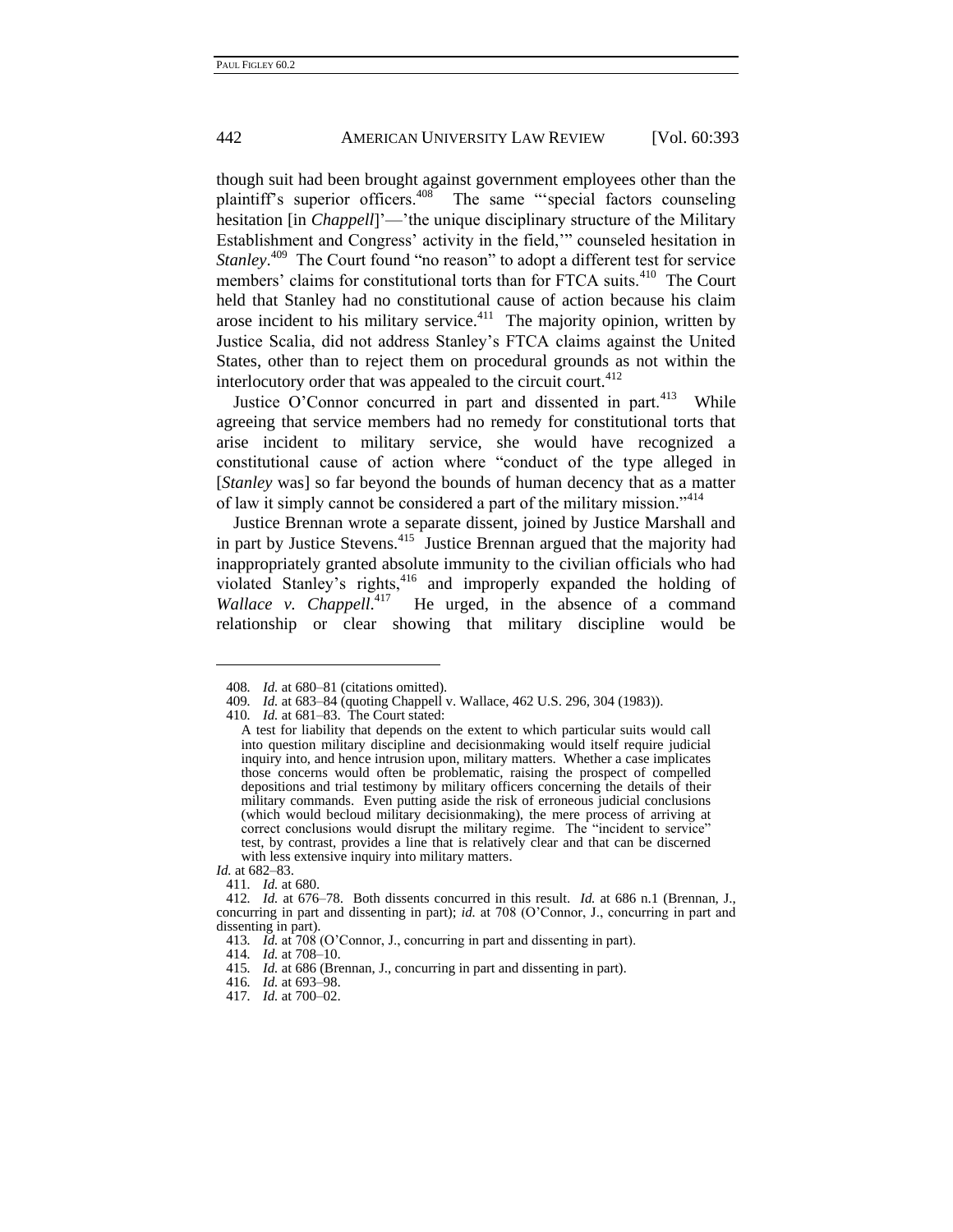undermined, $418$  that no factor counseled hesitation to the recognition of a

constitutional cause of action on these facts.<sup>419</sup>

## IV. ANALYSIS OF THE SUPREME COURT'S *FERES* DECISION

This Part analyzes the *Feres* decision and the criticisms directed at it. It evaluates the Court's reasoning and the factors that support its conclusion. It then considers the criticisms of the opinion, including those that directly challenge the reasoning of *Feres*, and those that independently object to its analysis. Finally, it addresses characterizations of the *Feres* decision as judicially creating an exception to the FTCA, usurping the role of Congress, and fostering injustice.

## *A. Evaluating the Feres Conclusion*

The historical circumstances and the state of the law when Congress enacted the Legislative Reform Act of 1946 provide substantial support for *Feres*' conclusion that Congress did not intend for the FTCA to cover claims arising from injuries to service-members incident-to-service. The single issue before the Court in *Feres* was "whether the Tort Claims Act extend[ed] its remedy to one sustaining 'incident to the service' what under other circumstances would be an actionable wrong." $420$  The Court approached its task with the stated purpose of deciding that issue in  $accordance$  with what Congress intended.<sup> $421$ </sup> The task was difficult because there was no definitive legislative history on the issue.<sup>422</sup>

The Court laid out a strong affirmative case for the proposition that when Congress enacted the FTCA it did not intend to allow suit for injuries that were incurred incident to military service. The opinion reviewed the "long" effort" that led to the enactment of the FTCA. $423$  It recognized that a key purpose of the Act was to relieve Congress of the burden of private bills, but noted that private bills on behalf of service members were not a significant part of that problem. $424$  The Court explained that the courts are "to determine whether any claim is recognizable in law." $425$  It noted that the text of the FTCA subjected the government to liability only "to the same extent as a private individual under like circumstances," and that no

<sup>418</sup>*. Id.* at 703–06.

*Id.* at 706–08.

<sup>420.</sup> Feres v. United States, 340 U.S. 135, 138 (1950).

<sup>421</sup>*. Id.* at 138, 146.

<sup>422</sup>*. Id.* at 138.

<sup>423</sup>*. Id.* at 139. 424*. Id.* at 140.

<sup>425</sup>*. Id.* at 141–42.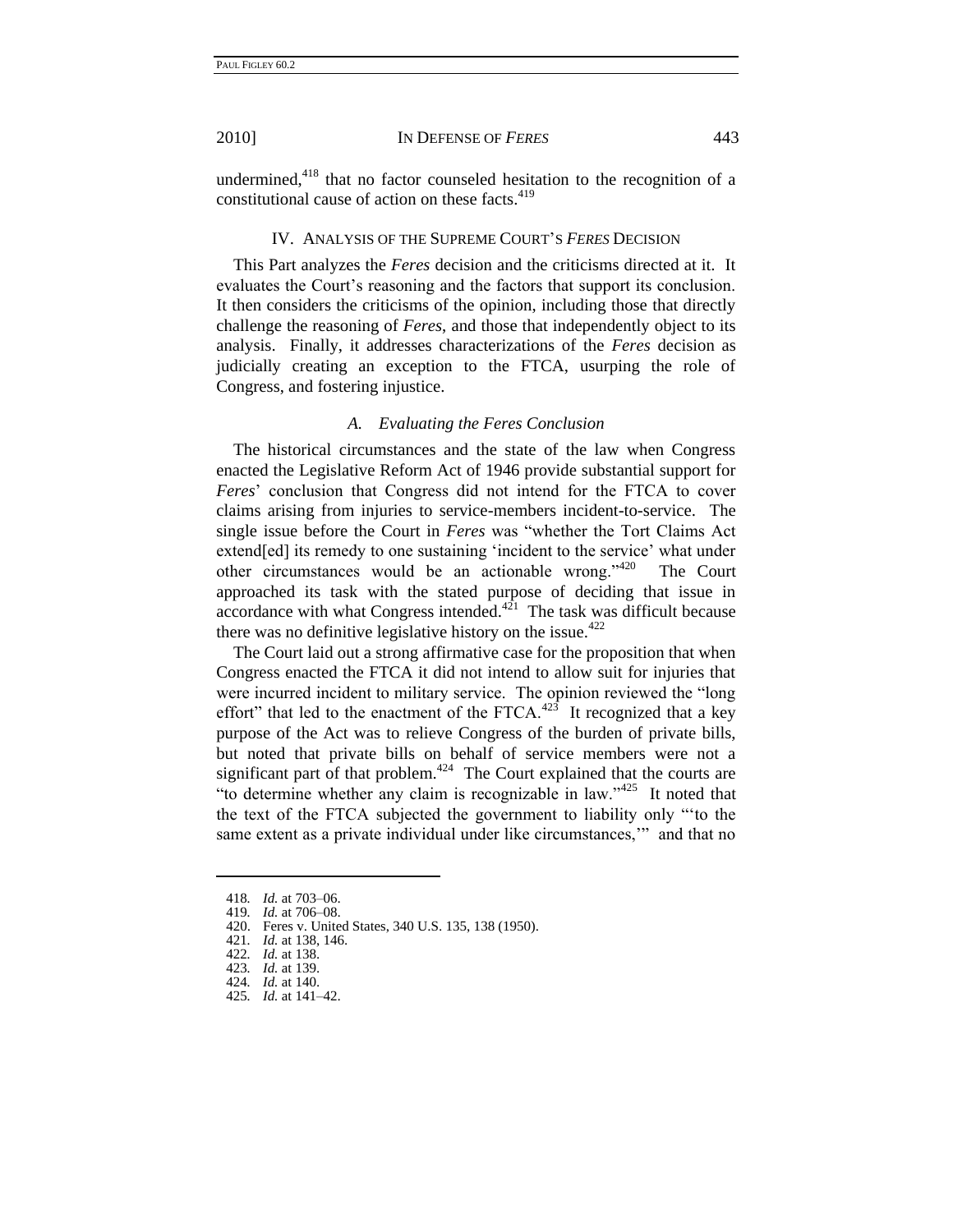American precedent supported liability under circumstances akin to those of the government-service member relationship.<sup>426</sup> The Court addressed the FTCA's jurisdictional requirement that liability be assessed under the substantive state tort law of the place of the wrongful act, noted that state tort law and workers' compensation law vary widely, and concluded that it would not have been rational to subject claims brought against the federal government by members of its military to such varied rules.<sup>427</sup> The Court spoke to the "distinctively federal" relationship between the government and service members that is "fundamentally derived from federal sources and governed by federal authority," and noted that federal law did not provide "a recovery such as plaintiffs seek" because the Military Personnel Claims Act "specifically excluded claims of military personnel 'incident to their service."<sup>128</sup> It addressed the "simple, certain, and uniform" compensation programs Congress had created for veterans and service members and reasoned that, had Congress intended for service members to recover under the FTCA, it would have directed how a tort recovery would or would not alter the administrative remedy.<sup>429</sup>

Although not mentioned in its opinion, the *Feres* Court was aware of a significant body of law that held that service members could not bring suit for in-service injuries under statutes that waived the United States' tort sovereign immunity in specific circumstances. Second Circuit decisions in  $1928^{430}$  and  $1945^{431}$  (the latter written by Judge Learned Hand) held that the Public Vessels Act did not authorize service members to sue for in-service injuries even though the language of the statute did not exclude such liability<sup>432</sup>:

If it had been the purpose to change that policy as respects officers and seamen of the navy injured by the unseaworthiness of a public vessel, or by the fault of one another, because that is what in the end it comes to, we cannot think it would have been left to such general language  $\dots$ .

A similar line of cases barred suits seeking compensation for in-service injuries to service members under the Railroad Control Act's waiver of federal sovereign immunity.<sup>434</sup> This body of law was presented to the

<sup>426</sup>*. Id.*

<sup>427</sup>*. Id.* at 142–43.

<sup>428</sup>*. Id.* at 143–44 (quoting United States v. Standard Oil Co., 332 U.S. 301, 305–06 (1947) (citing 28 U.S.C. § 2672 (Supp. IV 1946); Kurtz v. Moffitt, 115 U.S. 487 (1885); Tarble's Case, 80 U.S. (13 Wall.) 397 (1871)).

<sup>429</sup>*. Id.* at 144–45.

<sup>430.</sup> Dobson v. United States, 27 F.2d 807 (2d Cir. 1928).

<sup>431.</sup> Bradey v. United States, 151 F.2d 742 (2d Cir. 1945).

<sup>432</sup>*. Id.* at 743; *Dobson*, 27 F.2d at 809.

<sup>433</sup>*. Dobson*, 27 F.2d at 809.

<sup>434</sup>*. See* Sandoval v. Davis, 278 F. 968, 969–970 (N.D. Ohio 1922), *aff'd per curiam*,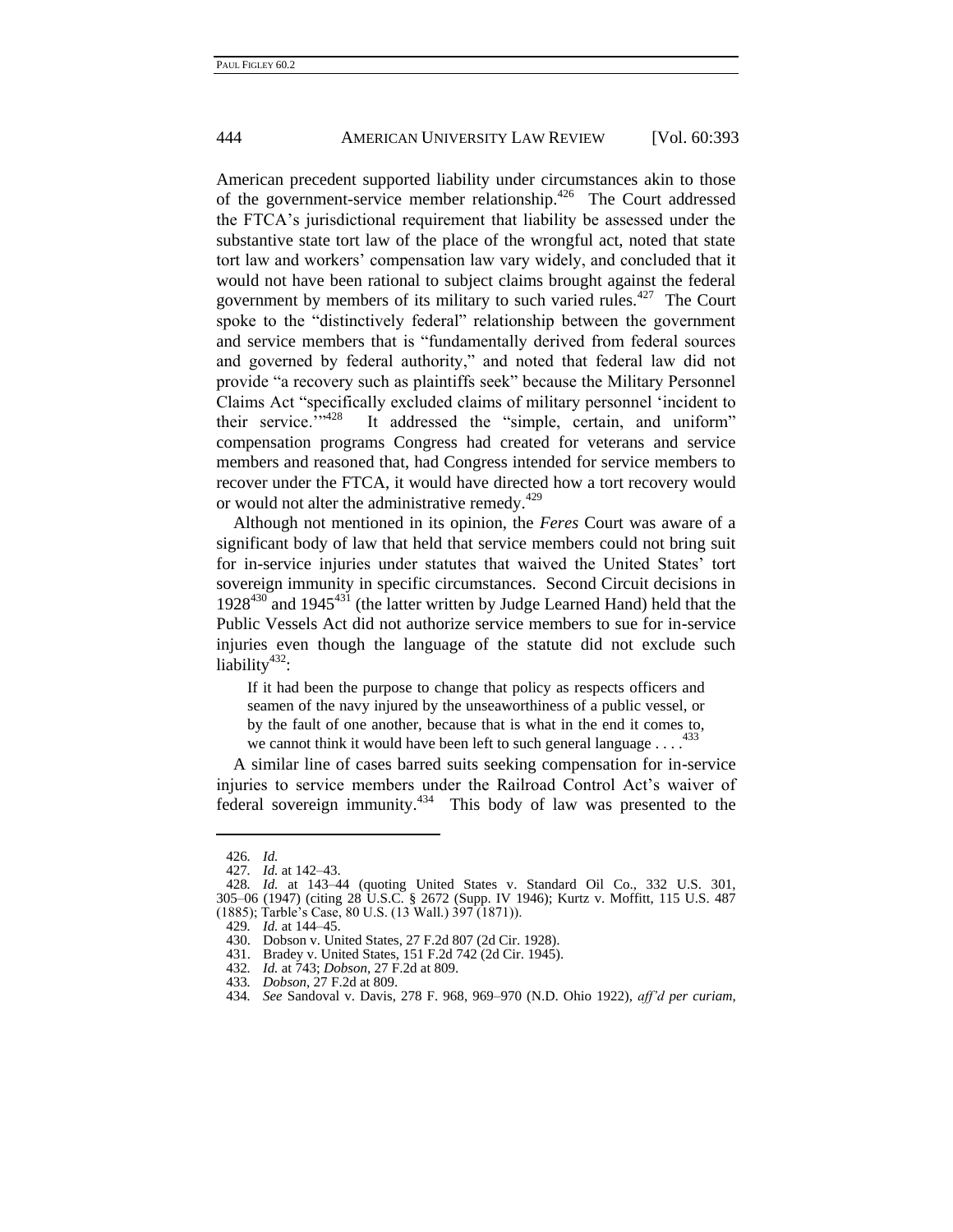2010] IN DEFENSE OF *FERES* 445

Court in *Feres*<sup>435</sup> and *Brooks*.<sup>436</sup> The Court alluded to it in the *Brooks* opinion.<sup>437</sup>

One other factor strongly supports the Court's conclusion. Throughout the legislative build-up to the enactment of the FTCA, Congress had contemplated that any general tort claims bill would place caps or limits on the damages that could be recovered. Many of the bills proposed in the 1920s and 1930s included maximum amounts to be paid. $438 \text{ Up}$  to the eve of the FTCA's enactment, the legislative proposals of the 1940s limited damages to  $$7,500$  or  $$10,000.<sup>439</sup>$  President Roosevelt's 1942 proposal included a limit of \$7,500.<sup>440</sup> Payments under the military compensation system were substantially higher than these limits.<sup>441</sup> Because it had already provided service members with an assured, no-fault administrative remedy that was larger than the tort remedy under consideration, it is unlikely that Congress intended to allow service members to also pursue a tort remedy under the FTCA.

On the face of its opinion and unanimous holding, the Court made a compelling explanation why "Congress, in drafting this Act, [had not]

440*. See* H.R. DOC. NO. 77-562, at 2 (1942) (\$7,500).

441*. See, e.g.*, Feres v. United States, 340 U.S. 135, 145 (1950) (noting that Arthur Jefferson had received \$3,645 in government benefits prior to trial and could expect to receive another \$31,947, and that Mrs. Griggs could expect to receive over \$22,000 in government benefits); S. Doc. No. 80-179, at  $\overline{1-3}$  (1948) (noting monthly payments of \$168 made to Lee Jones Cardy's wife and mother following his 1944 death).

<span id="page-54-0"></span>

<sup>288</sup> F. 56 (6th Cir. 1923); Seidel v. Dir. Gen. of R.Rs., 89 So. 308 (La. 1921); Moon v. Hines, 87 So. 603 (Ala. 1921).

<sup>435.</sup> U.S. *Griggs* Br., *supra* note [274,](#page-36-0) at 14–19.

<sup>436.</sup> U.S. *Brooks* Br., *supra* not[e 60,](#page-12-0) at 6, 10–18.

<sup>437.</sup> Brooks v. United States, 337 U.S. 49, 52 (1949).

<sup>438</sup>*. See* S. 1043, 74th Cong. §§ 1(a), 202(b) (1935) (\$50,000 for property; \$7500 for personal injury or death); S. 1833, 73d Cong. §§ 1(a)–(b), 201(a), 202(b) (1933) (\$50,000 for property; \$7,500 for personal injury or death); H.R. 129, 73d Cong.  $\frac{8}{9}$  2(b)(1) (1933) (\$50,000 for property; \$10,000 for personal injury or death); S. 4567, 72d Cong. §§ 1(a)–(b), 201(a), 202(b) (1932) (same); S. 211, 72d Cong. §§ 1(a), (c), 201(a), 202(b) (1931) (same); H.R. 5065, 72d Cong. §§ 1(a), (c), 203(b)(3) (1931) (\$50,000 for property; \$10,000 for personal injury or death); H.R. 17168, 71st Cong. §§ 1, 201(a) (1931) (\$50,000 for property; \$7,500 for personal injury or death); H.R. 16429, 71st Cong. §§ 1, 21(a) (1931) (same); H.R. 15428, 71st Cong. §§ 1(a), 201(a), 202(a) (1930) (same); S. 4377, 71st Cong. §§ 1(a), (201)(a), 202(a) (1930) (same); H.R. 9285, 70th Cong. §§ 4, 201(a), 202(a) (1928) (\$10,000 for property; \$7,500 for personal injury or death); S. 1912, 69th Cong. §§ 2, 3 (1926) (\$5,000 for property and personal injury or death); H.R. 6716, 69th Cong. §§ 4, 204(a)(5), 204(b)(3) (1926) (\$10,000 for property; \$5,000 for total disability or death); H.R. 12178, 68th Cong. § 5 (1925) (\$5000 for personal injury or death). Four bills of that era did not cap damages. *See* H.R. 2028, 74th Cong. (1935);

H.R. 8561, 73d Cong. (1934); H.R. 8914, 69th Cong. (1926); H.R. 12179, 68th Cong. (1925).

<sup>439</sup>*. See, e.g.*, *Hearings on H.R. 5373 and H.R. 6463*, *supra* note [20,](#page-7-0) at 2 (\$7,500); H.R. REP. NO. 79-1287, at 4 (1945) (\$10,000); S. REP. NO. 77-1196, at 2, 6 (1942) (\$10,000); H.R. REP. NO. 76-2428, at 4 (1940) (\$7,500).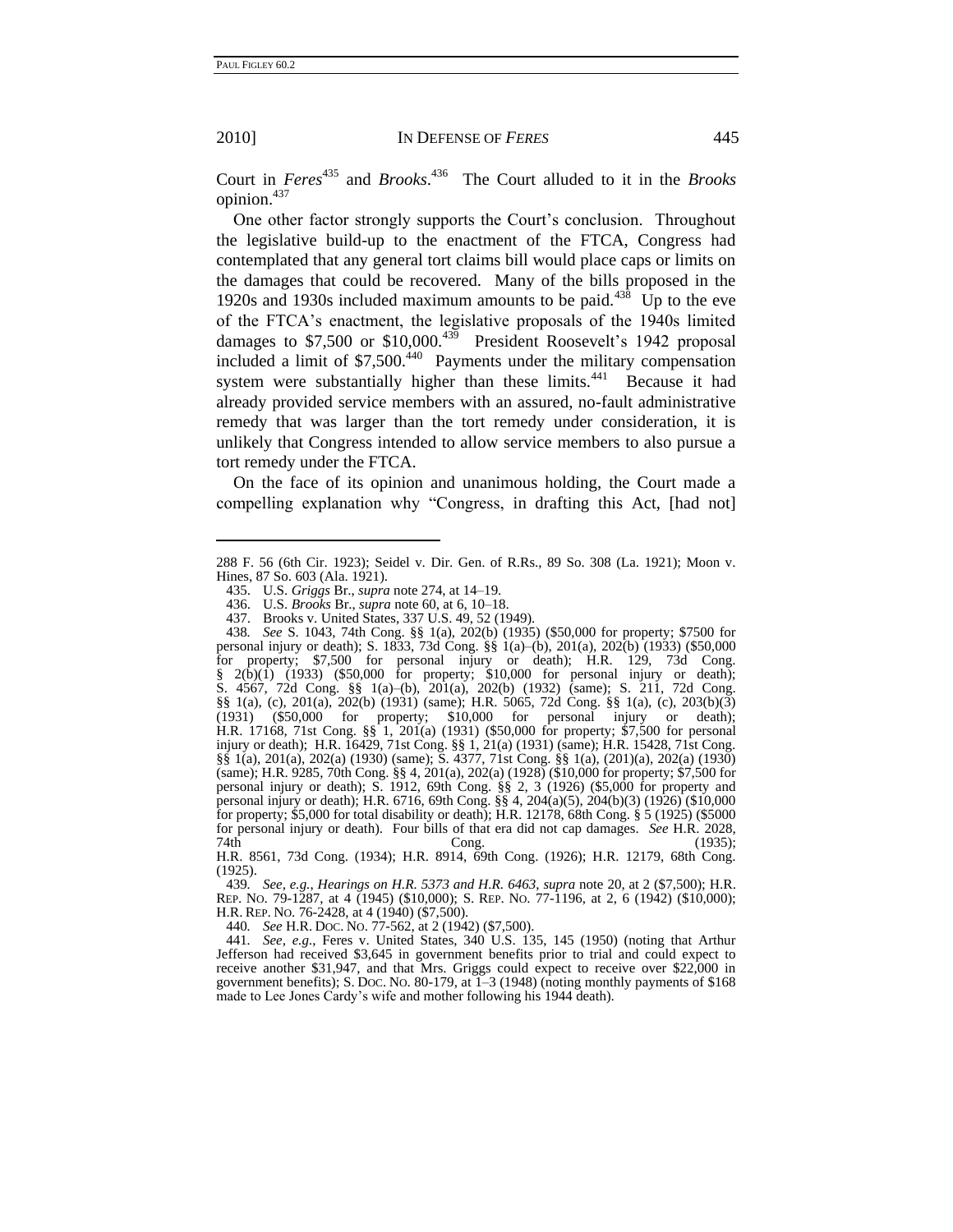created a new cause of action dependent on local law for service-connected injuries or death due to negligence." $442$  It could not "impute to Congress" such a radical departure from established law in the absence of express congressional command."<sup>443</sup> The Court correctly found that Congress did not intend for the FTCA to allow service members to sue for injuries that arose incident to military service.<sup>444</sup>

## *B. Arguments Against the* Feres *Decision*

Opponents of *Feres* raise a number of criticisms of the decision.<sup>445</sup> Some directly attack the Court's explanation. Others raise independent reasons why the Court must be considered mistaken. A third set characterizes the decision in pejorative terms.

#### *1. Direct Challenges to* Feres*' Line of Analysis*

## <span id="page-55-0"></span>*a. The FTCA Requires Comparable Private Person Parallel Liability*

In *Feres* the Court concluded, "plaintiffs can point to no liability of a 'private individual' even remotely analogous to that which they are asserting against the United States."446 This conclusion has been challenged on the ground that the military does things that private individuals do, and "[a]pplying the Court's logic, because private entities can be held liable for negligent provision of medical, legal, retail, transportation, and recreational services, the United States could, similarly, be liable for the negligent provision of such services."<sup>447</sup> This argument falls into the logical trap of finding "analogous private liability" by considering only some circumstances and ignoring "the status of both the wronged and the wrongdoer."<sup>448</sup> The Court addressed and rejected this argument because liability under the FTCA "is that created by 'all the

<sup>442</sup>*. See Feres*, 340 U.S. at 146.

<sup>443</sup>*. See id.* Justice Douglas concurred in the result.

<sup>444.</sup> See JAYSON & LONGSTRETH, *supra* note [35,](#page-9-0) §§ 1-5A, 5A.05 ("There is little evidence that *Feres* incorrectly determined Congressional intent on the matter . . . .‖); *see also* Gregory C. Sisk, *Teaching Litigation with the Federal Government*, 49 J. LEGAL EDUC. 275, 287 (1999) (arguing that "the *Feres* Court was probably correct [fifty years ago] in divining the mood of the times, confirming . . . that era's [deference] toward military demands and the military command structure, and recognizing that Congress very likely would have excepted military personnel from the [Act] . . . had it anticipated . . . such claims").

<sup>445.</sup> This article responds to those arguments that are most prominent or recent.

<sup>446.</sup> 340 U.S. at 141.

<sup>447.</sup> Dierdre G. Brou, *Alternatives to the Judicially Promulgated* Feres *Doctrine*, 192 MIL. L. REV. 1, 43–44 (2007).

<sup>448</sup>*. See Feres*, 340 U.S. at 142.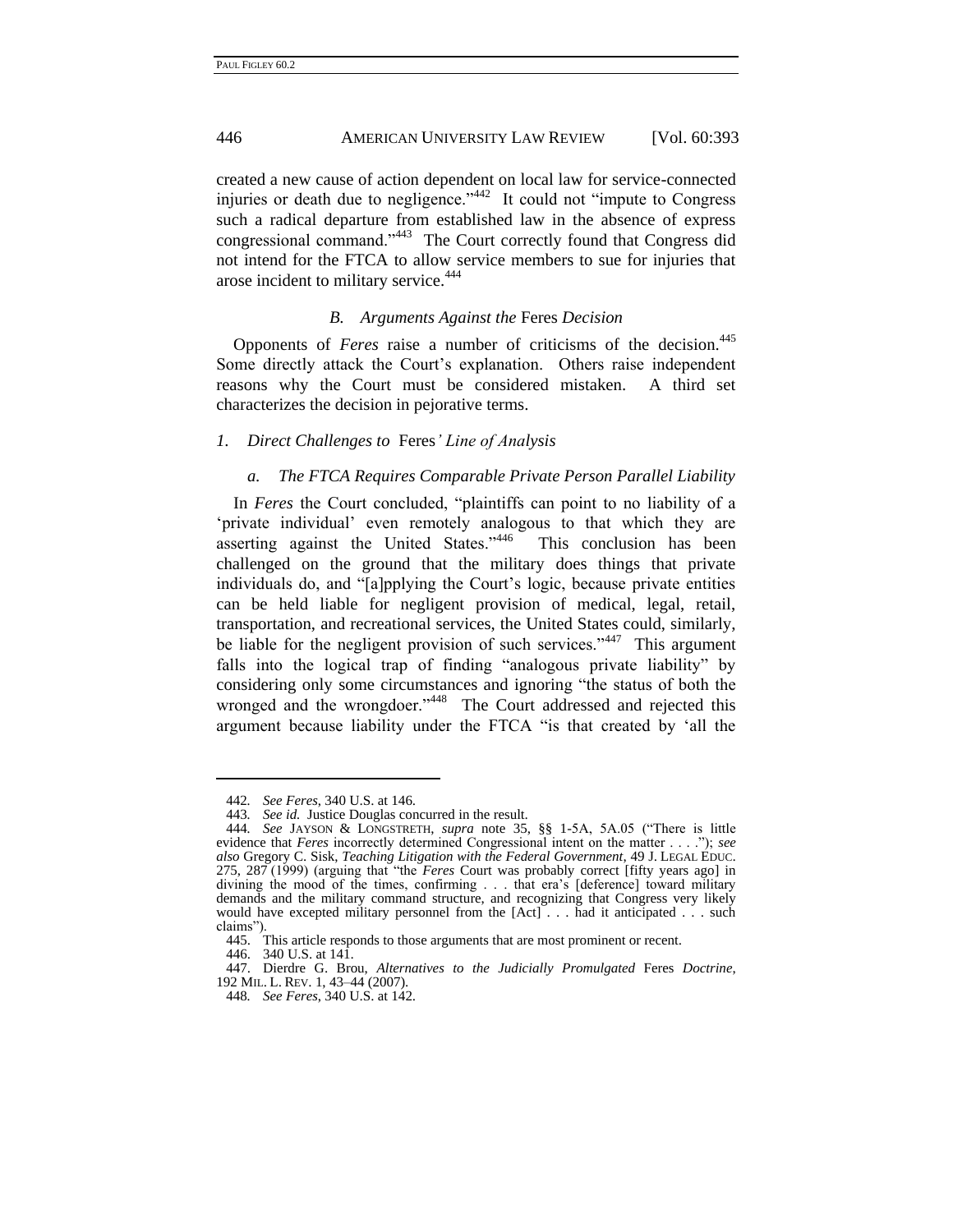<span id="page-56-0"></span>

circumstances,' not that which a few of the circumstances might create."<sup>449</sup> Tort liability often turns on the particular relationship between the plaintiff and the defendant.<sup>450</sup>

In his *Johnson* dissent, Justice Scalia argued that *Feres* was mistaken to recognize an FTCA parallel private liability requirement.<sup>451</sup> First, he argued such a requirement would mean that some of the FTCA's exceptions were "superfluous, since private individuals typically do not, for example, transmit postal matter, 28 U.S.C. § 2680(b), collect taxes or customs duties,  $\S 2680(c)$ , impose quarantines,  $\S 2680(f)$ , or regulate the monetary system,  $\frac{8}{9}$  2680(i).<sup>7452</sup> Second, he argued the Court had subsequently rejected any "parallel private liability' requirement."<sup>453</sup>

The former argument fails because the FTCA does include redundant defenses. For example, 28 U.S.C. § 2680(h) bars claims arising from both "misrepresentation" and "deceit," and the discretionary function exception of  $\S$  2680(a) would bar any claim arising from either "the imposition . . . of a quarantine," protected by  $\S$  2680(f), or "the regulation of the monetary system," protected by  $§ 2680(i).$ <sup>454</sup> Nor was it irrational for Congress to include overlapping defenses.<sup>455</sup>

The latter argument fails because the "private person" liability requirement is a textual part of 28 U.S.C. § 1346(b), the FTCA's jurisdictional grant.<sup>456</sup> As the Court recognized in *Feres*, one of its tasks was to determine whether a "claim is recognizable in law."<sup>457</sup> In *FDIC v*. *Meyer*, <sup>458</sup> the Court analyzed the language of the jurisdictional grant in very similar terms:

<sup>449</sup>*. Id.*

<sup>450</sup>*. See, e.g.*, Matheny v. United States, 469 F.3d 1093, 1094–95 (7th Cir. 2006) (finding that the Indiana Recreational Use Statute foreclosed recovery by a visitor injured while sled-riding in a national park); Leigh v. NASA, 860 F.2d 652, 652–53 (5th Cir. 1988) (holding that the Louisiana statutory employer doctrine barred suit by employee of a subcontractor injured while testing an external tank of the space shuttle).

<sup>451.</sup> United States v. Johnson, 481 U.S. 681, 694–95 (1987) (Scalia, J., dissenting) (citing 28 U.S.C. § 2680(b), (c), (f), (i) (1982)).

<sup>452</sup>*. See id.* at 694.

<sup>453</sup>*. Id.* at 694–95 (citing Rayonier, Inc. v. United States, 352 U.S. 315, 319 (1957); Indian Towing Co. v. United States, 350 U.S. 61, 66–69 (1955)).

<sup>454.</sup> 28 U.S.C. § 2680(a), (f), (h), (i) (2006).

<sup>455.</sup> Certainly the Postal Exception, 28 U.S.C. § 2680(b) (2006), is not superfluous when juxtaposed with the private person liability requirement. The government is still liable for negligently leaving mail in a hazardous spot. *See* Dolan v. U.S. Postal Serv., 546 U.S. 481, 489–92 (2006).

<sup>456.</sup> 28 U.S.C. § 1346(b) (2006).

<sup>457.</sup> Feres v. United States, 340 U.S. 135, 141 (1950).

<sup>458.</sup> 510 U.S. 471 (1994).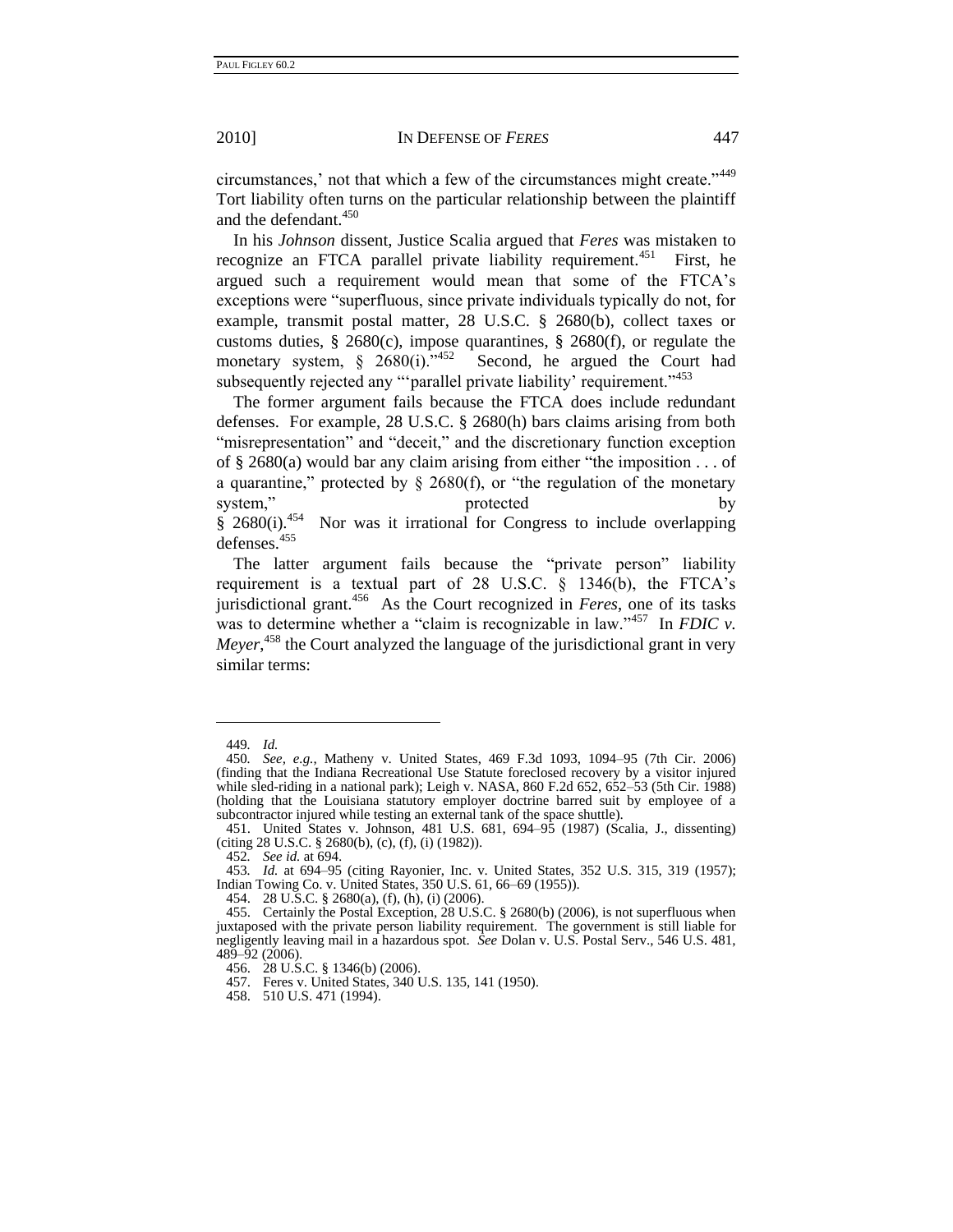Section 1346(b) grants the federal district courts jurisdiction over a certain category of claims for which the United States has waived its sovereign immunity and "render[ed]" itself liable. Richards v. United States, 369 U.S. 1, 6 . . . (1962). This category includes claims that are:

"[1] against the United States,  $[2]$  for money damages, ... [3] for injury or loss of property, or personal injury or death [4] caused by the negligent or wrongful act or omission of any employee of the Government [5] while acting within the scope of his office or employment, [6] under circumstances where the United States, if a private person, would be liable to the claimant in accordance with the law of the place where the act or omission occurred." 28 U.S.C.  $\S$ 1346(b).

A claim comes within this jurisdictional grant—and thus is "cognizable" under  $\S$  1346(b)—if it is actionable under  $\S$  1346(b). And a claim is actionable under § 1346(b) if it alleges the six elements outlined above.<sup>459</sup>

Thus, private person liability is an element of any FTCA claim.<sup>460</sup> Where a private person might perform the same task, that requirement can be met.<sup>461</sup> But where an activity is not something a private person could do, the requirement for private person liability cannot be met and the claim is not cognizable under the FTCA. $462$ 

<sup>459</sup>*. Id.* at 477 (alterations in original).

<sup>460</sup>*. See id.* at 477–78 (holding that § 1346(b) does not waive sovereign immunity for constitutional tort claims because "federal law, not state law, provides the source of liability for a claim alleging the deprivation of a federal constitutional right"); H.R. REP. NO. 79-1287, at 5 (1945); *see also* United States v. Olson, 546 U.S. 43, 44 (2005) (recognizing that  $\S 1346(b)(1)$  waives sovereign immunity under circumstances where the United States if a private person, rather than the United States if a state or municipal entity, would be liable and that the Court had consistently adhered to the private person standard). *See generally* Laird v. Nelms, 406 U.S. 797 (1972) (citing § 1346(b)) (holding that because the jurisdictional grant is for claims for a "negligent or wrongful act or omission," claims for strict or absolute liability cannot be brought under the FTCA)); Peak v. Small Bus. Admin., 660 F.2d 375, 378 (8th Cir. 1981) ("The holding in *Laird* did not indicate that such claims are not governed by the provisions of the FTCA, but simply that they are barred by the provisions of the FTCA. The practical effect . . . is the same as if Congress had included it as an exemption under section 2680.").

<sup>461</sup>*. See* Rayonier, Inc. v. United States, 352 U.S. 315, 315, 319 (1957) (negligence by people fighting forest fire); Indian Towing Co. v. United States, 350 U.S. 61,  $61-62$ , 66-69 (1955) (failure to keep lighthouse repaired).

<sup>462.</sup> C.P. Chem. Co. v. United States, 810 F.2d 34, 35, 37 (2d Cir. 1987) (barring suit challenging ban on formaldehyde-emitting foam insulation and stating that the plain meaning of § 1346(b) is that the United States cannot be held liable if there is no comparable cause of action against a private citizen); Jayvee Brand, Inc. v. United States, 721 F.2d 385, 387, 390 (D.C. Cir. 1983) (affirming dismissal of suit by pajama manufacturers challenging ban on flame retardant because a quasi-legislative or quasiadjudicative action by an agency of the federal government is not the type of action that private persons could engage in); Pate v. United States, 328 F. Supp. 2d 62, 63, 76 (D.D.C. 2004) (barring suit alleging U.S. Parole Commission failed to hold hearings in conformity with its regulations); *see also* Dorking Genetics v. United States, 76 F.3d 1261, 1264 (2d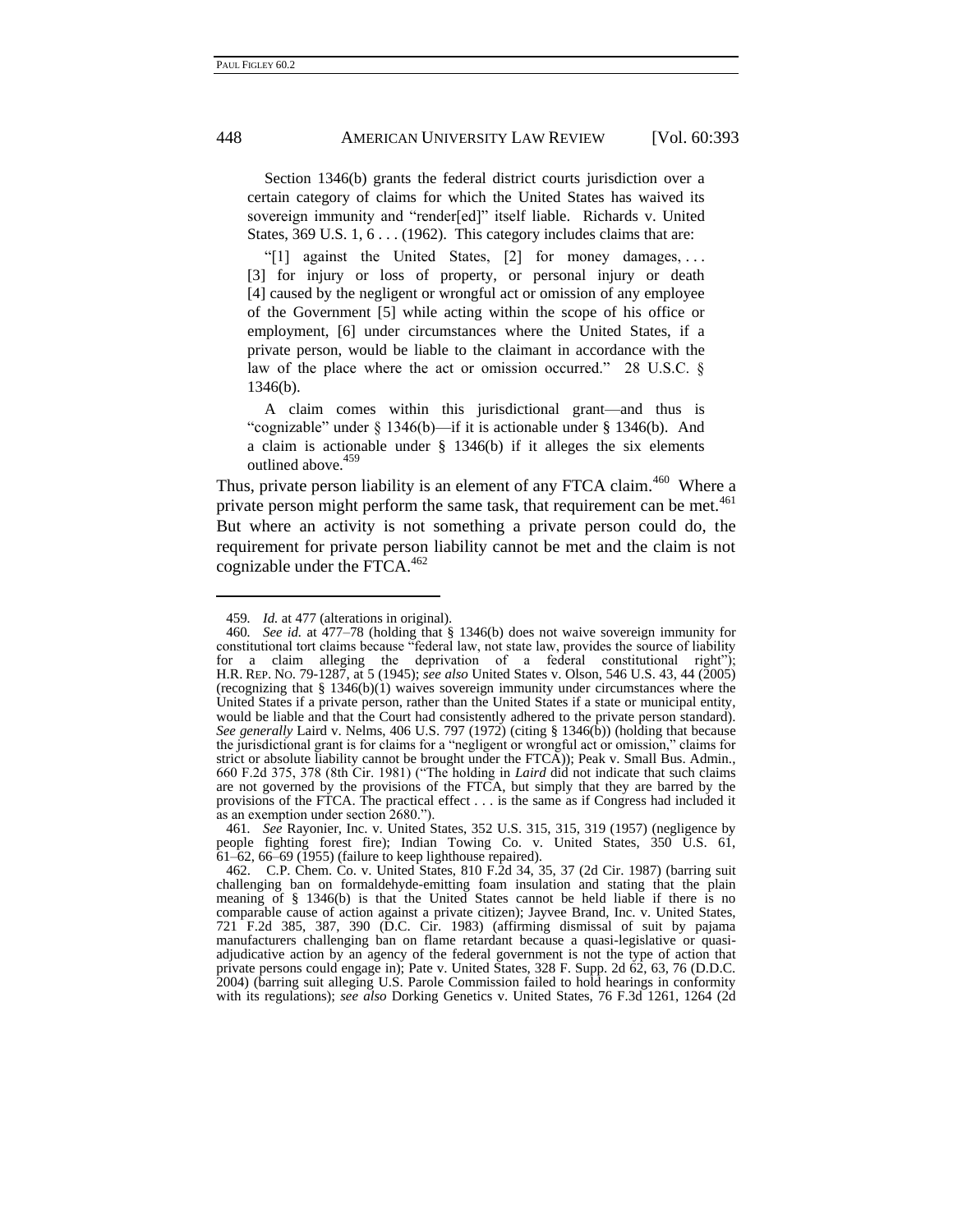## 2010] IN DEFENSE OF *FERES* 449

Finally, some critics have asserted that the Court erred in discussing private person liability by "ignor $\left[$ ing] other provisions of the FTCA ... which opened to liability a number of areas where parallel private rights of action did not previously exist, including the 'transmission of postal matter, 28 U.S.C. § 2680(b), collect [ion of] taxes or custom duties, §  $2680(c)$ , impos[ition of] quarantines, § 2680(f), [and regulation of] the monetary system, § 2680(i).<sup>''463</sup> This assertion is apparently based on a misreading of Justice Scalia's argument that a private person liability requirement would render some of the FTCA's exceptions superfluous because they protected purely governmental activity. $464$  The cited provisions, 28 U.S.C. §§ 2680(b), (c), (f), and (i) are exceptions to the FTCA's general waiver of sovereign immunity.<sup>465</sup> As such, they do the opposite of opening the United States to liability for transmitting postal matter, collecting taxes, imposing quarantines, or regulating the monetary system: they exclude such claims from the FTCA.

# *b. State Law and the Federal Relationship between Service Members and the United States*

*Feres* supported its conclusion that Congress did not intend to include claims arising incident-to-service by noting that "[i]t would hardly be a rational plan" to have claims of service members decided under widely varying state law, as the FTCA would require, when the relationship between service members and the government was "distinctively federal."<sup>466</sup> In response it is argued that the FTCA itself burdens the military relationship with state tort law:

Cir. 1996) (barring suit alleging government failure to stop export of diseased cattle and holding that the breach of such a duty, assuming it existed, is not cognizable under the FTCA); Art Metal-U.S.A., Inc. v. United States, 753 F.2d 1151, 1152–55 (D.C. Cir. 1985) (barring suit alleging that the General Services Administration failed to follow government regulations when it debarred plaintiff from federal contracts).

<sup>463.</sup> Costo v. United States, 248 F.3d 863, 874 (9th Cir. 2001) (Ferguson, J., dissenting) (alterations in original) (quoting United States v. Johnson, 481 U.S. 681, 694 (1987) (Scalia, J., dissenting)); *see also* Turley, *supra* note [9,](#page-4-0) at 16 (noting the same examples and stating that "[w]hile the *Feres* Court relied on the fact that there was no parallel private right of action where service members could sue their employer, ‗[t]his ignores other provisions of the FTCA . . . which opened to liability a number of areas where parallel private rights of action did not previously exist" (alterations in original) (quoting *Costo*, 248 F.3d at 874)).

<sup>464.</sup> Johnson v. United States, 481 U.S. 681, 694 (1987) (Scalia, J., dissenting) (citing 28 U.S.C. § 2680 (b), (c), (f), (i) (1982)).

<sup>465.</sup> Section 2680 begins, "Exceptions: The provisions of this chapter and section 346(b) of this title shall not apply to  $\sim$   $\sim$   $\sim$  28 U.S.C. § 2680 (2006). 1346(b) of this title shall not apply to — . . ... " 28 U.S.C.  $\S$  2680 (2006).

<sup>466.</sup> Feres v. United States, 340 U.S. 135, 143 (1950) (quoting United States v. Standard Oil Co., 332 U.S. 301, 305 (1947)). The Court reasoned:

That the geography of an injury should select the law to be applied to his tort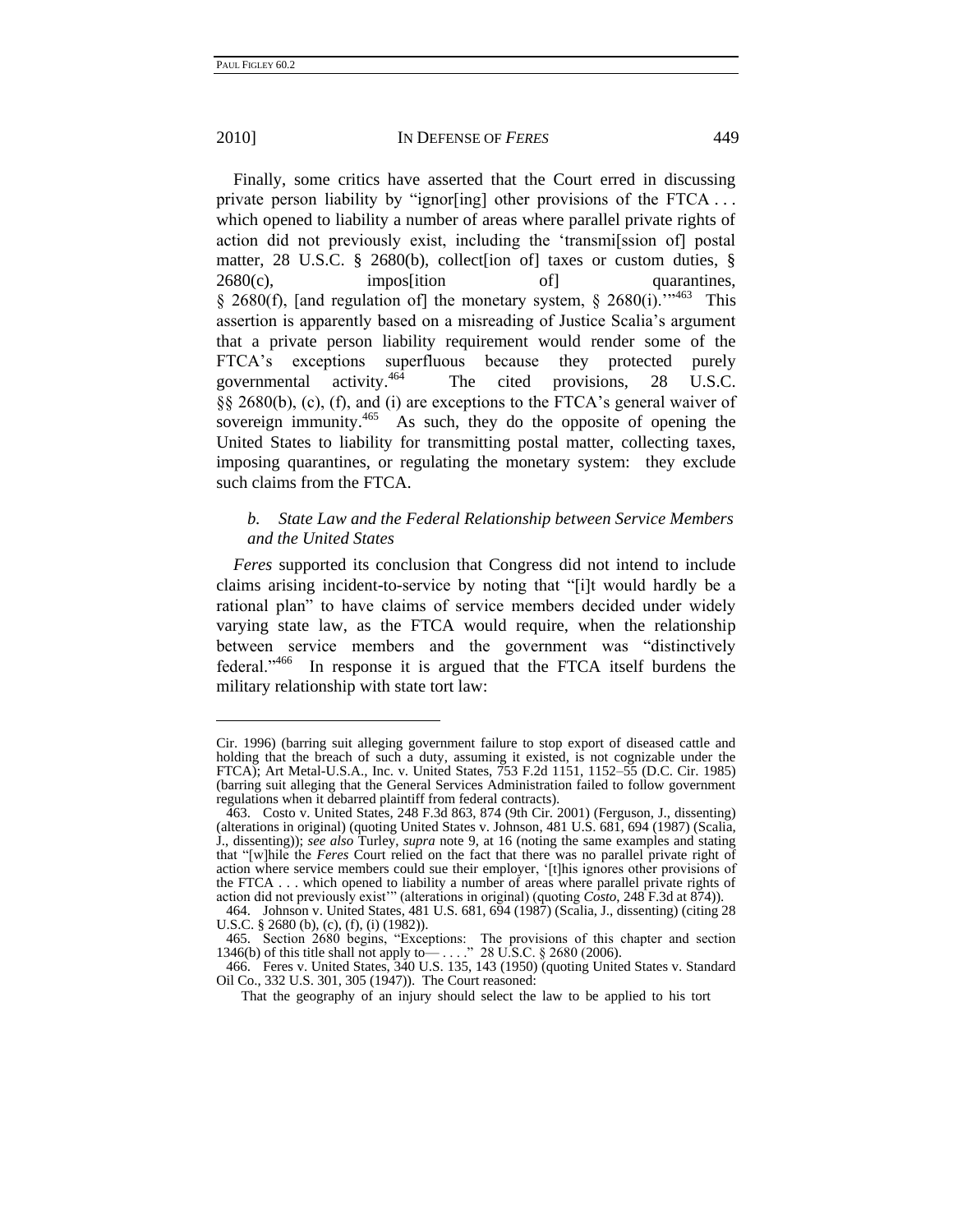State law . . . intrudes upon the relationship between the Government and its armed forces [because] when civilians sue . . . for injuries inflicted by . . . service members[,] [s]tate law . . . provid[es] the substantive tort law to establish the United States' [FTCA] liability for its employees' actions.... Civilians sue under the [FTCA] and, as a result, . . . service members face tort liability. Because tort law varies from state to state, this can lead to varying tort standards for . . . service members.<sup>467</sup>

This argument fails for three reasons. First, service members would not face tort liability because the FTCA specifically grants immunity to all federal employees for any tort that is cognizable under the Act.<sup>468</sup> Second, leaving aside the service members' immunity, in an FTCA suit for service member negligence, the service member and the United States would both be on the defense side, with no strain on their relationship caused by varying state tort law. Third, the argument does not address the Court's point: absent some strong indication to the contrary, it is unlikely that Congress would have set up a system where similar members of the military exposed to the same danger and suffering similar injuries would receive widely varying remedies under state tort law.<sup>469</sup>

Justice Scalia argues:

[I]t is difficult to explain why uniformity (assuming our rule were achieving it) is indispensable for the military, but not for the many other federal departments and agencies that can be sued under the FTCA for the negligent performance of their "unique, nationwide function[s]," ... including, as we have noted, the federal prison system which may be sued under varying state laws by its inmates.<sup>470</sup>

claims makes no sense. We cannot ignore the fact that most states have abolished the common-law action for damages between employer and employee and superseded it with workman's compensation statutes which provide, in most instances, the sole basis of liability.

*Id.*

<sup>467.</sup> Brou, *supra* note [447,](#page-55-0) at 40–41.

<sup>468</sup>*. See* 28 U.S.C. § 2679(d)(1) (2006).

<sup>469</sup>*. See Feres*, 340 U.S. at 142–44. In Molsbergen v. United States, 757 F.2d 1016 (9th Cir. 1985), the court held that state law determines whether the government owed a duty to inform a former soldier that he had been exposed to radiation with thousands of others during service, assuming that the government had no notice that radiation was hazardous prior to his discharge. *Id.* at 1019–20. Because the service member was domiciled in California after discharge, the court determined that California law would apply to claims regarding his injury. *Id.* at 1020.

<sup>470</sup>*. Johnson*, 481 U.S. at 696 (1987) (Scalia, J., dissenting) (quoting Stencel Aero Eng'g Corp. v. United States, 431 U.S. 666, 675 (1977) (Marshall, J., dissenting)); *see also* Brou, *supra* note [447,](#page-55-0) at 41–42. *But see* United States v. Demko, 385 U.S. 149 (1966) (holding federal prisoner could not sue under the FTCA for injuries incurred working for Prison Industries, Inc.).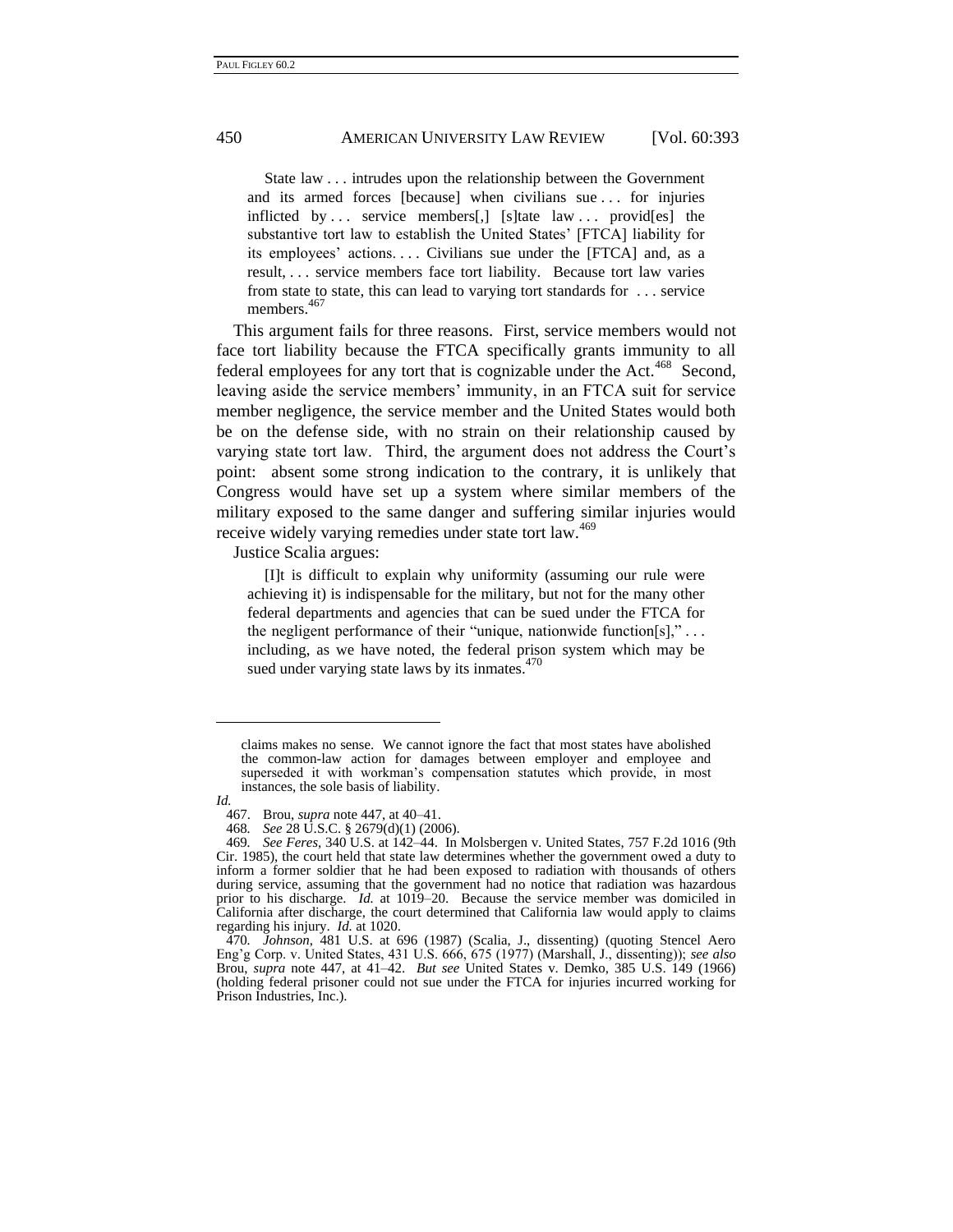## 2010] IN DEFENSE OF *FERES* 451

The answer is that the military needs to be a cohesive organization to a much greater extent than other federal agencies and in a categorically different way than the Bureau of Prisons: "The military constitutes a specialized community governed by a separate discipline from that of the civilian."<sup>471</sup> Trust and goodwill among soldiers, sailors, and airmen are important to military success.<sup>472</sup>

A uniform system of remedies fosters trust and goodwill. The FTCA bars claims that arise in foreign countries<sup> $473$ </sup> or in combatant activities.<sup> $474$ </sup> If three service-member amputees share a military hospital ward—one having lost a leg when his helicopter was shot down by the Taliban, one suffering the same loss in a military transport accident in Germany, and one in a military training flight in Kansas—each of them will have the full panoply of service members' and veterans' benefits.<sup>475</sup> Those who suffered their loss in combat or overseas could not sue under the FTCA because the Act's exceptions bar those claims. $476$  If the one injured in Kansas could bring a FTCA suit under Kansas tort law he would have a much larger potential remedy, the others would know it, and may well feel unfairly treated.<sup>477</sup> Concern about providing such disparate treatment for similarly situated members of the military led President Truman to veto the Cardy private relief bill on the day he signed the FTCA into law, stating that "it would grant to the estate a special benefit denied to the estates of other members of the armed forces where the facts are similar." $478$ As President

476. *See* 28 U.S.C. § 2680(j), (k) ("The provisions of this chapter . . . shall not apply to .

478. S. Doc. No. 80-179, at  $2-3$  (1948) (returning without approval the bill entitled "An Act for the Relief of the Estate of Lee Jones Cardy"); *see supra* notes

<span id="page-60-0"></span><sup>471.</sup> Orloff v. Willoughby, 345 U.S. 83, 94 (1953); *see also* United States v. Stanley, 483 U.S. 669, 679 (1987) ("We found 'factors counseling hesitation' in '[t]he need for special regulations in relation to military discipline, and the consequent need and justification for a special and exclusive system of military justice  $\ldots$ ." (alterations in justification for a special and exclusive system of military justice  $\dots$ . original) (quoting Chappell v. Wallace, 462 U.S. 296, 300 (1983))).

<sup>472</sup>*. See* Kathryn R. Burke, *The Privacy Penumbra and Adultery: Does Military Necessity Justify an Adultery Regulation and What Will It Take for the Court to Declare It Unconstitutional?*, 19 HAMLINE J. PUB. L. & POL'Y 301, 321 (1997); Sam Nunn, *The Fundamental Principles of the Supreme Court's Jurisprudence in Military Cases*, ARMY LAW. Jan. 1995, at 27, 28–30.

<sup>473.</sup> 28 U.S.C. § 2680(k) (2006).

<sup>474.</sup> 28 U.S.C. § 2680(j) (2006).

<sup>475</sup>*. See* discussion *supra* Part I.B(1).

<sup>. . [</sup>a]ny claim arising out of the combatant activities of the military . . . or . [a]ny claim arising in a foreign country.").

<sup>477</sup>*. See* Edwin F. Hornbrook & Eugene J. Kirschbaum, *The* Feres *Doctrine: Here Today—Gone Tomorrow?*, 33 A.F. L. REV. 1, 11 (1990) ("[A]bolishing *Feres* would splinter military cohesion by creating a privileged class of claimants who could bring suit, and an underprivileged class who would still be barred by the combat, foreign country, and discretionary function exceptions."). *See generally* United States v. Brooks, 169 F.2d 840, 844 (4th Cir. 1948) (hypothesizing the disparate treatment that similarly-situated soldiers might nonetheless receive under the FTCA), *rev'd*, 337 U.S. 49 (1949).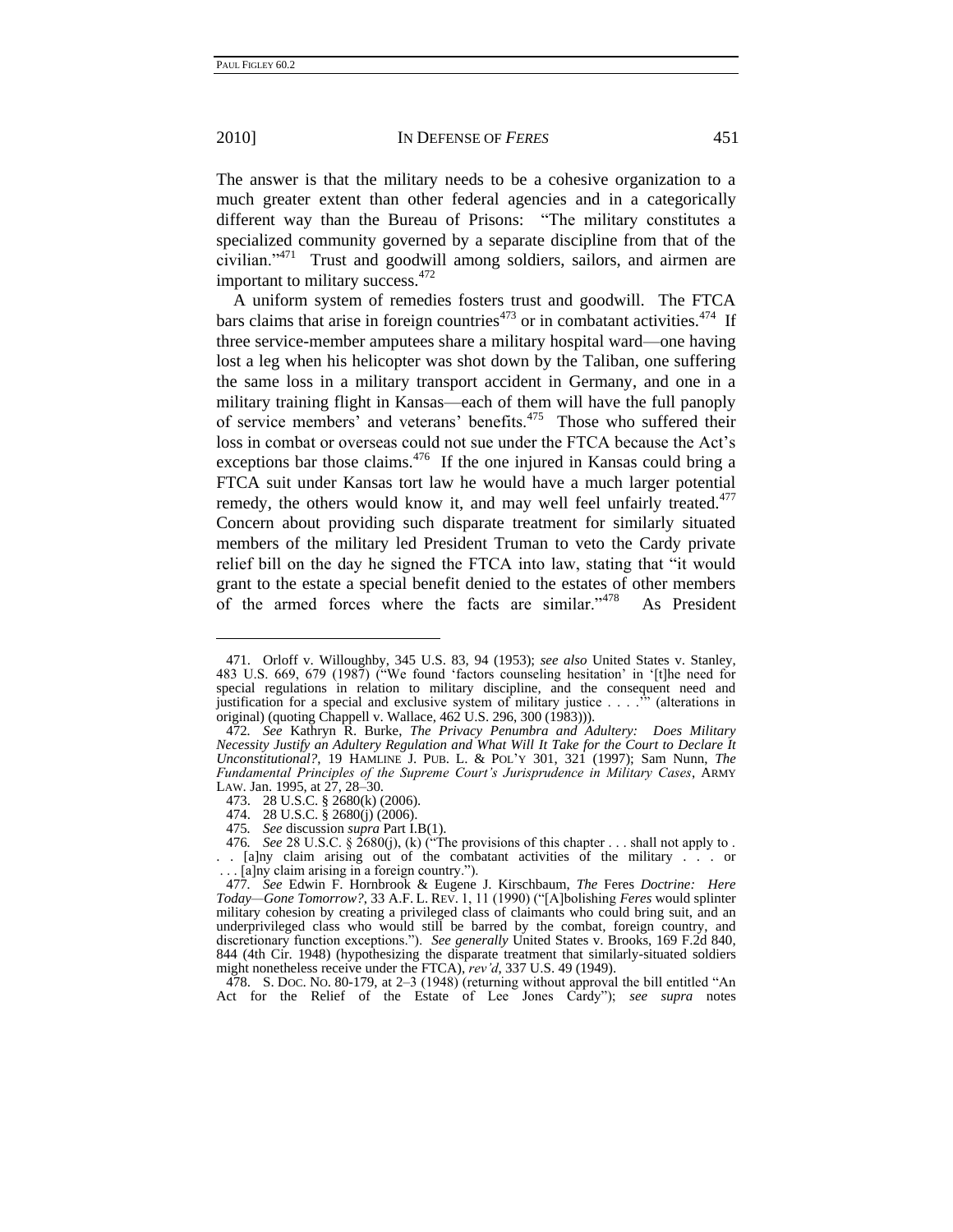## 452 AMERICAN UNIVERSITY LAW REVIEW [Vol. 60:393

Eisenhower stated in a similar veto message, "[u]niformity and equality of treatment to all who are similarly situated must be the steadfast rule if the Federal programs for veterans and their dependents are to be operated successfully." $479$  This is why the Court thought it unlikely Congress would *sub silentio* create a new, non-uniform remedy for those injured incidentto-service. 480

# *c. The Military Compensation System & The Federal Tort Claims Act*

The *Feres* Court found it significant that Congress, having "provide[d] systems of simple, certain, and uniform compensation for injuries or death of those in armed services," failed to state how money received administratively would be taken into account if a service member received an FTCA judgment.<sup>481</sup> The Court recognized four possible approaches Congress could have adopted. $482$  It concluded that "[t]he absence of any such adjustment is persuasive that there was no [Congressional] awareness

[<sup>125–</sup>](#page-19-0)29 (discussing vetoes of military private bills).

<sup>479.</sup> H.R. DOC. NO. 83-432, at 1–2 (1954) (returning without approval a bill for the relief of Mrs. Josette L. St. Marie); *see also* H.R. DOC. NO. 83-426, at 1–2 (1954) (returning without approval a bill for the relief of Theodor W. Carlson).

<sup>480.</sup> One of the lessons of the September 11th Victim Compensation Fund is that providing different, individualized awards to members of a group who have suffered similar loss can cause frustration and ill-will:

<sup>[</sup>T]here are serious problems posed by a statutory approach mandating individualized awards for each eligible claimant. The statutory mandate of tailored awards fueled divisiveness among claimants and undercut the very cohesion and united national response reflected in the Act. The fireman's widow would complain: "Why am I receiving less money than the stockbroker's widow? My husband died a hero. Why are you demeaning the value of his life?" . . . The statutory requirement that each individual claimant's award reflect unique financial and family circumstances inevitably resulted in finger-pointing and a sense among many claimants that the life of their loved one had been demeaned and undervalued relative to others also receiving compensation from the Fund.

KENNETH R. FEINBERG ET AL., U.S. DEP'T OF JUSTICE, FINAL REPORT OF THE SPECIAL MASTER FOR THE SEPTEMBER 11TH VICTIM COMPENSATION FUND OF 2001 82 (2008) (noting that a better approach might have been to provide the same amount for all eligible claimants); *accord* KENNETH R. FEINBERG, WHAT IS LIFE WORTH? THE UNPRECEDENTED EFFORT TO COMPENSATE THE VICTIMS OF 9/11 71–73 (2005) (describing his encounters with the 9/11 families at town meetings and their reactions of resentment, anger, and disbelief when "faced with the raw truth that each claimant would receive a different award depending on the economic wherewithal of the victim" because "[w]idows of firefighters and military men  $\dots$  [were] receiv[ing] less from the fund than the stockbrokers' widows''). 481. Feres v. United States, 340 U.S. 135, 144 (1950).

<sup>482.</sup> *Id.* The Court noted that a claimant might "(a) enjoy both types of recovery, or (b) elect which to pursue, thereby waiving the other, or (c) pursue both, crediting the larger liability with the proceeds of the smaller, or (d) that the compensation and pension remedy excludes the tort remedy." *Id.*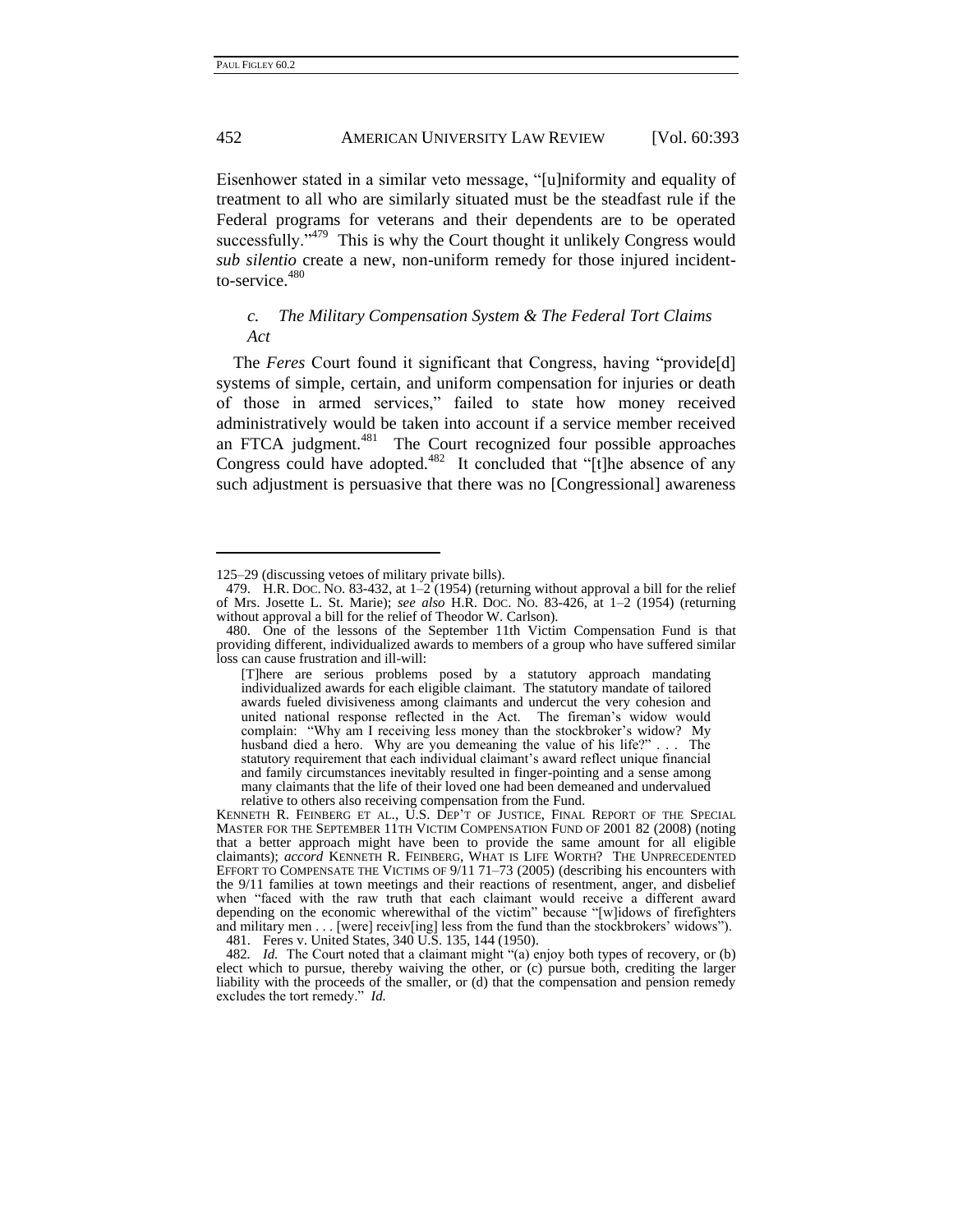## 2010] IN DEFENSE OF *FERES* 453

that the Act might be interpreted to permit recovery for injuries incident to military service."<sup>483</sup>

Critics have faulted this conclusion, arguing that the *Feres* bar of claims arising "incident-to-service" is much broader than the workers' compensation laws' bar to suits by "employees injured in accidents that arise out of and in the course of employment,  $v$ <sup>484</sup> and that "veterans" benefits are not as generous as the Court believed them to be.<sup> $3485$ </sup> The first argument presumes that the rights of civilians and service members to sue their employers should be parallel even though their work connection requirements for receiving benefits are categorically different: one compensating injuries arising during "course of employment" and the other granting benefits for injuries arising during period of service.<sup>486</sup> The second argument presents one side of an interminable debate.<sup>487</sup> Neither argument addresses the Court's reasoning that if Congress had anticipated

485. Brou, *supra* note [447,](#page-55-0) at 48.

78-430, 58 Stat. 752.

<span id="page-62-0"></span>

<sup>483</sup>*. Id.* The Court then noted that the compensation system compared favorably to "most workman's compensation statutes" and stated the administrative payments made to Jefferson and Griggs. *Id.* at 145.

<sup>484.</sup> Brou, *supra* note [447,](#page-55-0) at 51; *see, e.g.*, United States v. Johnson, 481 U.S. 681, 698 (1987) (Scalia, J., dissenting) (arguing that "[r]ecovery is possible under workers' compensation statutes more often than under the [Veterans' Benefit Act]," and that ―[Veterans' Benefit Act] benefits can be terminated more easily than can workers' compensation" benefits); Turley, *supra* note [9,](#page-4-0) at 85 (arguing that unlike the *Feres* doctrine which bars suit in non-work related areas, FECA's exclusive remedy is confined to workrelated injuries or illnesses and does not bar suits for injuries caused by government negligence outside the employment context).

<sup>486.</sup> *See* Brou, *supra* not[e 447,](#page-55-0) at 52–53 (touching upon the breadth of military medical coverage). Unlike typical workers' compensation statutes, benefits are provided to veterans and service members for any injury, disability, or death that arises at any time during their period of service, with few exceptions. *See supra* Part II.B.1 (identifying the origin and scope of the military's uniform compensation system). The liberal standard is reflected in the title to the Congressional Act of September 27, 1944, which expanded the scope of the benefits program: "To repeal [the statute], which provides for the forfeiture of pay of persons in the military and naval service . . . who are absent from duty on account of the direct effects of venereal disease due to misconduct . . . ." Act of September 27, 1944, Pub. L. No.

<sup>487.</sup> Resolving the "generousness" argument would likely turn on the definition chosen. Certainly, however, there are two sides to be considered. *Compare* Brou, *supra* not[e 447,](#page-55-0) at 48–51 (arguing that the scope of veterans' benefits is limited when compared to the recoveries available in typical personal injury cases), *with* Hornbrook & Kirschbaum, supra note [477,](#page-60-0) at 11–14 (endorsing the overall equity associated with veterans' benefits), *and* Joanne M. Bernott, United States v. Johnson*: The Dissent's Flawed Attack on* Feres v. United States, 21 CREIGHTON L. REV. 109, 126 (1987) (arguing that criticisms of the exclusive nature of the administrative remedies "carelessly impugn[] the overall adequacy of the military's statutory compensation scheme"). Any weighing of the generousness of veterans' benefits would need to consider the broad range of benefits, preferences and perquisites available to veterans but not part of workers' compensation systems. *See supra* Part I.B.1 (identifying the origins and scope of the military's uniform compensation system). These include "educational benefits, extensive health benefits, home-buying loan benefits, and retirement benefits.‖ *Johnson*, 481 U.S. 681, 690 n.10 (1987).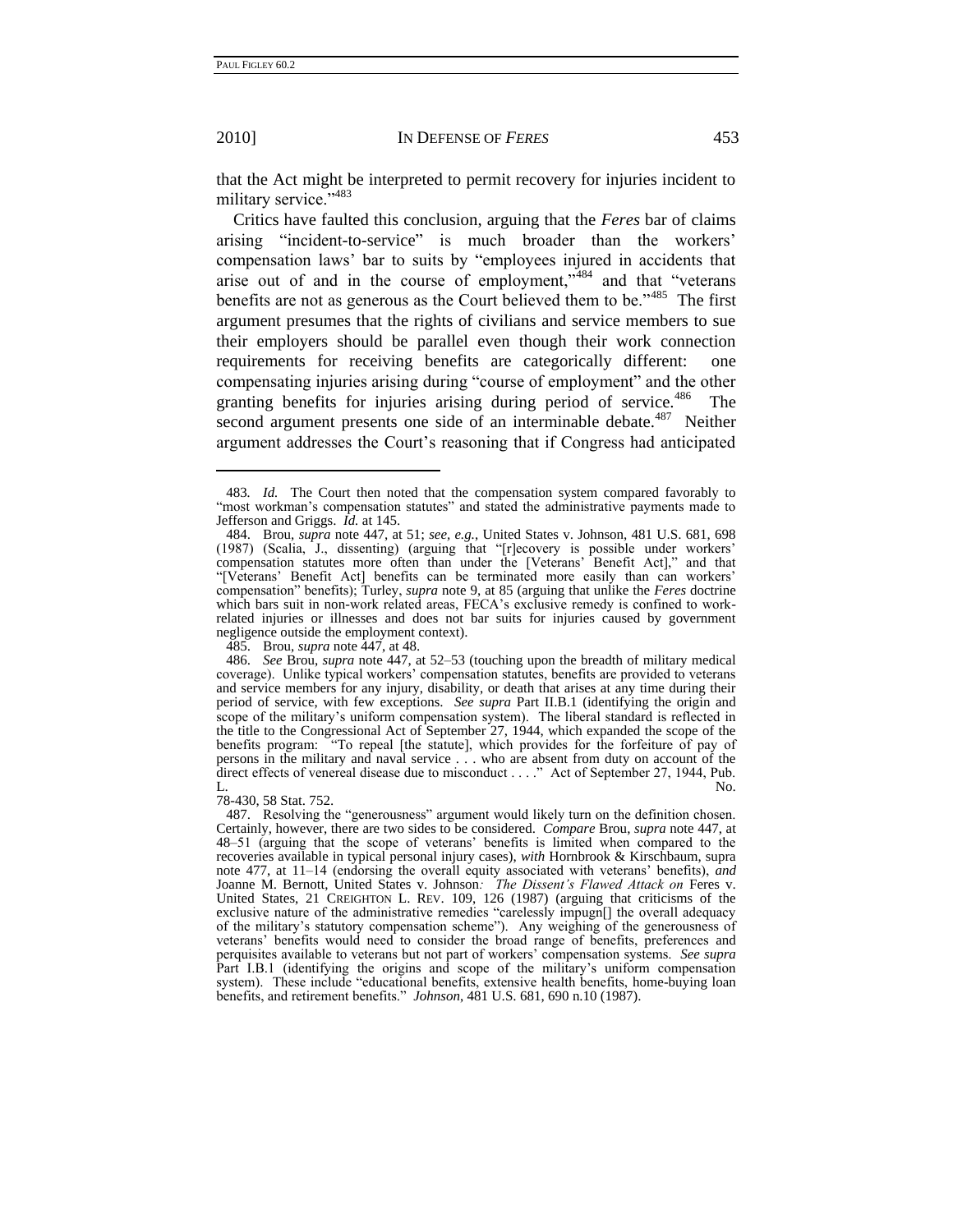that service members could recover under the FTCA it would have given direction about how moneys received from the two remedies would be adjusted.<sup>488</sup>

Justice Scalia argues that "the [Veterans Benefits Act] is not, as *Feres* assumed, identical to federal and state workers' compensation statutes" because they almost invariably contain "exclusivity provisions" which the veterans statutes do not.<sup>489</sup> But the Court held in *United States v. Demko<sup>490</sup>* that the Prison Industries Fund was the exclusive remedy for federal prisoners injured while working for Federal Prison Industries, Inc., even though that statute does not contain exclusivity language. $491$  The statute was enacted in 1934 and its legislative history does not address the exclusivity issue.<sup>492</sup> The Court recognized that "compensation laws are practically always thought of as substitutes for, not supplements to, common-law tort actions."<sup>493</sup> It distinguished its *Muniz* decision because unlike the prisoner plaintiffs there, plaintiff Demko was "injured  $\dots$  in the performance of an assigned prison task" and "is protected by the prison compensation law."<sup>494</sup> Accordingly, that law was his exclusive remedy, precluding his FTCA suit.<sup>495</sup>

Justice Scalia also argues that "both before and after *Feres* we permitted injured servicemen to bring FTCA suits, *even though they had been* compensated under the [Veterans Benefit Act]."<sup>496</sup> He pointedly observes that "the [Veterans Benefit Act] will in fact be exclusive for serviceconnected injuries, but not for others," and suggests that the tension cannot be resolved from the texts of the statutes. $497$  This tension was recognized

<sup>488</sup>*. Feres*, 340 U.S. at 144. Jayson & Longstreth note:

Since the turn of the century, most tort remedies against employers for workrelated injuries have been eliminated, with an administrative compensation scheme substituted in their place. . . . It would certainly be strange to conclude that Congress intended that servicemen, virtually alone among American workers, be given free rein to sue their employer.

JAYSON & LONGSTRETH, *supra* not[e 35,](#page-9-0) § 5A.05.

<sup>489</sup>*. Johnson*, 481 U.S. at 698 (Scalia, J., dissenting).

<sup>490.</sup> 385 U.S. 149 (1966).

<sup>491</sup>*. Id.* at 151–52. Federal Prison Industries, Inc. is the federal corporation that provides training and rehabilitation programs for prisoners. 18 U.S.C. § 4126 (2006). 492*. Denko*, 385 U.S. at 152.

<sup>493</sup>*. Id.* at 151.

<sup>494</sup>*. Id.* at 149, 153.

<sup>495</sup>*. Id.* at 154.

<sup>496.</sup> United States v. Johnson, 481 U.S. 681, 697–98 (1987) (Scalia, J., dissenting) (citing United States v. Brown, 348 U.S. 110, 111 (1954); Brooks v. United States, 337 U.S. 49, 53 (1949)).

<sup>497</sup>*. Id.* at 698.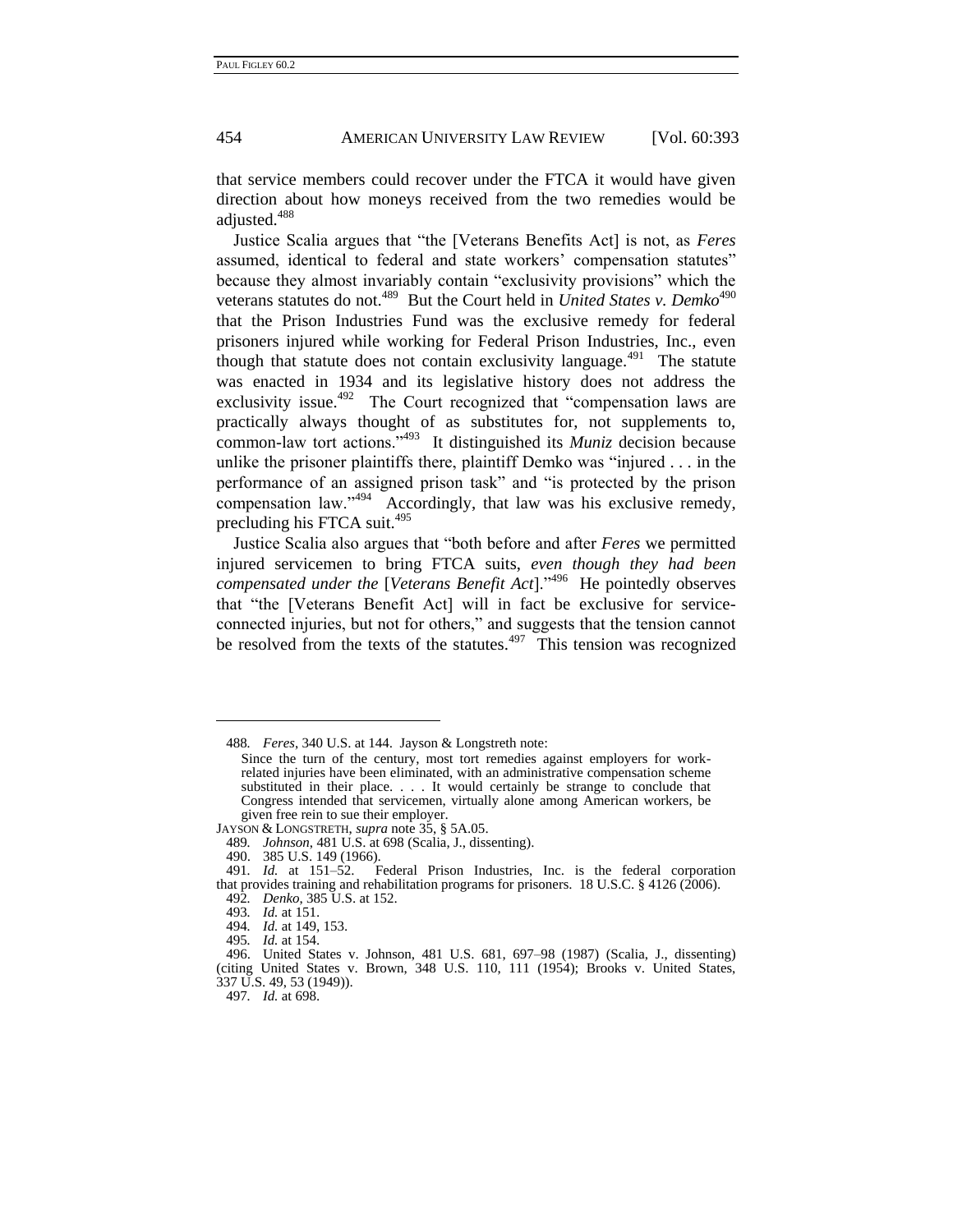by the judges that dealt with the *Feres* litigation.<sup>498</sup> It hardly shows that *Feres* is wrong.

Nowhere in his dissent does Justice Scalia directly address or acknowledge the *Feres* Court's core analysis on the compensation issue. The absence from the FTCA of any "statutory authority" one way or another directing how tort judgments and money paid administratively are to be reconciled suggests that Congress was not "aware<sup>[]</sup> that the Act might be interpreted to permit recovery for injuries incident to military service."<sup>499</sup>

Some of the confusion surrounding the compensation issue is attributable to the Court. Over time, the Court has been imprecise in describing *Feres*' analysis of the compensation issue. The *Feres* reasoning about the "simple, certain, and uniform" military compensation system<sup>500</sup> is that, had Congress contemplated that the FTCA would apply to incident-to-service claims, "it is difficult to see why it should have omitted any provision to adjust these two types of remedy to each other."<sup>501</sup> In *Stencel Aero Engineering Corp.*, this "adjustment" point was lost; the Court stated only that "the Veterans' Benefits Act establishes, as a substitute for tort liability, a statutory ‗no fault' compensation scheme which provides generous pensions to injured servicemen, without regard to any negligence attributable to the Government."<sup>502</sup> In *Shearer*, the point was reduced to a footnote: "Although no longer controlling, other factors mentioned in *Feres* are present here.... [T]he record shows that Private Shearer's dependents are entitled to statutory veterans' benefits."<sup>503</sup> In *Johnson* the point was accurately presented again:

The Court in *Feres* found it difficult to believe that Congress would have provided such a comprehensive system of benefits while at the same time contemplating recovery for service-related injuries under the

<sup>498</sup>*. See infra* Part IV.B.3.c.

<sup>499.</sup> Feres v. United States, 340 U.S. 135, 144 (1950). Justice Scalia's *Johnson* dissent has received its own criticism:

The dissent's case against *Feres* fails because it does not directly address the plain meaning of Sections 1346(b) and 2674; does not address Justice Jackson's syllogistic inquiry into the Congressional intent behind the FTCA; relies nearly exclusively on post-*Feres* case law to undermine a statutory interpretation premised on the statute's text and legislative history; turns on an ill-considered proclamation about the legal mores of 1946; and too casually repudiates almost forty years of Congressional tolerance and expansion of the *Feres* doctrine.

Bernott, *supra* note [487,](#page-62-0) at 135. 500*. Feres*, 340 U.S. at 144.

<sup>501</sup>*. Id.* 

<sup>502.</sup> Stencel Aero Eng'g Corp. v. United States, 431 U.S. 666, 671 (1977).<br>503. United States v. Shearer, 473 U.S. 52, 58 n.4 (1985) (citing Feres, 34

<sup>503.</sup> United States v. Shearer, 473 U.S. 52, 58 n.4 (1985) (citing *Feres*, 340 U.S. at 144– 45).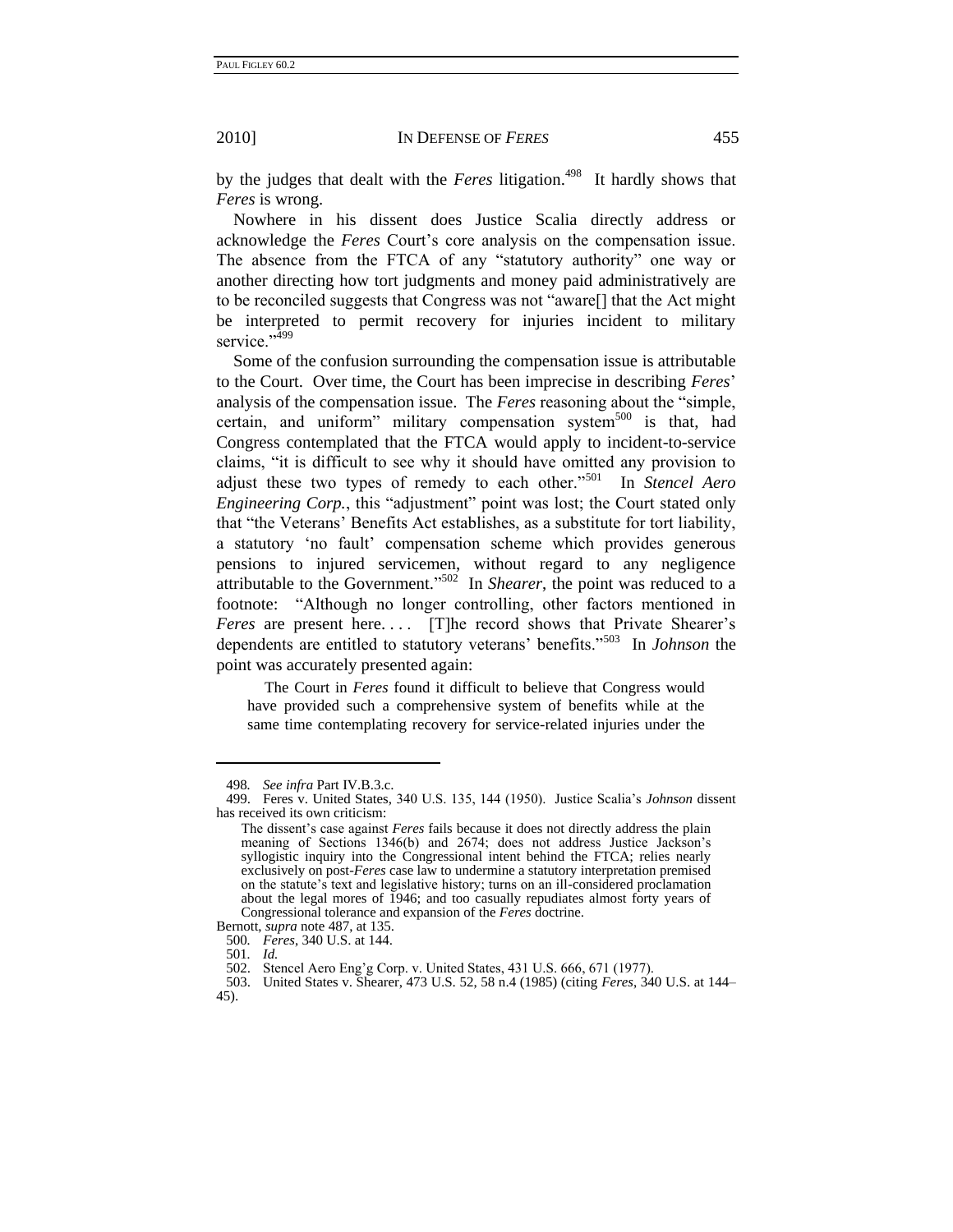FTCA. Particularly persuasive was the fact that Congress "omitted any provision to adjust these two types of remedy to each other."<sup>504</sup>

#### *2. Other Challenges to the* Feres *Conclusion*

## *a. Language in Earlier Tort Claims Bills*

When it laid out the "considerations persuasive of liability,"<sup>505</sup> the *Feres* Court noted that "eighteen tort claims bills were introduced in Congress between 1925 and 1935 and all but two expressly denied recovery to members of the armed forces; but the bill enacted as the present Tort Claims Act from its introduction made no exception."<sup>506</sup> Many critics have argued that this piece of information undermines *Feres*' holding: "The omission of such a bar, when one was considered and rejected in sixteen previous tort bills, clearly indicates that Congress did not intend to limit service members' ability to sue under the Federal Tort Claims Act."<sup>507</sup>

There are three problems with this argument. First, it ignores the substantial time gap between when the cited bills were considered—the last was in 1935—and passage of the FTCA more than a decade later.<sup>508</sup> The cited bills are not contemporaneous with the FTCA's enactment and, therefore, are suspect as a reflection of Congressional intent in  $1946$ .<sup>509</sup>

<sup>504.</sup> United States v. Johnson, 481 U.S. 681, 690 (1987) (quoting *Feres*, 340 U.S. at 144).

<span id="page-65-0"></span><sup>505</sup>*. Feres*, 340 U.S. at 138.

<sup>506</sup>*. Id.* at 139 (citing Brooks v. United States, 337 U.S. 49, 51 (1949)). The Court's comment that "the bill enacted  $\dots$  made no exception" refers to S. 2177, 79th Cong. tit. IV (1946).

<sup>507.</sup> Brou, *supra* note [447,](#page-55-0) at 37; *see, e.g.*, Costo v. United States, 248 F.3d 863, 870 n. 1(9th Cir. 2001) (Ferguson, J., dissenting) (citing *Feres*, 340 U.S. at 138–39, and asserting "that all but two of the eighteen drafts of the FTCA considered by Congress barred suits by members of the military<sup>"</sup>); Turley, *supra* note [9,](#page-4-0) at 16 n.105 (stating that "sixteen of the eighteen drafts of the FTCA contained a prohibition on suits by service members, a position rejected in the final legislation.").

<sup>508.</sup> Brou states that "[b]etween 1942 and the passage of the [FTCA] in 1946, Congress considered eighteen tort claims bills." Brou, *supra* note [447,](#page-55-0) at 37. But the eighteen bills cited in her supporting footnote are the same ones cited in *Brooks* and are dated from 1925 to 1935. *Compare id.* at 37 n.261, *with Brooks*, 337 U.S. at 51 n.2.

<sup>509</sup>*. See* CHRISTIAN E. MAMMEN, USING LEGISLATIVE HISTORY IN AMERICAN STATUTORY INTERPRETATION 27, 67 (2002) (acknowledging the usefulness of legislative history in clarifying ambiguous statutory issues, but qualifying this acknowledgment by stating that only contemporaneous legislative history should be used in the aid of statutory interpretation because pre-enactment legislative history is suspect); *see also id.* at 66–67, (citing Estate of Cowart v. Nicklos Drilling Co., 505 U.S. 469, 497 n.3 (1992) (Blackmun, J., dissenting)) (supporting a general proposition that pre-enactment legislative history is suspect). In *Cowart*, Justice Blackmun questioned the use of legislative history from predecessor bills considered three years prior to the enactment of the Longshore and Harbor Workers' Compensation Act Amendments of 1984. 505 U.S. at 497 n.3 (Blackmun, J., dissenting).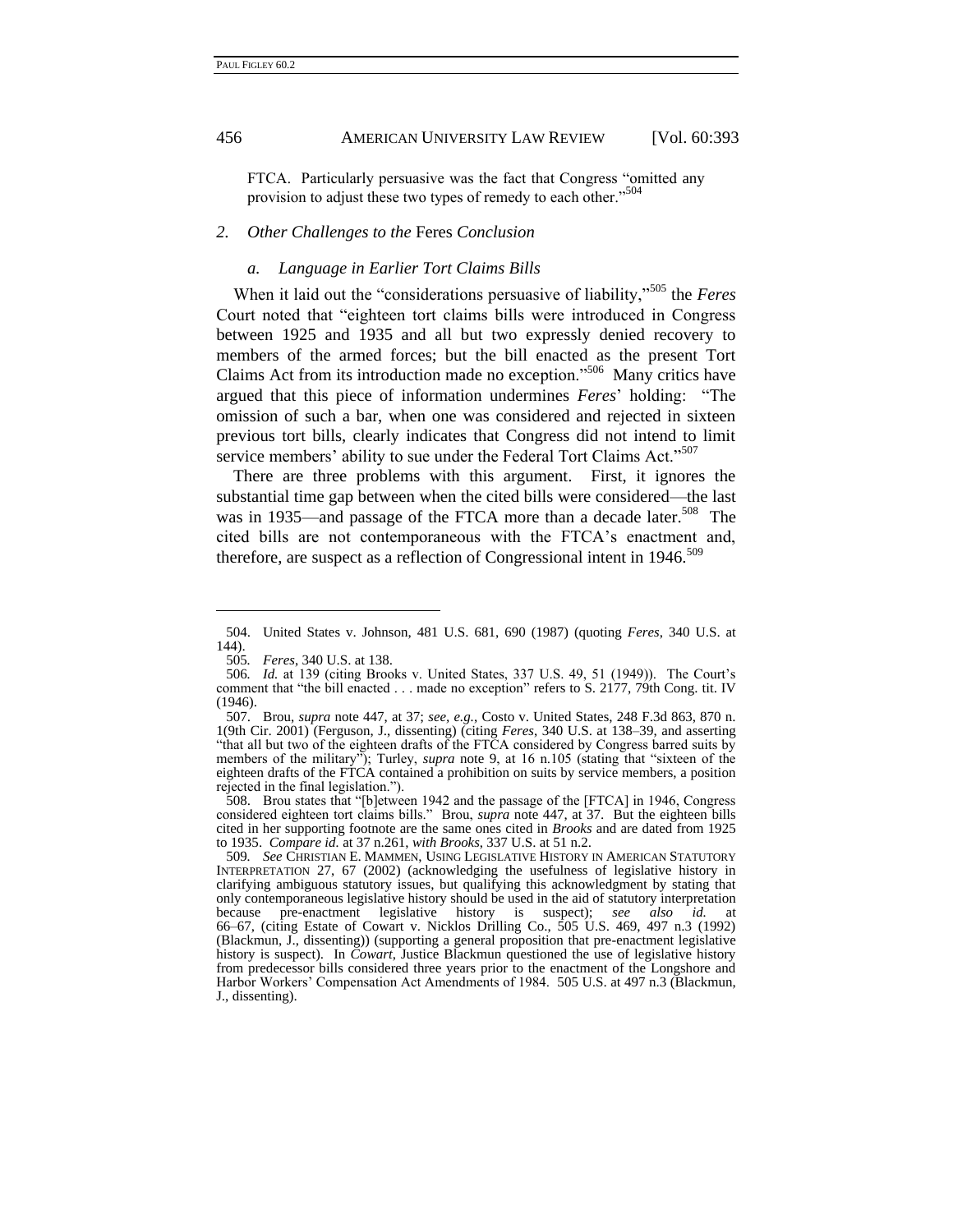#### 2010] IN DEFENSE OF *FERES* 457

Second, the bills were very different from the FTCA as it was finally enacted. Six of them provided only administrative remedies for personal injury or wrongful death claims, with no recourse to the courts.<sup>510</sup> Eight called for administrative proceedings before the General Accounting Office or an Employees Compensation Commission, coupled with a right to review in the Court of Claims.<sup>511</sup> Fourteen of them had different procedures for property claims than for claims involving personal injury or death.<sup>512</sup> Fourteen placed caps on the amount of damages that might be recovered.<sup>513</sup>

Only three of the eighteen bills granted subject matter jurisdiction to United States district courts, and they bear very little resemblance to the FTCA as it was enacted.<sup>514</sup> They are much shorter than the FTCA, having lengths of 100 lines,  $515$  fifty lines,  $516$  and fifty-one lines,  $517$  compared to the FTCA's 307 lines.<sup>518</sup> None of the three contained a detailed jurisdictional grant comparable to 28 U.S.C.  $\S$  1346(b).<sup>519</sup> None contained any of the exceptions included in  $\S$  2680 of the FTCA,<sup>520</sup> although two included provisions that would bar claims by service members.<sup>521</sup> Because the

<sup>510</sup>*. See* H.R. 15428, 71st Cong. § 1(a) (1930); S. 4377, 71st Cong. §§ 201–209 (1930); H.R. 9285, 70th Cong. §§ 201–209 (1928); H.R. 6716, 69th Cong. §§ 201–213 (1926); S. 1912, 69th Cong. §§ 2, 3 (1926); H.R. 12178, 68th Cong. § 2 (1925).

<sup>511</sup>*. See* S. 1043, 74th Cong. § 304 (1935); H.R. 129, 73d Cong. §§ 11–12, 14–15 (1933); S. 1833, 73d Cong. § 304 (1933) (providing that any insurance available to claimant be deducted from the damages to be paid by government); S. 4567, 72d Cong. § 304 (1932) (same); S. 211, 72d Cong. § 303 (1931); H.R. 5065, 72d Cong. § 303 (1931); H.R. 17168, 71st Cong.  $\S$ § 303, 307 (1931) ("[T]he findings of the Comptroller General shall be prima facie evidence of the facts therein stated."); H.R. 16429,  $71st$  Cong. §§ 33, 37 (1931) (same).

<sup>512</sup>*. See* S. 1043 (providing different procedures and limitations for property damage claims than those for personal injury claims)); S. 1833, 73d Cong. (1933) (same); S. 4567 (same); S. 211, 72d Cong., 1st Sess. (1931) (same); H.R. 5065, 72d Cong. (1931) (same); H.R. 17168 (1931) (same); H.R. 16429 (same); H.R. 15428 (conferring authority upon the Court of Claims to review on *certiorari* any settlements made under the provisions of the title, but limited the record on review to ―a transcript of all the papers filed . . . prior to [the] settlement, together with . . . the decision of the Comptroller General"); S. 4377 (same) ; H.R. 9285 (same); H.R. 6716 (same); S. 1912 (providing no provision for personal injury or death); H.R. 12179, 68th Cong. (1925) (providing no provision for property damage); H.R. 12178 (providing no provision for property damage).

<sup>513</sup>*. See supra* notes [438–](#page-54-0)40 and accompanying text (discussing the use of damage caps in pre-FTCA bills).

<sup>514</sup>*. See* H.R. 8561, 73d Cong. § 2 (1934) (requiring pre-suit certificate of probable cause from the district judge); H.R. 8914, 69th Cong. (1926); H.R. 12179.

<sup>515.</sup> H.R. 8561.

<sup>516.</sup> H.R. 8914.

<sup>517.</sup> H.R. 12179.

<sup>518.</sup> S. 2177, 79th Cong. (1946) 62–71.

<sup>519.</sup> H.R. 8561; H.R. 8914; H.R. 12179.

<sup>520</sup>*. See id.*

<sup>521.</sup> H.R. 8914 § 6; H.R. 12179 § 6.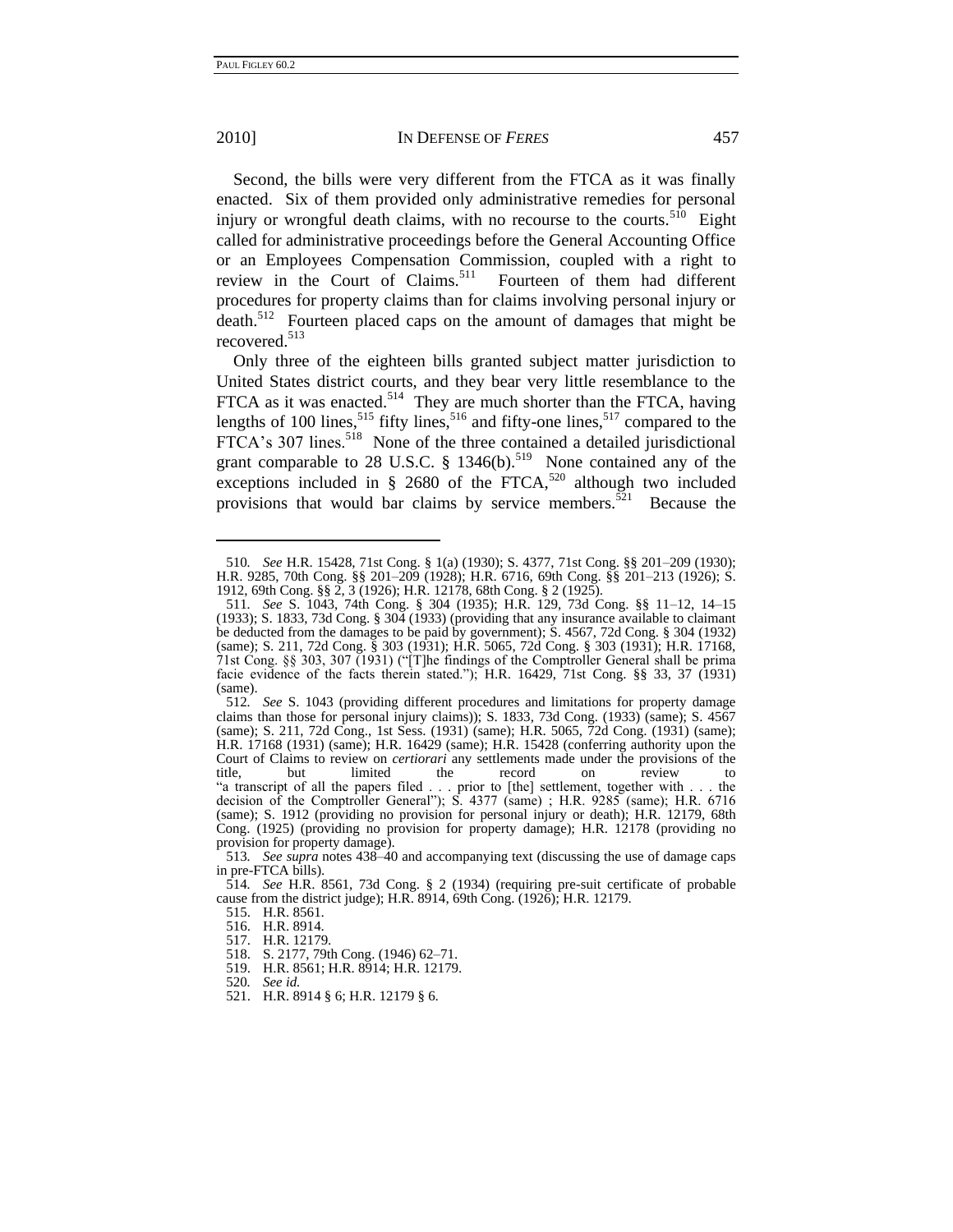eighteen cited bills are so different from the FTCA, the absence of some of their provisions from its final version does not demonstrate Congressional intent.<sup>522</sup>

The third reason to reject the inference of Congressional intent from the absence of an explicit FTCA exception for service members is that such an exception was unnecessary in the first place. Judge Augustus Hand explained three key points in the Second Circuit's *Feres* opinion: (1) service members could not recover for injuries incurred incident-to-service under the Military Personnel Claims Act;<sup>523</sup> (2) law established by *Dobson* and *Bradey* before enactment of the FTCA barred suit for such injuries;<sup>524</sup> and (3) the World War Veterans' Act of 1924 had been amended to state that when it provided compensation, ""no other pension laws or laws providing for gratuities or payments in the event of death in the service' shall be applicable to disabilities or deaths made compensable under the Act."<sup>525</sup> Accordingly, "the explanation for the omission of the thirteenth exception to the Tort Claims Act is that it was considered unnecessary."<sup>526</sup>

Chief Judge Parker of the Fourth Circuit was apparently persuaded by Judge Hand's analysis. In his dissent from the Fourth Circuit's *Brooks* decision, Judge Parker noted that the proposed exception in H.R. 181 would have barred, "[a]ny claim for which compensation is provided by the Federal Employees' Compensation Act, as amended, or by the World War Veterans' Act of 1924, as amended.''<sup>527</sup> He argued that "[w]hat seems a conclusive reason for not reading into the act the exception suggested, however, is that this exception was originally contained in the tort claims act which was introduced into Congress . . . and was omitted, with apparent deliberation, when that bill was incorporated  $\dots$  [into] the Legislative Reorganization Act.<sup>5528</sup> A year later, sitting on the Fourth Circuit's unanimous *Jefferson* panel, Judge Parker declined to make that argument.<sup>529</sup> Rather, the Fourth Circuit stated that it

<sup>522</sup>*. See* U.S. *Brooks* Br., *supra* note [60,](#page-12-0) at 35–36 (proposing alternative interpretations of the Congressional intent underlying the passage of the FTCA); MAMMEN, *supra* not[e 509,](#page-65-0) at 67 (qualifying the usefulness of pre-enactment legislative history when interpreting ambiguous statutory issues).

<sup>523.</sup> Feres v. United States, 177 F.2d 535, 537 (2d Cir. 1949) (citing 31 U.S.C. § 223b (1946)).

<sup>524</sup>*. Id.* (citing Bradey v. United States, 151 F.2d 742 (2d Cir. 1945); Dobson v. United States, 27 F.2d 807 (2d Cir. 1928)).

<sup>525</sup>*. Id.* at 537–38 (quoting 38 U.S.C. § 422 (1946)).

<sup>526</sup>*. Id.* at 538.

<sup>527.</sup> United States v. Brooks, 169 F.2d 840, 849 (4th Cir. 1948) (Parker, C.J., dissenting) (citing H.R. 181, 79th Cong. § 402(8) (1946)), *rev'd*, 337 U.S. 49 (1949).

<sup>528</sup>*. Id.*

<sup>529.</sup> Jefferson v. United States, 178 F.2d 518, 520 (4th Cir. 1949), *aff'd sub nom.* Feres v. United States, 340 U.S. 135 (1950) ("T]oo much weight should not be given to the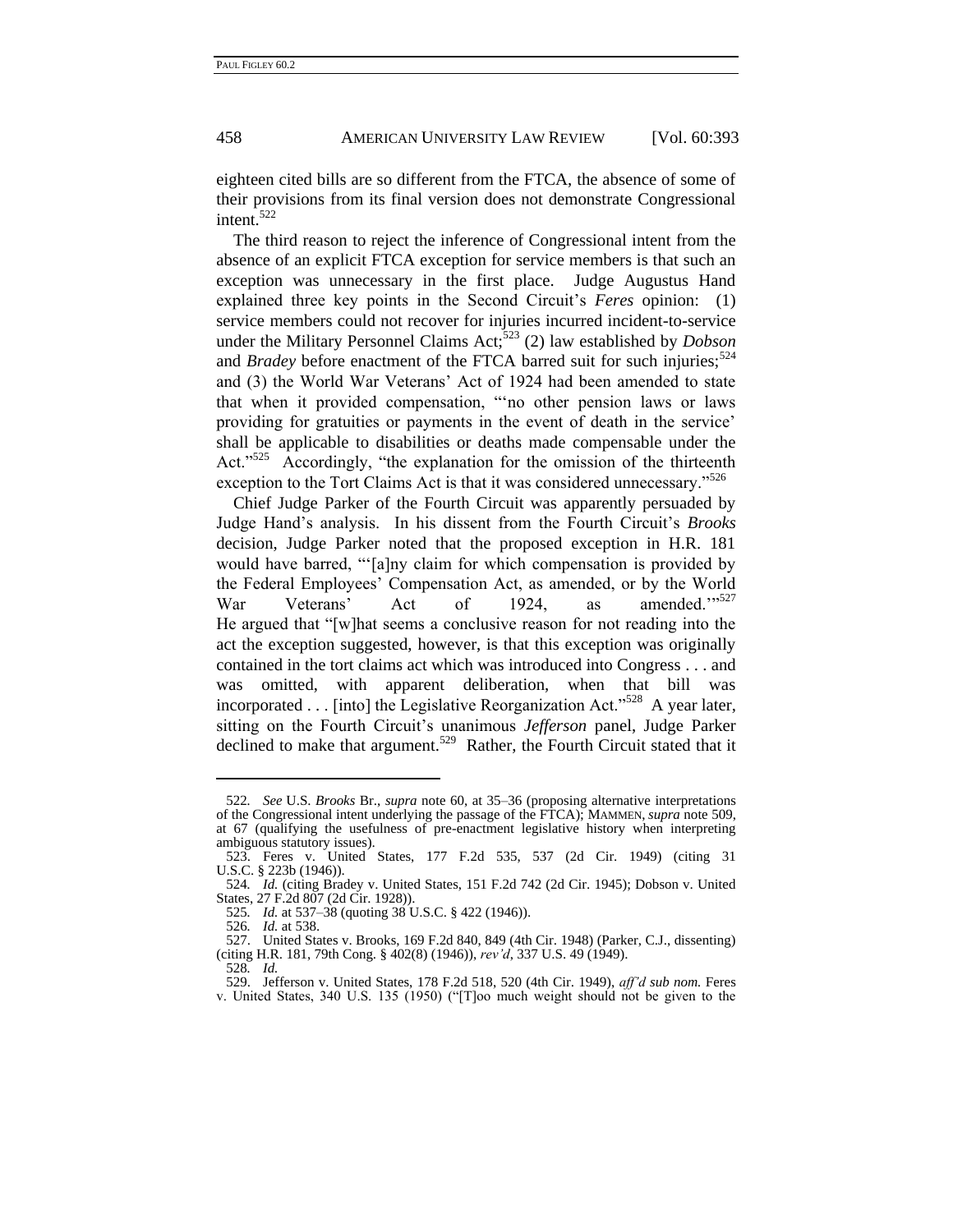was "in accord with the conclusions reached by the Second Circuit."<sup>530</sup> Its opinion concluded that Congress had not intended for the FTCA to allow every injury to a service member to become a potential negligence action because that would require the courts to review military decisions and would undermine military discipline.<sup>531</sup> The court reasoned that "this consideration [was] too weighty to be swept aside by" the argument that Congress must have intended to allow such suits when it had not included a proposed exception for military claims in the final version of the FTCA. $532$ Judge Chesnut followed a similar path in the *Jefferson* district court litigation, acknowledging the potential strength of the missing exception argument in his first opinion,  $533$  but holding against it in the second.  $534$ 

## *b.* Feres *& the Deterrence Role of Tort Law*

*Feres* is attacked on the ground that its bar to suit by service members for government negligence has removed the deterrence role that tort law normally serves. Professor Turley argues largely from the perspective of financial deterrence<sup>535</sup> while Major Brou argues for the deterrence of disclosure.<sup>536</sup>

#### *i. Financial Deterrence*

Professor Turley argues that the *Feres* bar immunizes the military from the financial costs of our tort system that normally encourage safe practices. He states:

*Feres* constitutes a major reduction in potential costs for military businesses and activities. For most businesses, liability costs (including insurance, risk abatement, and actual liability awards) represent a significant budget component. . . . Moreover, potential liability costs are a critical factor in businesses determining whether to enter a particular market or enterprise. For the military, such costs are present in a greatly reduced form.<sup>537</sup>

language contained in discarded measures . . . .").

<sup>530</sup>*. Id.* at 519. 531*. Id*. at 520.

<sup>532</sup>*. Id.*

<sup>533</sup>*. Jefferson*, 74 F. Supp. 209, 211 (D. Md. 1947).

<sup>534</sup>*. Jefferson*, 77 F. Supp. 706, 712 (D. Md. 1948), *aff'd*, 178 F.2d 518 (4th Cir. 1949), *aff'd sub nom.* Feres v. United States, 340 U.S. 135 (1950).

<sup>535</sup>*. See* Turley, *supra* note [9,](#page-4-0) at 46–47 (relying upon the paradigm of the rational, selfinterested, value-maximizing actor).

<sup>536</sup>*. See* Brou, *supra* note [447,](#page-55-0) at 33 (noting the increased judicial and public attention that FTCA claims impose on government organizations).

<sup>537.</sup> Turley, *supra* note [9,](#page-4-0) at 49–50. Professor Turley develops his *Feres*-Deterrenceargument at length. *Id.* at 46–67. Accordingly, this summary of his argument is necessarily truncated.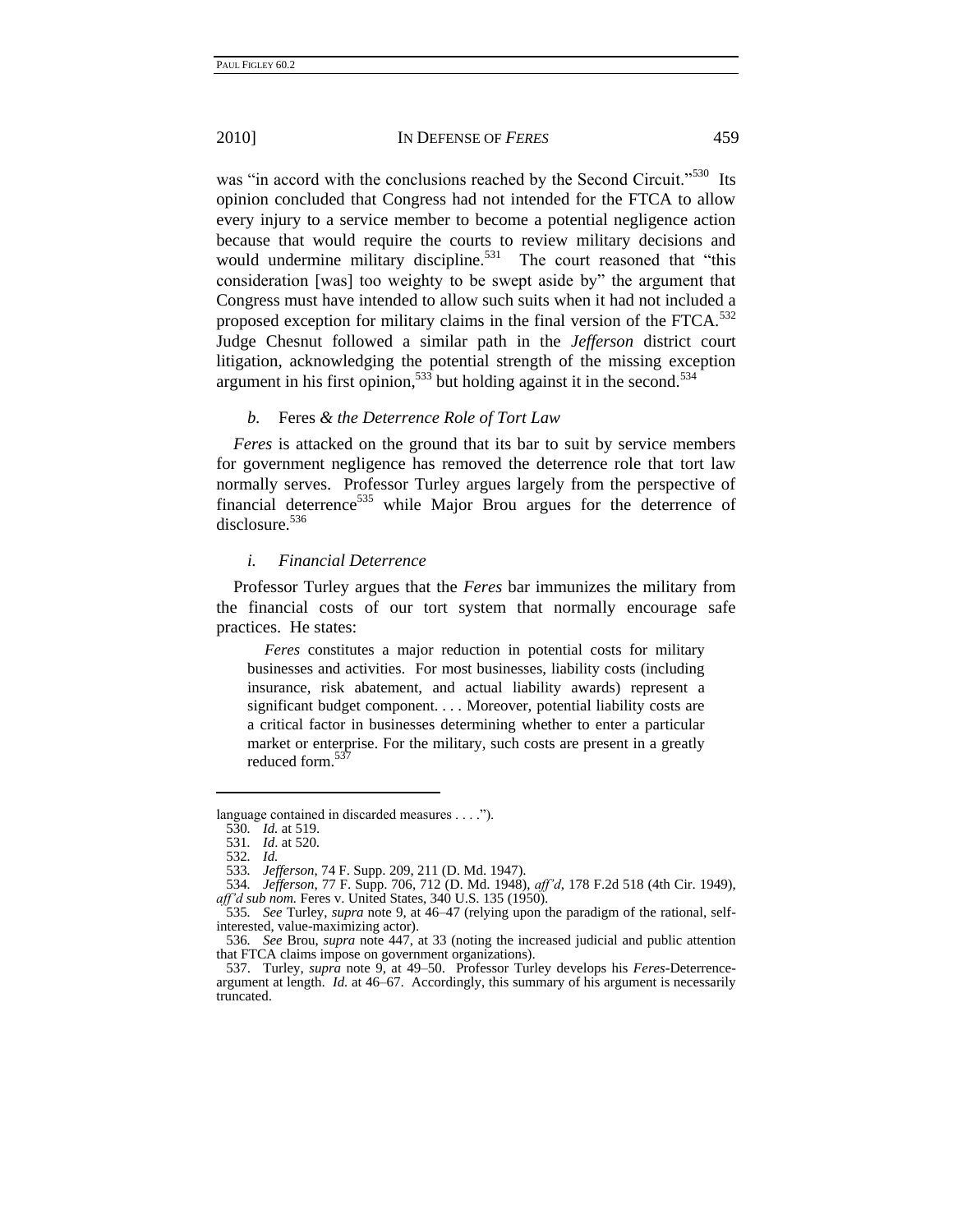*.* . . .

With commonly tight budgetary conditions in the military, asymmetrical increases in the cost of individual units or programs will also be generally tracked. Even if such costs are borne in part by the Justice Department as the designated defense counsel for such claims, these costs will become part of an appropriation request and therefore subject to an oversight review in Congress.... This could introduce personal costs for physicians in the form of increased insurance rates.<sup>538</sup>

. . . .

By introducing a liability system, the military will be forced to internalize more of the true costs of [its negligence]. $\frac{5}{3}$ 

The argument that *Feres* undermines the financial deterrence role of tort law fails for two reasons. First, as a general matter there is reason to believe that governments are not responsive to financial deterrence in the same way as private entities. Second, federal agencies such as the Department of Defense are not responsive to financial deterrence because they have virtually no stake in the financial outcome of tort claims brought against the United States for their negligent acts.

Professor Turley reasons that "there is little question that increasing levels of liability will influence the conduct of a rational actor."<sup>540</sup> There is, however, substantial question about how governments will respond to increased tort liability because governments and their agencies are not motivated by the single interest of maximizing monetary value.<sup>541</sup> Because governments and agencies respond to political interests rather than financial ones, it is unlikely that requiring them to pay tort judgments will cause them to alter their practices or begin new loss prevention initiatives.<sup>542</sup> This is particularly so if agencies perceive that compensation payments will not affect their budgets, either because payments are made from a general fund or because they expect that money paid from budgets

<span id="page-69-0"></span><sup>538</sup>*. Id.* at 66.

<sup>539</sup>*. Id.* at 67.

<sup>540</sup>*. Id.* at 47.

<sup>541</sup>*. See* Daryl J. Levinson, *Making Government Pay: Markets, Politics, and the Allocation of Constitutional Costs*, 67 U. CHI. L. REV. 345, 355–56 (2000) (concluding that one cannot simply assume "that government will behave like a private, profit-maximizing firm").

<sup>542.</sup> *See* Turley, *supra* note 9, at 48 ("[P]ast cases indicate high rates of malpractice and injuries have occurred within this [military] system without meaningful risk-avoidance . . . .‖); Daryl J. Levinson, *Empire-Building Government in Constitutional Law*, 118 HARV. L. REV. 915, 965 (2005) ("Government officials do not derive any intrinsic value from public funds . . . and therefore do not necessarily attach any disutility to losing it through compensation payments.‖); Lawrence Rosenthal, *A Theory of Governmental Damages Liability: Torts, Constitutional Torts, and Takings*, 9 U. PA. J. CONST. L. 797, 824–26 (2007) (summarizing the gradual erosion of the assumption that government tort liability works in the same manner as the common law liability of private tortfeasors).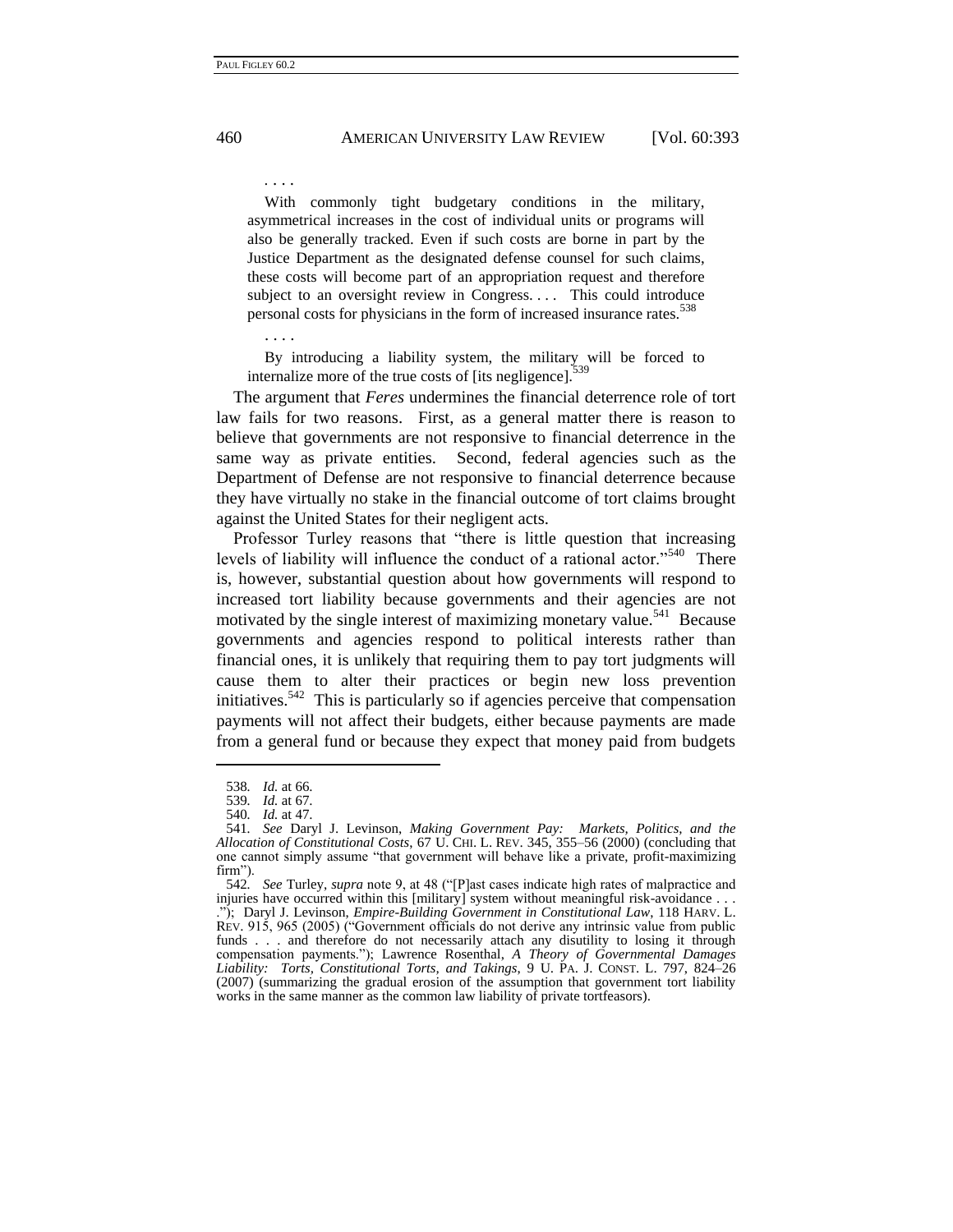#### 2010] IN DEFENSE OF *FERES* 461

will be restored in future appropriations.<sup>543</sup> Agencies will also weigh the political cost of choosing loss prevention programs and enhanced safety over core agency functions and more politically-valued programs.<sup>544</sup> Because agencies engage in such political balancing, "tort liability cannot be expected to promote efficient government investment in loss prevention."<sup>545</sup> When tort damages are paid out as a consequence of such choices, the agency can rationalize the payment as "a cost of public policy."<sup>546</sup> Accordingly, agencies are not responsive to financial deterrence.

Financial deterrence is even less effective with federal agencies such as the Department of Defense. Federal agencies in general are subject to the political issues discussed in the preceding paragraph. Because military officers will not expect to be in the same position three years hence, their political choices regarding the programs they direct may be even more skewed to favor core agency functions.<sup>547</sup>

<span id="page-70-0"></span>Federal agencies have very little stake in the financial outcome of tort litigation that arises from their negligence.<sup>548</sup> Agencies do not pay FTCA settlements in excess of \$2,500 or FTCA judgments.<sup>549</sup> Those settlements and judgments are paid from the Judgment Fund rather than agency

<sup>543</sup>*. Accord* Marc L. Miller & Ronald F. Wright, *Secret Police and the Mysterious Case of the Missing Tort Claims*, 52 BUFF. L. REV. 757, 758 (2004) (examining similar incentive structures within the context of police departments); *see* Levinson, *supra* note [542,](#page-69-0) at 966 (acknowledging that legislators who approve of an agency's activities may simply replace any losses imposed by liability in the following appropriations cycle).

<sup>544.</sup> *See* Rosenthal, *supra* note [542,](#page-69-0) at 826 ("When the political cost of diverting public resources to loss prevention is sufficiently high, government will not make the investment even when it is economically justified.").

<sup>545</sup>*. Id.* For example, a social welfare agency must choose between providing more benefits directly to clients and maintaining its physical facilities and staff credentials.

<sup>546</sup>*. See* Harold J. Krent, *Reconceptualizing Sovereign Immunity*, 45 VAND. L. REV. 1529, 1539 (1992).

<sup>547</sup>*. See generally* 10 U.S.C. § 664 (2008) (stipulating the length of duty assignments); DEP'T OF DEF., INSTRUCTION NUMBER 1300.19, DOD JOINT OFFICER MANAGEMENT PROGRAM 3 (2010) (evidencing DOD policy that tour lengths not exceed three years per tour).<br> $548.$ 

See Hornbrook & Kirschbaum, *supra* note [477,](#page-60-0) at 15 ("T]he FTCA message to correct negligent behavior is somewhat muted since the FTCA holds the Government, not the individual, liable‖). *But see id.* (acknowledging that federal agencies do bear the cost of providing litigation support, witnesses, and in-house counsel to assist the Department of Justice attorneys that represent the government in court).

<sup>549.</sup> 28 U.S.C. § 2672 (2006); 3 U.S. GEN. ACCOUNTING OFFICE, OFFICE OF THE GEN. COUNSEL, GAO-08-078SP, PRINCIPLES OF FEDERAL APPROPRIATIONS LAW 14–30 to –44 (3d ed. 2008) [hereinafter PRINCIPLES, 3d. ed.], *available at*

http://www.gao.gov/special.pubs/d08978sp.pdf. The rare exceptions include nonappropriated fund instrumentalities, *id.* at 15–266, and the U.S. Postal Service, 3 U.S. GEN. ACCOUNTING OFFICE, OFFICE OF THE GEN. COUNSEL, GAO/OGC-94-33, PRINCIPLES OF FEDERAL APPROPRIATIONS LAW 14–34 to –37 (2d ed. 1994) [hereinafter PRINCIPLES, 2d. ed.], *available at* http://www.gao.gov/special.pubs/og94033.pdf.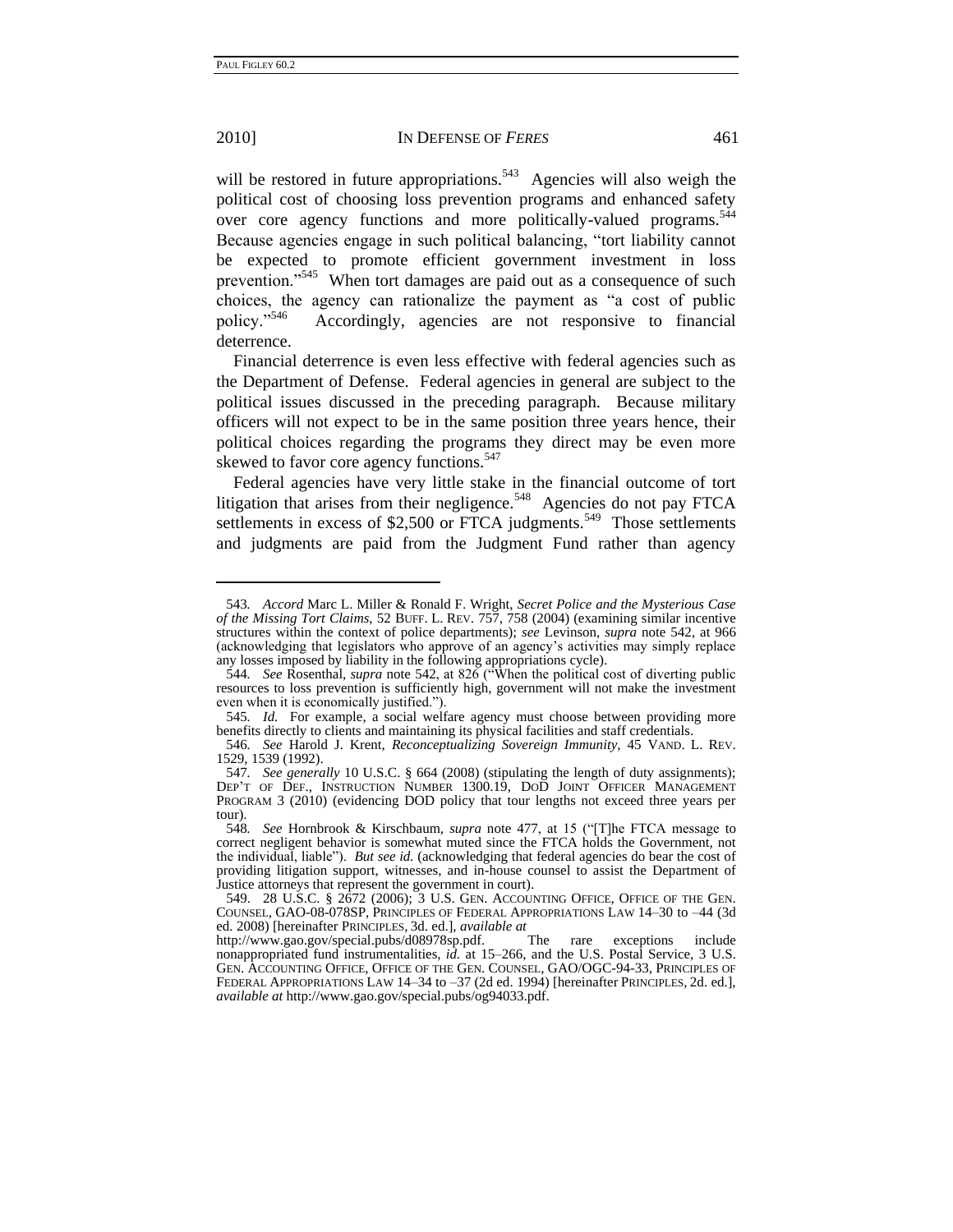appropriations.<sup>550</sup> Because the Judgment Fund is a permanent, indefinite appropriation,<sup>551</sup> any FTCA judgment or settlement is paid automatically and without any Congressional oversight review.<sup>552</sup> Because the FTCA grants immunity to federal employees for any tort cognizable under the Act,<sup>553</sup> those employees do not suffer financial consequences for their negligence nor do they need liability insurance.<sup>554</sup> For all these reasons, if *Feres* did not exist, the Department of Defense would be no more responsive to financial deterrence than it is with *Feres*.

## *ii. Deterrence of Disclosure*

Major Brou argues that the *Feres* Court, in focusing on the compensation aspect of the benefits provided to injured service members, ignored the preventative function provided by tort law. In arguing that FTCA claims have the potential to hone judicial and public attention on the shortcomings of governmental organizations, Major Brou maintains that the *Feres* doctrine undermines the government's incentive to improve efficiency and safety by allowing it to avoid liability for injuries inflicted upon service members by government negligence.<sup>555</sup>

This argument ignores the non-tort factors that already bring about disclosure, overestimates the likely effect of disclosures that might arise from tort litigation, and disregards the current exposure of military agencies to tort litigation arising from care provided to civilians. There are more effective ways to bring about broad public disclosure than tort litigation, including a vigorous political system and a free press.<sup>556</sup> Most tort cases (as opposed to their underlying events) do not lead to widespread media

<sup>550</sup>*. See* 31 U.S.C. §1304 (2006); PRINCIPLES, 3d. ed., *supra* note 549, at 14–19 to  $-49.$ <br>551.

<sup>551</sup>*. See* H.R. REP NO. 84-2638, at 72 (1957) (noting that H.R. 12138, 84th Cong.

<sup>§ 1302 &</sup>quot;establish[es] a permanent indefinite appropriation for the payment of judgments").

<sup>552.</sup> PRINCIPLES, 2d. ed., *supra* note [549,](#page-70-0) at 14-5 to -15; JAYSON & LONGSTRETH, *supra* not[e 35,](#page-9-0) § 3.03.

<sup>553</sup>*. See* 28 U.S.C. § 2679(d)(1) (2006).

<sup>554.</sup> Government health care professionals stand in a different posture because, although they are immune from paying damages, adverse judgments arising from their care are reported to the National Practitioner Data Bank. See 42 U.S.C. reported to the National Practitioner Data Bank. *See* 42 U.S.C. §§ 11131–37 (2006). *See generally* Hornbrook & Kirschbaum *supra* note [477,](#page-60-0) at 15 n.104.

<sup>555.</sup> Brou, *supra* note [449,](#page-56-0) at 33; *see also* Turley, *supra* note [9,](#page-4-0) at 47–49 (discussing non-liability mechanisms that can influence agency risk prevention).

<sup>556</sup>*. See* Rosenthal, *supra* note [542,](#page-69-0) at 828–29 (rejecting the suggestion that tort litigation will "unearth<sup>[]</sup> governmental misconduct"); Turley, *supra* note [9,](#page-4-0) at 47 (noting good faith military response to political pressure about medical malpractice). *But see* Myriam E. Gilles, *In Defense of Making Government Pay: The Deterrent Effect of Constitutional Tort Remedies*, 35 GA. L. REV. 845, 859–62 (2001) (exploring the informational and fault-fixing features of municipal liability suits).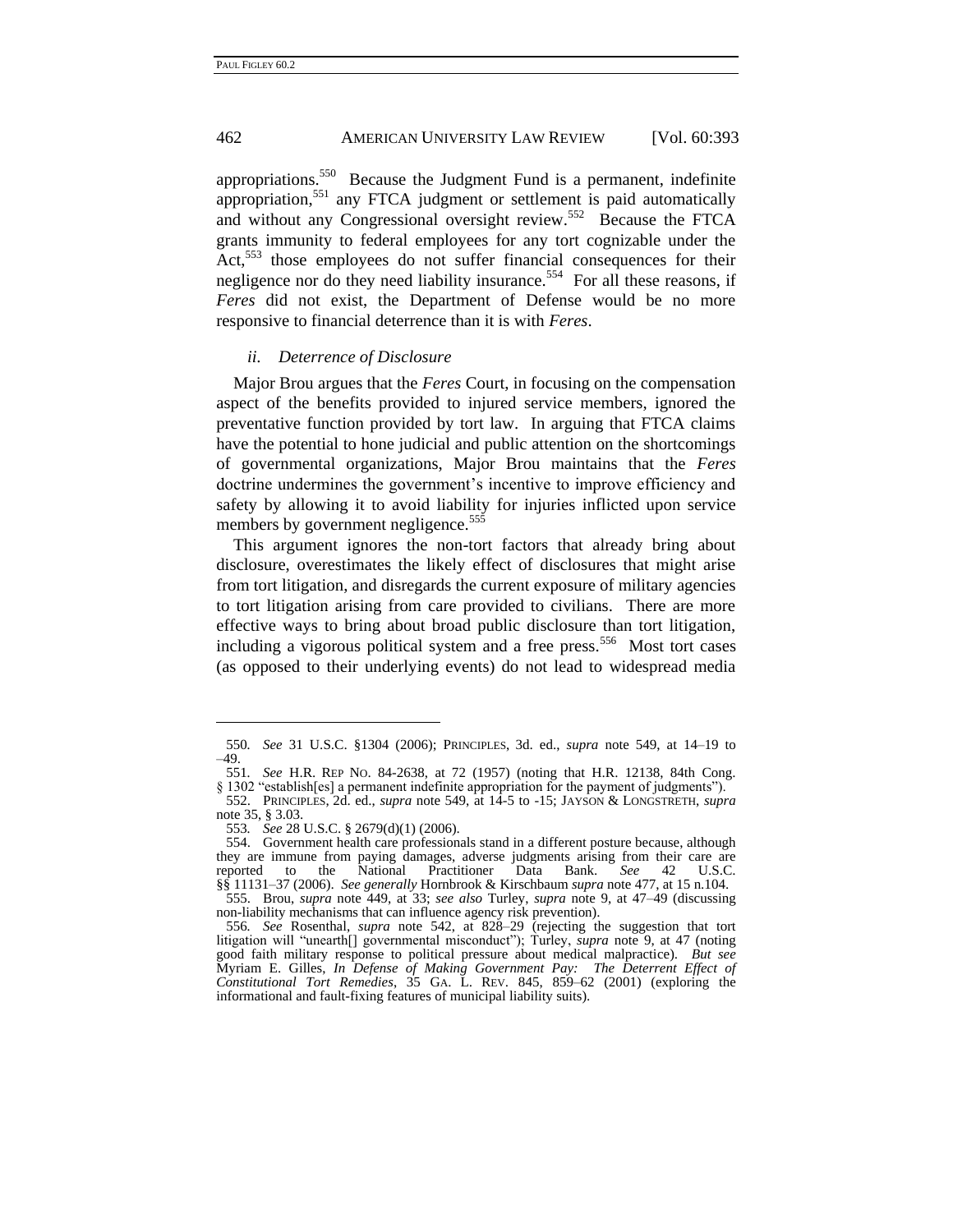-

### 2010] IN DEFENSE OF *FERES* 463

coverage.<sup>557</sup> To the extent that tort litigation has a deterrence of disclosure, the military medical system is already fruitful ground for its work because a majority of its patients are not service members to whom *Feres* applies.<sup>558</sup> Therefore, doing away with *Feres* would bring about only an incremental increase in the deterrence of disclosure.

### *3. Characterizations of* Feres

#### *a.* Feres *as "Judicially Created"*

In *Feres*, the Court explained: "We do not think that Congress, in drafting this Act, created a new cause of action dependent on local law for service-connected injuries or death due to negligence."<sup>559</sup> Thus, on its face, *Feres* is the Supreme Court's interpretation of Congressional intent, rather than a judicial promulgation of a new exception to the FTCA. Over the last three decades, this point has been clouded by a number of circuit court opinions that casually characterize the *Feres* doctrine as a "judicially created exception" to the FTCA. $560$  The opinions support this characterization by reference to the statute,<sup>561</sup> to *Feres* itself,<sup>562</sup> or to nothing at all.<sup>563</sup>

The notion that *Feres* is a "judicially created FTCA exception" was mentioned in only one judicial opinion in the first twenty-three years after the decision.<sup>564</sup> From 1973 to 1977, just three opinions used the "judicially

563*. Miller*, 42 F.3d at 300.

<sup>557</sup>*. See* Rosenthal, *supra* not[e 542,](#page-69-0) at 828–29.

<sup>558</sup>*. See* U.S. DEP'T OF DEF., EVALUATION OF THE TRICARE PROGRAM: FISCAL YEAR 2010 REPORT TO CONGRESS 17 (2010) (reporting that Active Duty military personnel constituted fourteen percent of beneficiaries eligible for DoD health care benefits at the end of fiscal year 2009, and Guard and Reserve military personnel constituted four percent; the remaining eighty-two percent are active duty family members, guard and reserve family members, and retirees and family members).

<sup>559.</sup> Feres v. United States, 340 U.S. 135, 146 (1950).

<sup>560</sup>*. See, e.g.*, McMahon v. Presidential Airways, Inc.**,** 502 F.3d 1331, 1341 (11th Cir. 2007); Brown v. United States, 462 F.3d 609, 611 (6th Cir. 2006) ("The FTCA is] subject to a judicially-created exception carved out in *Feres v. United States* . . . ."); Pringle v. United States, 208 F.3d 1220, 1223 (10th Cir. 2000) (per curiam); Miller v. United States, 42 F.3d 297, 300 (5th Cir. 1995); Romero *ex rel.* Romero v. United States, 954 F.2d 223, 224 (4th Cir. 1992); Chatman v. Hernandez, 805 F.2d 453, 457 (1st Cir. 1986) (per curiam); Brown v. United States, 739 F.2d 362, 364–65 (8th Cir. 1984); *see also* Hata v. United States, 23 F.3d 230, 234 (9th Cir. 1994) (describing the *Feres* doctrine as a "judicially created 'incident to service' exception to the [FTCA]").

<sup>561</sup>*. Hata*, 23 F.3d at 234 (citing 28 U.S.C. § 1346(b) (1994)).

<sup>562</sup>*. McMahon*, 502 F.3d at 1341; *Brown*, 462 F.3d at 611; *Pringle*, 208 F.3d at 1223; *Romero*, 954 F.2d at 224; *Chatman*, 805 F.2d at 457; *cf. Brown*, 739 F.2d at 365 (citing United States v. Brown, 348 U.S. 110 (1954); *Feres*, 340 U.S. 135; Brooks v. United States, 337 U.S. 49 (1949)).

<sup>564.</sup> Mattos v. United States, 274 F. Supp. 38, 38 (E.D. Cal. 1967) (addressing the contention that "no recovery may be had as against the United States because of *judiciallycreated exception* to the [FTCA] . . . ." (emphasis added)).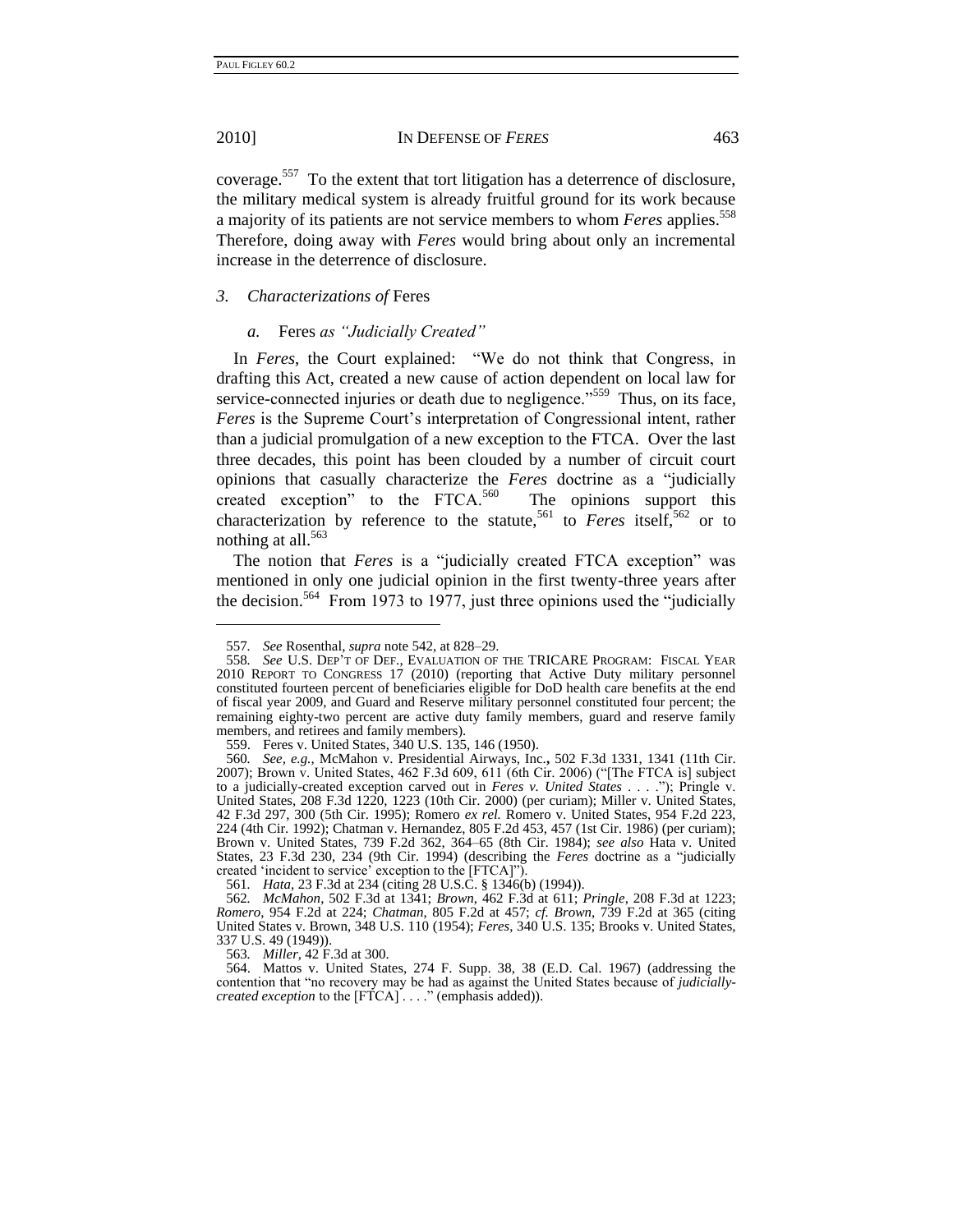-

## 464 AMERICAN UNIVERSITY LAW REVIEW [Vol. 60:393

created" characterization, but none provided authority or explanation for the term.<sup>565</sup> In a similar fashion, and with a similar lack of authority or explanation, Justice Marshall used the phrase in his 1977 *Stencel* dissent, stating, "I cannot agree that that narrow, *judicially created exception* to the waiver of sovereign immunity contained in the Act should be extended to any category of litigation other than suits against the Government by active-duty servicemen based on injuries incurred while on duty."<sup>566</sup>

<span id="page-73-0"></span>Legal scholarship was similarly silent. Only one academic article published in the 1950s suggested that *Feres* judicially created a new exception to the FTCA. $567$  In the 1960s, only one student article made such a characterization.<sup>568</sup> In the 1980s, it appeared in several student works<sup>569</sup> and a handful of works by scholars.<sup>570</sup> As in the judicial opinions, the characterization was either baldly stated or supported only by a reference to the FTCA or the *Feres* opinion.<sup>571</sup>

<span id="page-73-1"></span>By the 1990s, the notion that the *Feres* decision had "judicially created" a new exception to the FTCA had become a shibboleth, widely repeated,

571*. See supra* note[s 569–](#page-73-0)70.

<sup>565.</sup> Hass *ex rel.* United States v. United States, 518 F.2d 1138, 1143 (4th Cir. 1975) (citing only *Feres*); Bankston v. United States, 480 F.2d 495, 496 (5th Cir. 1973) (same); Frazier v. United States, 372 F. Supp. 208, 208–09 (M.D. Fla. 1973) (same).

<sup>566.</sup> Stencel Aero Eng'g Corp. v. United States, 431 U.S. 666, 674 (1977) (Marshall, J., dissenting) (emphasis added).

<sup>567</sup>*. See* Robert A. Hitch, *The Federal Tort Claims Act and Military Personnel*, 8 RUTGERS L. REV. 316, 316 (1954) ("In *Feres* . . . [t]he Court in effect added an exception to the act which discriminated against certain servicemen.").

<sup>568.</sup> Recent Development, *Negligently Conducted Pre-Induction Physical Examination Not Actionable Under Federal Tort Claims Act when Injury Occurs During Service*, 62 COLUM. L. REV. 381, 381–82 (1962) (characterizing the *Feres* doctrine as an exception "created by judicial decision").

<sup>569</sup>*. See, e.g.*, John Astley, Note, United States v. Johnson*:* Feres *Doctrine Gets New Life and Continues to Grow*, 38 AM. U. L. REV. 185, 185 (1988) ("The source of the injustice is the *Feres* doctrine, the only judicially-created exception to the [FTCA]." (citing Federal Tort Claims Act, Pub. L. No. 79-601, §§ 401–22, 60 Stat. 842 (1946); Feres v. United States 340 U.S. 135 (1950))); Brian P. Cain, Note, *Military Medical Malpractice and the* Feres *Doctrine*, 20 GA. L. REV. 497, 498 (1986); J. Thomas Morina, Note, *Denial of*  Atomic Veterans' Tort Claims: The Enduring Fallout from Feres v. United States, 24 WM. & MARY L. REV. 259, 260 (1983); Lora Tredway, Comment, *When a Veteran "Wants" Uncle Sam: Theories of Recovery for Servicemembers Exposed to Hazardous Substances*, 31 AM. U. L. REV. 1095, 1112 (1982).

<sup>570</sup>*. See* William N. Eskridge, Jr., *Public Values in Statutory Interpretation*, 137 U. PA. L. REV. 1007, 1086 n.337 (1989) (explaining that the Supreme Court used a broad application of a "judicially created exception to FTCA"); Courtney W. Howland, *The Hands-Off Policy and Intramilitary Torts*, 71 IOWA L. REV. 93, 102 (1985); Harold Hongju Koh, *Why the President (Almost) Always Wins in Foreign Affairs: Lessons of the Iran-Contra Affair*, 97 YALE L.J. 1255, 1336 n.377 (1988); Paul Wolfson, *Preemption and Federalism: The Missing Link*, 16 HASTINGS CONST. L.Q. 69, 105 n.198 (1988) (describing the "judicially created *Feres* doctrine" as peculiar); see also Jeffrey R. Simmons, Military *Medical Malpractice*, 23 ARIZ. B.J. 22, 24 (1988) (explaining that the Court "judicially created an exception in . . . *Feres*").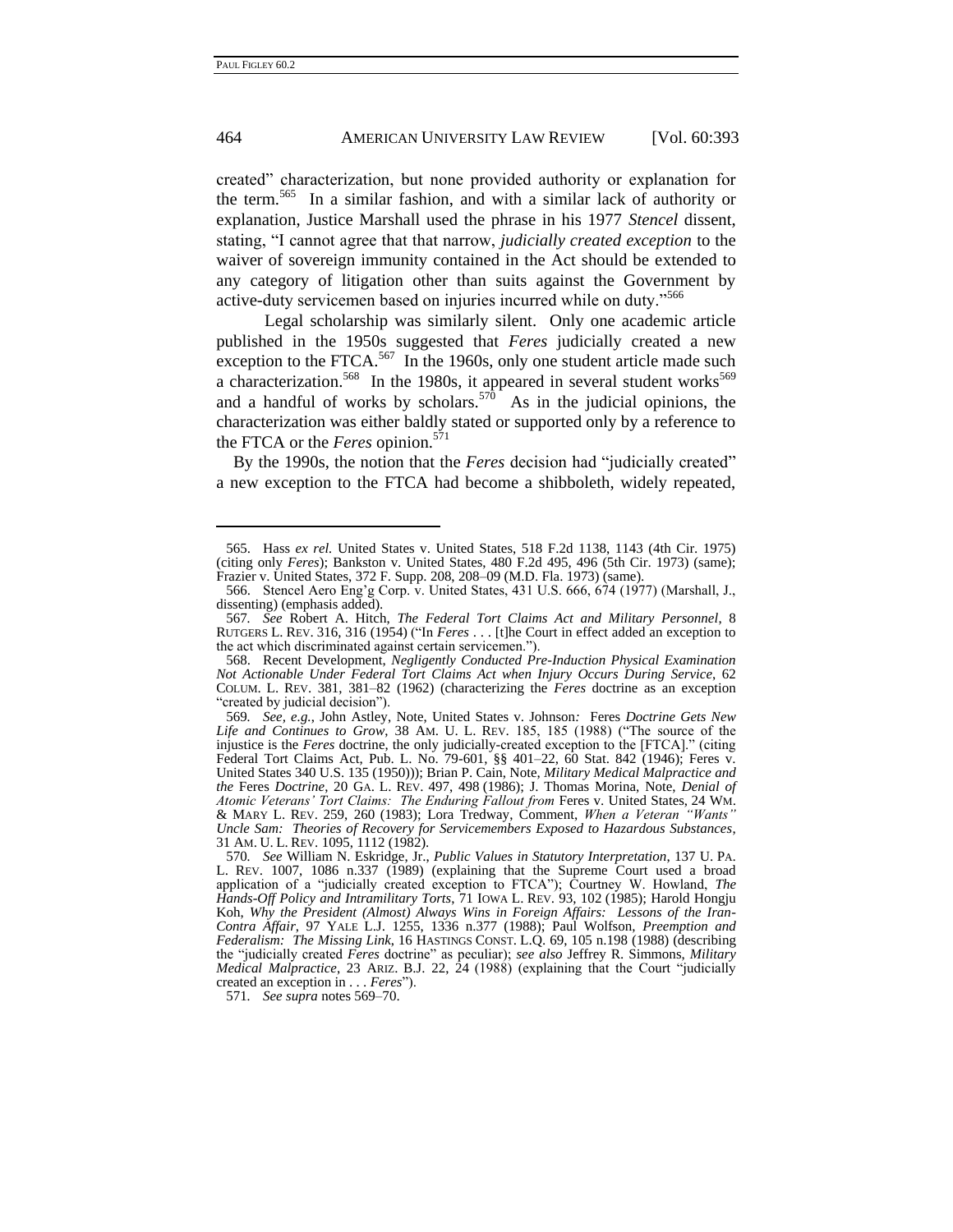## 2010] IN DEFENSE OF *FERES* 465

generally accepted, and largely unexamined.<sup>572</sup> The falsity of that notion is suggested by the fact that it was barely murmured in the two decades immediately following the decision. The falsity is demonstrated by an examination of how the *Feres* Court came to its decision.<sup>573</sup>

## <span id="page-74-0"></span>*b.* Feres *as "Usurpation"*

Some of the most distinguished critics of the *Feres* opinion go further than repeating the vaguely judgmental, "judicially created" allegation. They accuse the Court of intentionally usurping the role of Congress. Professor Turley argues:

[T]he actions of the Court in creating the *Feres* doctrine go far beyond other areas in *usurping* legislative prerogatives. The Court essentially created a civil liability system to its own liking, based on its own uninformed assumptions. The Court's unilateral action not only conflicts with the language of the FTCA but engages in a level of judicial legislation that may be unprecedented in its scope and impact. At a minimum, *Feres* represented a total departure from principles of judicial restraint and deference to the political branches.<sup>574</sup>

## This is a very strong accusation.

-

The *Feres* opinion explicitly states that the Court's goal was to figure out, as best it could, what Congress had intended when it passed the FTCA.<sup>575</sup> The task was difficult because nothing in the FTCA's legislative

*Costo*, 248 F.3d at 871, 873.

<sup>572</sup>*. See, e.g.*, Erwin Chemerinsky, *The Constitution in Authoritarian Institutions*, 32 SUFFOLK U. L. REV. 441, 444 (1999) ("[T]he judiciary has created an additional, major exception . . . known as the Feres doctrine."); Hornbrook & Kirschbaum, *supra* note [477,](#page-60-0) at 18 (1990); *see also* Norman W. Black, *Recent Developments in Admiralty Law in the United States Supreme Court, the Fifth Circuit, and the Eleventh Circuit*, 19 HOUS. J. INT'L L. 327, 353 (1997) (citing Miller v. United States, 42 F.3d 297, 300 (5th Cir. 1995)); Koh, *supra* note [570,](#page-73-1) at 1336 n.377 (citing United States v. Johnson, 481 U.S. 681, 694 (1987) (Scalia, J., dissenting)); Peggy L. Miller, *An Ounce of Immunity Prevents a Pound of Lawsuits: Medical Malpractice and Military Mothers*, 70 U. DET. MERCY L. REV. 327, 332 (1993) (citing *Feres*, 340 U.S. 135); Sisk, *supra* not[e 444,](#page-55-0) at 287; Wolfson, *supra* note [570,](#page-73-1) at 105 n.198 (citing *Johnson*, 481 U.S. at 694–97 (Scalia, J., dissenting); *Feres*, 340 U.S. at 143– 44).<br>573.

<sup>573</sup>*. See* discussion *supra* Part IV.

<sup>574.</sup> Turley, *supra* note [9,](#page-4-0) at 68 (citing City of New Orleans v. Dukes, 427 U.S. 297, 303 (1976) (per curiam); Costo v. United States, 248 F.3d 863, 870 (9th Cir. 2001) (Ferguson, J., dissenting)) (emphasis added). Judge Ferguson stated:

When considering the *Feres* doctrine, however, we are not dealing with a legislative action, but rather with a judicial re-writing of an unambiguous and constitutional statute. . . . *Feres* presented neither ambiguity nor constitutional violation nor legislative silence. . . . [T]he Court simply did not agree with Congress and searched in puzzling ways to declare that military personnel are not equal to civilians.

<sup>575.</sup> See Feres, 340 U.S. at 138 ("The only issue of law raised is whether the Tort Claims Act extends its remedy to one sustaining ‗incident to the service' what under other circumstances would be an actionable wrong.");  $id$ . ("Under these circumstances [the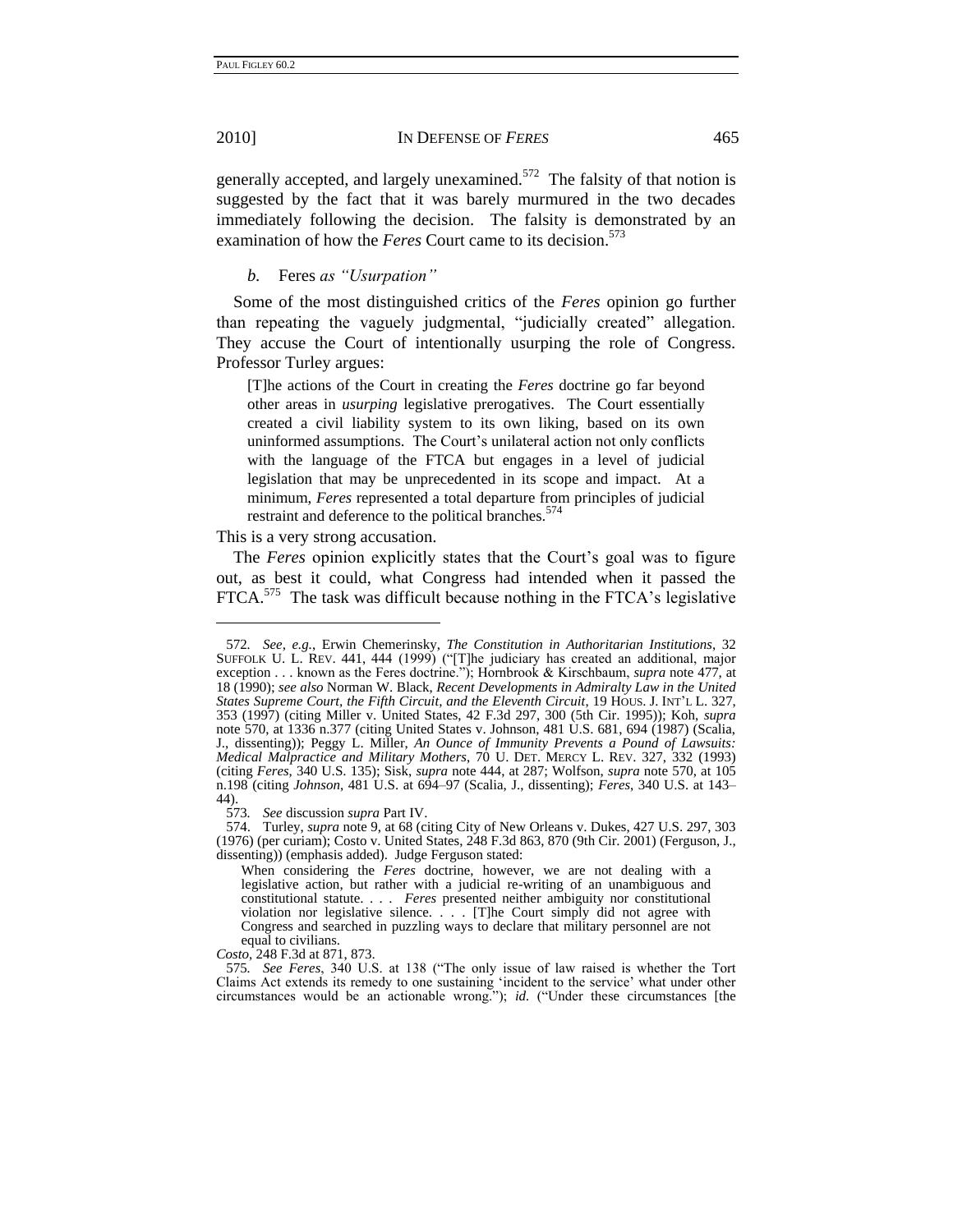<u>.</u>

## 466 AMERICAN UNIVERSITY LAW REVIEW [Vol. 60:393

history addressed the question whether the Act encompassed claims arising from military service. $576$  The usurpation theory requires disbelief of the Court's statements that it was engaged in good faith legislative interpretation. But there is no basis for concluding that the Court was disingenuous.

The *Feres* decision does not conflict with the language of the FTCA. The argument that it does conflict is based on the assertion that the combatant activity exception of  $\S$  2680(j) is the only provision that limits service members' rights under the  $FTCA$ .<sup>577</sup> While the exceptions set out in § 2680 are important limitations on the FTCA's waiver of sovereign immunity, the jurisdictional limits of § 1346(b) are an equally important part of the law and must also be met.<sup>578</sup> Accordingly, the combatant activity exception of  $\S$  2680(j) is not the only FTCA provision that might bar claims of service members.<sup>579</sup>

The usurpation theory is baseless. There is simply no evidence that nine justices chose to "create<sup>[]</sup> a civil liability system to [their] own liking<sup>5580</sup>

*Feres* took [the combatant activity exception, § 2680(j),] a fairly small, clearly defined, legislatively-created classification and broadened it considerably. . . . We can speculate forever upon reasons why *Feres* refused to apply a law written by Congress. It is clear that *Feres* recognized that the direct and unambiguous command of Congress created liability for claims caused by members of the military or naval forces of the United States, *Feres*, 340 U.S. at 138; 28 U.S.C. § 2671, and that the direct and unambiguous command of Congress exempted only claims arising out of combatant activities during time of war, *Feres*, 340 U.S. at 138; 28 U.S.C. § 2680(j).

579*. See Meyer*, 510 U.S. at 477 (rejecting an FTCA claim on the grounds that it failed to present a cognizable claim to satisfy the jurisdictional requirement).

absence of any legislative history], no conclusion can be above challenge, but if we misinterpret the Act, at least Congress possesses a ready remedy."); *id.* at 146 ("We do not think that Congress, in drafting this Act, created a new cause of action dependent on local law for service-connected injuries or death due to negligence.").

<sup>576.</sup> *Id.* at 138 ("No committee reports or floor debates disclose what effect the statute was designed to have on the problem before us, or that it even was in mind.").

<sup>577</sup>*. See, e.g.*, Turley, *supra* note [9,](#page-4-0) at 8 (asserting that Congress only expressly exempted FTCA claims that arose out of "combatant activities of the military  $\dots$ . [in a] time of war,‖ noting that the ―choice of wording by Congress is telling‖); *see also Costo*, 248 F.3d at 871–73 (Ferguson, J., dissenting). Judge Ferguson argued:

*Costo*, 248 F.3d at 872–73 (Ferguson, J., dissenting). This is mistaken on both accounts. The Court did not derive *Feres* from the combatant activity exception. The *Feres* opinion mentions the exception only once, and only in the context of discussing several rejected ―considerations persuasive of liability.‖ 340 U.S. at 138. Nor did the Court recognize that the exception created a "direct and unambiguous command." To the contrary, the Court considered this argument and rejected it. *See id.* (identifying the argument that "from [the combatant activity exception] it is said we should infer allowance of claims arising from non-combat activities in peace").

<sup>578</sup>*. See* FDIC v. Meyer, 510 U.S. 471, 477 (1994) (explaining that Section 1346(b) grants jurisdiction for certain claims against the United States, and noting that each element of the jurisdictional grant must be met; *supra* notes [459–](#page-57-0)63 and accompanying text).

<sup>580</sup>*. See* Turley, *supra* not[e 9,](#page-4-0) at 68.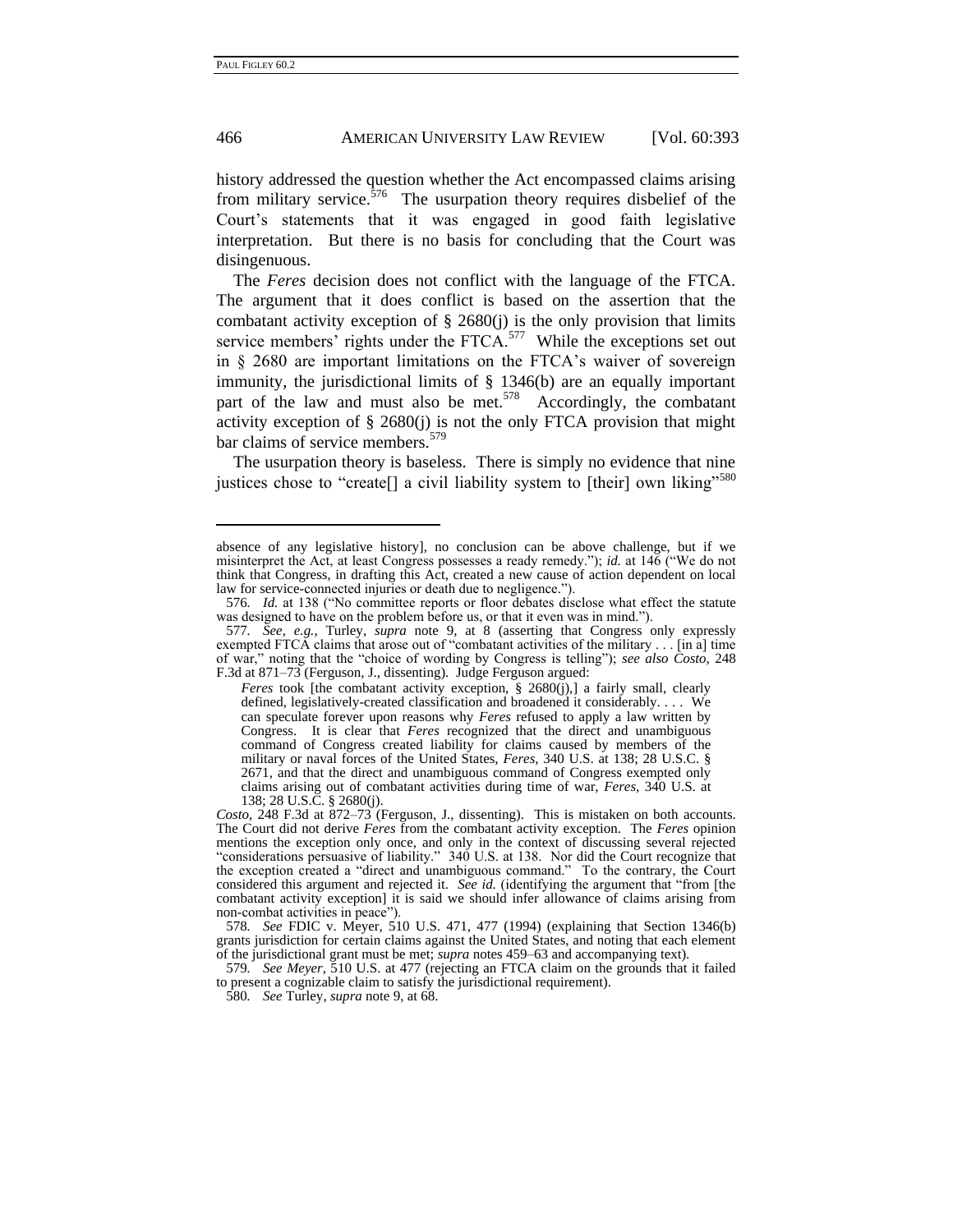#### 2010] IN DEFENSE OF *FERES* 467

and disregarded a "direct and unambiguous command"<sup>581</sup> of Congress. The historical backdrop to *Feres* fully supports the Court's conclusion that Congress did not contemplate that the FTCA would allow incident-toservice suits by service members. This background includes the long legislative build-up to the enactment of the FTCA, the detailed, compensation system Congress created for service members, coupled with the lack of Congressional direction about how that compensation would be reconciled with FTCA judgments, the significant pre-FTCA body of law barring suits related to military service, and the absence of private laws enacted for service members.

The strongest reason to reject the usurpation theory is the evident good faith of the justices who dealt with the incident-to-service issue. *Feres* was decided without dissent.<sup>582</sup> Of those nine justices, five had voted in favor of the *Brooks* holding that service members could sue under the FTCA for injuries not incident-to-service.<sup>583</sup> The fact that a majority of the justices voted against the government in *Brooks* and for the government in *Feres* is strong confirmation that they were forthright in their approach to ascertaining what Congress had intended, as opposed to pushing some promilitary agenda.

Chief Judge Parker of the Fourth Circuit followed a similar path. Judge Parker had dissented from the Fourth Circuit opinion in *Brooks*, which held that the FTCA did not allow any suits by service members.<sup>584</sup> His dissent foreshadowed the Supreme Court's *Brooks* opinion, which reversed the Fourth Circuit and held that suits could be brought for injuries to service members that were not incident to military service.<sup>585</sup> Judge Parker was also on the unanimous Fourth Circuit panel in *Jefferson* that held the FTCA did not authorize claims for injuries that arose incident-to-service because ―it [was] not reasonable to suppose, in the absence of an express declaration on the point, that Congress intended" to allow such claims.<sup>586</sup>

U.S. District Judge William Chesnut showed similar care and intellectual honesty. When first confronted with the incident-to-service issue in

<u>.</u>

<sup>581</sup>*. Costo*, 248 F.3d at 873 (Ferguson, J., dissenting).

<sup>582</sup>*. See Feres*, 340 U.S. at 135.

<sup>583</sup>*. See* Brooks v. United States, 337 U.S. 49, 53–54 (1949). Justices Frankfurter and Douglas dissented. *Id.* Justice Clark joined the Court on August 19, 1949. Justice Minton joined on October 12, 1949.

<sup>584.</sup> United States v. Brooks, 169 F.2d 840, 846 (4th Cir. 1948) (Parker, J., dissenting), *rev'd* 337 U.S. 49 (1949).

<sup>585.</sup> The Supreme Court stated in its *Brooks* opinion, "We agree with Judge Parker." *Brooks*, 337 U.S. at 51. It then adopted much of his analysis. *Compare Brooks*, 337 U.S. at 51–54, *with Brooks*, 169 F.2d at 846–50.

<sup>586</sup>*. See* Jefferson v. United States, 178 F.2d 518, 520 (4th Cir. 1949), *aff'd sub nom.* Feres v. United States, 340 U.S. 135 (1950).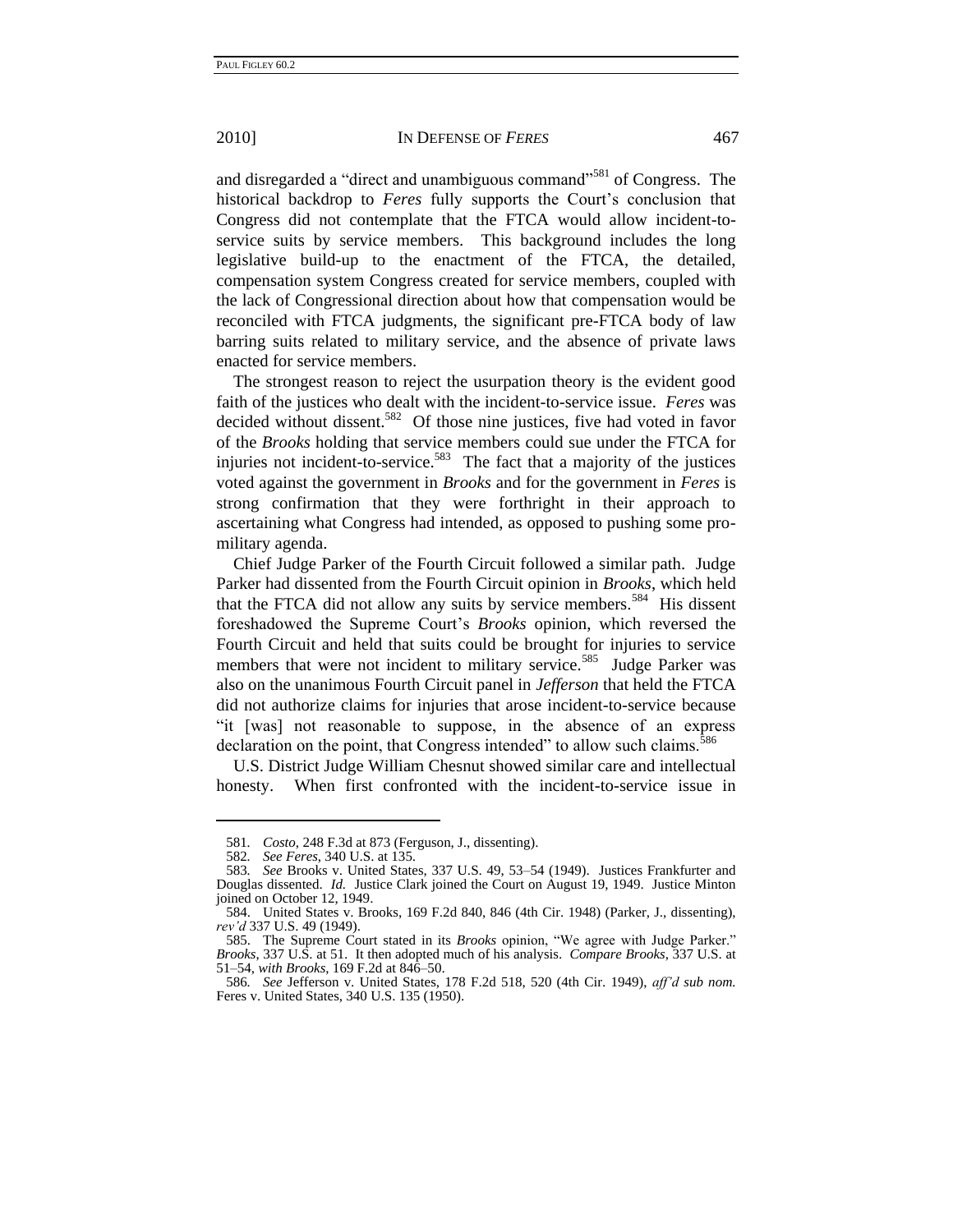## 468 AMERICAN UNIVERSITY LAW REVIEW [Vol. 60:393

*Jefferson*, he denied the government's motion to dismiss without prejudice.<sup>587</sup> Following a trial on the merits, he re-examined the motion and granted it, concluding that such claims "were not within the contemplation of Congress in enacting this particular legislation."<sup>588</sup>

The usurpation theory is refuted by the language of Justice Jackson's opinion, the lack of evidence that the Court was disingenuous in stating its legislative interpretation goal, and the justices' demonstrated willingness to reject the government's strong arguments and find liability in *Brooks*. It is also contradicted by the richness of thought and due care of the judges who dealt with the incident-to-service issue in the courts below. A careful reading of the decisions in *Brooks*, *Jefferson*, *Griggs*, and *Feres*, and the Supreme Court briefs in those cases, negates any suggestion that the Court sought to ignore Congress and impose its own will.

<span id="page-77-0"></span>*c.* Feres *as "Unfair"*

The *Feres* opinion has repeatedly been characterized as unfair. Justice Scalia condemned "our clearly wrong decision in *Feres* and ... the unfairness and irrationality that decision has bred."<sup>589</sup> It is said that "[t]he injustice of the doctrine is patently obvious and very well known,<sup> $590$ </sup> and that "[f]ailure to repeal the *Feres* Doctrine has allowed service members unfairly to be treated differently from other persons, and denied compensation for injuries suffered."<sup>591</sup>

The perception of unfairness seems to have two sources. The first is public perception itself. The "judicially created" shibboleth is not much questioned because it is so often repeated.<sup>592</sup> The same may be true for the "unfairness" label. $593$  The second source begins from the premise that service members should be able to sue the government in the same way that others can, and concludes it is unfair that

<u>.</u>

<sup>587</sup>*. See Jefferson*, 74 F. Supp. 209, 216 (D. Md. 1947).

<sup>588</sup>*. See Jefferson*, 77 F. Supp. 706, 713 (D. Md. 1948), *aff'd*, 178 F.2d 518 (4th Cir. 1949), *aff'd sub nom.* Feres v. United States, 340 U.S. 135 (1950).

<sup>589.</sup> United States v. Johnson, 481 U.S. 681, 703 (1987) (Scalia, J., dissenting).

<sup>590.</sup> Barry, *supra* note [8,](#page-4-1) at 121; *accord Johnson*, 481 U.S. at 701 n.\* (Scalia, J., dissenting) (listing cases and law review articles critical of *Feres*); *see also* Dana Michael Hollywood, *Creating a True Army of One: Four Proposals to Combat Sexual Harassment in Today's Army*, 30 HARV. J.L. & GENDER 151, 192 (2007) (describing the argument that *Feres* has engendered "unfairness and irrationality" as "most compelling"); Miller, *supra* note [572,](#page-74-0) at 336 (explaining the unfairness imposed by a service member's inability to choose a place of residence working in tandem with the *Feres* doctrine to prevent the choice of state tort law).

<sup>591.</sup> A.B.A. & B. ASS'N OF D.C., *supra* note 7, at 19.

<sup>592</sup>*. See supra* Part IV.B.3.a.

<sup>593.</sup> *See, e.g., Barry, supra* note [8,](#page-4-1) at 121 (stating, without citation, that "[t]he injustice of the doctrine is patently obvious and very well known").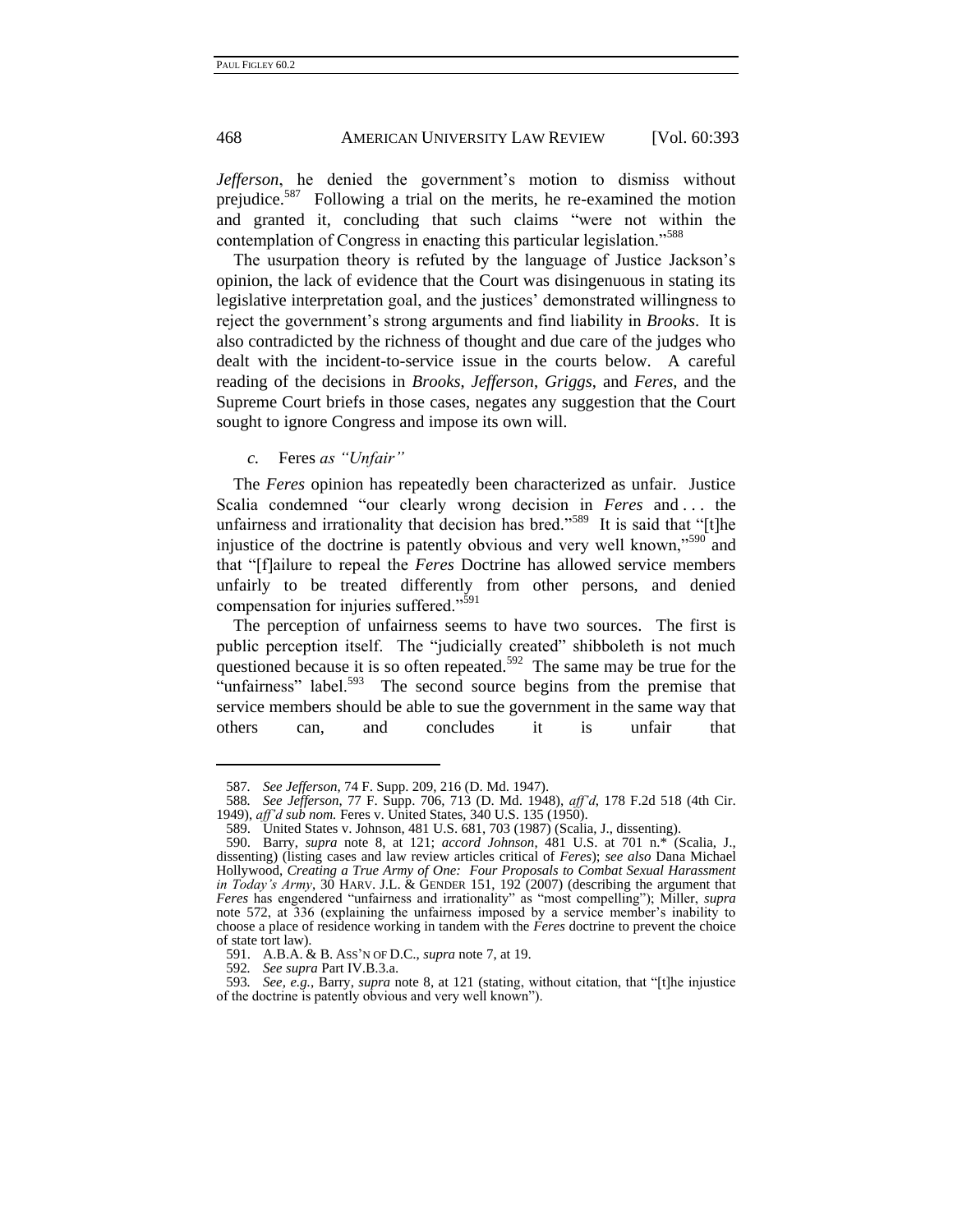#### 2010] IN DEFENSE OF *FERES* 469

they cannot.<sup>594</sup> That premise ignores the distinctive relationship service members have with the government.<sup>595</sup> It also glosses over the workers' compensation-like trade of accepting assured, administrative, no-fault compensation in exchange for forgoing the opportunity to bring suit in tort and recover more damages.<sup>596</sup> The real consequence of *Feres* is that, for purposes of suing their employer in tort, the government's military employees are treated in roughly the same fashion as employees of other employers.<sup>597</sup> This is hardly unfair.<sup>598</sup>

## **CONCLUSION**

<span id="page-78-0"></span>To discuss the consequences of the *Feres* decision it may be helpful to return to first principles. A sovereign state can be sued only to the extent that it has consented to be sued and only its legislative branch can give such consent.<sup>599</sup> Absent an applicable waiver of sovereign immunity, the United States cannot be sued for damages.<sup>600</sup> Any such waiver "must be unequivocally expressed in statutory text  $\dots$  and will not be implied.<sup>5601</sup> Congress created such a waiver when it passed the Federal Tort Claims Act.

The issue in *Feres* was direct and specific: "[W]hether the Tort Claims Act extends its remedy to one sustaining 'incident to the service' what under other circumstances would be an actionable wrong."<sup>602</sup> This is an all or nothing proposition—either Congress provided the necessary waiver for incident-to-service suits or it did not. The Court held that Congress had not

<u>.</u>

<sup>594</sup>*. See, e.g.*, *supra* note[s 590–](#page-77-0)91.

<sup>595</sup>*. See supra* Part IV.B.1.b.

<sup>596</sup>*. See* Michael L. Richmond, *Protecting the Power Brokers: Of* Feres*, Immunity, and Privilege*, 22 SUFFOLK U. L. REV. 623, 644–47 (1988) (exploring the notion that the compensation rationale of *Feres* is analogous to a workers' compensation scheme in justifying the disallowance of FTCA claims).

<sup>597</sup>*. See* JAYSON & LONGSTRETH, *supra* note [35,](#page-9-0) § 5A.05; *supra* Part IV.B.1.c.

<sup>598.</sup> *See* JAYSON & LONGSTRETH, *supra* note 37, § 5A.05 ("There appears to be little validity to the view that it is a harsh and inequitable doctrine that Congress simply could not have intended to impose on servicemen."); Joan M. Bernott, *Fairness and* Feres: A Critique *of the Presumption of Injustice*, 44 WASH. & LEE L. REV. 51, 69-70 (1987) ("Servicemen already enjoy greater access to federal relief for most injury than do all other federal employees; equity does not compel exacerbating this disparity by revoking or limiting *Feres*.‖); *supra* Part IV.B.1.c.

<sup>599</sup>*. See, e.g.*, United States v. Dalm, 494 U.S. 596, 610 (1990) (observing that the power to consent to suits and waive sovereign immunity is "reserved to Congress"); United States v. U.S. Fid. & Guar. Co., 309 U.S. 506, 514 (1940) (explaining that without the consent of the sovereign, the "attempted exercise of judicial power is void").

<sup>600</sup>*. See, e.g.*, United States v. Testan, 424 U.S. 392, 399 (1976) (quoting United States v. Sherwood, 312 U.S. 584, 586 (1941)).

<sup>601.</sup> Lane v. Pena, 518 U.S. 187, 192 (1996) (citing United States v. Nordic Vill., Inc., 503 U.S. 30, 33–34, 37 (1992); Irwin v. Dep't of Veterans Affairs, 498 U.S. 89, 95 (1990)). 602. Feres v. United States, 340 U.S. 135, 138 (1950).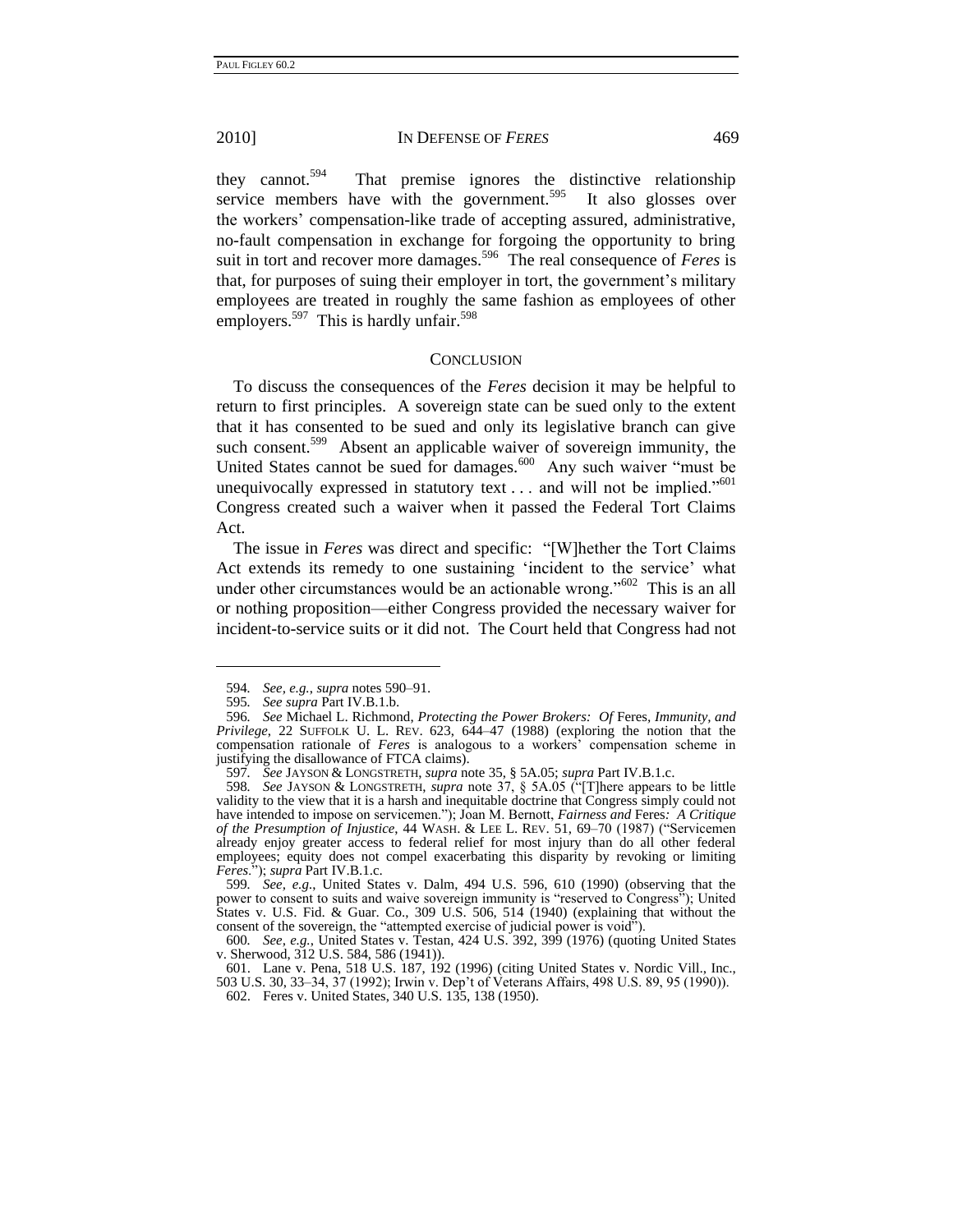# 470 AMERICAN UNIVERSITY LAW REVIEW [Vol. 60:393

<span id="page-79-0"></span>intended the FTCA to encompass claims arising out of activity incident to military service.<sup>603</sup> Accordingly, because the FTCA does not provide an applicable waiver, incident-to-service claims are barred by sovereign immunity.<sup>604</sup>

Three consequences logically follow from *Feres*' holding that Congressional enactment of the FTCA does not waive sovereign immunity for incident-to-service claims. First, the decision is directly applicable only to the FTCA. *Feres* is only persuasive authority for other statutes and areas of law. In explaining its holding, the *Feres* Court discussed a number of rationales or factors that supported its conclusion that Congress had not included incident-to-service claims in the FTCA. These rationales include the absence of any comparable private person liability,<sup>605</sup> the distinctively federal relationship between service members and the United States,  $606$  the inappropriateness of using varying state laws to govern that relationship, $607$ and finally, the compensation system Congress established for military personnel and the absence of any direction from Congress as to how moneys from the two remedies would be adjusted.<sup>608</sup> Because they proved useful, these rationales were adopted as reasons counseling hesitation in recognizing constitutional tort remedies for injuries that arise out of or in the course of activity incident to military service.<sup>609</sup> They were also found useful in determining whether the Suits in Admiralty Act, the Death on the High Seas Act, or the Public Vessels Act waive sovereign immunity for incident-to-service injuries. $610$  With regard to the Privacy Act, they correctly were not.<sup>611</sup>

The second consequence is that the rationales supporting the Court's analysis in *Feres* are not elements of a defense.<sup>612</sup> They are, taken together,

<u>.</u>

609*. See* United States v. Stanley, 483 U.S. 669, 683–84 (1987) (quoting Chappell v. Wallace, 462 U.S. 296, 304 (1983)).

611*. See* Cummings v. Dep't of the Navy, 279 F.3d 1051, 1052 (D.C. Cir. 2002) (rejecting a *Feres*-based argument in a Privacy Act case).

612*. See generally* Maas v. United States, 94 F.3d 291, 295 (7th Cir. 1996) (explaining that the extent to which the *Feres* rationales are present in a case does not impact the

<sup>603</sup>*. See id.* at 146.

<sup>604</sup>*. See id.*; *supra* note[s 599](#page-78-0)[–603.](#page-79-0)

<sup>605</sup>*. See Feres*, 340 U.S. at 141–42.

<sup>606</sup>*. See id.* at 143–44.

<sup>607.</sup> See id. at 142–43 (noting that soldiers serve in a "number of places in quick succession," making the use of geography to determine the selection of law for their tort claims an imprudent choice).

<sup>608</sup>*. See id.* at 144.

<sup>610.</sup> Death on the High Seas Act, 46 U.S.C. §§ 30301-30308 (2006); The Suits in Admiralty Act, 46 U.S.C. §§ 30901-30918 (2006); Public Vessels Act, 46 U.S.C. §§ 31101-31113 (2006); Blakey v. U.S.S. Iowa, 991 F.2d 148, 150–52 (4th Cir. 1993) (adopting the *Feres* analysis for these statutes); *see also* Miller v. United States, 42 F.3d 297, 300 (5th Cir. 1995); Charland v. United States, 615 F.2d 508, 509 (9th Cir. 1980); Beaucoudray v. United States, 490 F.2d 86 (5th Cir. 1974) (per curiam).